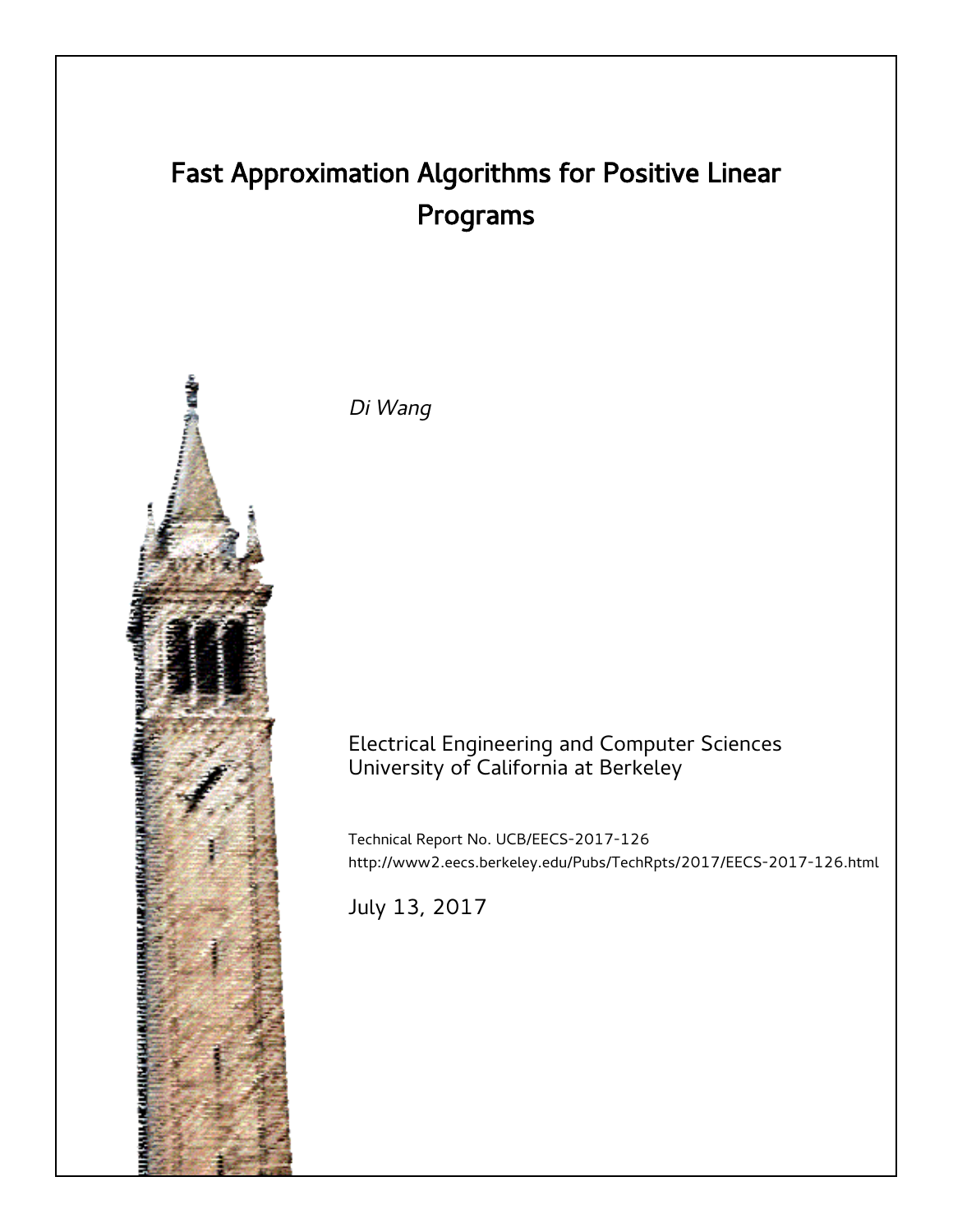Copyright  $\odot$  2017, by the author(s). All rights reserved.

Permission to make digital or hard copies of all or part of this work for personal or classroom use is granted without fee provided that copies are not made or distributed for profit or commercial advantage and that copies bear this notice and the full citation on the first page. To copy otherwise, to republish, to post on servers or to redistribute to lists, requires prior specific permission.

Acknowledgement

The results in this dissertation were based on collaboration with Satish Rao, Michael Mahoney, Peng Zhang and Nishanth Mohan. The results include previous publications~\cite{WRM16,WRMZ16,WMMR15}. I thank my collaborators for allowing the inclusion of coauthored work in this dissertation.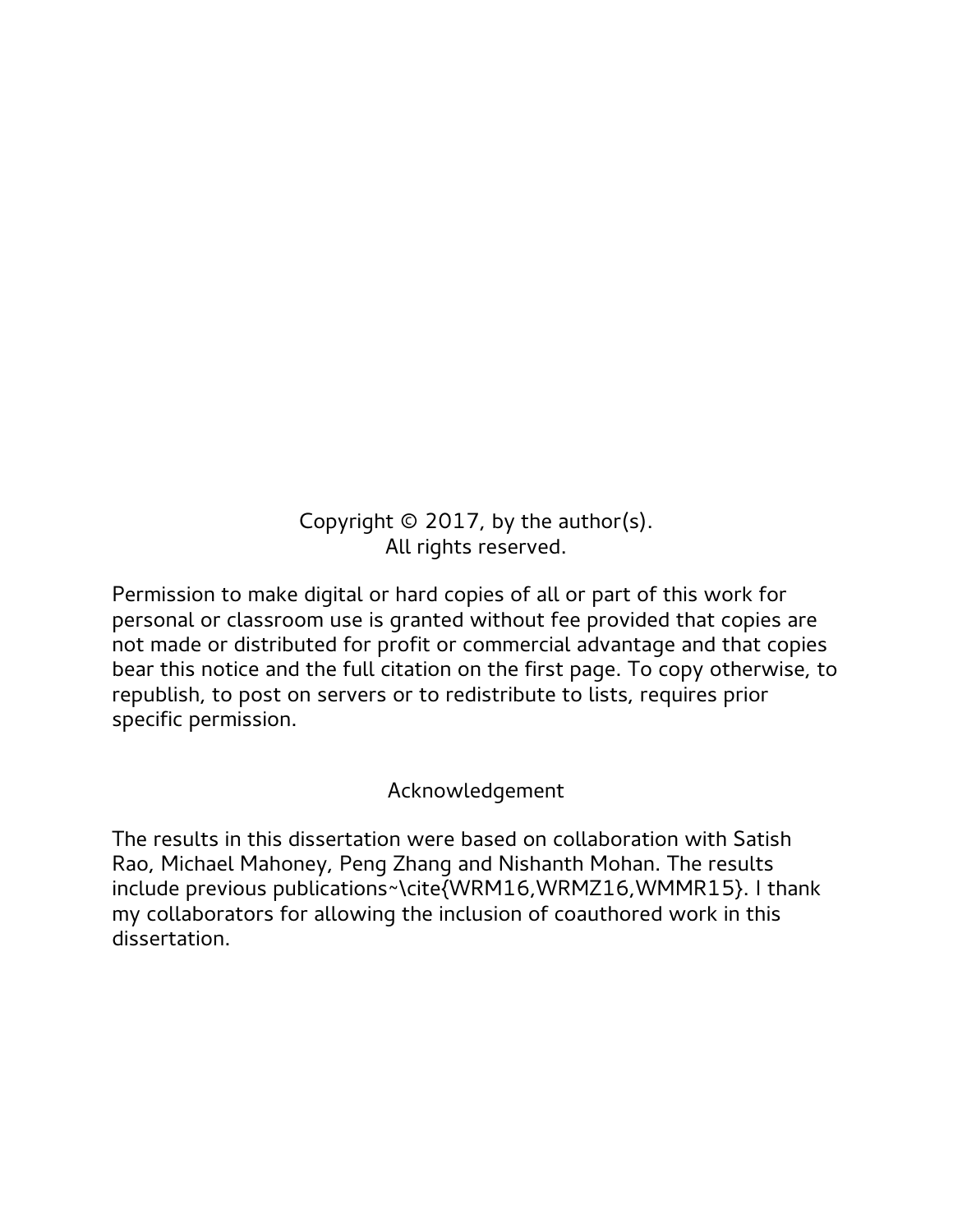### Fast Approximation Algorithms for Positive Linear Programs

by

Di Wang

A dissertation submitted in partial satisfaction of the

requirements for the degree of

Doctor of Philosophy

in

Computer Science

in the

Graduate Division

of the

University of California, Berkeley

Committee in charge:

Professor Satish Rao, Chair Professor Dorit Hochbaum Professor Prasad Raghavendra Professor Michael Mahoney

Summer 2017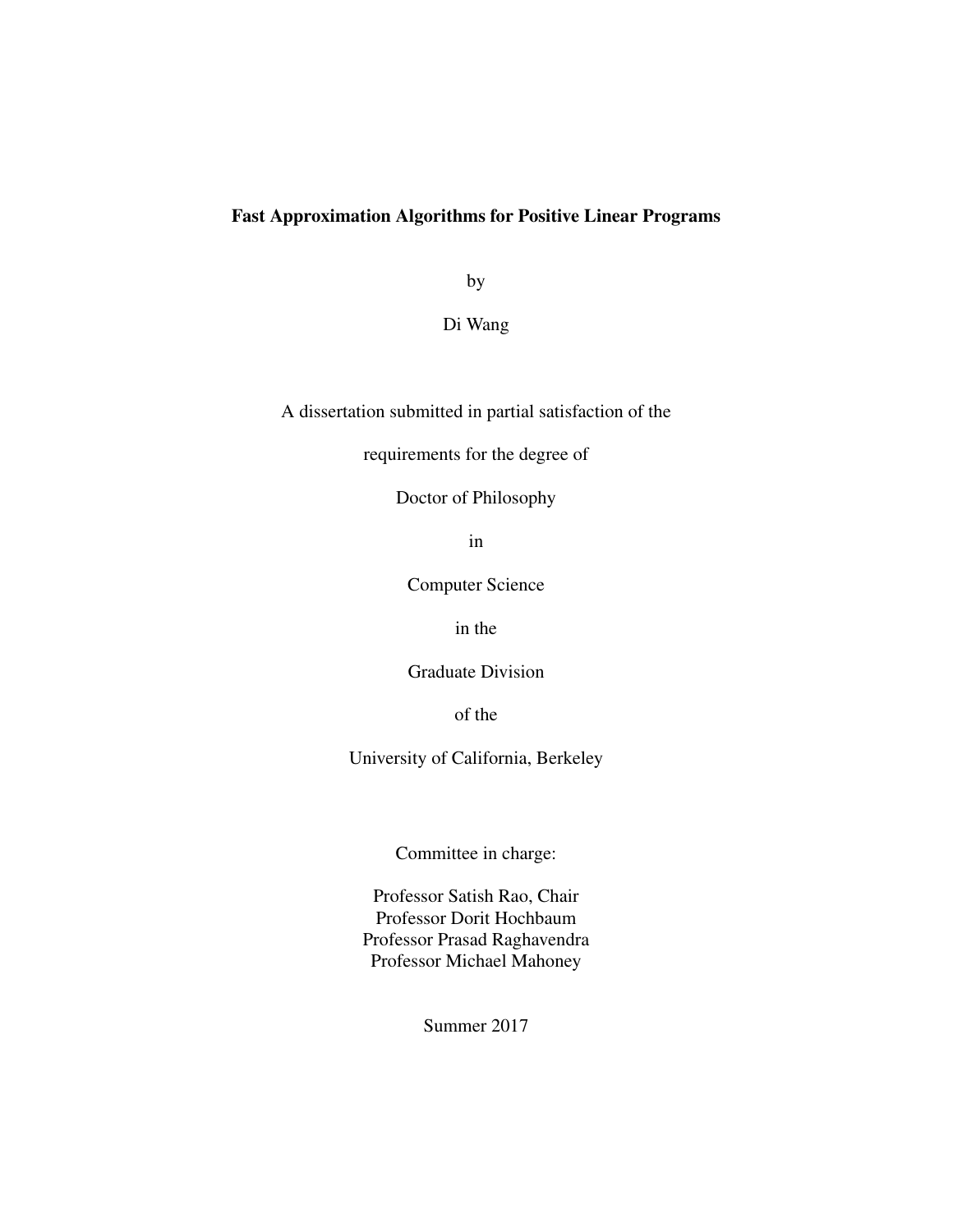# Fast Approximation Algorithms for Positive Linear Programs

Copyright 2017 by Di Wang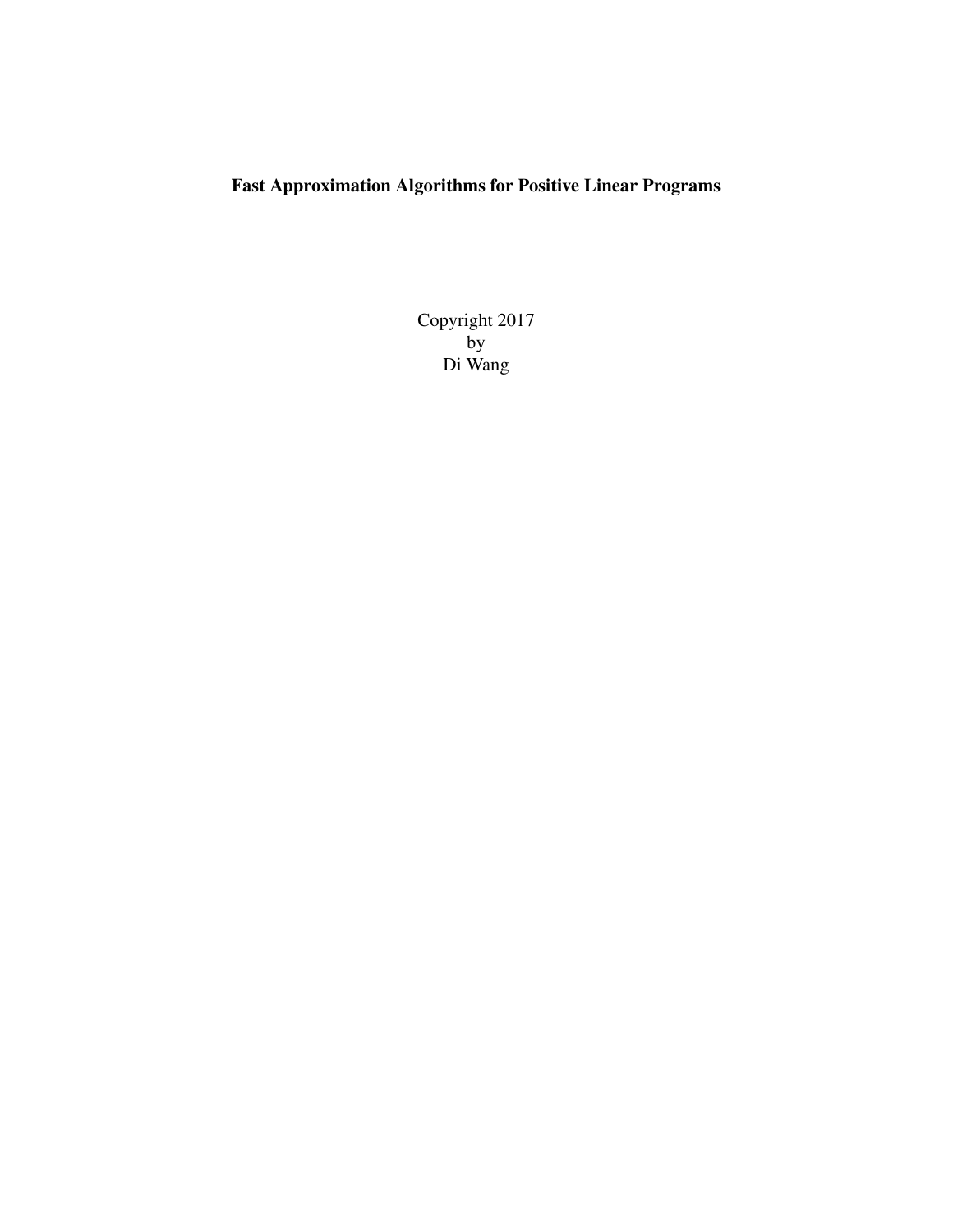#### Abstract

#### Fast Approximation Algorithms for Positive Linear Programs

by

### Di Wang

#### Doctor of Philosophy in Computer Science

#### University of California, Berkeley

#### Professor Satish Rao, Chair

Positive linear programs (LPs), or equivalently, mixed packing and covering LPs, are LPs formulated with non-negative coefficients, constants, and variables. Notable special cases of positive LPs include packing LPs and covering LPs. Positive LPs model a wide range of fundamental problems both in theory of computation as well as in practice, thus have long drawn interest in theoretical computer science, operations research, and optimization communities.

In this work, we study iterative methods for approximately solving positive LPs efficiently. Given a positive LP of size N, we are interested in iterative methods that can converge to a  $(1 \pm \epsilon)$ approximate optimal solution with complexity that is nearly linear in N, and polynomial in  $\frac{1}{\epsilon}$ .

For the special cases of packing LPs and covering LPs, we design improved sequential and parallel approximate solvers, both using first-order (i.e. gradient based) descent methods from (continuous) convex optimization. In particular, we build upon the linear coupling framework introduced by Allen-Zhu and Orecchia. The performance of first-order methods are sensitive to the geometry of the problem space, as well as properties of the objective function. At a high level, we design (discrete) techniques that exploit the combinatorial structures of the LPs, which lead to signicantly improved theoretical behavior of the optimization method. More specifically, our sequential (i.e., non-parallelizable) solver is based on a  $\tilde{O}(N/\epsilon)$  algorithm for packing LPs in a previous breakthrough by Allen-Zhu and Orecchia, and we provide a unified method with running time  $\tilde{O}(N/\epsilon)$  for both packing LPs and covering LPs. Our parallel algorithm has depth (i.e., parallel running time)  $\tilde{O}(1/\epsilon^2)$ , which is  $\Omega(1/\epsilon)$  faster than the previous best algorithm.

For general positive LPs, we take a more combinatorial framework, called Lagrangian relaxation, but we crucially adapt the framework to leverage insights from continuous convex optimization. The incorporation of continuous optimization techniques provides a primal-dual perspective of the method, and leads to faster convergence. More specifically, we develop a  $\tilde{O}(1/\epsilon^3)$  depth parallel algorithm, improving a long-standing bound of  $\tilde{O}(1/\epsilon^4)$  for positive LPs.

At a high level, we benefit from a integrated view of continuous and combinatorial techniques to obtain the improved results in this work. This combination brings intriguing new perspectives to algorithm design, and is promising for further exciting progress.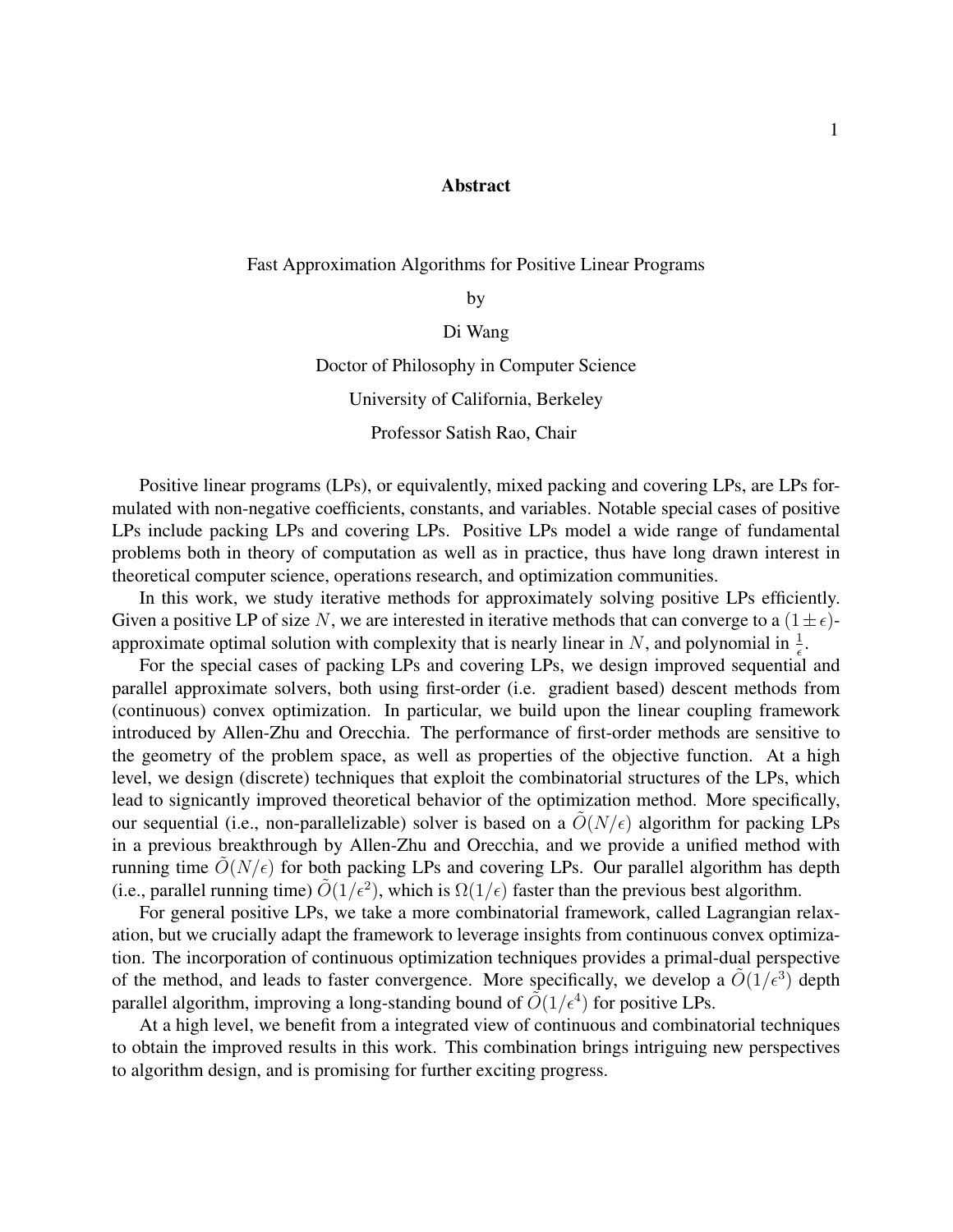To my parents,

who offered unconditional love and support,

and to Tiffany,

who has always been there for me.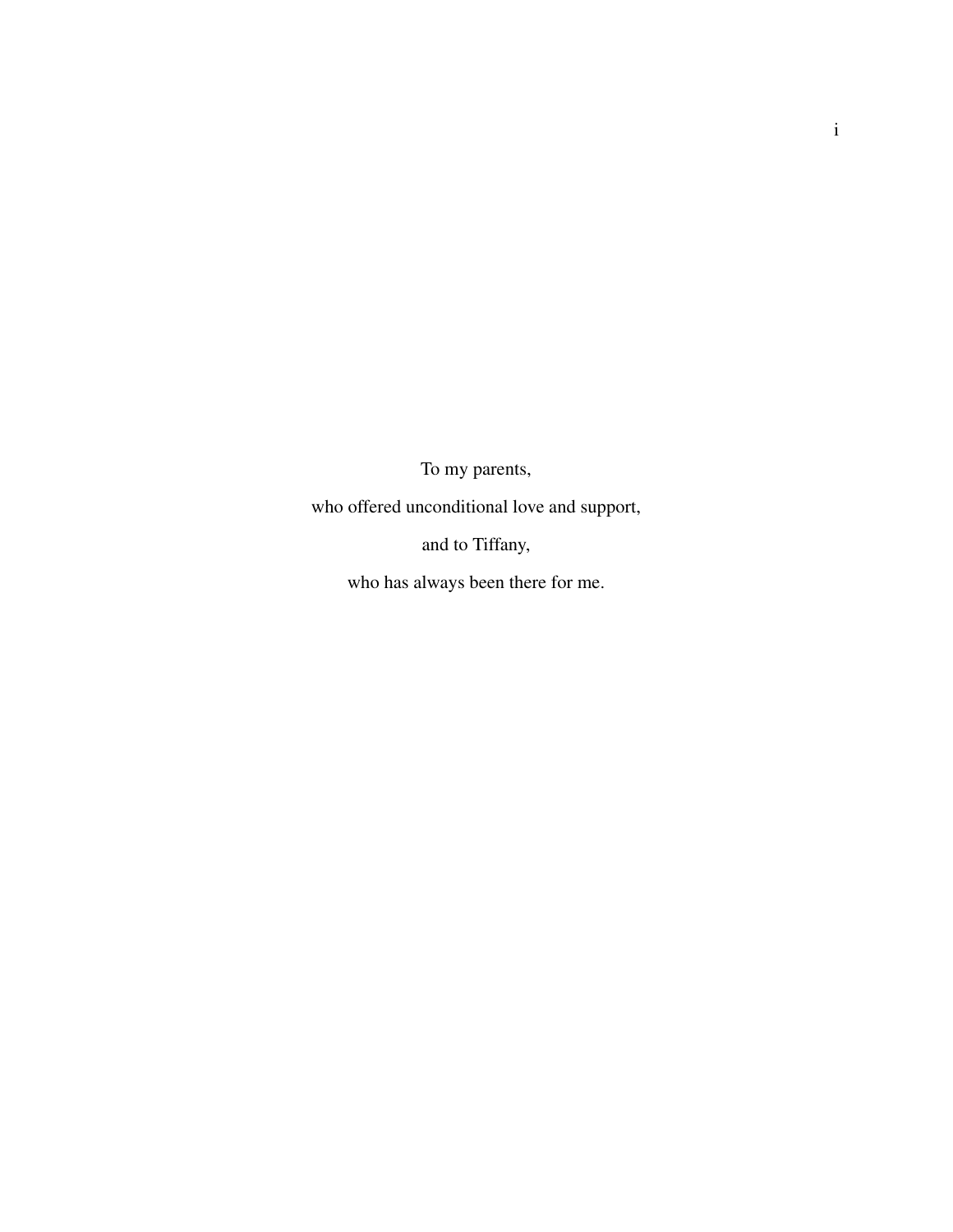# **Contents**

| <b>Contents</b>         |                                                                                     | i       |
|-------------------------|-------------------------------------------------------------------------------------|---------|
|                         | <b>List of Tables</b>                                                               | ii      |
|                         | <b>List of Algorithms</b>                                                           | iii     |
| $\mathbf{1}$            | <b>Introduction</b>                                                                 | 1       |
| 1.1                     |                                                                                     | 3       |
| 1.2                     |                                                                                     | $\,8\,$ |
| 1.3                     |                                                                                     | 9       |
| 1.4                     |                                                                                     | 9       |
| $\overline{2}$          | <b>Sequential Algorithm for Packing LPs and Covering LPs</b>                        | 10      |
| 2.1                     |                                                                                     | 10      |
| 2.2                     |                                                                                     | 13      |
| 2.3                     | Diameter Reduction Method for Covering Problems                                     | 15      |
| 2.4                     | Accelerated Solver for (Packing and) Covering LPs                                   | 17      |
| 2.5                     |                                                                                     | 26      |
| $\mathbf{3}$            | <b>Parallel Algorithms for Packing LPs and Covering LPs</b>                         | 31      |
| 3.1                     |                                                                                     | 31      |
| 3.2                     |                                                                                     | 32      |
| 3.3                     |                                                                                     | 40      |
| 3.4                     | $\tilde{O}(\frac{d}{e})$ Parallel Accelerated Solver for (Packing and) Covering LPs | 43      |
| $\overline{\mathbf{4}}$ | <b>Parallel Algorithm for Positive LPs</b>                                          | 47      |
| 4.1                     |                                                                                     | 47      |
| 4.2                     | Parallel Algorithm for Mixed Packing and Covering LPs                               | 49      |
| 4.3                     |                                                                                     | 59      |
|                         | <b>Bibliography</b>                                                                 | 62      |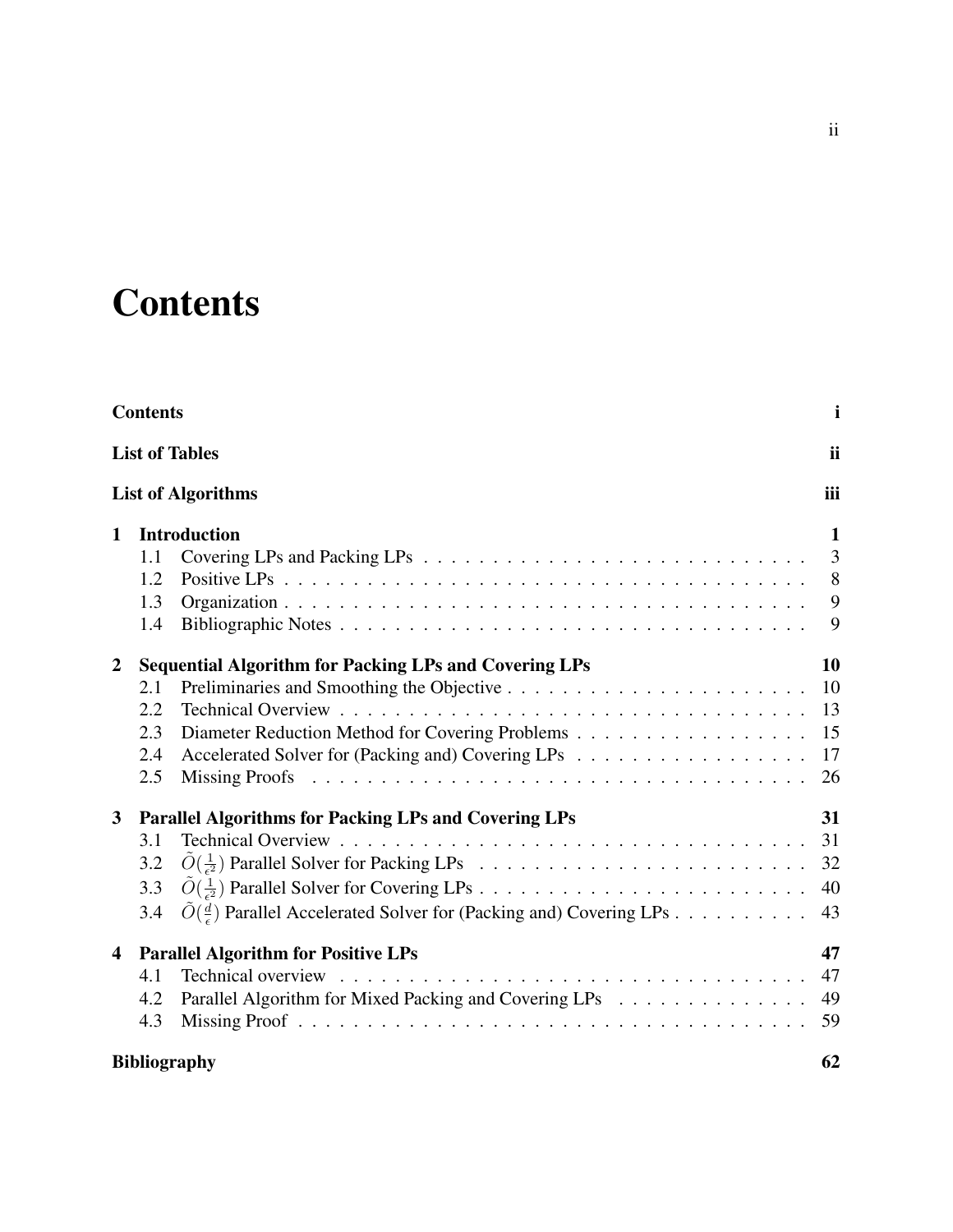# List of Tables

| 1.1 Selected work of sequential algorithms for covering LP and packing LP. $\dots \dots$ |  |
|------------------------------------------------------------------------------------------|--|
| 1.2 Selected work of parallel algorithms for covering LP and packing LP. 6               |  |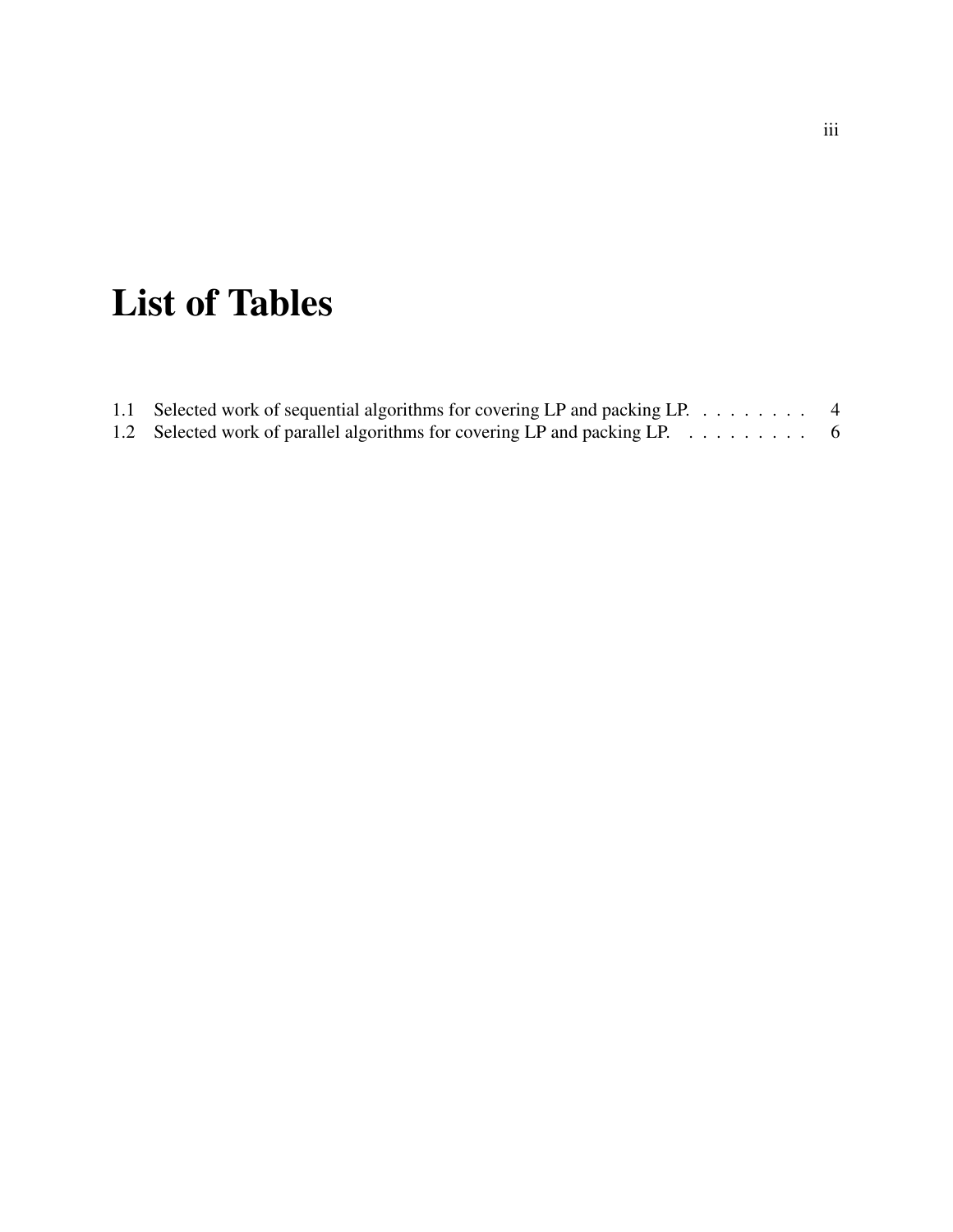# List of Algorithms

|                | Accelerated sequential solver for packing LPs and covering LPs 18                                 |  |
|----------------|---------------------------------------------------------------------------------------------------|--|
|                |                                                                                                   |  |
|                |                                                                                                   |  |
| $\overline{4}$ | Accelerated $\tilde{O}(\frac{d}{\epsilon})$ time parallel solver for both packing and covering 45 |  |
|                | Parallel algorithm for mixed packing and covering LPs 52                                          |  |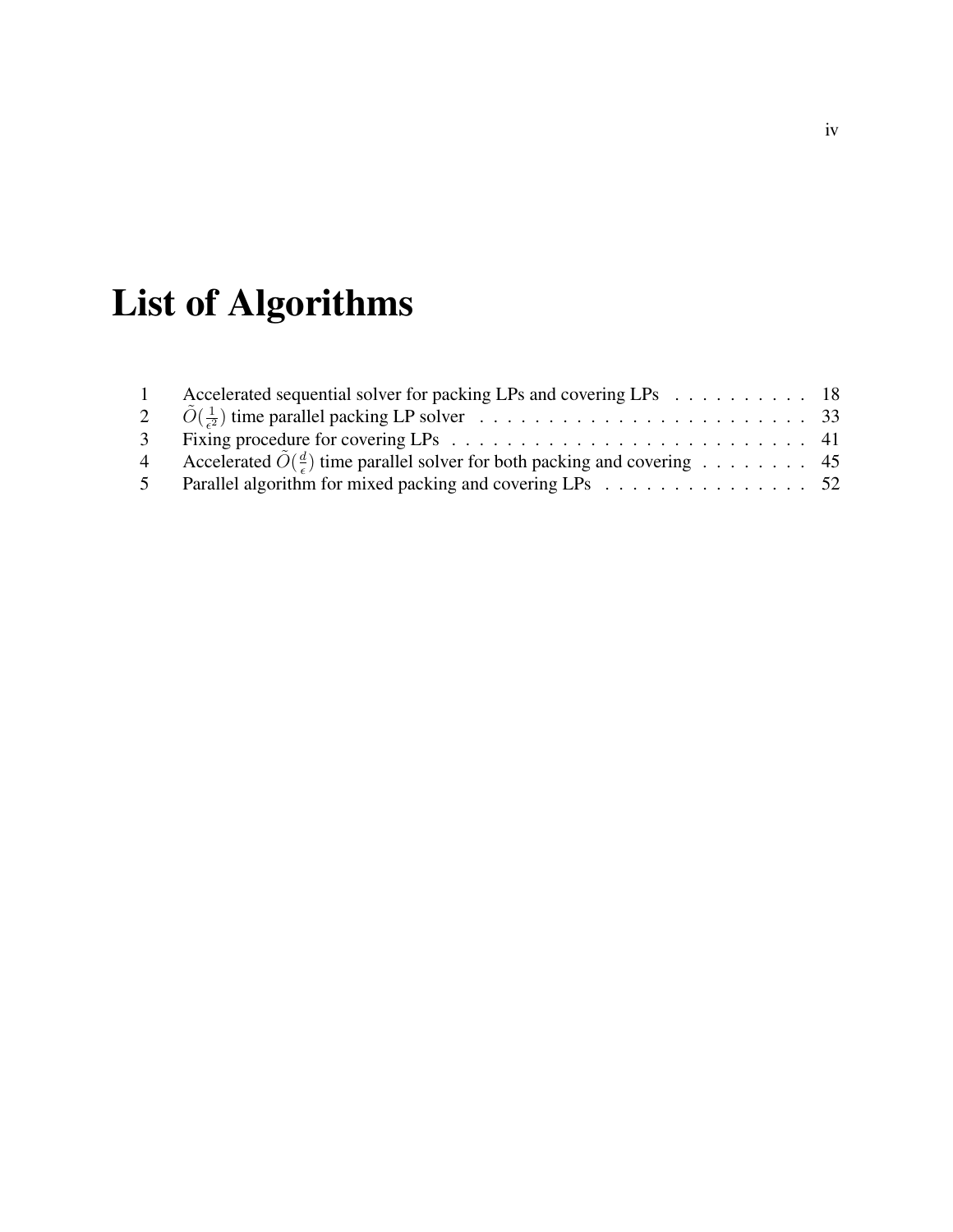### Acknowledgments

During my graduate studies at UC Berkeley, I have been privileged to have Satish Rao as my advisor. Satish has been a constant source of ideas and inspirations, and has greatly impacted my research. Beyond the stimulating discussions on research problems, Satish has provided support on many other aspects of my academic life. Over the years, Satish's patience and encouragement have instilled confidence and hope for me to get through the ups and (especially) downs, and I couldn't have made the journey without his guidance. I also feel fortunate to have the opportunity to work extensively with Michael Mahoney. Michael and Satish introduced me to the problems studied in this dissertation. Since then, Michael has been a great mentor, and I've greatly benefited from his advise and support. Most of this dissertation is based on joint work with Satish, Michael, Peng Zhang, and Richard Peng, and I thank my collaborators for all the effort and help.

I have also worked with some fabulous researchers not mentioned already, from whom I've learned a lot and greatly benefited, and I feel grateful: Monika Henzinger, Yu Cheng, Ho Yee Cheung, Shanghua Teng, Kimon Fountoulakis, Richard Zhang, Kamalika Chaudhuri, and Kevin Chen. I thank Kamal Jain, who have mentored me during my internship. I also thank the undergraduate students at Berkeley with whom I have worked with on research problems: Darren Kuo, Andrew Gambardella, Victor Huang, Chenyu Zhao and Nishanth Mohan.

I thank my fellow graduate students in the theory group for their friendship and the creation of an encouraging atmosphere: Nima Anari, Urmila Mahadev, Anand Bhaskar, James Cook, Anindya De, Piyush Srivastava, Chris Wilkens, Lorenzo Orecchia, Gregory Valiant, Isabelle Stanton, Siu Man Chan, Siu On Chan, Tom Watson, Thomas Vidick, Ilias Diakonikolas, Rafael Frongillo, Jonah Sherman, George Pierrakos, Seung Woo Shin, Sam Wong, Aviad Rubinstein, Antonio Blanca, Tselil Schramm, Ben Weitz, Jarett Schwartz, Alex Psomas, Jonah Brown-Cohen, Rishi Gupta, Paul Christiano, Fotis Iliopoulos, Manuel Sabin, Jingcheng Liu, Peihan Miao, Aaron Schild, Pasin Manurangsi, Marc Khoury, and Akshayaram Srinivasan. I also thank all the faculty members for making the theory group such a wonderful place.

My time at Berkeley was made pleasant also because of my friends, and I thank all of them for the adventures, the fun and the support along the journey. Finally I want to thank my family for the unconditional love and support I received in my life.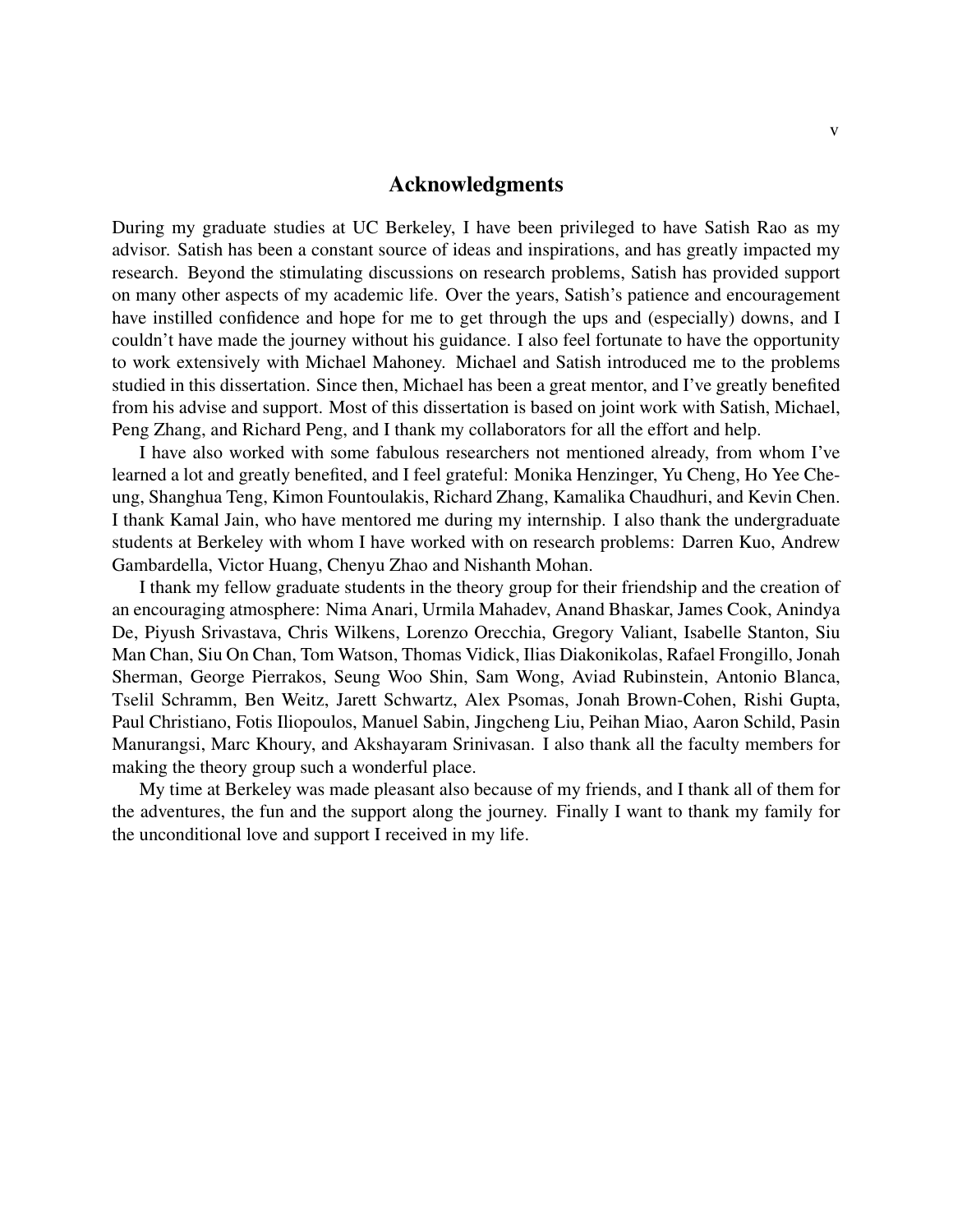# Chapter 1

# Introduction

Positive linear programs (LPs) are LPs formulated with non-negative coefficients, constants, and variables (Example 1.0.1). Traditionally, the ≤ constraints are called *packing* constraints, while the ≥ constraints (apart from the non-negativity of variables) are called *covering* constraints, and positive LPs are equivalently called mixed packing and covering LPs. Notable special cases of positive LPs are (pure) packing LPs, which are positive LPs without any covering constraint, and (pure) covering LPs, which are positive LPs without any packing constraint. Positive LPs model a wide range of fundamental problems both in theory of computation as well as in practice, and thus have long drawn interest in theoretical computer science, operations research, and optimization communities.

#### Example 1.0.1. *(Two simple positive LPs) Non-negative coefficients, constants and variables.*

| min $x_1 + x_2 + x_3$ |          | $\max \quad x_1 + 2x_2 + x_3$ |          |  |
|-----------------------|----------|-------------------------------|----------|--|
| $x_1 + 3x_2 + x_3$    | > 5      | $2x_1 + 3x_2 + x_3$           | >7       |  |
| $2x_1 + x_2 + 2x_3$   | >7       | $x_1 + 3x_2 + 2x_3$           | $\leq$ 6 |  |
| $x_1 + x_2 + 2x_3$    | $\leq 6$ | $x_1 + 3x_3$                  | $\leq 5$ |  |
| $x_1, x_2, x_3$       | > 0      | $x_1, x_2, x_3$               | > 0      |  |

Given a positive LP of size  $N$  (i.e., the total number of non-zeros in the formulation), we want to find a  $(1 \pm \epsilon)$ -approximate optimal solution efficiently. Although one can use the interior point method or ellipsoid method, with computational complexity that has  $\text{poly}\log(\frac{1}{\epsilon})$  dependence on the approximation error  $\epsilon$ , these methods typically have very high complexity dependence on  $N$ , as computations such as the Hessian matrix or linear system solving are involved in every iteration, and consequently are problematic for large-scale applications. In this work, we study fast low-precision iterative solvers for positive LPs. In particular, we are interested in methods of complexity nearly linear in N, although with of polynomial dependence on  $\frac{1}{\epsilon}$ .

This line of research was initiated by the seminal work of Luby and Nisan [LN93], which gave a iterative solver with  $\tilde{O}(N/\epsilon^4)^1$  convergence rate. The focus of this line of work is mostly on

<sup>&</sup>lt;sup>1</sup>We follow the standard practice of using  $\tilde{O}$  to hide poly log factors. We will spell out the exact bounds when we discuss the results in detail.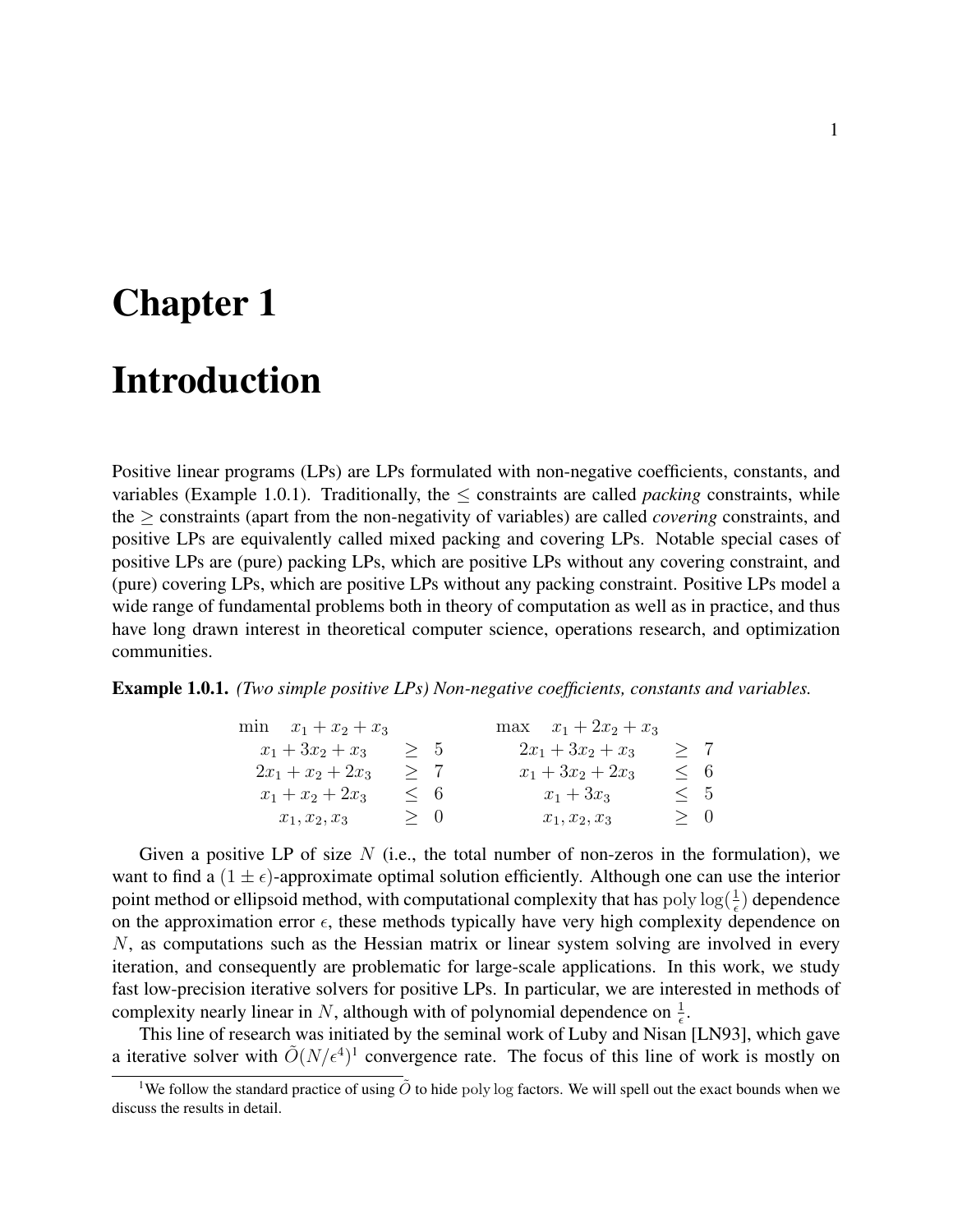achieving better polynomial dependence on  $\frac{1}{\epsilon}$ , which is meaningful in two aspects. On one hand, it is a direct measure of the complexity of an iterative method, where a  $\frac{1}{e^c}$  convergence rate means that to achieve one more (binary) bit of accuracy, the method takes  $2<sup>c</sup>$  times more work. On the other hand, as positive LP solvers are often used as subroutines in algorithm design, where  $\epsilon$  is chosen to get the best trade-off among various subroutines of the algorithm, the dependence on  $\frac{1}{\epsilon}$ determines the complexity of the entire algorithm (see Example 1.0.2 for a simple illustration).

Example 1.0.2. *(Bipartite Matching) One can first formulate the problem as a fractional packing LP, get an*  $(1 - \epsilon)$ -approximate optimal (fractional) solution, round it to an integral solution, and *keep adding augmenting paths to improve the*  $(1 - \epsilon)$ -optimal solution to an optimal solution. *Suppose the graph has* m *edges and* n *vertices, the size of the packing LP will be* O(m)*, and the optimal is*  $O(n)$ *. To improve the*  $(1 - \epsilon)$ -optimal solution to an optimal solution, one need *to compute*  $O(\epsilon n)$  *augmenting paths, which takes*  $O(m \cdot \epsilon n)$ *. Suppose the positive LP solver has convergence rate*  $\tilde{O}(m/\epsilon^c)$  *for some constant c, then the optimal trade-off is to set*  $\epsilon = n^{1/(c+1)}$ *, which gives a*  $\tilde{O}(mn^{1-1/(c+1)})$  *algorithm for bipartite matching. Clearly, smaller* c *is better.* 

Moreover, based on whether the complexity depends on the *width*  $\rho$ , a parameter which typically amounts to the largest entry of A, positive LP solvers can be divided into width-dependent solvers and width-independent solvers. Width-dependent solvers are usually pseudo-polynomial, as the running time depends at least linearly on  $\rho$  OPT, which itself can be large, while widthindependent solvers are more efficient in the sense that they provide truly polynomial-time approximation solvers. The new results presented in this work are all width-independent methods.

Most previous work of iterative positive LP solvers follow one of two high-level approaches. The first approach is based on turning the original positive LP (with combinatorial packing and covering constraints) into continuous and convex objective functions with trivial or no constraints (See [Nes05]). The original positive LP is reduced to a (continuous) convex optimization problem, and general-purpose first-order iterative methods from the theory of optimization are usually applied directly. The other approach is based on the Lagrangian-relaxation framework, which is more of a combinatorial flavor. We note that the characterization of continuous versus combinatorial is only at a high level. Methods following the continuous optimization approach also involve components and techniques of combinatorial nature, and vice versa. Indeed, recent progress along this line of research, including the results in this work, can be attributed to the organic integration of techniques and insights from both continuous optimization and combinatorial methods.

In this work, we present algorithms for the special cases of packing LPs and covering LPs, as well as an algorithm for general positive LPs. The algorithms follow different approaches, where the method for packing LPs and covering LPs follows the convex optimization framework, while the method for general positive LPs uses the Lagrangian-relaxation framework, although in both cases, the improvement crucially relies on the integration of continuous and combinatorial perspectives of algorithm design. In the following sections, we discuss the two cases respectively.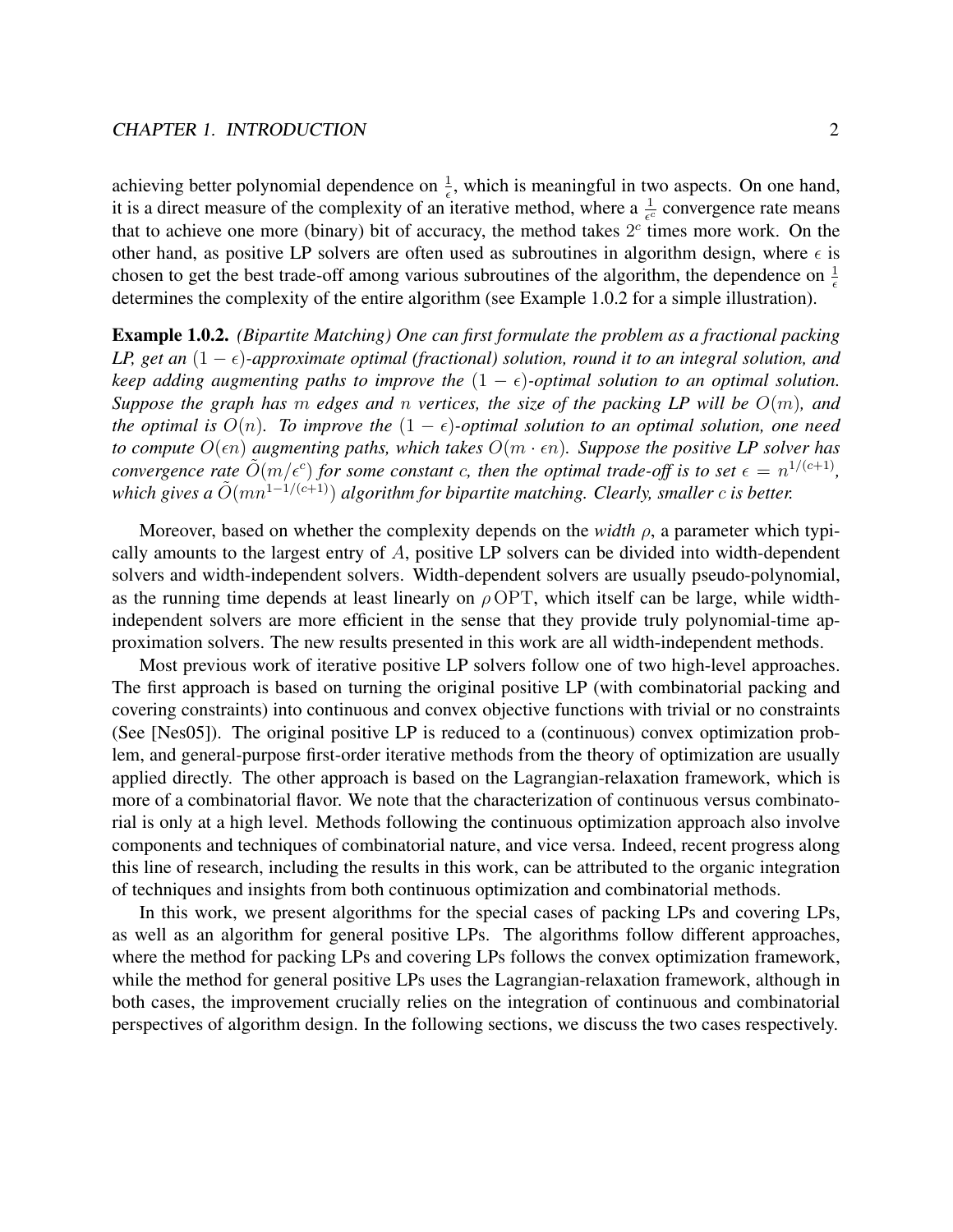# 1.1 Covering LPs and Packing LPs

Covering LPs and Packing LPs are important classes of positive LPs, and they have wide applications in theory, including the design of approximation algorithms, scheduling, and auction design, as well as practical applications in operation research. A covering LP, in its generic form, can be written as:

$$
\min_{x\geq 0} \{c^T x : Ax \geq b\},\
$$

where  $c \in \mathbb{R}_{\geq 0}^n$ ,  $b \in \mathbb{R}_{\geq 0}^m$ , and  $A \in \mathbb{R}_{\geq 0}^{m \times n}$  $_{\geq 0}^{m \times n}$ . Similarly, again with c, b, A non-negative, a packing LP can be written in its generic form as:

$$
\max_{x\geq 0} \{c^T x : Ax \leq b\}.
$$

This two classes of LP form a primal-dual pair, i.e., the dual LP of a covering LP is a packing LP. We denote by OPT the optimal value of a LP. In this case, we say that x is a  $(1+\epsilon)$ -approximation for the covering LP if  $Ax \geq b$  and  $c^T x \leq (1+\epsilon)$  OPT, and we say that x is a  $(1-\epsilon)$ -approximation for the packing LP if  $Ax \leq b$  and  $c^T x \geq (1 - \epsilon)$  OPT.

The general approach of our methods for packing LPs and covering LPs is to pose the original problem as an optimization problem, where a smooth convex function is constructed to capture the original objective as well as the combinatorial packing or covering constraints. From here, we have a convex function, and we can apply efficient first-order methods from theory of optimization to minimize it. To do so, recall that first-order methods in optimization exploit the idea of using the negative gradient as the descent direction for each step of an iterative algorithm. In order to lower bound the improvement of successive steps of the algorithm, smoothness is at the core of the analysis, as it measures how much the gradient can change as we move in the problem space. Basically we want to move in the negative gradient as far as possible, without changing the gradient by too much; if the gradient changes too much, we no longer move in a descent direction. Consequently, the performance of an optimization schema, via smoothness, crucially depends on the geometry of the problem space and the properties of the function being optimized. Since our optimization problem is constructed in order to solve the original combinatorial problem (i.e., packing LPs and covering LPs), the problem space and objective function need to capture the structure of the LPs, which may not align well with the optimization tools we have. As a result, we need to design techniques to bridge the gap between our optimization problem and the optimization tools.

We study both sequential (i.e., non-parallelizable) algorithms and parallel algorithms for packing LP and covering LP. For sequential methods, the complexity is measured by the running time of the algorithm. For parallel algorithms, we measure complexity using (parallel) running time and total work. Time and work are standard notions from parallel algorithms that correspond to the longest chain of dependent operations and the total operations performed. In particular, time has a natural correspondence with iteration count, and these two measures have been used to measure the performance of previous work on positive LPs. The algorithms are stochastic, in the sense that the approximation bound of the computed solution hold with high probability, and the running time bounds are expected values.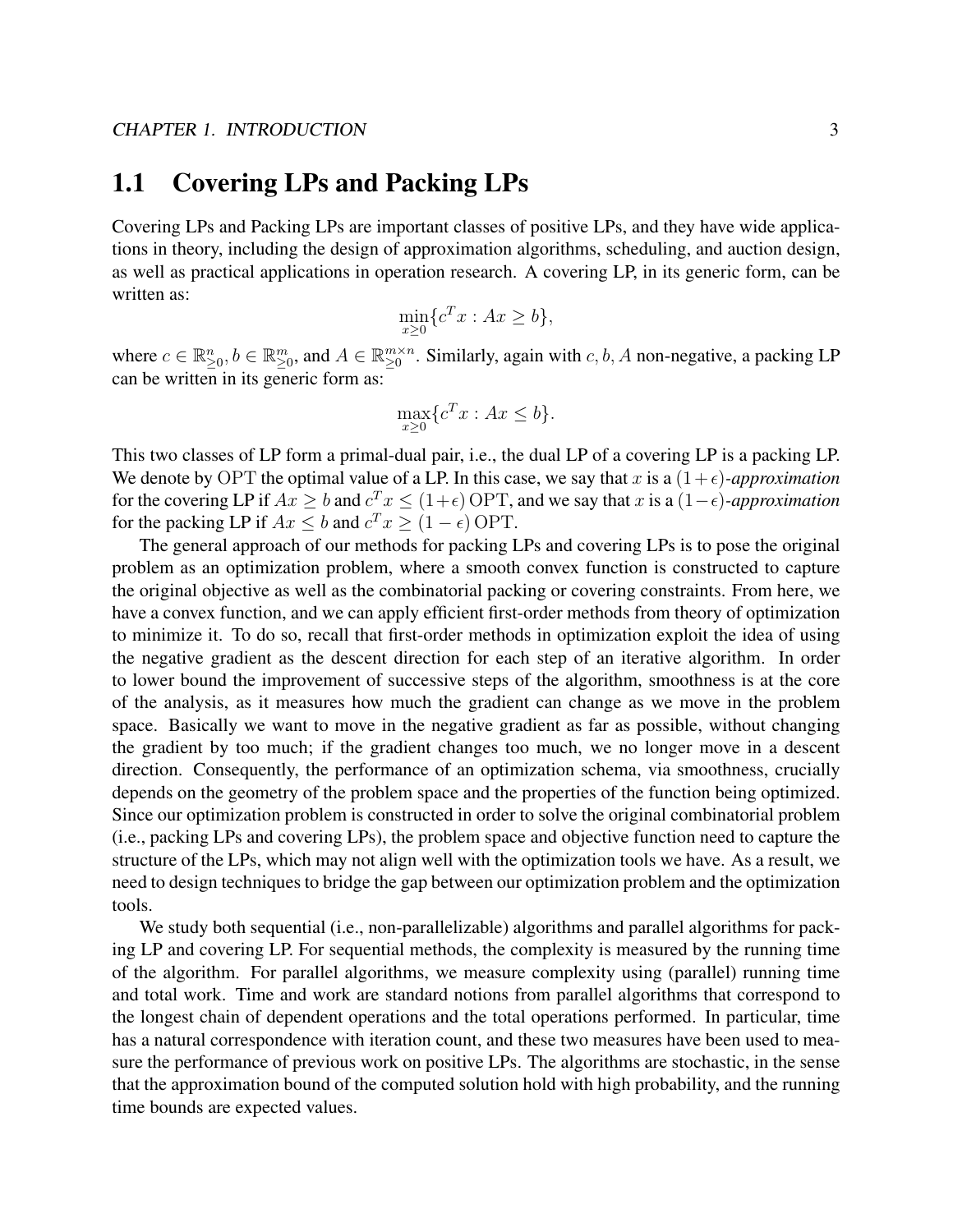| Paper                     | <b>Running Time</b>                                     |  |
|---------------------------|---------------------------------------------------------|--|
| Width-dependent Solvers   |                                                         |  |
| [PST91]                   | $\tilde{O}(\rho^2 \text{OPT}^2 \frac{N}{\epsilon^2})$   |  |
| [AHK12]                   | $\tilde{O}(\rho \, \text{OPT} \, \frac{N}{\epsilon^2})$ |  |
| [ $Nes05$ ; $Nem04$ ]     | $\tilde{O}(\rho \, \text{OPT} \, \frac{N}{\epsilon})$   |  |
| [BI04]                    | $\tilde{O}(\sqrt{dn} \frac{N}{\epsilon})$               |  |
| Width-independent Solvers |                                                         |  |
| [LN93]                    | $\tilde{O}(\frac{N}{\epsilon^4})$                       |  |
| [You01; You14]            | $\tilde{O}(\frac{N}{\epsilon^2})$                       |  |
| KY14                      | $\tilde{O}(N+\frac{n+m}{\epsilon^2})$                   |  |
| [AZO15a]: Packing LP      | $\tilde{O}(\frac{N}{\epsilon})$                         |  |
| This work: Covering LP    | $O(\frac{N}{2})$                                        |  |

Table 1.1: Selected work of sequential algorithms for covering LP and packing LP.

### Accelerated Sequential Algorithm

For covering LPs, we present an iterative method that is width-independent and has a linear rate of convergence, that is,  $O\left(N\frac{\log^2(N/\epsilon)\log(1/\epsilon)}{\epsilon}\right)$  $\left(\frac{\varepsilon}{\varepsilon}\right)^{\frac{1}{\log(1/\varepsilon)}}$  running time. To simplify the following discussion, we will follow the standard practice of using  $\tilde{O}$  to hide poly-log factors, in which case the running time of our algorithm for covering LP is  $O(N/\epsilon)$ .

In Table 1.1, we show the results of selected work on packing LP and covering LP. We group the results into width-dependent solvers and width-independent solvers. The result in [BI04] turns the results into width-dependent solvers and width-independent solvers. The result in [BI04] turns the dependence of the width  $\rho$  OPT to a more lenient term  $\sqrt{dn}$ , where d is the largest number of nonzeros in any row of A, which can be  $n$  in the worst case, so the running time is not nearly linear in the size of the LP.

As we discussed earlier, previous work at a high level mostly follows either the continuous optimization approach or the Lagrangian-relaxation approach. The continuous optimization approach gives algorithms that have better polynomial dependence on  $\frac{1}{\epsilon}$ . In particular, the best dependence on  $\frac{1}{\epsilon}$  is linear, which is achieved with methods based on Nesterov's accelerated gradient descent [Nes05], and we refer to the linear dependence on  $\frac{1}{\epsilon}$  as *Nesterov-like acceleration*. However, methods using the optimization approach are traditionally width-dependent, and it is widely believed to be very difficult to combine Nesterov-like acceleration and width-independence.

In a recent breakthrough [AZO15a], Allen-Zhu and Orecchia achieve the first such success to give a packing LP solver that is both width-independent and accelerated. They achieve the remarkable result by leveraging the linear coupling framework introduced recently by the same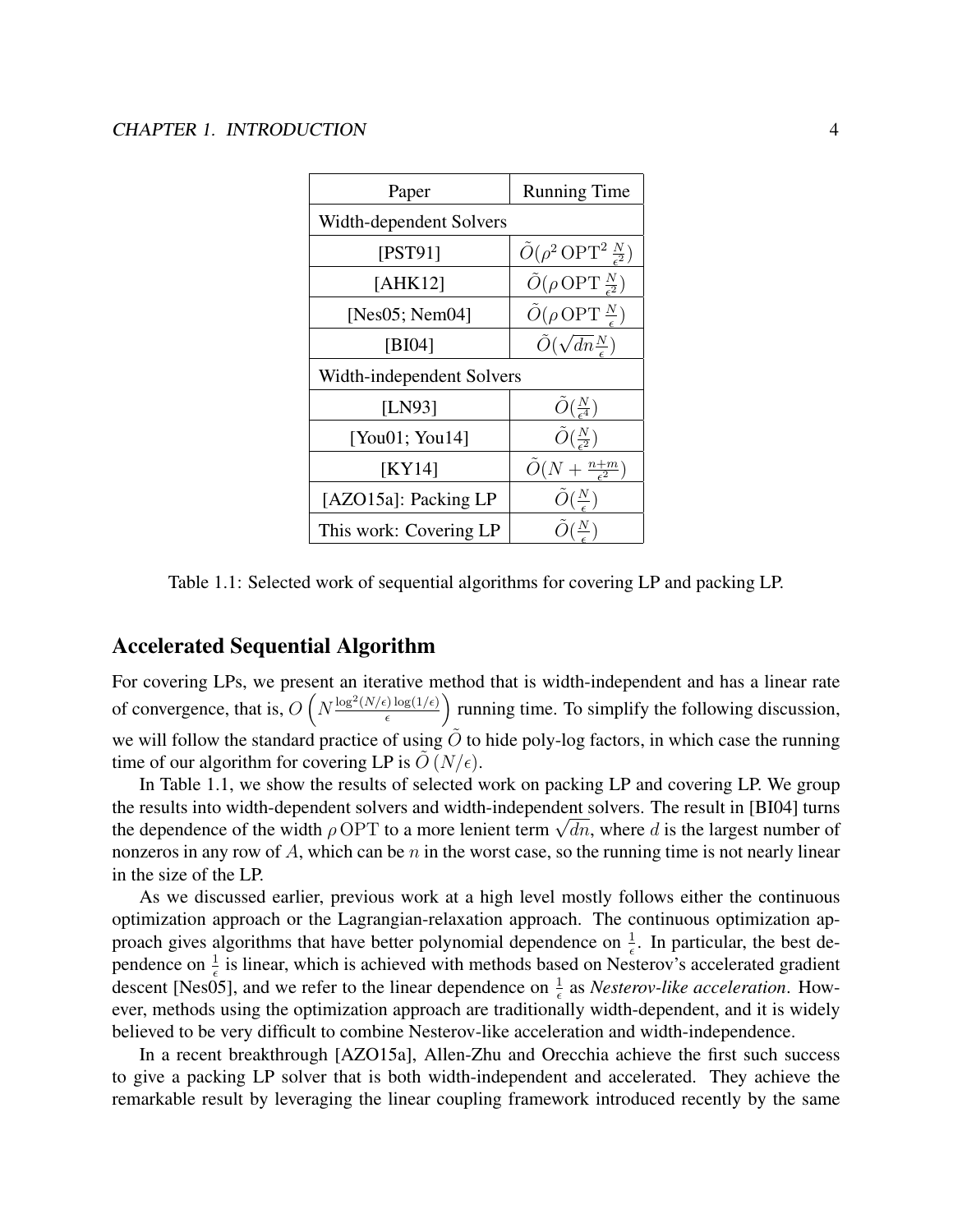authors in [ZO14]. This is a first-order method for solving convex optimization problems, and it provides a conceptually simple way to integrate gradient descent and mirror descent, which are two classical first-order methods from the theory of optimization. In the setting of standard smooth convex optimization, the method achieves the same convergence rate as that of the accelerated gradient descent method of Nesterov [Nes05], and indeed the former can be viewed as an insightful reinterpretation of the latter. The high-level view of the method as a coupling of gradient descent steps and mirror descent steps offers more flexibility to the framework, as the combination allows the two steps to complement each other in ways beyond simply Nesterov-like acceleration, and this is indeed crucial for the packing LP solver in [AZO15a] for getting width-independence.

One particular motivation for our work is a striking discrepancy between bounds provided for packing and covering LPs in [AZO15a]. In particular, they provide a  $(1 - \epsilon)$ -approximation solver for the packing problem in  $\tilde{O}(N/\epsilon)$ , but they are only able to obtain  $\tilde{O}(N/\epsilon^{1.5})$  for the covering problem. In the case of covering, they are unable to use the linear coupling method to achieve Nesterov-like acceleration, and even to get width-independence the authors need to integrate some ad-hoc and complicated techniques. This discrepancy between results for packing and covering LPs is rare, due to the duality between them. Filling this gap is of particular interest, as not being able to do so would suggest some fundamental structural differences between the two dual problems.

Among other things, our result is an improvement over the  $\tilde{O}(N/\epsilon^{1.5})$  bound for the covering LP in [AZO15a], and gives a covering LP solver that is both Nesterov-like accelerated and widthindependent, which matches the result for packing LP in [AZO15a].

At least as interesting as the  $\tilde{O}(1/\epsilon^{0.5})$  improvement for covering LPs, however, is main technical contribution that we developed and exploited to achieve our improvement. At a high level, we also use the optimization approach, and exploit the linear coupling framework as in [AZO15a]. In the setting of covering LPs, we build a discrete lifting technique, which reorganizes the geometry of the problem space, so that the optimal solution won't be hidden in ill-shaped corners that are difficult to reach for the linear coupling method. Once the lifting is performed, covering LP shares all the essential properties necessary to achieve both width-independence and Nesterov-like acceleration as in the case of packing problems, and fits elegantly into the scheme and analysis from [AZO15a] that was developed for packing LPs. We obtain improved  $O(N/\epsilon)$  results for covering LPs, and this provides a unified acceleration method (unified in the sense that it is with the same algorithm and almost identical analysis) for both packing and covering LPs.

## Faster Parallel Algorithm

With the abundance of large-scale datasets, as well as the growing reliance on multiprocessors and cloud computing, iterative solvers that can be highly parallelized have drawn a lot of interest. For parallel algorithms, we focus on running time (or equivalently, *depth*) and total work, which are standard notions from parallel computing that correspond to the longest chain of dependent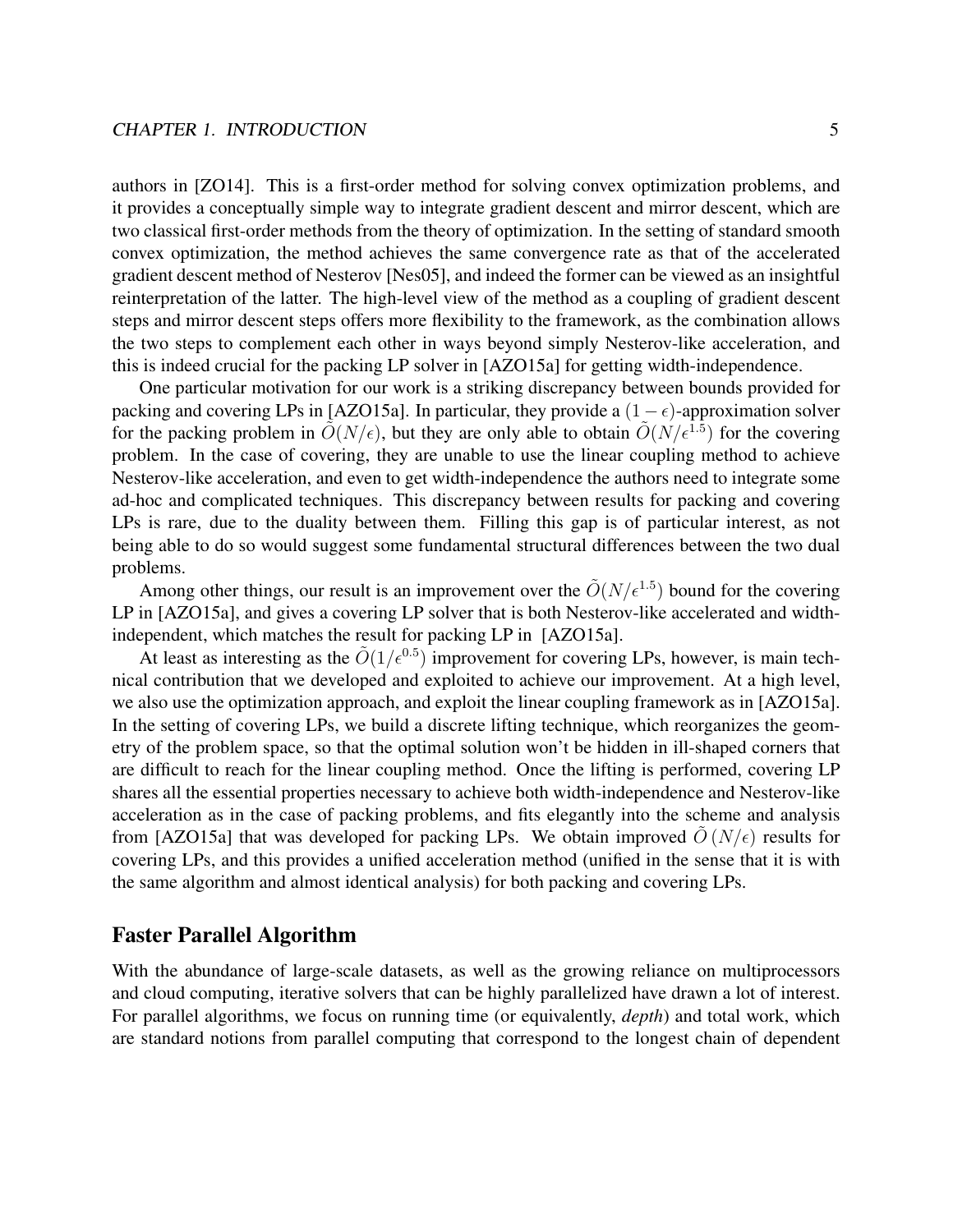| Paper                       | Number of Iterations                                 | <b>Total Work</b>                                       |
|-----------------------------|------------------------------------------------------|---------------------------------------------------------|
| Width-dependent Solvers     |                                                      |                                                         |
| [PST91]                     | $\tilde{O}(\frac{\rho^2 \text{ OPT}^2}{\epsilon^2})$ | $\left(\frac{\rho^2 \text{ OPT}^2 N}{c^2}\right)$       |
| [AHK12]                     | $\tilde{O}(\frac{\rho \, \text{OPT}}{\epsilon^2})$   | $\tilde{O}(\frac{\rho \, \text{OPT} \, N}{\epsilon^2})$ |
| [ $Nes05$ ; $Nem04$ ]       | $\tilde{O}(\frac{\rho \, \text{OPT}}{\sigma})$       | $\left(\frac{\rho$ OPT N                                |
| [BIO4]                      | $\tilde{O}(\frac{\sqrt{Kn}}{n})$                     | $\tilde{O}(\frac{\sqrt{KnN}}{2})$                       |
| Width-independent Solvers   |                                                      |                                                         |
| [LN93; BBR97; BBR04; You01] | $\tilde{O}(\frac{1}{\epsilon^4})$                    | $\tilde{O}(\frac{N}{\epsilon^4})$                       |
| [You01; You14]              | $\tilde{O}(\frac{1}{\epsilon^4})$                    | $\tilde{O}(\frac{N}{\epsilon^2})$                       |
| [AZO15b]                    | $\tilde{O}(\frac{1}{\epsilon^3})$                    | $\tilde{O}(\frac{N}{\epsilon^3})$                       |
| This work: Algorithm 2      | $\tilde{O}(\frac{1}{\epsilon^2})$                    | $\frac{N}{\epsilon_{\frac{2}{n}}}$                      |
| This work: Algorithm 4      | $\left(\frac{d}{ } \right)$                          | $\frac{dN}{2}$                                          |

Table 1.2: Selected work of parallel algorithms for covering LP and packing LP.

operations<sup>2</sup> and the total number of operations performed respectively. For iterative methods, time has a natural correspondence with iteration count, and these two measures have been used to study the performance of previous work on positive LPs.

In Table 1.1, we show selected results of parallel solvers for packing LPs and covering LPs. For all the iterative methods along this line of work, each iteration is computationally dominated by a matrix-vector multiplication, and takes only nearly-linear work in N and  $O(\log N)$  depth. Since we are most interested here in the dependence on  $\frac{1}{\epsilon}$ , reducing the iteration count is the more interesting side of this line of work, and we will often just discuss the number of iterations instead of running time, as they are only off by a factor of  $O(\log N)$ .

In this work, we describe two parallel algorithms for packing LPs and covering LPs. Similar to our sequential solver, we follow the optimization approach, and develop the *dynamically-bucketed selective coordinate descent (DB-SCD)* method. This method is based on the linear coupling framework, and we integrate a discrete technique addressing the specific issue that slows down the convergence of previous results. With DB-SCD, we improve the dependence on  $\frac{1}{\epsilon}$  for both iteration count and total work from  $\tilde{O}(\frac{1}{\epsilon^3})$  $\frac{1}{\epsilon^3}$ ) to  $\tilde{O}(\frac{1}{\epsilon^2}$  $\frac{1}{\epsilon^2}$ ) for packing LPs and covering LPs. When combined with ideas in the accelerated sequential solver discussed earlier, we also get a parallel solver with  $\tilde{O}(\frac{d}{\epsilon})$  $\frac{d}{\epsilon}$ ) iterations (recall d is the max number of non-zeros in any row of A), which is always at least as good as the  $\tilde{O}(\frac{\sqrt{dn}}{\epsilon})$  $\frac{dn}{\epsilon}$ ) bound in [BI04]. We remark that, different from the case of sequential

<sup>&</sup>lt;sup>2</sup>Following the standard model of parallel computation, when we consider the running time, we assume the algorithm has access to unlimited number of processors.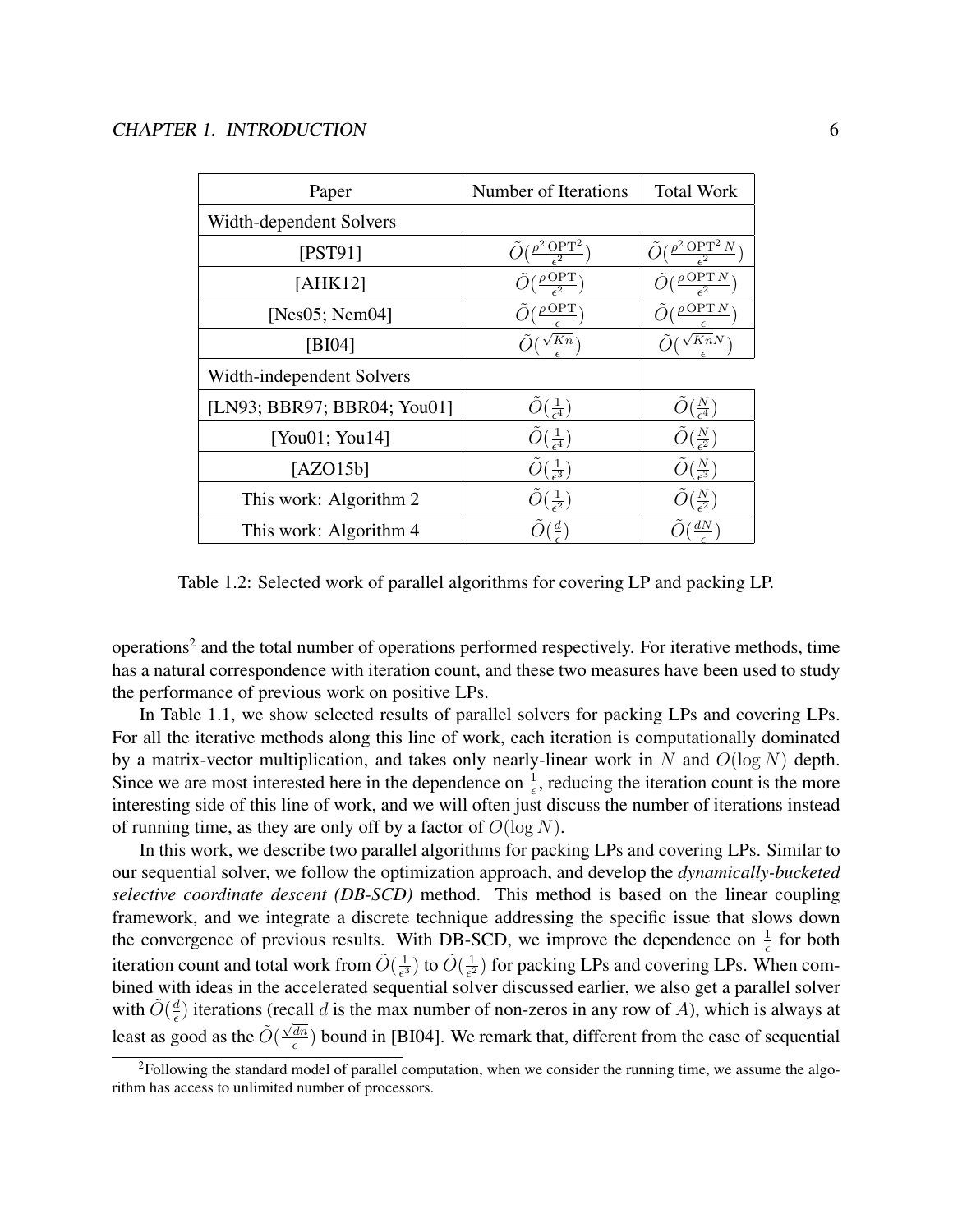#### CHAPTER 1. INTRODUCTION 7

solvers, there is no parallel algorithm that obtains both width-independence and Nesterov-like acceleration. It is an interesting question whether this is fundamental for packing LPs and covering LPs, or whether there is a more efficient solution to approximate packing LPs and covering LPs in parallel.

Our basic improvement with the DB-SCD method comes from updating only a carefullychosen subset of variables in each iteration. In particular, we bucket the coordinates of the gradient into buckets of roughly equal gradient magnitude, and then we update the coordinates in one of the buckets. While our particular approach is novel, the basic idea is hardly new to optimization. Indeed, for most non-trivial functions, variables "interfere" with each other, in the sense that variable *i*'s gradient will be affected by the update of variable  $j$  (e.g., [Bra+11]). Thus, if we aim to move the variables while maintaining smoothness of the gradients, we have to take interference into consideration. In general, this limits the possible step size.

One way to alleviate the problem of interference is to update fewer variables in each iteration. This potentially permits better control over the changes of gradients for the updated variables, since for the variables not updated, the changes of their gradients don't affect the objective improvement for that iteration. One extreme of this idea is the coordinate descent method [Wri15], where in each iteration only one variable is updated. In this case, the step length of the update on the single variable is often larger than the step length when all variables are moved simultaneously. On the other hand, in most cases the computation of  $n$  successive partial derivatives can be more expensive than the computation of all the *n* partial derivatives for a fixed  $x$ , limiting the applicability of the coordinate descent method. When the tradeoff is good between the gain in the step length versus the loss in the computation, coordinate descent can be better than gradient descent in terms of total work ([LS13; AZO15a]). More generally, in the context of solving linear systems, we have the example of Jacobi iterations versus Gauss-Seidel iterations, and similar tradeoffs between interference and running time arise ([AM95; BT91], Chapter 4 of [Saa03]). Still more generally, various efforts to parallelize coordinate descent can be seen as explorations of tradeoffs among the smoothness parameter, the amount of computation, as well as the distributed iteration count ([FR13; RT12; RT14; Bra+11]).

To the best of our knowledge, all these works exhibit an inverse relationship between the number of variables updated each iteration, and the number of total iterations required, i.e., when fewer variables are updated, then more iterative steps are needed. This is what one would naturally expect. Moreover, these works mostly choose the subset of variables to update either by some fixed order, e.g., uniformly at random, or according to some static partition constructed from the sparsity structure of the given instance, e.g., the objective function is separable or the matrix in the problem is block diagonal ( [TY09]). Rarely, if at all, is a subset of variables chosen dynamically using knowledge of the actual values of the gradients. Again, this is what one would naturally expect. For example, as Nesterov wrote in his seminal accelerated coordinate descent work [Nes12], if one already computed the whole gradient, then full-gradient methods seem to be better options.

With respect to both of these considerations, our method of selective coordinate descent is novel and quite different. First, at least for the case of packing and covering LPs, we can achieve better parallel running time and better total work by updating fewer (carefully-selected) variables each iteration. Second, our work shows that the extra computation of the whole gradient can help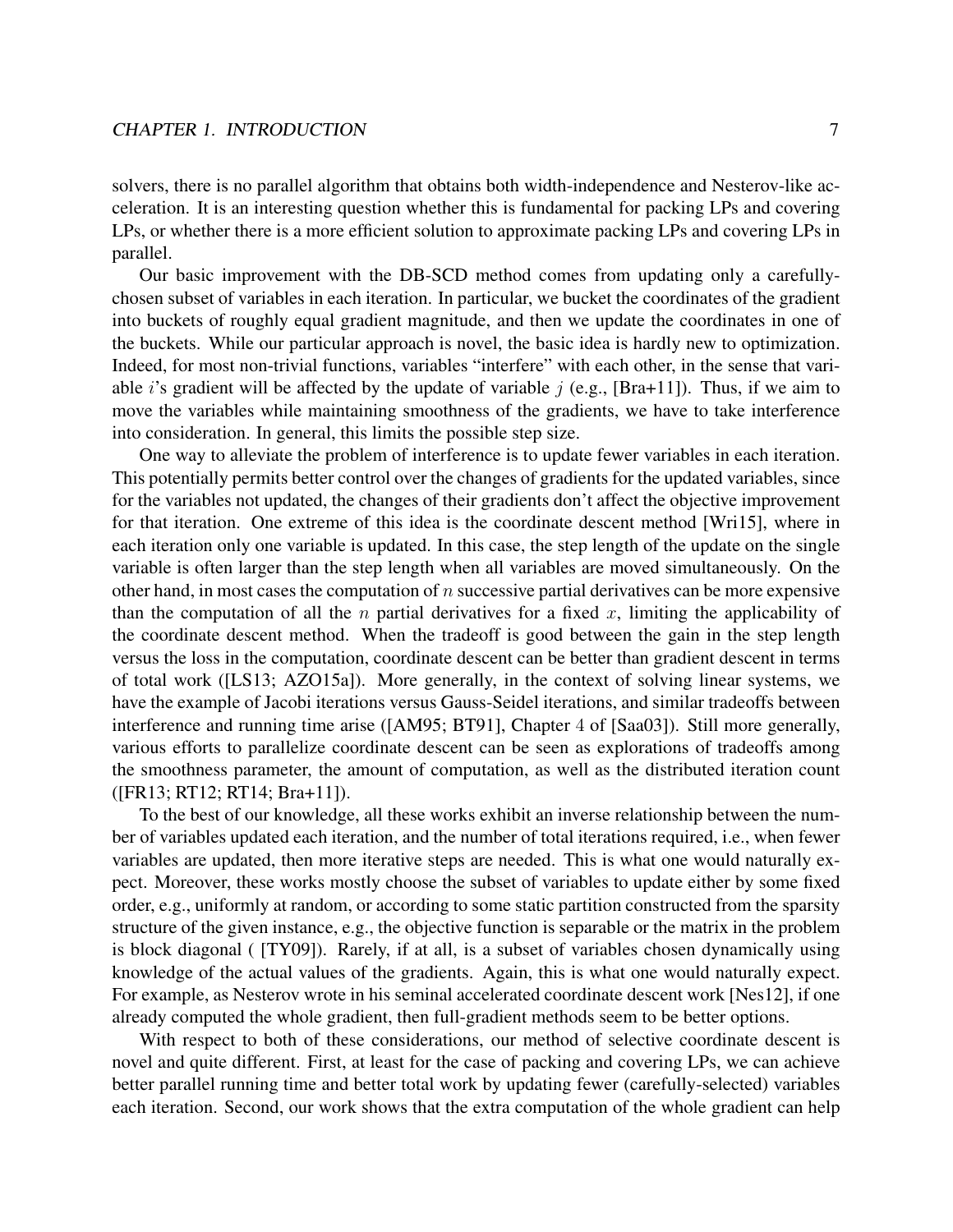us select a better subset dynamically (even if we don't update all coordinates). Our results show that both of these directions are worth additional exploration.

## 1.2 Positive LPs

More general than packing LPs and covering LPs, positive LPs further capture problems requiring both packing and covering constraints, including solving non-negative linear systems, computing tomography, and single/multi commodity flows on graphs.

Formally, positive LP, or equivalently, mixed packing and covering LP, can be written in the standard form:

$$
\min\{\lambda : Px \le \lambda p, Cx \ge c, x \ge 0\}\tag{1.1}
$$

where P, C, p, c all have non-negative entries. A  $(1 + \epsilon)$ -approximation is a feasible solution  $\lambda$ , x achieving  $\lambda \leq (1 + \epsilon) \lambda_{\text{OPT}}$ .

In this work we focus on width-independent parallel algorithms that produce  $1 + \epsilon$  approximations in in  $poly(log n, \frac{1}{\epsilon})$  time and nearly-linear work. Despite the exciting recent progress following the optimization approach discussed in the previous section, the results are limited to the special cases of packing LPs and covering LPs, since the presence of both packing and covering constraints in one LP makes the smoothness properties of the optimization problem deteriorate significantly, which poses a fundamental obstacle to obtain width-independent solver following this approach. Moreover, almost all the width-independent solvers mentioned in the previous section (except [You01; You14]) don't extend to the more general case of positive LPs. Prior to our work, the best method for mixed packing and covering LPs takes time (and number of iterations)  $\tilde{O}(\frac{1}{\epsilon^4})$  $\frac{1}{\epsilon^4}$ ([You01; You14]).

In this work, we present a parallel algorithm that in  $\tilde{O}(\frac{1}{\epsilon^3})$  $\frac{1}{\epsilon^3}$ ) iterations computes a  $(1 + \epsilon)$ approximate solution, or correctly reports the original mixed packing and covering LP is infeasible. The algorithm is deterministic and width-independent. Again, the bottleneck of each iteration is a matrix-vector multiplication, and can be implemented in  $O(\log N)$  depth, in which case the running time of our algorithm is  $\tilde{O}(\frac{1}{\epsilon^3})$  $\frac{1}{\epsilon^3}$ ). The total work of the algorithm we present in this work is  $\tilde{O}(\frac{N}{\epsilon^3})$  $\frac{N}{\epsilon^3}$ ).

We follow the Lagrangian-relaxation approach as in [You01; You14], which is a more combinatorial framework. Nonetheless, insights from continuous convex optimization still play a significant role, and the work demonstrates a different aspect of the integration of continuous and combinatorial approaches.

At a high level, we construct a continuous and smooth potential function to capture the combinatorial packing and covering constraints, which measures how far away the current solution is from satisfying all the captured constraints. We then start with a solution with all variables having very small values, and in each iteration, increase the values of a carefully chosen subset of variables. In particular, increasing the values of variables helps the covering constraints while hurting the packing constraints, and the subset of variables that we increase is chosen according to the potential function so that the trade-off between covering constraints and packing constraints is advantageous for us. Moreover, different from previous work using this approach, where all the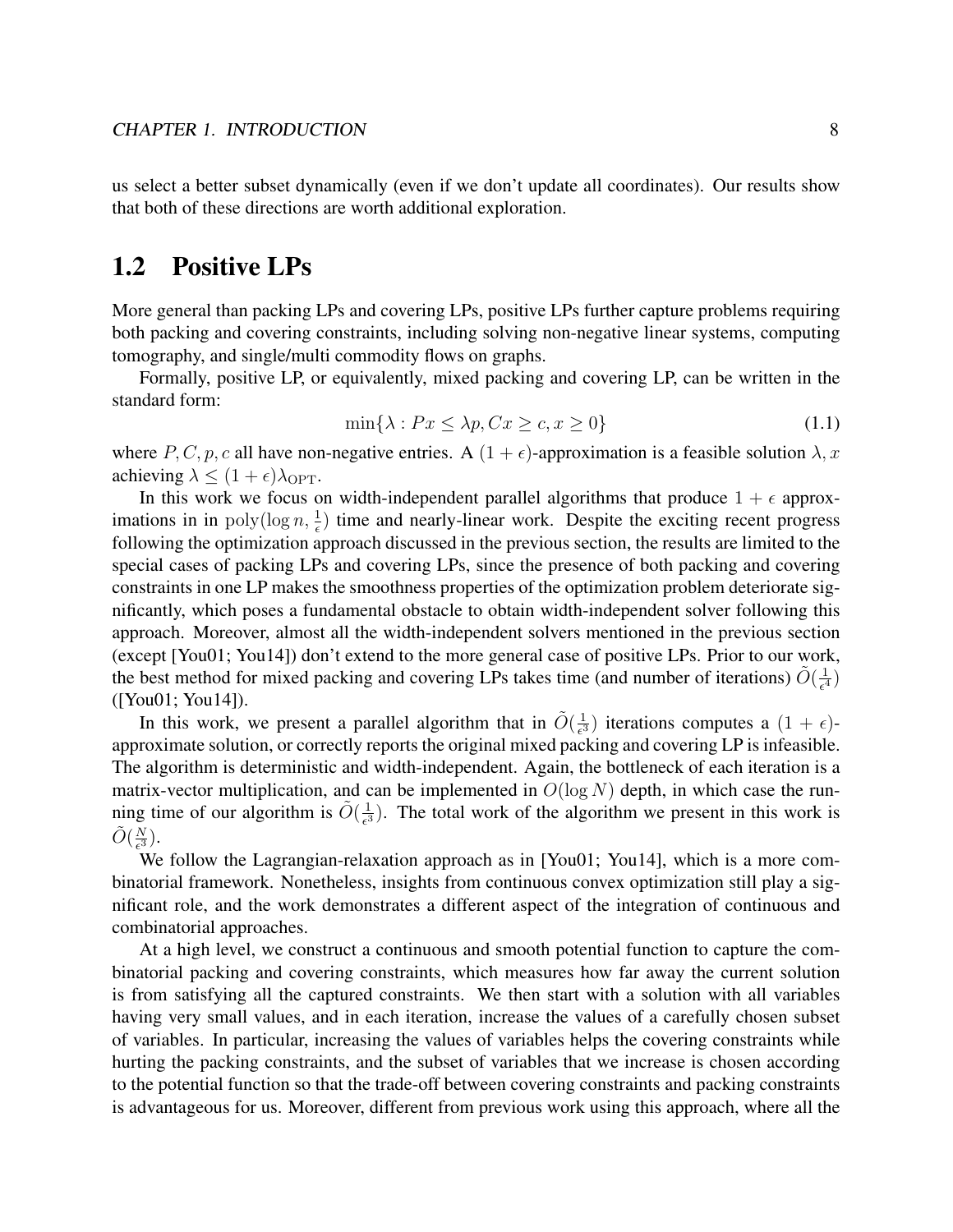variables in the chosen subset are increased by the same fixed quantity, we further incorporate the gradient of the potential function into the size of the update of variables. This discriminative step size allows more aggressive updates on average, and is directly motivated by the line of work using gradient based optimization methods.

Furthermore, as the potential function captures the packing and covering constraints in a LP, there is an inherent connection between the gradients of the potential function and the variables in the dual LP of the original LP. By incorporating the gradients into the update of the variables, we exploit this connection, and essentially construct primal and dual solutions simultaneously. While previous methods analyze the convergence by tracking the progress made on the primal LP exclusively, our integration of the gradient into the update size gives us a primal-dual perspective of the convergence of our algorithm, and allows us to argue that either a feasible primal solution is obtained, or a dual solution can be constructed to certify the infeasibility of the primal LP.

# 1.3 Organization

In Chapter 2, we describe the preliminaries and the formulation of the smooth convex optimization problem for packing LPs and covering LPs, followed by the discrete lifting techniques for covering LPs, and the unified  $O(fracN\epsilon)$  sequential algorithm for both packing LPs and covering LPs.

In Chapter 3, we describe the dynamically-bucketed selective coordinate descent, and the width-independent  $\tilde{O}(\frac{1}{\epsilon^2})$  $\frac{1}{\epsilon^2}$ ) time parallel solver for packing LPs and covering LPs. We also present the  $\tilde{O}(\frac{d}{\epsilon})$  $\frac{d}{\epsilon}$ ) time parallel algorithm based on DB-SCD as well as ideas from the accelerated sequential algorithm.

In Chapter 4, we describe the  $\tilde{O}(\frac{1}{\epsilon^3})$  $\frac{1}{\epsilon^3}$ ) time parallel solver for general positive LPs, which is based on the Lagrangian-relaxation framework.

## 1.4 Bibliographic Notes

The results in this dissertation were based on collaboration with Satish Rao, Michael Mahoney, Peng Zhang and Nishanth Mohan. The results include previous publications [WRM16; Mah+16; Wan+15]. I thank my collaborators for allowing the inclusion of coauthored work in this dissertation.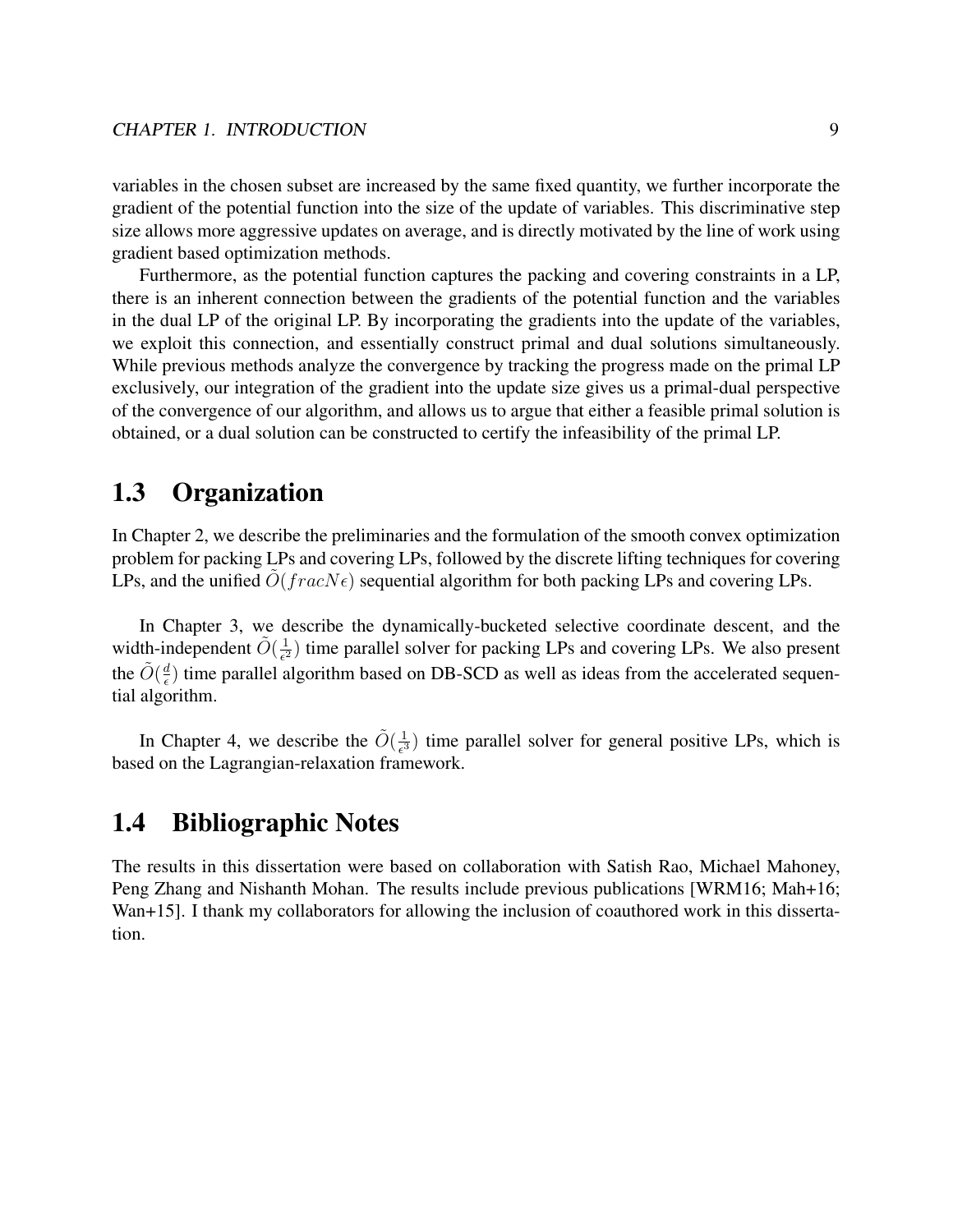# Chapter 2

# Sequential Algorithm for Packing LPs and Covering LPs

## 2.1 Preliminaries and Smoothing the Objective

Without loss of generality, given a packing LP in its generic form, one can scale the coefficients, in which case one can write the fractional packing LP in the standard form:

$$
\max_{x\geq 0} \{\vec{1}^T x : Px \leq \vec{1}\},\tag{2.1}
$$

where  $P \in \mathbb{R}_{\geq 0}^{m \times n}$  $_{\geq 0}^{m \times n}$ . If the optimal value of (2.1) is OPT, we say that x is a  $(1 - \epsilon)$ -approximation for the packing LP if  $Px \leq \vec{1}$  and  $\vec{1}^T x \geq (1 - \epsilon)$  OPT.

Similarly, the fractional covering problem, can be written in the standard form as:

$$
\min_{x \ge 0} \{\vec{1}^T x : Cx \ge \vec{1}\}.
$$
\n(2.2)

In this case, we say that x is a  $(1 + \epsilon)$ -approximation for the covering LP if  $Cx \geq \vec{1}$  and  $\vec{1}^T x \leq$  $(1 + \epsilon)$  OPT.

When our discussion applies to both packing LPs and covering LPs, we also use  $A$  to denote the constraint matrix of the LP, i.e.,  $P$  and  $C$  for packing and covering respectively. We denote  $m$ as the number of rows in A, i.e., the number of constraints, n as the number of coordinates of x, i.e., the number of variables, N as the size of the formulation, i.e., the total number of nonzeros in A,  $\rho$  as the max entry in A, and d as the max number of nonzeros in any row of A.

Now we describe how to pose the LPs as smooth convex optimization problems. We discuss packing LP and covering LP separately, although due to the duality between them, the results (in this section) for them are symmetric in terms of both statements and proofs. Since we follow the same high level optimization approach and the same smoothing step as in [AZO15a], the lemmata and the proofs in this section are either the same or analogous to the results in [AZO15a]. We defer the proofs of this section to Section 2.5.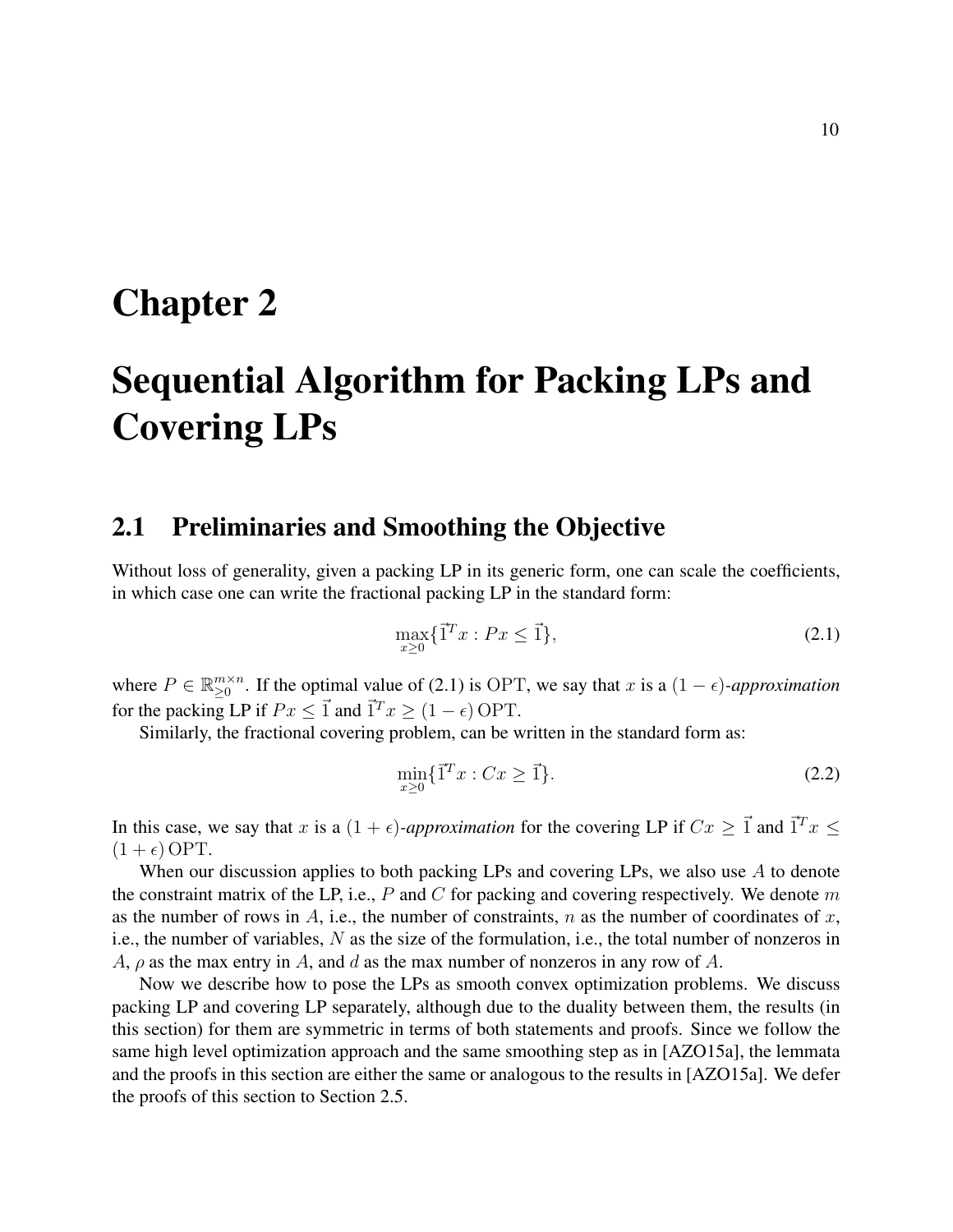## Packing LP

To start, let's assume that

$$
\min_{i \in [n]} \|P_{:i}\|_{\infty} = 1.
$$

This assumption is without loss of generality: since we are interested in multiplicative  $(1 - \epsilon)$ approximation, we can simply scale  $P$  for this to hold without sacrificing approximation quality. With this assumption, the following lemma holds.

#### **Lemma 2.1.1.** OPT  $\in [1, n]$

The first step (i.e., the smoothing step) is to turn the positive LPs into smoothed objective functions. For packing LP, we use

$$
f_{\mu}(x) \stackrel{\text{def}}{=} -\vec{1}^T x + \max_{y \ge 0} \{ y^T (Px - \vec{1}) + \mu H(y) \},
$$

and it is a smoothed objective in the sense that it turns the packing constraints into soft penalties, with  $H(y)$  being a regularization term. Here, same as in [AZO15b; AZO15a], we use the generalized entropy  $H(y) = -\sum_j y_j \log y_j + y_j$ , where  $\mu$  is the smoothing parameter balancing the penalty and the regularization. It is straightforward to compute the optimal y, and write  $f_u(x)$ explicitly, as stated in the following lemma.

**Lemma 2.1.2.**  $f_{\mu}(x) = -\vec{1}^T x + \mu \sum_{j=1}^m p_j(x)$ , where  $p_j(x) \stackrel{\text{def}}{=} \exp(\frac{1}{\mu}((Px)_j - 1))$  is what we call *the exponential penalty of the* j*-th packing constraint.*

With OPT being at least 1, the error we introduce in the smoothing step will be small enough that  $f_u(x)$  approximates the packing LP well enough with respect to  $\epsilon$  around the optimum. If we let x<sup>\*</sup> be an optimal solution, and  $u^* \stackrel{\text{def}}{=} (1 - \epsilon/2)x^*$ , then we have the properties in the following lemma.

**Lemma 2.1.3.** *Setting the smoothing parameter*  $\mu = \frac{\epsilon}{4 \log(r)}$  $\frac{\epsilon}{4 \log(nm/\epsilon)}$ , we have

- *1.*  $f_{\mu}(u^*) \leq -(1 \epsilon) \text{OPT}$ .
- 2.  $f_u(x) \ge -(1+\epsilon)$  OPT *for every*  $x \ge 0$ *.*
- *3. Letting*  $x_0 \geq 0$  *be such that*  $x_0[i] = \frac{1-\epsilon/2}{n||P_{ii}||_{\infty}}$  *for each*  $i \in [n]$ *, we have*  $f_\mu(x_0) \leq -\frac{1-\epsilon}{n}$ *.*
- 4. For any  $x \ge 0$  satisfying  $f_{\mu}(x) \le 0$ , we must have  $Px \le (1 + \epsilon) \vec{1}$ , and thus  $\vec{1}^T x \le$  $(1 + \epsilon)$  OPT.
- *5. If*  $x \ge 0$  *satisfies*  $f_{\mu}(x) \le -(1 O(\epsilon))$  OPT, then  $\frac{1}{1+\epsilon}x$  is a  $(1 O(\epsilon))$ -approximation to *the packing LP.*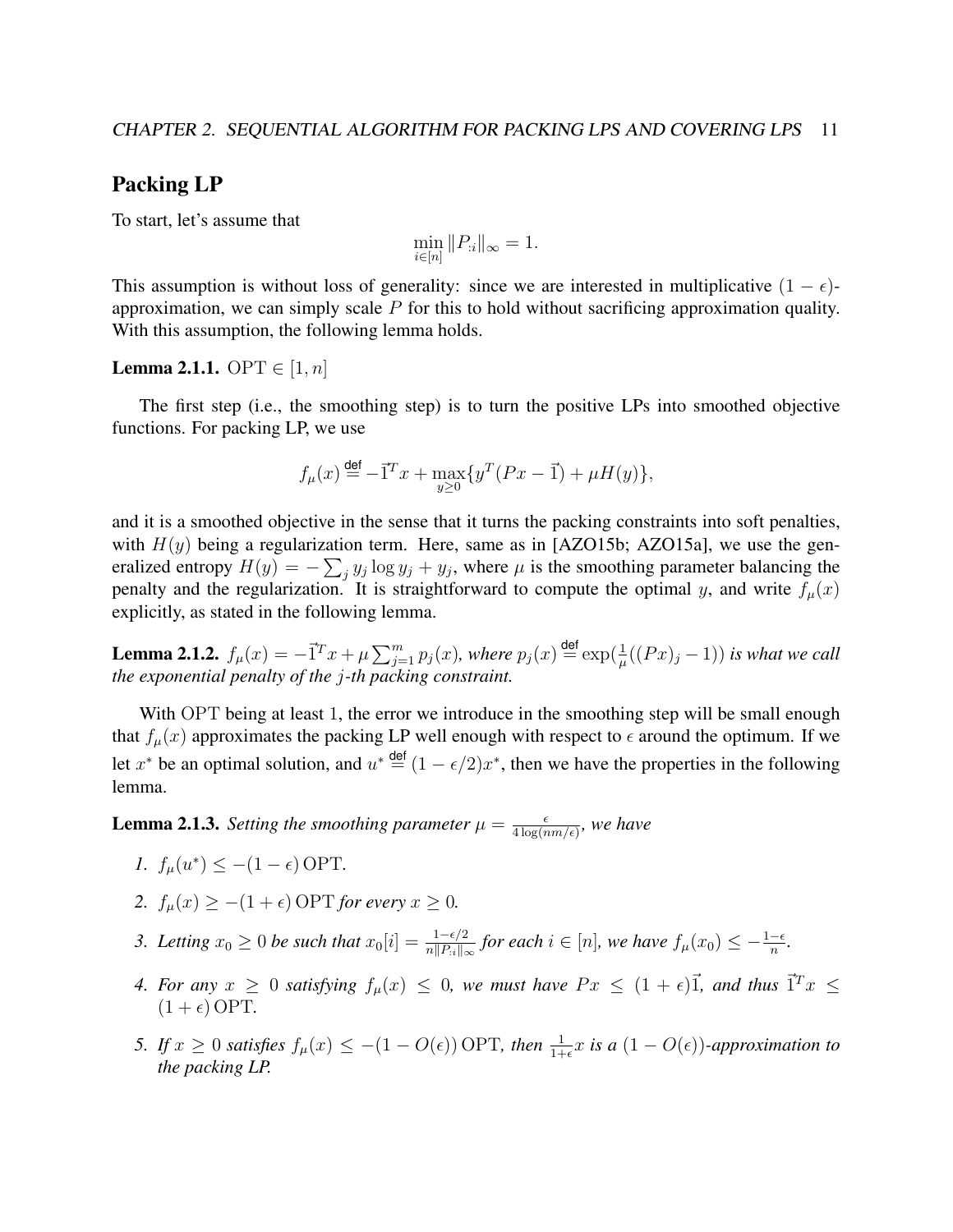6. *The gradient of*  $f_{\mu}(x)$  *is* 

$$
\nabla f_{\mu}(x) = -\vec{1} + P^T \overrightarrow{p(x)} \quad \text{where} \quad p_j(x) \stackrel{\text{def}}{=} \exp(\frac{1}{\mu}((Px)_j - 1),
$$
  
and 
$$
\nabla_i f_{\mu}(x) = -1 + \sum_j P_{ji} p_j(x) \in [-1, \infty].
$$

### Covering LP

The smoothing step for covering LP is basically the symmetric version of what we do for packing LP. This time, we can assume that

$$
\min_{j \in [m]} \|C_{j:}\|_{\infty} = 1.
$$

This assumption is without loss of generality: since we are interested in multiplicative  $(1 + \epsilon)$ approximation, we can simply scale  $C$  for this to hold without sacrificing approximation quality. With this assumption, the following lemma holds.

**Lemma 2.1.4.** OPT  $\in [1, m]$ 

**Observation 2.1.5.** Since we are interested in a  $(1 + \epsilon)$ -approximation, then with the above as*sumption, we can also eliminate the very small and very large entries from the matrix as follows.* If some entry  $C_{ji} \leq \epsilon/(mn)$ , then since  $\text{OPT} \leq m$  we have that  $C_{ji}x_i^* \leq \epsilon/n$ , and so we can just *increase each variable by*  $\epsilon/n$ *, in which case we can recover the loss from setting*  $C_{ji}$  *equal to* 0 *from the variable in the* j*-th constraint with coefficient at least* 1*. On the other hand, if some entry*  $C_{ii} \ge n/\epsilon$ , then we can just set variable *i* to be at least  $\epsilon/n$  and ignore constraint *j*. Thus, we can *eliminate very small and very large entries from the matrix* C*, and we only incur an additional cost of*  $\epsilon$ , but since  $\text{OPT} \geq 1$ , we still obtain a  $(1 + O(\epsilon))$ -approximation.

Analogously, for covering LP, the smooth function we optimize is

$$
g_{\mu}(x) \stackrel{\text{def}}{=} \vec{1}^T x + \mu \sum_{j=1}^m q_j(x),
$$

where  $q_j(x) \stackrel{\text{def}}{=} \exp(\frac{1}{\mu}(1 - (Cx)_j))$  is the exponential penalty of the *j*-th covering constraint.

Analogous to  $f_{\mu}$ , optimizing  $g_{\mu}(x)$  gives a good approximation to OPT of the covering LP, in the following sense. If we let  $x^*$  be an optimal solution, and  $u^* \stackrel{\text{def}}{=} (1 + \epsilon/2)x^*$ , then we have the properties in the following lemma.

**Lemma 2.1.6.** *Setting the smoothing parameter*  $\mu = \frac{\epsilon}{4 \log(r)}$  $\frac{\epsilon}{4 \log(nm/\epsilon)}$ , we have

- *1.*  $g_{\mu}(u^*) \leq (1 + \epsilon) \text{OPT}$ .
- 2.  $g_u(x) \geq (1 \epsilon) \text{ OPT for any } x \geq 0.$
- *3. For any*  $x \geq 0$  *satisfying*  $g_{\mu}(x) \leq 2$  OPT, we must have  $Cx \geq (1 \epsilon)\vec{1}$ .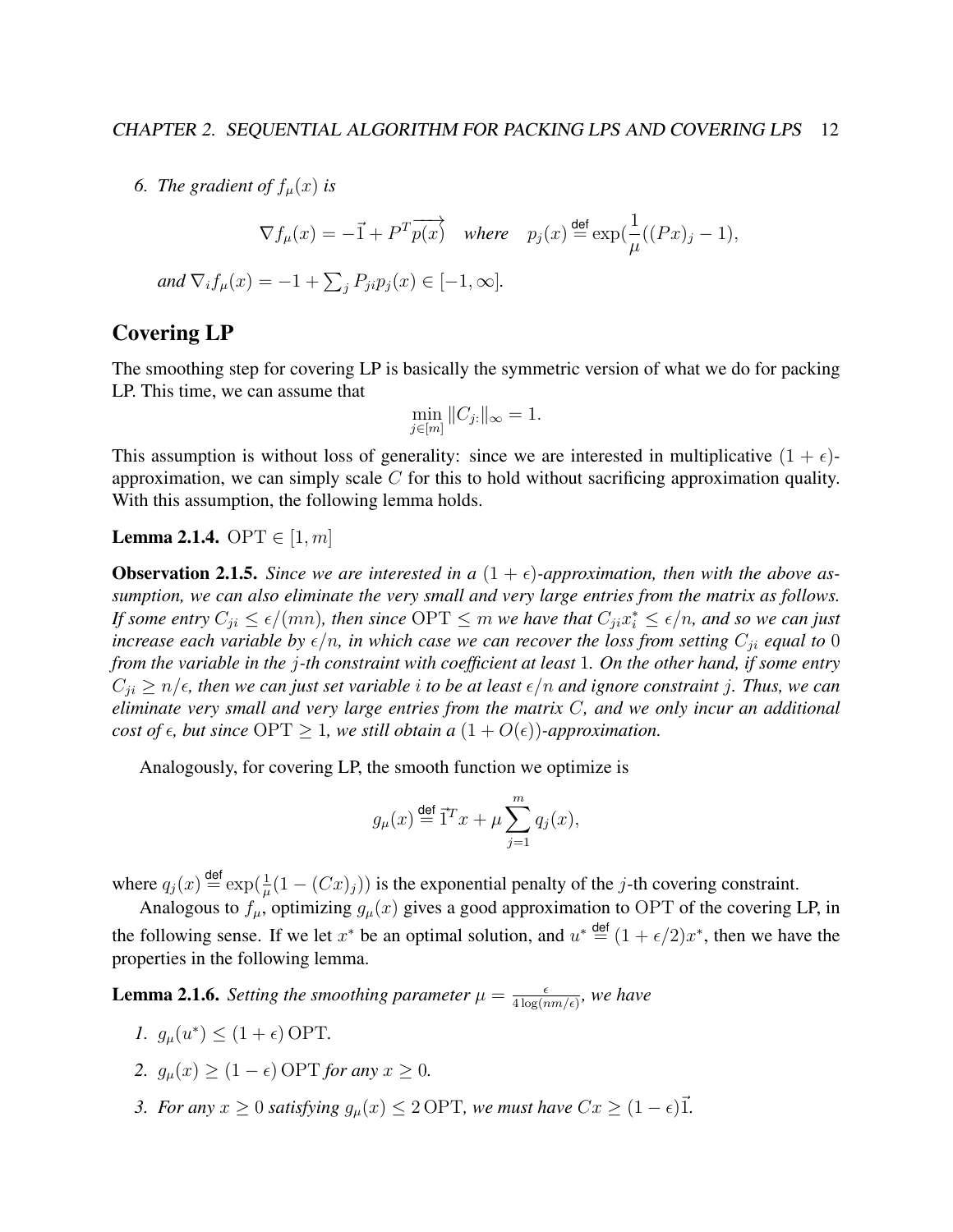- *4. If*  $x \ge 0$  *satisfies*  $g_{\mu}(x) \le (1 + O(\epsilon))$  OPT, then  $\frac{1}{1-\epsilon}x$  is a  $(1 + O(\epsilon))$ -approximation to the *covering LP.*
- *5. The gradient of*  $g_{\mu}(x)$  *is*

$$
\nabla g_{\mu}(x) = \vec{1} - C^{T} \overrightarrow{q(x)} \quad \text{where} \quad q_{j}(x) \stackrel{\text{def}}{=} \exp(\frac{1}{\mu}(1 - (Cx)_{j}),
$$

and  $\nabla_i g_\mu(x) = 1 - \sum_j C_{ji} q_j(x) \in [-\infty, 1]$ *.* 

Once the smoothing step is performed, the problem of approximately solving the original packing LP or covering LP is reduced to approximately optimize the function  $f_{\mu}(x)$  or  $g_{\mu}(x)$ . We proceed to give the technique overview of how we solve the optimization problem.

# 2.2 Technical Overview

At a high level, we (as well as Allen-Zhu and Orecchia [AZO15b; AZO15a]) use the same two-step approach of Nesterov [Nes05]. The first step involves smoothing, which transforms the constrained problem into a smooth objective function with trivial or no constraints. In the setting of packing LP and covering LP, we have the smooth functions  $f_{\mu}(x)$  and  $g_{\mu}(x)$ . By smooth, we mean that the gradient of the objective function has some property in the flavor of Lipschitz continuity. Once smoothing is accomplished, the second step uses one of several first order methods for convex optimization in order to obtain an approximate solution. Examples of standard application of this approach to covering LPs includes the width-dependent solvers of [Nes05; Nem04] as well as multiplicative weights update solvers [AHK12].

The first width-independent result following the optimization approach in [AZO15b] achieves width-independence by truncating the gradient, thus effectively reducing the width to 1. The algorithm uses, in a white-box way, the coupling of mirror descent and gradient descent from [ZO14], which can be viewed as a re-interpretation of Nesterov's accelerated gradient method [Nes05]. However, although [AZO15b] uses a coupling of mirror descent and gradient descent, the role of gradient descent is only for width-independence, i.e., to cover the loss incurred by the large component of the gradient (see Eqn. (2.7) below for the precise formulation of this loss), and it is independent of the mirror descent part acting on the truncated gradient. In addition, [AZO15b] deviates from the canonical smoothing with entropy, as it instead uses generalized entropy. Importantly, the objective function to be minimized is *not* smooth in the standard Lipschitz continuity sense, but it does satisfy a similar local Lipschitz property.

To improve the sequential packing solver in [AZO15b] with convergence  $\tilde{O}(1/\epsilon^3)$  to  $\tilde{O}(1/\epsilon)$ , the same authors in [AZO15a] apply a stochastic coordinate descent method based on the linear coupling idea. Barring the difference between Lipschitz and local Lipschitz continuity, the results in [AZO15a] can be viewed as a variant of accelerated coordinate descent method [Nes12]. There are two places where the algorithm achieves an improvement over prior packing-covering results.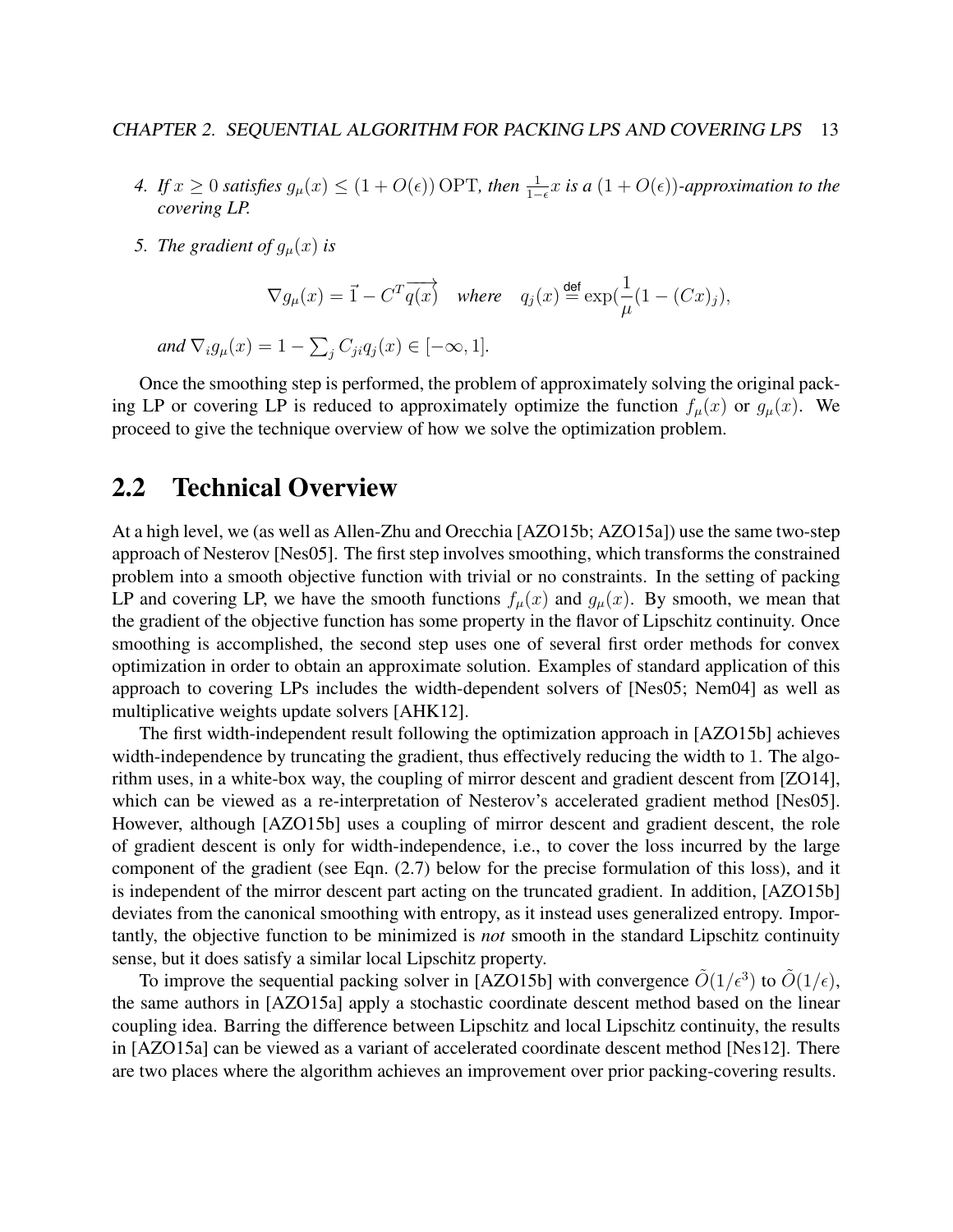- One factor of improvement is due to the better coordinate-wise Lipschitz constant over the full dimensional Lipschitz constant. Intuitively, in the case of packing or covering, the gradient of variable  $x_i$  depends on the penalties of constraints involving  $x_i$ , which further depend on all the variables in those constraints. As a result, if we move all the variables simultaneously, we can only take a small step before changing the gradient of  $x_i$  drastically.
- The other factor of improvement comes from accelerating the gradient method. The role of gradient descent in the packing solver of [AZO15a] is twofold. First, it covers the loss incurred by the large component of the gradient as in [AZO15b] to give width-independence. Second, to accelerate the coupling as in [ZO14], the gradient descent also needs to cover the regret term incurred by the mirror descent step (see Eqn. (2.7) below for the precise formulation of this regret). The adoption of A-norm (defined in Eqn. (2.6) below) enables the acceleration. This A-norm works particularly well for packing problems, in the sense that it easily leads to good diameter bounds: since the packing constraints impose a naive upper bound of  $x_i^* \leq 1/||A_{:i}||_{\infty}$  on each variable, thus the feasible region has a small diameter  $\max_{x:f(x)\leq f(x_0)} ||x - x^*||_A.$

The importance of the small diameter is twofold. First, the diameter naturally arises in the convergence bound of gradient based methods, so we always need to use a norm or proximal setup giving small diameter to achieve good convergence. Second, and more importantly, when we confine the function  $f_u(x)$  inside in this box type space with the particular upper-bound on each coordinate, the function behaves much smoother for the linear coupling method. More specifically, the small diameter  $[0, 1/\Vert A_{:i}\Vert_{\infty}]$  on each coordinate relates the mirror descent step length and the gradient descent step length. As the regret term in mirror descent and the improvement of gradient descent step are both proportional to their respective step lengths, the small coordinate-wise diameter makes it possible to use gradient descent improvement to cover the mirror descent regret.

The combination of gradient truncation, stochastic coordinate descent, and acceleration due to small diameter in A-norm leads to the  $\tilde{O}(N/\epsilon)$  solver for the packing LP [AZO15a].

Shifting to solvers for the covering LP, one obvious obstacle to reproducing the packing result is we no longer have the small diameter in A-norm. Indeed, a naive coordinate-wise upper bound from the covering constraints only gives  $x_i^* \leq 1/\min_j\{A_{ji} : A_{ji} > 0\}$ . Because of this, the covering solver in [AZO15a] instead use the proximal setup in their earlier work [AZO15b]. The particular proximal setup gives a good diameter for the feasible region they use, but it doesn't give a similarly good coordinate-wise diameter to enable the acceleration. To improve upon the  $O(1/\epsilon^2)$  convergence of standard mirror descent, the authors use a negative-width technique as in [AHK12] (Theorem 3.3 with  $l = \sqrt{\epsilon}$ ). This then leads to the (improved, but still worse than for packing)  $\tilde{O}(1/\epsilon^{1.5})$  convergence rate. In addition, since they truncate the gradient at a smaller threshold to cover the loss incurred by the large component, they need a more complicated gradient step, leading to a more complicated algorithm than for the packing LP.

To get an  $\tilde{O}(1/\epsilon)$  solver for the covering LP, it seems crucial to relate the gradient descent step and mirror descent step the same way as in the packing solver in [AZO15a]. Thus, we will stick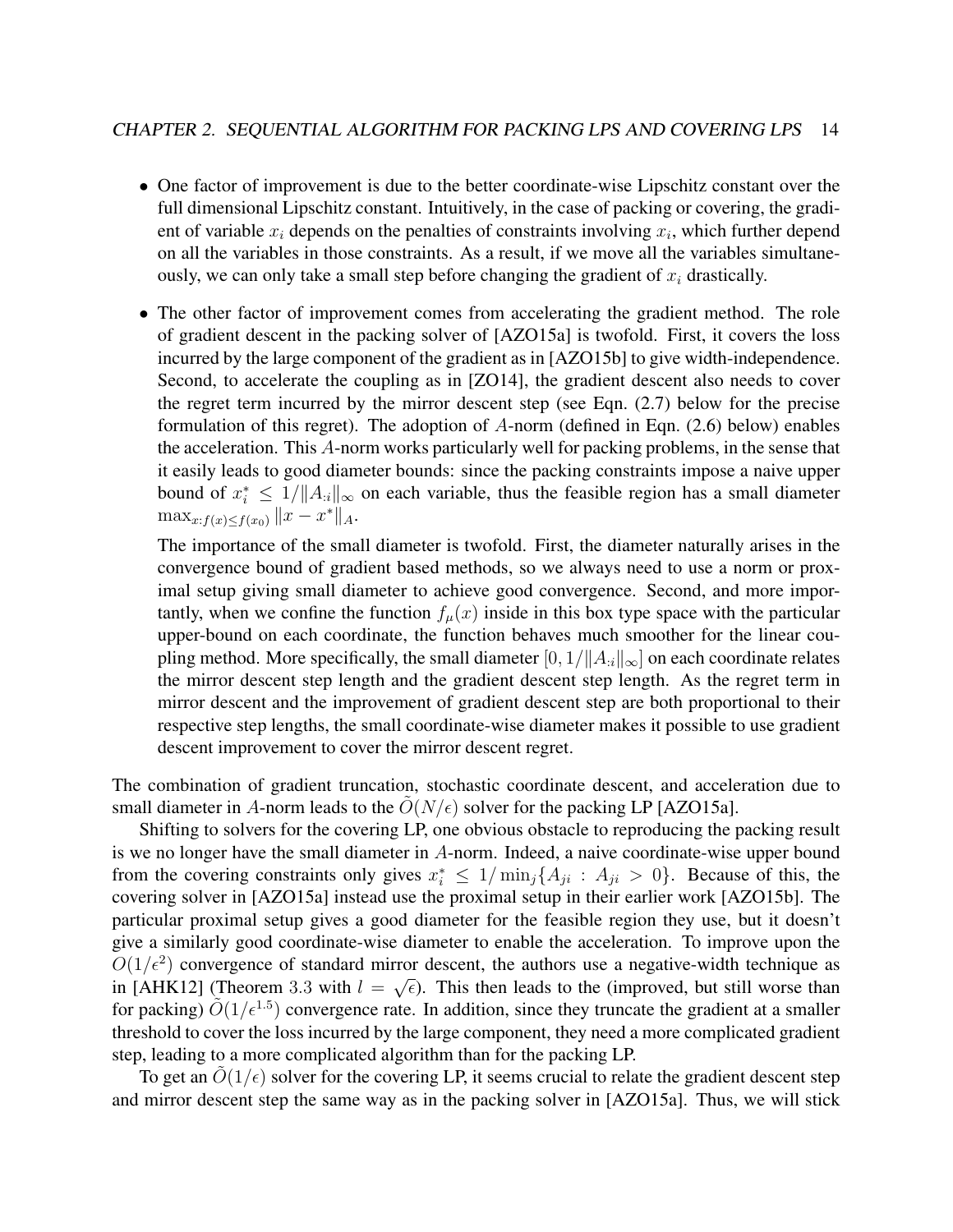with the A-norm, and we will work directly to reduce the diameter. Our main result (presented next in Section 2.3) is a general discrete lifting technique that transform the feasible region of covering LP to achieve the same diameter property as in the case of packing LP, and this enables us to extend all the crucial ideas of the packing solver in [AZO15a], as outlined in this section, to get a covering solver with running time  $\tilde{O}(N/\epsilon)$ .

# 2.3 Diameter Reduction Method for Covering Problems

As we disccused in the overview, the optimization schema developed for packing LPs in [AZO15a] relies on the particular geometry of the problem space, where the optimal  $x^*$  lies in a box type space with good coordinate-wise diameters, i.e.,  $x_i^* \leq 1/||P_{\cdot i}||_{\infty}$ , thus we can optimize  $f_{\mu}(x)$  over this particular region, where it has various properties that pair particularly well with the optimization schema. In this section, we describe our discrete lifting technique that reformulates a covering LP to give the similar geometry. Essentially, we "'lift" the covering LP to a higher dimensional space, i.e., the reformulated LP will (at most a  $\log \frac{mn}{\epsilon}$  factor) more variables, but in this space, we can guarantee the optimal of  $g_{\mu}(x)$  is within a box with desired coordinate-wise diameters.

Given any covering LP of the form  $(2.2)$ , characterized by a matrix C, we formulate an equivalent covering LP with good diameter properties. This will involve adding variables and redundant constraints. We use  $i \in [n]$  to denote the indices of the variables (i.e., columns of C) and  $j \in [m]$ to denote the indices of constraints (i.e., rows of C). For any  $i \in [n]$ , let

$$
r_i \stackrel{\text{def}}{=} \frac{\max_j \{C_{ji} : C_{ji} > 0\}}{\min_j \{C_{ji} : C_{ji} > 0\}},
$$

be the ratio between the largest non-zero coefficient and the smallest non-zero coefficient of variable  $x[i]$  in all constraints, and let  $n_i \stackrel{\text{def}}{=} \lceil \log r_i \rceil$ . We first duplicate each original variable  $n_i$  times to obtain  $\bar{x}[(i, l)], i \in [n], l \in [n_i]$  as the new variables. In terms of the coefficient matrix, we now have a new matrix, call it  $\bar{C} \in \mathbb{R}_{\geq 0}^{m \times (\sum_i n_i)}$ , which contains  $n_i$  copies of the *i*-th column  $C_{:i}$ . We denote a column of  $\overline{C}$  by the tuple  $(i, l)$  with  $l \in [n_i]$ . Obviously, the covering LP given by  $\overline{C}$  is equivalent to the original covering LP given by  $C$ . Adding additional copies of variables, however, will allow us to improve the diameter. To reduce the diameter of this new covering LP, we further decrease some of the coefficients in  $\overline{C}$ , and we put upper bounds on the variables. In particular, for  $j, i, l$ , we have

$$
\bar{C}_{j,(i,l)} = \min\{C_{j,i}, 2^l \min_j\{C_{ji} : C_{ji} > 0\}\},\tag{2.3}
$$

and for variable  $\bar{x}[(i, l)]$ , we add the constraint

$$
\bar{x}[(i,l)] \le \frac{2}{2^l \min_j \{ C_{ji} : C_{ji} > 0 \}}.
$$
\n(2.4)

The next lemma shows that the covering LP given by  $\overline{C}$  and the covering LP given by  $C$  are equivalent.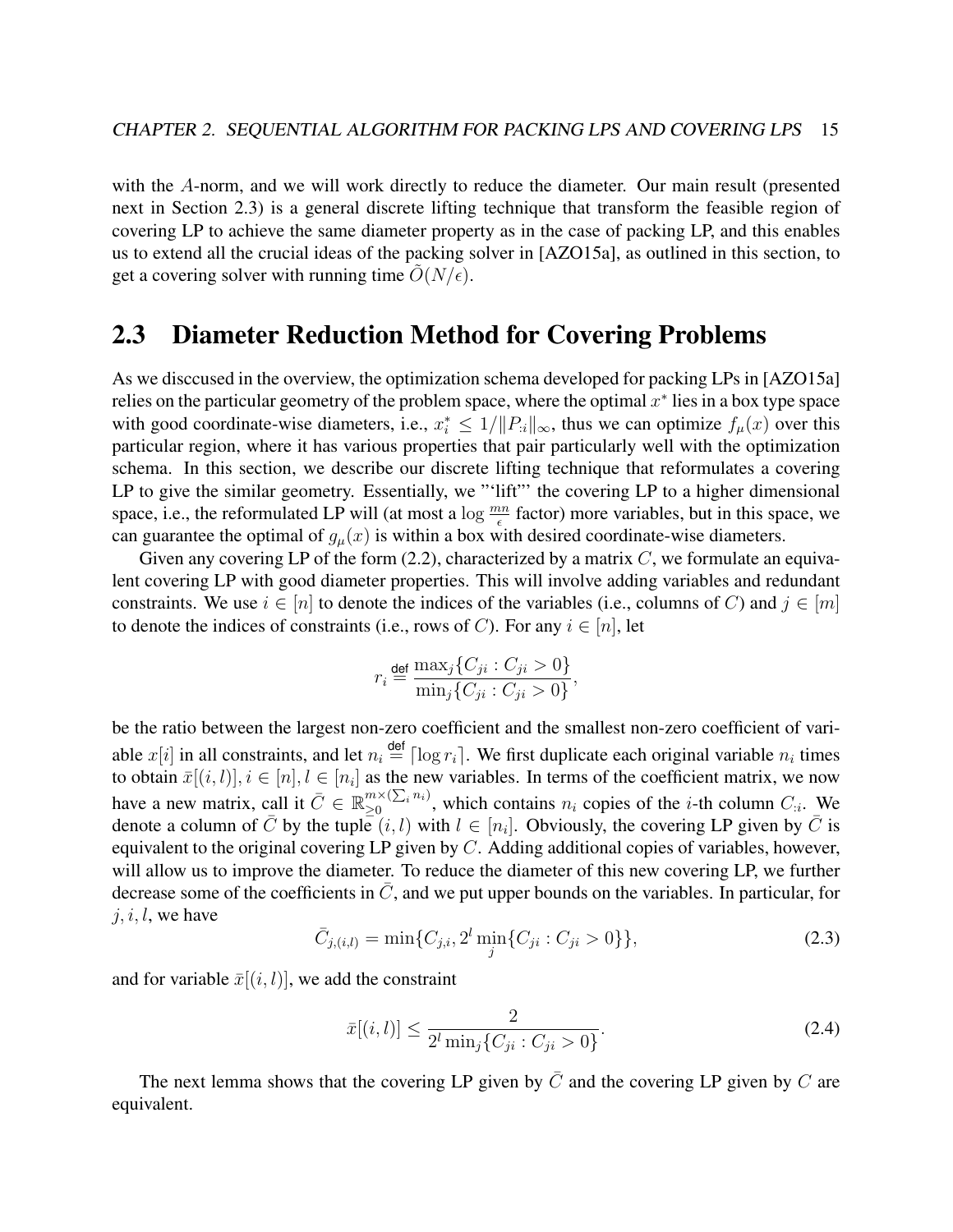Lemma 2.3.1. *Let* OPT *be the optimal value of the covering LP given by* C*, and let* OPT *be the optimal of the covering LP given by*  $\overline{C}$  *and* (2.4)*, as constructed above; then*  $\overline{OPT} = \overline{OPT}$ .

*Proof.* Given any feasible solution  $\bar{x}$ , consider the solution x where  $x[i] = \sum_{l=1}^{n_i} \bar{x}[(i, l)]$ . It is obvious  $\vec{1}^T x = \vec{1}^T \bar{x}$ , and  $Cx \geq \vec{1}$ , as coefficients in  $\vec{C}$  are no larger than coefficients in C. Thus  $OPT < \overline{OPT}$ .

For the other direction, consider any feasible  $x$ . For each  $i$ , we can assume without loss of generality that

$$
x[i] \le \frac{1}{\min_j \{C_{ji}: C_{ji} > 0\}}.
$$

Let  $l_i$  be the largest index such that

$$
x[i] \le \frac{2}{2^{l_i} \min_j \{C_{ji} : C_{ji} > 0\}},
$$

and then let

$$
\bar{x}[(i,l)] = \begin{cases} x[i] & \text{if } l = l_i \\ 0 & \text{if } l \neq l_i \end{cases}.
$$

By construction,  $\bar{x}$  satisfies all the upper bounds described in (2.4). Furthermore, for constraint j, we must have  $\bar{C}_{j} \bar{x} \ge 1$ . Since for any  $i, \bar{C}_{j_i(i,l_i)}$  differs from  $C_{ji}$  only when  $C_{ji} > 2^{l_i} \min_j \{C_{ji} : j \in J_i\}$  $C_{ji} > 0$ , and we must have  $l_i < n_i$  in this case by definition of  $n_i$ , which gives  $\bar{x}[(i, l_i)] =$  $\frac{1}{2^{l_i}\min_j\{C_{ji}:C_{ji}>0\}}$  by our choice of  $l_i$  being the largest possible. Then we know  $\overrightarrow{C}_{j,(i,l_i)}$  =  $x[i] \geq \frac{1}{2^{l_i} \min_i \Omega_i}$  $2^{l_i}$  min<sub>j</sub> $\{C_{ji}: C_{ji} > 0\}$ , so the j-th constraint is satisfied. Thus OPT  $\geq \overline{OPT}$ , and we can conclude  $\text{OPT} = \overline{\text{OPT}}$ .  $\Box$ 

Given that we have shown that the covering LP defined by  $\overline{C}$  and that defined by C are equivalent, we now point out that the seemingly-redundant constraints of (2.4) turn out to be crucial. The reason is that the feasible region now has a small diameter in the coordinate-wise weighted 2-norm  $\|\cdot\|_C$ . In particular, we can rewrite the constraints (2.4) to be

$$
\bar{x}[(i,l)] \le \frac{2}{\|\bar{C}_{:(i,l)}\|_{\infty}}.
$$

For any *i*, consider the row  $j^* = \text{argmax}_j \{C_{ji}, C_{ji} > 0\}$ , this is the same upper bound on  $\bar{x}[(i, l)]$ for  $l < n_i$ , and it is a relaxation on  $\bar{x}[(i, n_i)]$ .

The price we pay for this diameter improvement is that the new LP defined by  $\overline{C}$  is larger than that defined by C. Two comments on this are in order. First, by Observation 2.1.5,  $r_i$  is bounded by  $n^2m/\epsilon^2$ , and so the diameter reduction step only increases the problem size by  $O(log(mn/\epsilon))$ . Second, we have presented our diameter reduction as an explicit pre-processing step so we can use one unified optimization algorithm (Algorithm 1 below) for both packing and covering, but in practice the diameter reduction would not have to be carried out explicitly. It can equivalently be implemented implicitly within the algorithm (a trivially-modified version of Algorithm 1 below)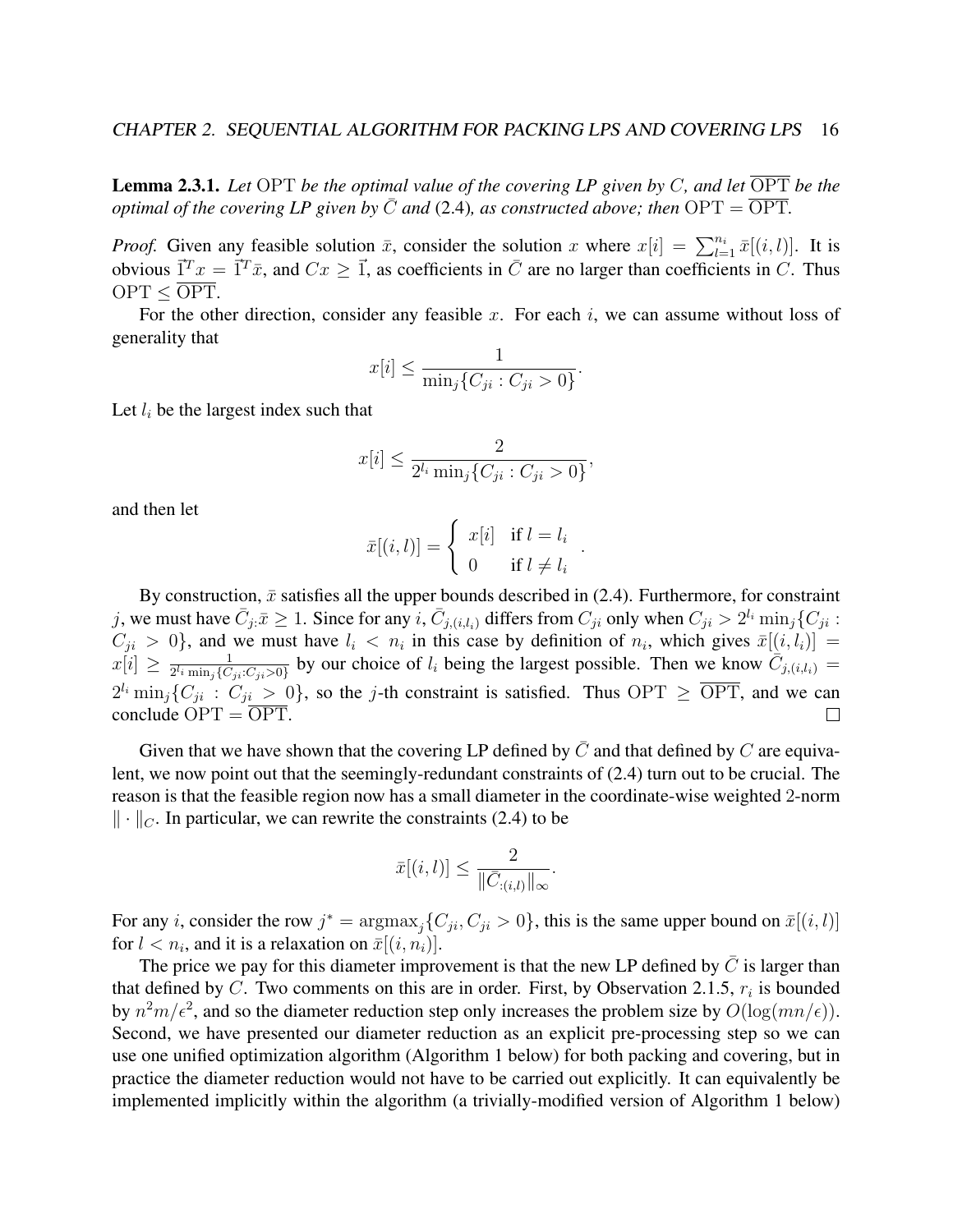by randomly choosing a scale after picking the coordinate i and then computing  $\bar{C}_{j,(i,l)}$  in (2.3) by shifting bits on the fly.

Given this reduction, in the rest of the paper, when we refer to the covering LP, we will implicitly be referring to the diameter reduced version, and we have the additional guarantee that there exists an optimal solution  $x^*$  to  $(2.2)$  such that

$$
0 \le x^*[i] \le \frac{2}{\|C_{:i}\|_{\infty}} \quad \forall i \in [n]. \tag{2.5}
$$

## 2.4 Accelerated Solver for (Packing and) Covering LPs

In this section, we will present our solver for covering LPs of the form (2.2). To motivate this, recall that for packing problems of the form (2.1), bounds of the form (2.5) automatically follow from the packing constraints  $Px \leq \vec{1}$ , so for both packing LP and covering LP, we can use a box type problem space

$$
\Delta \stackrel{\text{def}}{=} \{ x \in \mathbb{R}^n : 0 \le x[i] \le \frac{3}{\|A_{:i}\|_{\infty}} \},
$$

and pose the problems as optimizing  $f_{\mu}(x)$  and  $g_{\mu}(x)$  over  $\Delta$  respectively. In particular, the  $u^*$ (i.e., the approximate optimal for  $f_{\mu}(x)$  or  $g_{\mu}(x)$  in Lemma 2.1.3 and Lemma 2.1.6 will be inside ∆.

For readers familiar with the packing LP solver in [AZO15a], it should be plausible that—once we have this diameter property—the same stochastic coordinate descent optimization scheme will lead to a  $O(N/\epsilon)$  covering LP solver. We now show that indeed the same optimization algorithm for packing LPs can be easily extended to solving covering LPs, thus establishing a unified acceleration method for packing and covering problems.

#### Accelerated Coordinate Descent Algorithm

Consider Algorithm 1, which is our main accelerated stochastic coordinate descent for both packing and covering. The correctness of this algorithm and its running time guarantees for the packing problem have already been nicely presented in [AZO15a], so here we will focus on the covering problem.<sup>1</sup> We use  $e_i$  to denote the standard basis vectors.

Recall that we will find a  $(1+\epsilon)$ -approximation of the covering LP by approximately minimizing

$$
g_{\mu}(x) \stackrel{\text{def}}{=} \vec{1}^T x + \mu \sum_{j=1}^m q_j(x),
$$

<sup>&</sup>lt;sup>1</sup>For packing LPs, the input will be the matrix P, function  $f_{\mu}$ , and  $\Delta \stackrel{\text{def}}{=} \{x \in \mathbb{R}^n : 0 \leq x[i] \leq \frac{1}{\|P_{ii}\|_{\infty}}\}$ , with  $x^{\text{start}} = \frac{1 - \epsilon/2}{n \| P \|}$  $n\|P_{:i}\|_\infty$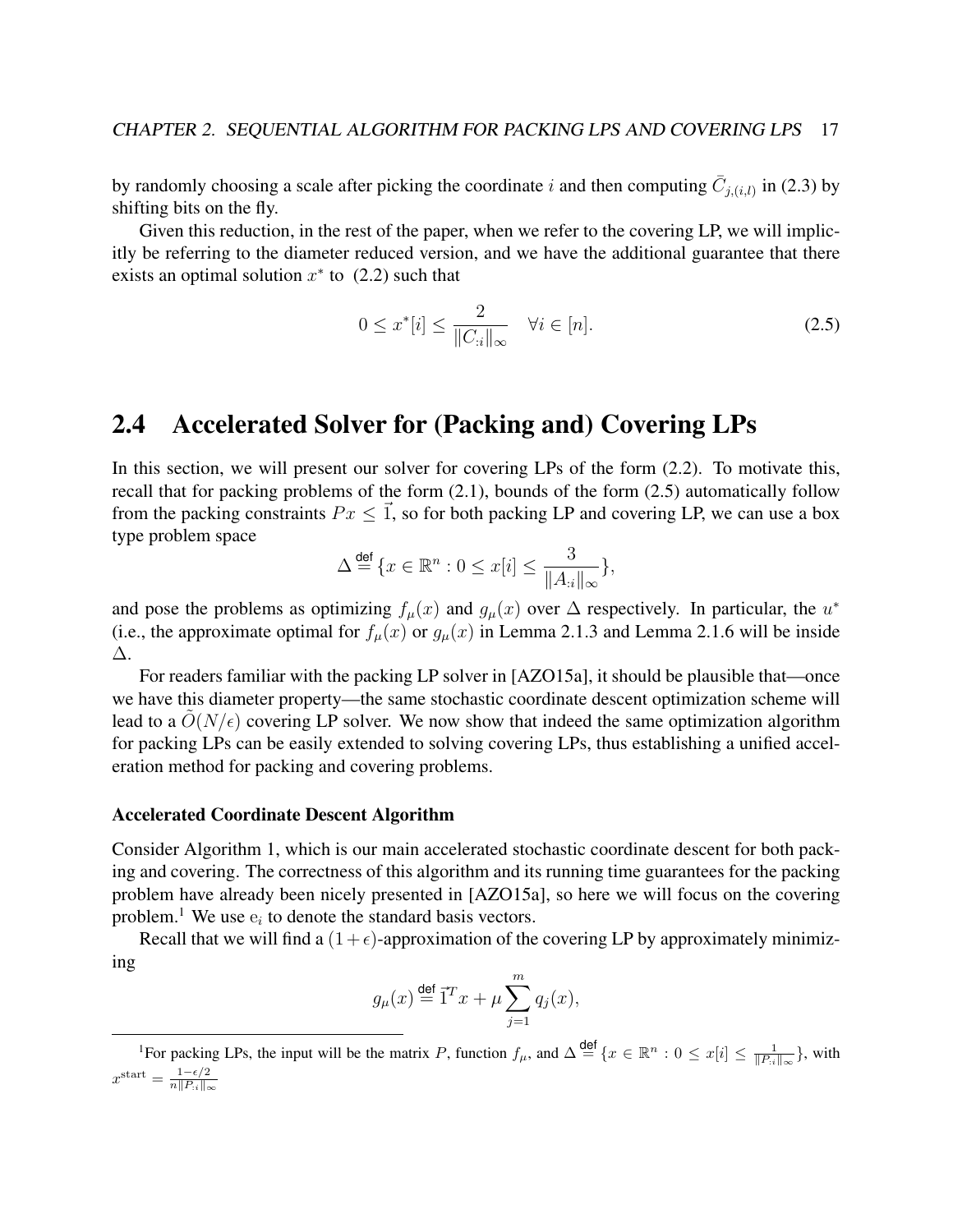Algorithm 1 Accelerated sequential solver for packing LPs and covering LPs

**Input:**  $C \in \mathbb{R}_{\geq 0}^{m \times n}$  $_{\geq0}^{m\times n},x^{\mathrm{start}}\in\Delta,g_{\mu},\epsilon$  Output:  $y_T\in\Delta$ 1:  $\mu \leftarrow \frac{\epsilon}{4 \log(n m / \epsilon)}, L \leftarrow \frac{4}{\mu}, \tau \leftarrow \frac{1}{8 n L}$ 2:  $T \leftarrow \lceil 8nL \log(1/\epsilon) \rceil = \tilde{O}(\frac{n}{\epsilon})$  $\frac{n}{\epsilon})$ 3:  $x_0, y_0, z_0 \leftarrow x^{\text{start}}, \alpha_0 \leftarrow \frac{1}{nL}$ 4: for  $k = 1$  to T do 5:  $\alpha_k \leftarrow \frac{1}{1-\tau} \alpha_{k-1}$ 6:  $x_k \leftarrow \tau z_{k-1} + (1 - \tau) y_{k-1}$ 7: Select  $i \in [n]$  uniformly at random.  $\triangleright$  Gradient truncation: 8: Let  $(\xi_k^{(i)})$  $\binom{n}{k} \leftarrow$  $\sqrt{ }$  $\int$  $\overline{\mathcal{L}}$  $-e_i$   $\nabla_i g_\mu(x_k) < -1$  $\nabla_i g_\mu(x_k) \cdot \mathbf{e}_i \quad \nabla_i g_\mu(x_k) \in [-1, 1]$ e<sub>i</sub>  $\nabla_i g_\mu(x_k) > 1$  $\triangleright$  Mirror descent step: 9:  $z_k \leftarrow z_k^{(i)}$  $\lambda_k^{(i)} \stackrel{\text{def}}{=} \operatorname{argmin}_{z \in \Delta} \{ V_{z_{k-1}}(z) + \langle z, n \alpha_k \xi_k^{(i)} \rangle \}$  $_{k}^{(\imath )}\rangle \}.$ . Gradient descent step: 10:  $y_k \leftarrow y_k^{(i)}$  $\frac{d}{k}^{(i)} \stackrel{\text{def}}{=} x_k + \frac{1}{n\alpha_k}$  $\frac{1}{n\alpha_{k}L}(z_{k}^{(i)}-z_{k-1})$ 11: end for 12: return  $y_T$ .

where  $q_j(x) \stackrel{\text{def}}{=} \exp(\frac{1}{\mu}(1 - (Cx)_j))$ , over the region

$$
\Delta \stackrel{\text{def}}{=} \{ x \in \mathbb{R}^n : 0 \le x[i] \le \frac{3}{\|C_{\cdot i}\|_{\infty}} \}.
$$

Our main result is summarized in the following theorems.

**Theorem 2.4.1.** With  $x^{\text{start}}$  computable in time  $\tilde{O}(N)$  to be specified later, Algorithm 1 outputs  $y_T$ *satisfying*  $\mathbb{E}[g_{\mu}(y_T)] \leq (1 + 6\epsilon) \text{ OPT}$ *, and the running time is*  $O(N/\epsilon)$ *.* 

Given Theorem 2.4.1, a standard application of Markov bound, together with Lemma 2.1.6(5), gives the following theorem as a corollary.

**Theorem 2.4.2.** *There is a algorithm that, with probability at least* 9/10*, computes a*  $(1 + O(\epsilon))$ *approximation to the fractional covering problem and has*  $\tilde{O}(N/\epsilon)$  *expected running time.* 

Not surprisingly, due to the structural similarities of packing and covering problems after diameter reduction, the correctness of Algorithm 1 for covering can be established using the same approach as [AZO15a] did for packing.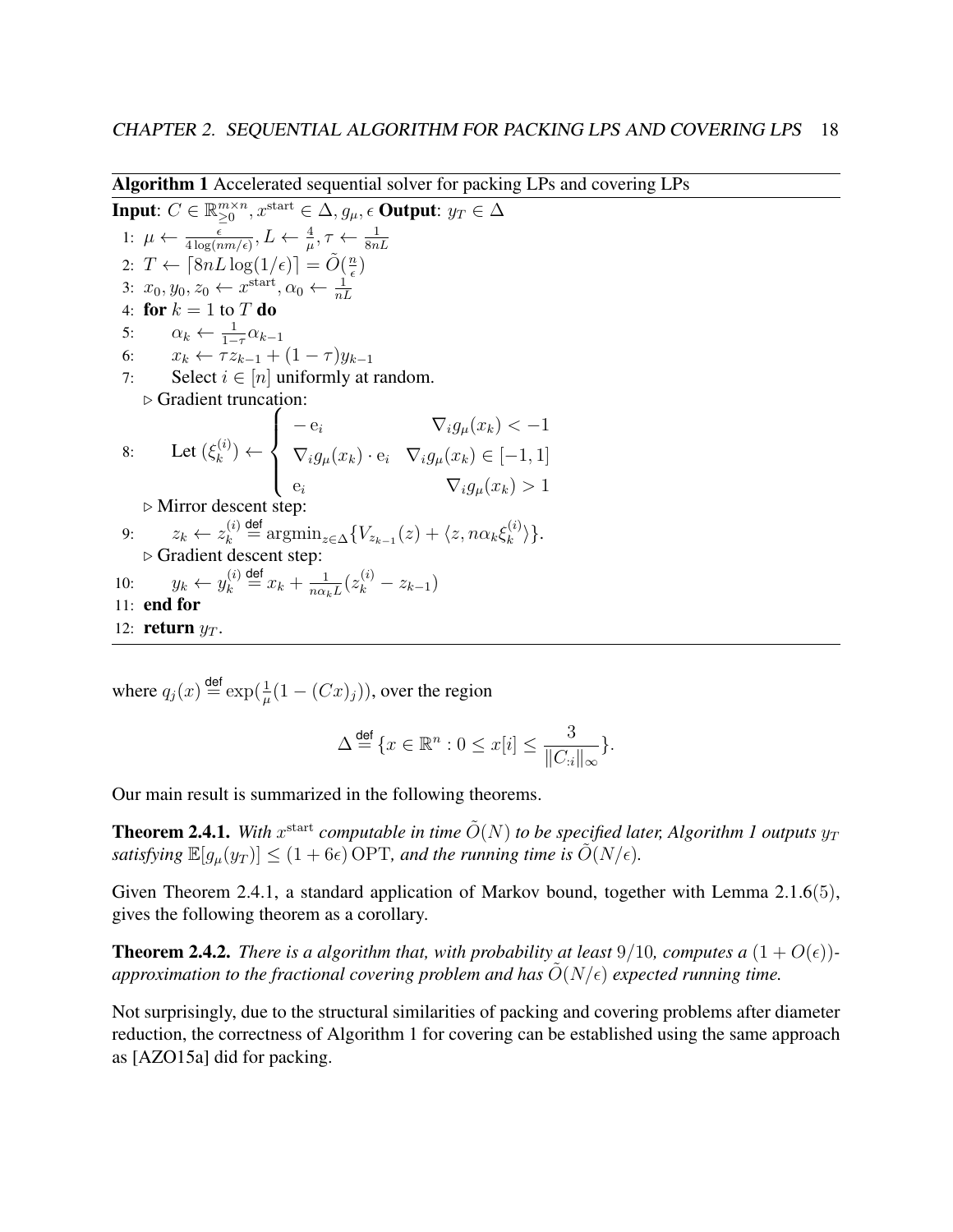Before proceeding with our proof of these theorems, we discuss briefly the optimization scheme from [AZO15a] we will use. First, observe that the C-norm, where

$$
||x||_C = \sqrt{\sum_{i} ||C_{:i}||_{\infty} x[i]^2},
$$
\n(2.6)

is used as the proximal setup for mirror descent. The corresponding distance generating function is  $w(x) = \frac{1}{2} ||x||_C^2$ , and the Bregman divergence is  $V_x(y) = \frac{1}{2} ||x - y||_C^2$ .

Next, observe that Algorithm 1 works as follows. Each iteration integrates a mirror descent step and a gradient descent step. Different from the coupling of gradient descent and mirror descent in the parallel packing algorithm in Section 3.2, in Algorithm 1, the gradient step and mirror descent step are two seperate steps, and the update takes a convex combination of the two steps.

The role of gradient descent is twofold. First, it covers the loss incurred by the large component of the gradient as in the parallel packing case to give width-independence. Second, to accelerate the coupling as in [ZO14], the gradient descent also needs to cover the regret term incurred by the mirror descent step (see Eqn. (2.7) for the precise formulation of this regret). With the scale based lifting, we get a small diameter  $[0, 3/\Vert C_{i} \Vert_{\infty}]$  on each coordinate. We will see this relates the mirror descent step length and the gradient descent step length, and makes it possible to use gradient descent improvement to cover the mirror descent regret. This enables us to telescope both the loss and the regret through all iterations and to bound the total by the gap between  $g_{\mu}(x^{\text{start}})$ and the optimal. The remaining terms in the mirror descent also telescope through the algorithm, and they are bounded in total by the distance (in C-norm) from  $x^{\text{start}}$  to  $u^* \in \Delta$ . Then, given these, all we need is an initial condition  $x^{\text{start}}$  that is not too far away from the optimal in terms of the function value and not too far away from  $u^*$  in  $C$ -norm. For packing, starting with all 0's will work. For covering, we will show later a good enough  $x^{\text{start}}$  can be obtained in  $\tilde{O}(N)$ .

### Analysis of Algorithm 1 for Covering LPs

Once we perform the discrete lifting, we have that inside the region  $\Delta$ , our function  $g_{\mu}(x)$  is *locally Lipschitz continuous*, in a sense quantified by the following lemma, and so we have a good improvement with a gradient step within certain range.

**Lemma 2.4.3.** *Let*  $L \stackrel{\text{def}}{=} \frac{4}{n}$  $\frac{4}{\mu}$ , for any  $x \in \Delta$ , and  $i \in [n]$ 

- *1. If*  $\nabla_i g_\mu(x) \in (-1, 1)$ *, then for all*  $|\gamma| \leq \frac{1}{L||C_i||_{\infty}}$ *, we have*  $|\nabla_i g_u(x) - \nabla_i g_u(x + \gamma e_i)| \leq L ||C_{ii}||_{\infty} |\gamma|.$
- 2. If  $\nabla_i g_\mu(x) \leq -1$ , then for all  $\gamma \leq \frac{1}{L \parallel C}$  $\frac{1}{L\Vert C_{:i} \Vert _{\infty}},$  we have  $\nabla_i g_\mu(x + \gamma e_i) \leq (1 L\|C_{:i}\|_\infty$  $\frac{\partial g_{ii|1}}{\partial} |\gamma|$ ) $\nabla_i g_\mu(x)$ .

<sup>&</sup>lt;sup>2</sup>In particular, w is a 1-strongly convex function with respect to  $\|\cdot\|_C$ , and  $V_x(y) \stackrel{\text{def}}{=} w(y)-\langle \nabla w(x), y-x\rangle -w(x).$ See [ZO14] for a detailed discussion of mirror descent as well as and several interpretations.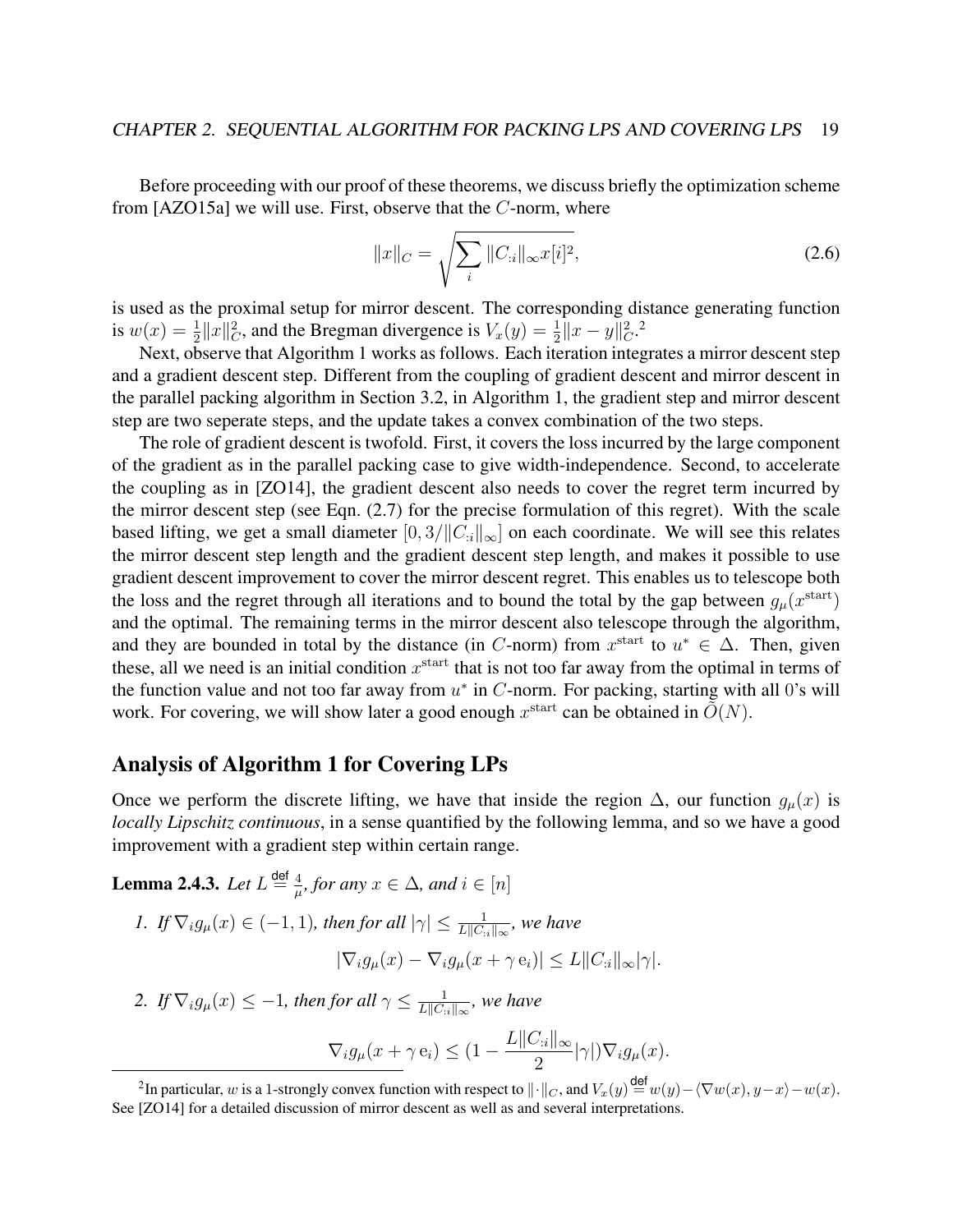*Proof.* First, observe the following:

$$
\left|\log\frac{1-\nabla_i g_\mu(x+\gamma\,\mathbf{e}_i)}{1-\nabla_i g_\mu(x)}\right| = \left|\int_0^\gamma -\frac{\nabla_{ii} g_\mu(x+\nu\,\mathbf{e}_i)}{1-\nabla_i g_\mu(x+\nu\,\mathbf{e}_i)}d\nu\right| = \left|\frac{1}{\mu}\int_0^\gamma \frac{\sum_j C_{ji}^2 q_j(x+\nu\,\mathbf{e}_i)}{\sum_j C_{ji} q_j(x+\nu\,\mathbf{e}_i)}d\nu\right|
$$

$$
\leq \left|\frac{1}{\mu}\int_0^\gamma \|C_{:i}\|_\infty d\nu\right| = \frac{1}{\mu}|\gamma|\|C_{:i}\|_\infty = \frac{L\|C_{:i}\|_\infty}{4}|\gamma|.
$$

Then, we have

$$
\exp(-\frac{L||C_{:i}||_{\infty}}{4}|\gamma|) \le \frac{1-\nabla_{i}g_{\mu}(x+\gamma e_{i})}{1-\nabla_{i}g_{\mu}(x)} \le \exp(\frac{L||C_{:i}||_{\infty}}{4}|\gamma|).
$$

Since  $\frac{L\|C_{i}\|_{\infty}}{4}|\gamma| \leq \frac{1}{4}$  by our assumption, we have  $x \leq e^{x} - 1 \leq 1.2x$  for  $x \in \left[-\frac{1}{4}\right]$  $\frac{1}{4}, \frac{1}{4}$  $\frac{1}{4}$ . Thus, it follows that

$$
-\frac{L||C_{:i}||_{\infty}}{4}|\gamma| \le \frac{\nabla_{i}g_{\mu}(x) - \nabla_{i}g_{\mu}(x+\gamma e_{i})}{1 - \nabla_{i}g_{\mu}(x)} \le 1.2\frac{L||C_{:i}||_{\infty}}{4}|\gamma|.
$$

Finally, to prove the lemma we consider the following two cases:

1. If  $\nabla_i g_\mu(x) \in (-1, 1)$ , then we have

$$
|\nabla_i g_\mu(x) - \nabla_i g_\mu(x + \gamma \mathbf{e}_i)| \leq 1.2(1 - \nabla_i g_\mu(x)) \frac{L||C_{\cdot i}||_{\infty}}{4} |\gamma| \leq L||C_{\cdot i}||_{\infty} |\gamma|.
$$

2. If 
$$
\nabla_i g_\mu(x) \le -1
$$
, then  $1 - \nabla_i g_\mu(x) \le -2\nabla_i g_\mu(x)$ , and  
\n
$$
\nabla_i g_\mu(x + \gamma e_i) \le \nabla_i g_\mu(x) + (1 - \nabla_i g_\mu(x)) \frac{L||C_{\cdot i}||_{\infty}}{4} |\gamma| \le (1 - \frac{L||C_{\cdot i}||_{\infty}}{2} |\gamma|) \nabla_i g_\mu(x).
$$

We call  $L||C_{ii}||_{\infty}$  the *coordinate-wise local Lipschitz constant*. For readers familiar with accelerated coordinate descent method (ACDM) [Nes12], the C-norm is essentially the  $\|\cdot\|_{1-\alpha}$  in ACDM [Nes12] with  $\alpha = 0$ , except we use the coordinate-wise local Lipschitz constant instead of the Lipschitz constant to weight each coordinate. The significance of Lemma 2.4.3 is that for covering LPs the coordinate-wise diameter is inversely proportional to the coordinate-wise local Lipschitz constant. (This fact has been established previously for the case of packing LPs [AZO15a].)

The following two lemmas are invariant to the differences between packing and covering problems, and so they follow directly from the same results in [AZO15a] (but, for completeness, we include the proofs in Section 2.5). The values of parameters  $\mu$ ,  $L$ ,  $\tau$ ,  $\alpha_k$  can be found in the description of Algorithm 1. The first lemma says that the gradient step we take is always valid (i.e., in  $\Delta$ ), which is crucial in the sense that the gradient descent improvement is proportional to the step length, and we need the step length to be at least  $\frac{1}{n\alpha_k L}$  of the mirror descent step length for the coupling to work.

**Lemma 2.4.4.** *We have*  $x_k, y_k, z_k \in \Delta$  *for all*  $k = 0, 1, ..., T$ .

The second lemma is clearly crucial to achieve the nearly linear time  $O(N/\epsilon)$  algorithm.

**Lemma 2.4.5.** *Each iteration can be implemented in expected*  $O(N/n)$  *time.*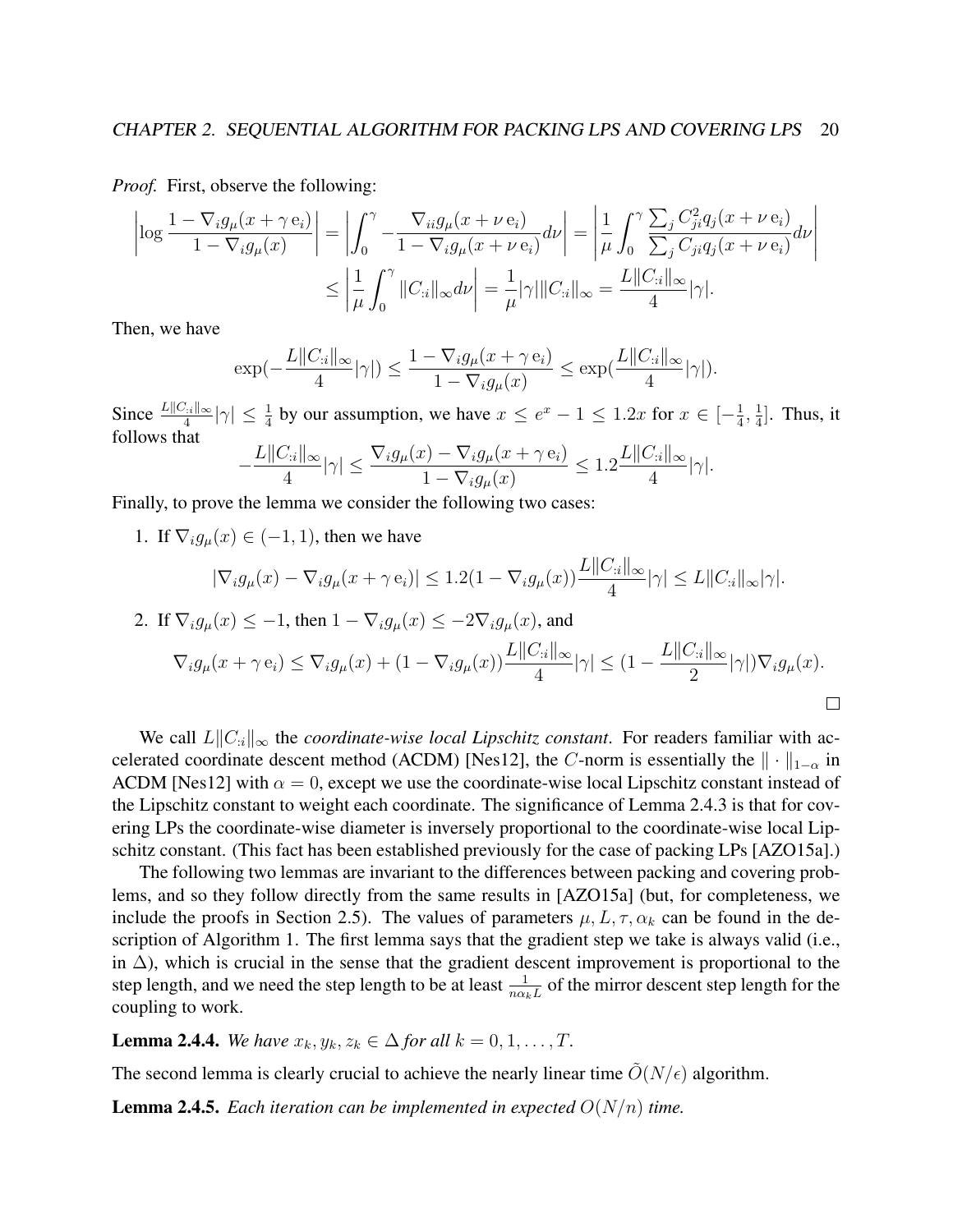## Mirror Descent Step

We now analyze the mirror descent step of Algorithm 1:

$$
z_k \leftarrow z_k^{(i)} \stackrel{\text{def}}{=} \underset{z \in \Delta}{\operatorname{argmin}} \{ V_{z_{k-1}}(z) + \langle z, n \alpha_k \xi_k^{(i)} \rangle \}.
$$

A lemma of the following form, which here applies to both covering and packing LPs, is needed, and it's proof follows from the textbook mirror descent analysis (or, e.g., Lemma 3.5 in [AZO15a]).

Lemma 2.4.6.  $\langle n \alpha_k \xi_k^{(i)} \rangle$  $\langle k^{(i)}, z_{k-1} - u^* \rangle \leq n^2 \alpha_k^2 L \langle \xi_k^{(i)} \rangle$  $x_k^{(i)}$ ,  $x_k - y_k^{(i)}$  $\ket{k}^{(i)} + V_{z_{k-1}}(u^*) - V_{z_k}(u^*)$ 

*Proof.* The lemma follows from the following chain of equalities and inequalities.

$$
\langle n\alpha_{k}\xi_{k}^{(i)}, z_{k-1} - u^{*} \rangle = \langle n\alpha_{k}\xi_{k}^{(i)}, z_{k-1} - z_{k} \rangle + \langle n\alpha_{k}\xi_{k}^{(i)}, z_{k} - u^{*} \rangle
$$
  
\n
$$
= n^{2}\alpha_{k}^{2}L\langle\xi_{k}^{(i)}, x_{k} - y_{k}^{(i)} \rangle + \langle n\alpha_{k}\xi_{k}^{(i)}, z_{k} - u^{*} \rangle
$$
  
\n
$$
\leq n^{2}\alpha_{k}^{2}L\langle\xi_{k}^{(i)}, x_{k} - y_{k}^{(i)} \rangle + \langle -\nabla V_{z_{k-1}}(z_{k}^{(i)}), z_{k} - u^{*} \rangle
$$
  
\n
$$
\leq n^{2}\alpha_{k}^{2}L\langle\xi_{k}^{(i)}, x_{k} - y_{k}^{(i)} \rangle + V_{z_{k-1}}(u^{*}) - V_{z_{k}^{(i)}}(u^{*}) - V_{z_{k-1}}(z_{k}^{(i)})
$$
  
\n
$$
\leq n^{2}\alpha_{k}^{2}L\langle\xi_{k}^{(i)}, x_{k} - y_{k}^{(i)} \rangle + V_{z_{k-1}}(u^{*}) - V_{z_{k}}(u^{*}).
$$

The first equality follows by adding and subtracting  $z<sub>k</sub>$ , and the second equality comes from the gradient step  $y_k^{(i)} = x_k + \frac{1}{n\alpha_k}$  $\frac{1}{n\alpha_k L}(z_k^{(i)} - z_{k-1})$ . The first inequality is due to the the minimality of  $z_k^{(i)}$  $_{k}^{\left( i\right) },$ which gives

$$
\langle \nabla V_{z_{k-1}}(z_k^{(i)}) + n\alpha_k \xi_k^{(i)}, u - z_k \rangle \ge 0 \quad \forall u \in \Delta,
$$

the second inequality is due to the standard three point property of Bregman divergence, that is  $\forall x, y \geq 0$ 

$$
\langle -\nabla V_x(y), y - u \rangle = V_x(u) - V_y(u) - V_x(y),
$$

 $\Box$ 

and the last inequality just drops the term  $-V_{z_k}(u^*)$ , which is always negative.

Also, we note that the mirror descent step, defined above in a variational way, can be explicitly written as

1. 
$$
z_k^{(i)} \leftarrow z_{k-1}
$$
  
\n2.  $z_k^{(i)} \leftarrow z_k^{(i)} - n\alpha_k \xi_k^{(i)}/||C_{:i}||_{\infty}$   
\n3. If  $z_k^{(i)}[i] < 0, z_k^{(i)}[i] \leftarrow 0$ ; if  $z_k^{(i)}[i] > 3/||C_{:i}||_{\infty}, z_k^{(i)}[i] \leftarrow 3/||C_{:i}||_{\infty}$ .

This is invariant to the difference of packing and covering, and so it follows directly from Proposition 3.6 in [AZO15a]. It is fairly easy to derive, and so we omit the proof.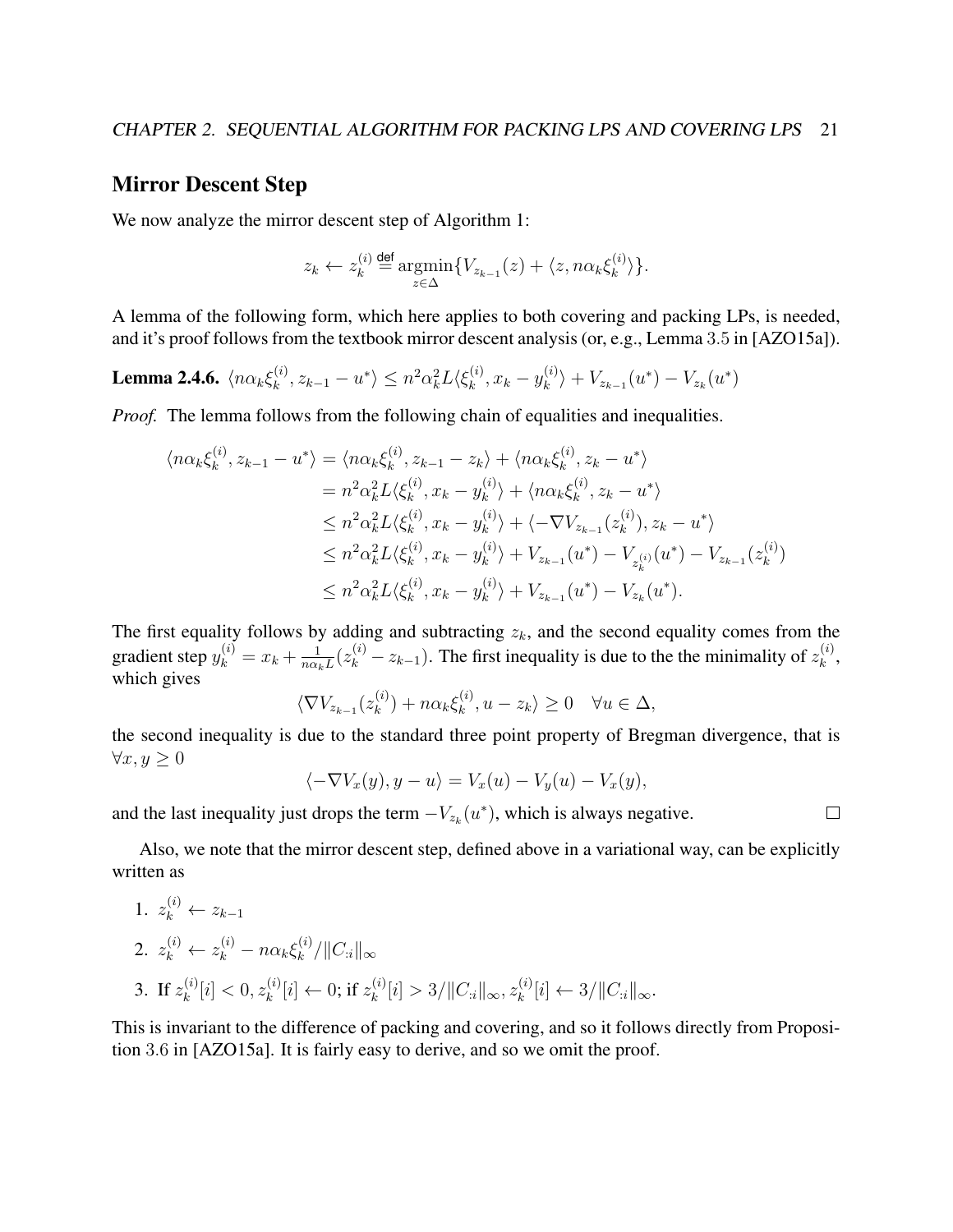### Gradient Descent Step

We now analyze the gradient descent step of Algorithm 1. In particular, from the explicit formulation of the mirror descent step, we have that  $|z_k^{(i)}\rangle$  $\binom{i}{k}[i] - z_{k-1}[i] \leq \frac{n \alpha_k |\xi_k^{(i)}|}{||C_{ii}||_{\infty}}$  $\frac{\log k|\mathcal{S}_k|}{||C_{:i}||_{\infty}},$  which gives

$$
|y_k^{(i)}[i] - x_k[i]| = \frac{1}{n\alpha_k L} |z_k^{(i)}[i] - z_{k-1}[i]| \le \frac{|\xi_k^{(i)}|}{L||C_{:i}||_{\infty}}.
$$

The gradient step we take is within the local region, and so Lemma 2.4.3 applies. We bound the improvement from the gradient descent step in the following lemma, which is symmetric<sup>3</sup> to Lemma 3.8 in [AZO15a].

Lemma 2.4.7.  $g_{\mu}(x_k) - g_{\mu}(y_k^{(i)})$  $\binom{i}{k} \geq \frac{1}{2}$  $\frac{1}{2} \langle \nabla g_\mu(x_k), x_k - y_k^{(i)} \rangle$  $\genfrac{\langle}{\rangle}{0pt}{}{i}{k}$ 

*Proof.* Since  $x_k$  and  $y_k^{(i)}$  $\lambda_k^{(i)}$  differ only at coordinate *i*, denote  $\gamma = y_k^{(i)}$  $\binom{[i]}{k}[i] - x_k[i]$ , we have

$$
g_{\mu}(x_k) - g_{\mu}(y_k^{(i)}) = g_{\mu}(x_k) - g_{\mu}(x_k + \gamma e_i) = \int_0^{\gamma} -\nabla_i g_{\mu}(x_k + \nu e_i) d\nu.
$$

Since  $\gamma$  satisfies  $|\gamma| \leq \frac{|\xi_k^{(i)}|}{L\|C\|}$  $\frac{|\xi_k^{(k)}|}{L||C_{:i}||_{\infty}} \leq \frac{1}{L||C_{:i}||_{\infty}}$  $\frac{1}{L||C_{i}||_{\infty}}$ , we can apply Lemma 2.4.3. There are two cases to consider.

If  $\nabla_i g_\mu(x_k) \in (-1, 1)$ , then we have  $|\gamma| \leq \frac{|\xi_k^{(i)}|}{L || C_{i,i} ||}$  $\frac{|\xi_k^{\scriptscriptstyle{(c)}}|}{L\|C_{:i}\|_{\infty}} = \frac{|\nabla_i g_\mu(x_k)|}{L\|C_{:i}\|_{\infty}}$  $\frac{\sum_{i}^{\ell} g_{\mu}(x_{k})}{L\|C_{i}\|_{\infty}}$ , and by Lemma 2.4.3 we have  $-\nabla_i g_\mu(x_k + \nu \, \mathbf{e}_i) \geq -\nabla_i g_\mu(x_k) - L ||C_{i}||_{\infty} |\nu|$  in the above integration. Thus,

$$
g_{\mu}(x_k) - g_{\mu}(y_k^{(i)}) \ge \int_0^{\gamma} -\nabla_i g_{\mu}(x_k + \nu \mathbf{e}_i) d\nu
$$
  
\n
$$
\ge \int_0^{\gamma} -\nabla_i g_{\mu}(x_k) - L ||C_{:i}||_{\infty} |\nu| d\nu
$$
  
\n
$$
= -\nabla_i g_{\mu}(x_k)\gamma - \frac{L ||C_{:i}||_{\infty}}{2}\gamma^2
$$
  
\n
$$
\ge -\nabla_i g_{\mu}(x_k)\gamma - \frac{L ||C_{:i}||_{\infty}}{2} |\gamma| \frac{|\nabla_i g_{\mu}(x_k)|}{L ||C_{:i}||_{\infty}}
$$
  
\n
$$
= -\frac{1}{2} \langle \nabla_i g_{\mu}(x_k), \gamma \rangle = \frac{1}{2} \langle \nabla g_{\mu}(x_k), x_k - y_k^{(i)} \rangle.
$$

If  $\nabla_i g_\mu(x_k) \leq -1$ , then again by Lemma 2.4.3 we have

$$
-\nabla_i g_\mu(x_k + \nu \, \mathbf{e}_i) \ge -(1 - \frac{L ||C_{:i}||_{\infty}}{2} |\nu|) \nabla_i g_\mu(x_k) \ge -\frac{1}{2} \nabla_i g_\mu(x_k).
$$

 $3$ The symmetry is between Lemma 2.6 in [AZO15a] and Lemma 2.4.3, as the gradient descent improvement follows directly from the corresponding Lipschitz properties. The actual improvement guarantee is the same as Lemma 3.8 in [AZO15a].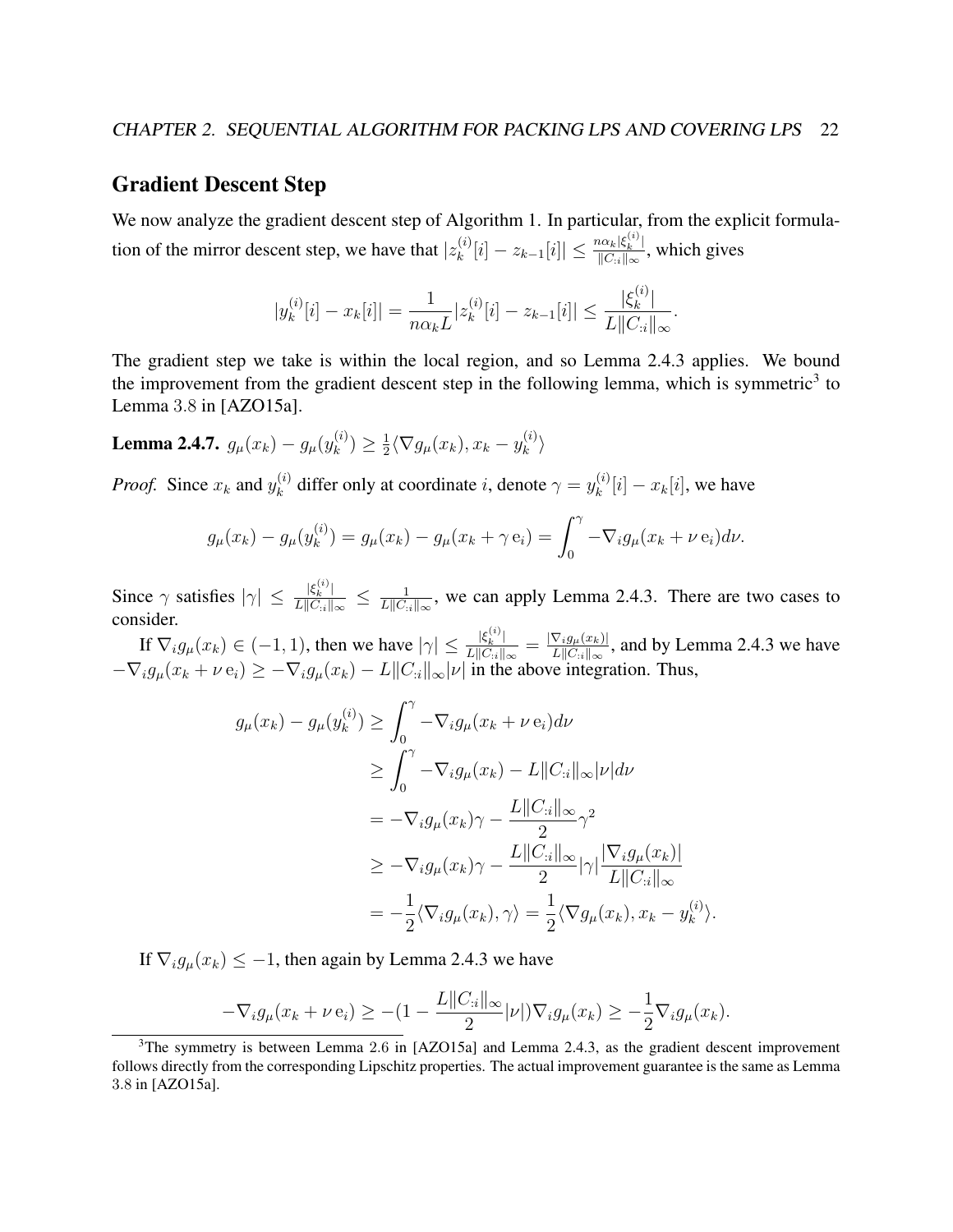Thus,

$$
g_{\mu}(x_k) - g_{\mu}(y_k^{(i)}) \ge \int_0^{\gamma} -\nabla_i g_{\mu}(x_k + \nu \, \mathbf{e}_i) d\nu
$$
  
 
$$
\ge \int_0^{\gamma} -\frac{1}{2} \nabla_i g_{\mu}(x_k) d\nu = \frac{1}{2} \langle \nabla g_{\mu}(x_k), x_k - y_k^{(i)} \rangle.
$$

 $\Box$ 

### Coupling of Gradient and Mirror Descent

Here, we will analyze the coupling between the gradient descent and mirror descent steps. This and the next section will give a proof of Theorem 2.4.1.

As we take steps on random coordinates, we will write the full gradient as

$$
\nabla g_{\mu}(x_k) = \mathbb{E}_i[n \nabla_i g_{\mu}(x_k)] = \mathbb{E}_i[n \eta_k^{(i)} + n \xi_k^{(i)}].
$$

As discussed earlier, we have the small component  $\xi_k^{(i)} \in (-1,1)$   $e_i$  and the large component  $\eta_k^{(i)} = \nabla_i g_\mu(x_k) - \xi_k^{(i)} \in (-\infty, 0]$  e<sub>i</sub>. We put the gradient and mirror descent steps together, and we bound the gap to optimality at iteration  $k$ :

$$
\alpha_{k}(g_{\mu}(x_{k}) - g_{\mu}(u^{*}))
$$
\n
$$
\leq \langle \alpha_{k} \nabla g_{\mu}(x_{k}), x_{k} - u^{*} \rangle
$$
\n
$$
= \langle \alpha_{k} \nabla g_{\mu}(x_{k}), x_{k} - z_{k-1} \rangle + \langle \alpha_{k} \nabla g_{\mu}(x_{k}), z_{k-1} - u^{*} \rangle
$$
\n
$$
= \langle \alpha_{k} \nabla g_{\mu}(x_{k}), x_{k} - z_{k-1} \rangle + \mathbb{E}_{i} [\langle n \alpha_{k} \eta_{k}^{(i)}, z_{k-1} - u^{*} \rangle + \langle n \alpha_{k} \xi_{k}^{(i)}, z_{k-1} - u^{*} \rangle]
$$
\n
$$
= \frac{1 - \tau}{\tau} \alpha_{k} \langle \nabla g_{\mu}(x_{k}), y_{k-1} - x_{k} \rangle + \mathbb{E}_{i} [\langle n \alpha_{k} \eta_{k}^{(i)}, z_{k-1} - u^{*} \rangle]
$$
\n
$$
+ \mathbb{E}_{i} [\langle n \alpha_{k} \xi_{k}^{(i)}, z_{k-1} - u^{*} \rangle]
$$
\n
$$
\leq \frac{1 - \tau}{\tau} \alpha_{k}(g_{\mu}(y_{k-1}) - g_{\mu}(x_{k})) + \mathbb{E}_{i} [\langle n \alpha_{k} \eta_{k}^{(i)}, z_{k-1} - u^{*} \rangle]
$$
\n
$$
+ \mathbb{E}_{i} [n^{2} \alpha_{k}^{2} L \langle \xi_{k}^{(i)}, x_{k} - y_{k}^{(i)} \rangle + V_{z_{k-1}} (u^{*}) - V_{z_{k}^{(i)}} (u^{*})].
$$

The first line is due to convexity. The next two lines just break and regroup the terms. The fourth line is due to  $x_k = \tau z_{k-1} + (1 - \tau) y_{k-1}$ , so  $\tau (x_k - z_{k-1}) = (1 - \tau) (y_{k-1} - x_k)$ . The last line is by Lemma 2.4.6.

We try to use the improvement from the gradient step given in Lemma 2.4.7 to cover the loss from  $\eta_k^{(i)}$  $k<sup>(t)</sup>$ , and the regret from the mirror descent step:

$$
\underbrace{\mathbb{E}_i[\langle n\alpha_k \eta_k^{(i)}, z_{k-1} - u^* \rangle]}_{\text{loss from } \eta_k^{(i)}} + \underbrace{\mathbb{E}_i[n^2\alpha_k^2 L \langle \xi_k^{(i)}, x_k - y_k^{(i)} \rangle]}_{\text{regret from mirror descent}},
$$
(2.7)

and we will use the fact  $z_{k-1}, z_k^{(i)}$  $k^{(i)}$ ,  $u^* \in \Delta$ . Consider the following cases.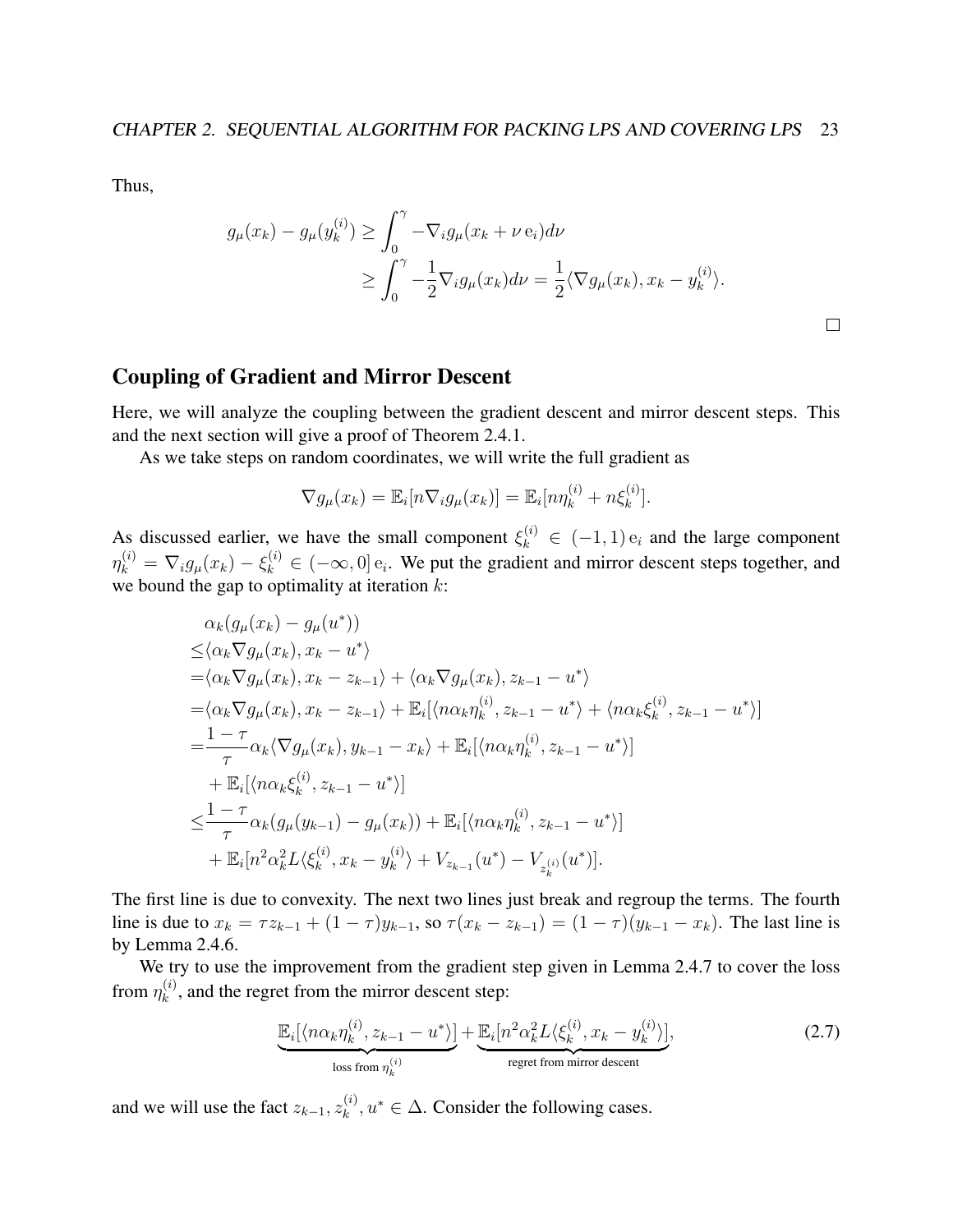1.  $\eta_k^{(i)}$  $k_{k}^{(i)}[i] = 0$ : In this case, the loss term is 0. We only need to worry about the regret term, and by Lemma 2.4.7

$$
n^2 \alpha_k^2 L \langle \xi_k^{(i)}, x_k - y_k^{(i)} \rangle \le 2n^2 \alpha_k^2 L(g_\mu(x_k) - g_\mu(y_k^{(i)})).
$$

2.  $\eta_k^{(i)}$  $\binom{(i)}{k}[i] < 0, z_k^{(i)}$  $\binom{i}{k}[i] < \frac{3}{\|C_{\cdot i}\|}$  $\frac{3}{\|C_{i\cdot\hat{i}}\|_{\infty}}$ : In this case, we increased the *i*-th variable in both the gradient and mirror descent step, and because  $z_k^{(i)}$  $\binom{[i]}{k}[i]$  is inside  $\Delta$  without any projection, we know the step length of gradient descent is exactly  $y_k^{(i)}$  $\binom{(i)}{k}[i] - x_k[i] = \frac{1}{n\alpha_k L}$  $n\alpha_k$  $\frac{n\alpha_k}{\|C_{:i}\|_{\infty}} = \frac{1}{L\|C_{:i}}$  $\frac{1}{L\|C_{:i}\|_{\infty}},$  together with  $z_{k-1} \geq 0$ , and  $u_i^* \leq \frac{3}{\|C_{i,i}\|}$  $\frac{3}{\|C_{:i}\|_{\infty}},$  we have

$$
\langle n\alpha_k \eta_k^{(i)}, z_{k-1} - u^* \rangle \le \langle n\alpha_k \eta_k^{(i)}, -u^* \rangle \le -n\alpha_k \nabla_i g_\mu(x_k) \frac{3}{\|C_{:i}\|_\infty} = 3n\alpha_k L \langle \nabla g_\mu(x_k), x_k - y_k^{(i)} \rangle,
$$

and

$$
\langle n\alpha_k \eta_k^{(i)}, z_{k-1} - u^* \rangle + n^2 \alpha_k^2 L \langle \xi_k^{(i)}, x_k - y_k^{(i)} \rangle \leq (3n\alpha_k L + n^2 \alpha_k^2 L) \langle \nabla g_\mu(x_k), x_k - y_k^{(i)} \rangle
$$
  

$$
\leq (6n\alpha_k L + 2n^2 \alpha_k^2 L) (g_\mu(x_k) - g_\mu(y_k^{(i)})).
$$

The last step is by Lemma 2.4.7.

3. 
$$
\eta_k^{(i)}[i] < 0, z_k^{(i)}[i] = \frac{3}{\|C_{:i}\|_{\infty}}
$$
: In this case, as we know  $u_i^* \leq \frac{3}{\|C_{:i}\|_{\infty}}$ , we have  $\langle n\alpha_k \eta_k^{(i)}, z_{k-1} - u^* \rangle \leq \langle n\alpha_k \eta_k^{(i)}, z_{k-1} - z_k^{(i)} \rangle = n^2 \alpha_k^2 L \langle \eta_k^{(i)}, x_k - y_k^{(i)} \rangle$ ,

and

$$
\langle n\alpha_k \eta_k^{(i)}, z_{k-1} - u^* \rangle + n^2 \alpha_k^2 L \langle \xi_k^{(i)}, x_k - y_k^{(i)} \rangle \leq 2n^2 \alpha_k^2 L \langle \nabla g_\mu(x_k), x_k - y_k^{(i)} \rangle
$$
  

$$
\leq 4n^2 \alpha_k^2 L(g_\mu(x_k) - g_\mu(y_k^{(i)})).
$$

Again, the last step is due to Lemma 2.4.7.

Since  $n\alpha_k < 1$  for all k, we have in all above cases,

$$
\mathbb{E}_{i}[\langle n\alpha_{k}\eta_{k}^{(i)}, z_{k-1} - u^{*} \rangle] + \mathbb{E}_{i}[n^{2}\alpha_{k}^{2}L\langle \xi_{k}^{(i)}, x_{k} - y_{k}^{(i)} \rangle] \leq \mathbb{E}_{i}[8n\alpha_{k}L(g_{\mu}(x_{k}) - g_{\mu}(y_{k}^{(i)}))].
$$

Back to our earlier derivation, we have

$$
\alpha_k(g_\mu(x_k) - g_\mu(u^*)) \leq \frac{1 - \tau}{\tau} \alpha_k(g_\mu(y_{k-1}) - g_\mu(x_k)) + \mathbb{E}_i[\langle n\alpha_k \eta_k^{(i)}, z_{k-1} - u^* \rangle] + \mathbb{E}_i[n^2 \alpha_k^2 L \langle \xi_k^{(i)}, x_k - y_k^{(i)} \rangle + V_{z_{k-1}}(u^*) - V_{z_k^{(i)}}(u^*)] \leq \frac{1 - \tau}{\tau} \alpha_k(g_\mu(y_{k-1}) - g_\mu(x_k)) + \mathbb{E}_i[8n \alpha_k L(g_\mu(x_k) - g_\mu(y_k^{(i)})] + \mathbb{E}_i[V_{z_{k-1}}(u^*) - V_{z_k^{(i)}}(u^*)].
$$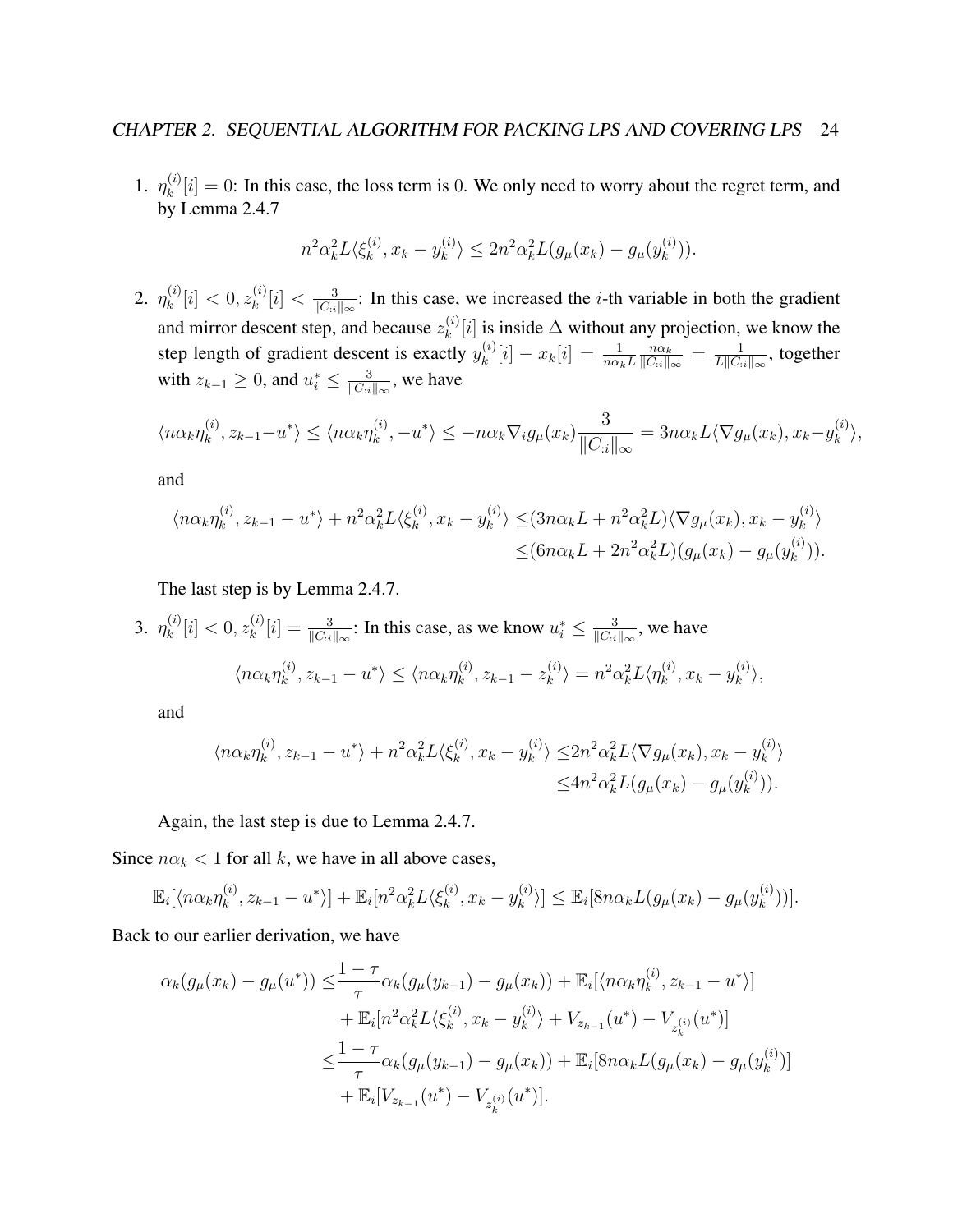With our choice of  $\tau = \frac{1}{8nL}$ ,  $\alpha_k = \frac{1}{1-k}$  $\frac{1}{1-\tau}\alpha_{k-1}$ , we have

$$
-\alpha_k g_\mu(u^*) \leq 8nL\alpha_{k-1}g_\mu(y_{k-1}) - \mathbb{E}_i[8nL\alpha_k g_\mu(y_k^{(i)})] + \mathbb{E}_i[V_{z_{k-1}}(u^*) - V_{z_k^{(i)}}(u^*)].
$$

Telescoping the above inequality <sup>4</sup> along  $k = 1, \dots, T$ , we get

$$
\mathbb{E}[8nL\alpha_T g_\mu(y_T)] \le \sum_{k=1}^T \alpha_k g_\mu(u^*) + 8nL\alpha_0 g_\mu(y_0) + V_{z_0}(u^*),
$$

and thus

$$
\mathbb{E}[g_{\mu}(y_T)] \le \frac{\sum_{k=1}^T \alpha_k}{8nL\alpha_T} g_{\mu}(u^*) + \frac{\alpha_0}{\alpha_T} g_{\mu}(y_0) + \frac{1}{8nL\alpha_T} V_{z_0}(u^*).
$$

We have  $\sum_{k=1}^T \alpha_k = \alpha_T \sum_{k=0}^{T-1} (1 - \frac{1}{8nL})^k = 8nL\alpha_T (1 - (1 - \frac{1}{8nL})^T) \le 8nL\alpha_T$ , and by our choice of  $T = \lfloor 8nL \log(1/\epsilon) \rfloor$ , we also have

$$
\frac{\alpha_0}{\alpha_T} = (1 - \frac{1}{8nL})^T \le \epsilon, \frac{1}{8nL\alpha_T} \le \frac{\epsilon}{8nL\alpha_0} = \frac{\epsilon}{8},
$$

and thus

$$
\mathbb{E}_i[g_\mu(y_T)] \le g_\mu(u^*) + \epsilon g_\mu(y_0) + \frac{\epsilon}{8} V_{z_0}(u^*).
$$

### Finding a Good Starting Point

Here, we will describe how to find a good starting point for the algorithm. This will permit us to establish the quality-of-approximation and running time guarantees of Theorem 2.4.1.

A good starting point  $y_0 = x^{\text{start}}$  for Algorithm 1 is an initial condition  $x^{\text{start}}$  that is not too far away from the optimal in terms of the function value (i.e small  $g_{\mu}(y_0)$ ), and not too far away from  $u^*$  in C-norm (i.e. small  $V_{z_0}(u^*)$ ). For packing problems, starting with all the all-0's vector will work, but this will not work for covering problems. Instead, for covering problems, we will show now a good enough  $x^{\text{start}}$  can be obtained in  $\tilde{O}(N)$ .

To do so, recall that we can get a 2-approximation  $x^{\#}$  to the original covering LP in time  $\tilde{O}(N)$ using various nearly linear time covering solvers, e.g., those of [KY14; You14]. Without loss of generality, we can assume  $x[i]^\# \in [0, \frac{2}{\sqrt{|\mathcal{C}|}}]$  $\frac{2}{\|C_{i\cdot}\|_{\infty}}$ , since we can use the diameter reduction process as specified in Lemma 2.3.1 to get a equivalent solution satisfying the conditions. Then, we have the following lemma.

Lemma 2.4.8. Let  $x^{\text{start}} = (1+\epsilon/2)x^{\#}$ , we have  $x^{\text{start}} \in \Delta$ ,  $g_{\mu}(x^{\text{start}}) \leq 4$  OPT, and  $V_{x^{\text{start}}}(u^*) \leq 4$ 6 OPT

 $-\alpha_k g_\mu(u^*) \leq 8nL\alpha_{k-1} \mathbb{E}_{I_{k-1}}[g_\mu(y_{k-1})] - \mathbb{E}_{I_k}[8nL\alpha_k g_\mu(y_k^{(i)})]$  $\mathbb{E}_{I_{k-1}}[V_{z_{k-1}}(u^{*})] - \mathbb{E}_{I_{k}}[V_{z_{k}^{(i)}}(u^{*})].$ k

<sup>&</sup>lt;sup>4</sup>More accurately, the telescoping works on

where  $I_k$  is all the random coordinate choices made through the first iteration till k-th iteration. The final expectation on  $g_{\mu}(y_T)$  is over all the Trandom choices.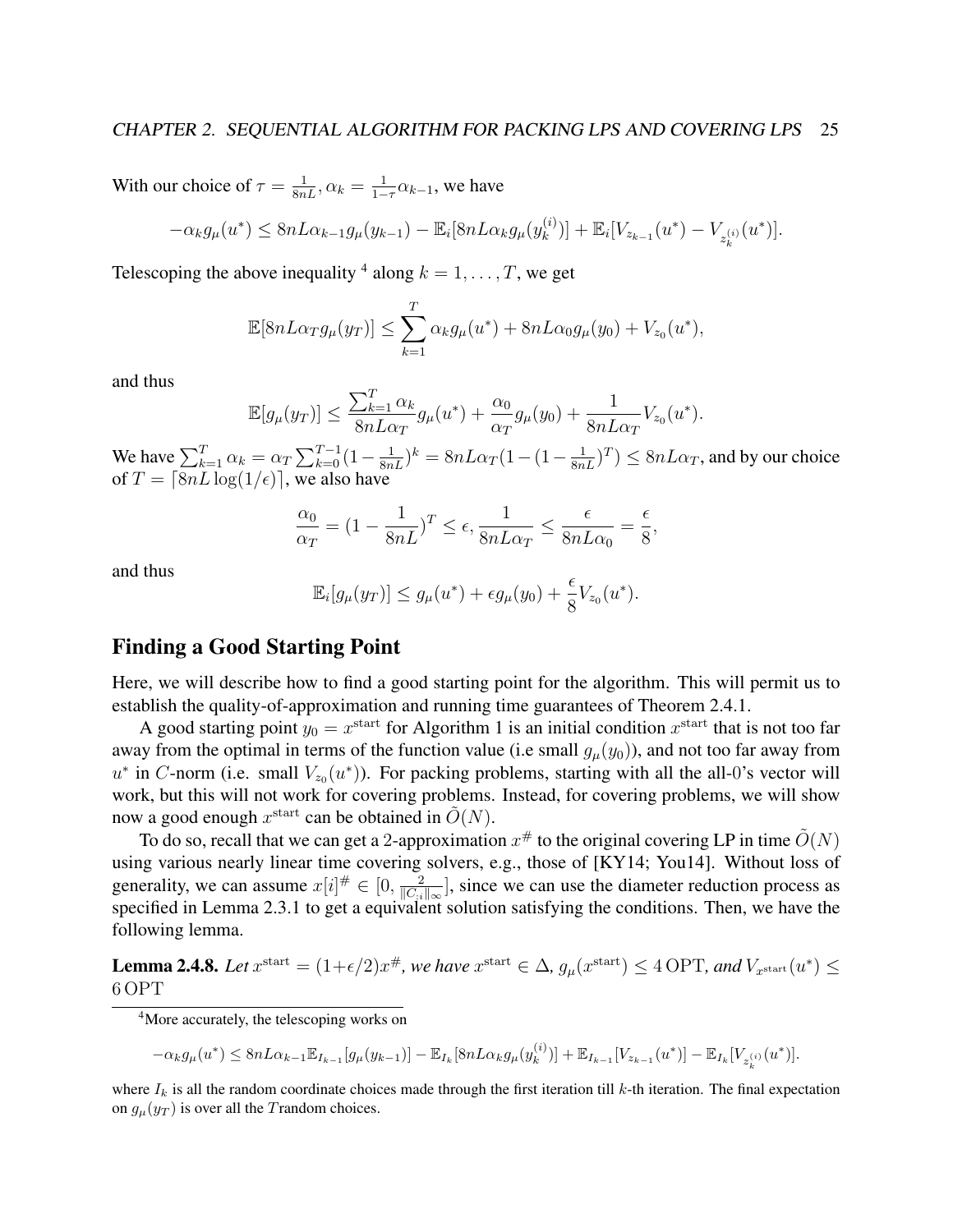*Proof.* It is obvious that  $x^{\text{start}} \in \Delta$ . Thus,

$$
\vec{1}^T x^{\text{start}} = (1 + \epsilon/2) \vec{1}^T x^{\#} \le (1 + \epsilon/2) 2 \text{ OPT} \le 3 \text{ OPT}.
$$

Furthermore, we have  $Cx^{\text{start}} - \vec{1} \ge (1 + \epsilon/2)Cx^{\#} - \vec{1} \ge \frac{\epsilon}{2}$  $\frac{\epsilon}{2}$  $\vec{1}$ , and so

$$
g_{\mu}(x^{\text{start}}) = \mu \sum_{j} q_j(x^{\text{start}}) + \vec{1}^T x^{\text{start}} \le \mu \sum_{j} \exp\left(-\frac{\epsilon/2}{\mu}\right) + 3 \text{ OPT} \le \frac{\mu m}{(nm)^2} + 3 \text{ OPT} < 4 \text{ OPT}.
$$

For the divergence, we have that

$$
V_{x^{\text{start}}}(u^*) = \frac{1}{2} \sum_{i} ||C_{:i}||_{\infty} (x_i^{\text{start}} - u_i^*)^2
$$
  
= 
$$
\frac{1}{2} \sum_{i} ||C_{:i}||_{\infty} ((x_i^{\text{start}})^2 + (u^*)_i^2 - 2x_i^{\text{start}} u_i^*)
$$
  

$$
\leq \frac{3}{2} \sum_{i} x_i^{\text{start}} + u_i^*
$$
  

$$
\leq \frac{3}{2} (3 \text{OPT} + \text{OPT}) \leq 6 \text{OPT},
$$

which proves the lemma.

It is now clear that we have

$$
\mathbb{E}_i[g_\mu(y_T)] \le g_\mu(u^*) + \epsilon g_\mu(y_0) + \frac{\epsilon}{8}V_{z_0}(u^*) \le (1+\epsilon) \text{ OPT} + 4\epsilon \text{ OPT} + \epsilon \text{ OPT} = (1+6\epsilon) \text{ OPT}.
$$

 $\Box$ 

Thus, we have the approximation guarantee in Theorem 2.4.1. The running time follows directly from Lemma 2.4.5 and  $T = \tilde{O}(n/\epsilon)$ .

# 2.5 Missing Proofs

**Lemma 2.1.1.** OPT  $\in [1, n]$ 

*Proof.* By the assumption  $\min_{i \in [n]} ||P_{i}||_{\infty} = 1$ , we know at least one variable has all coefficients at most 1, so we can just set that variable to 1, which gives  $\text{OPT} \geq 1$ . On the other hand, since each variable has a coefficient of 1 in some constraint, no variable can be larger than 1, thus  $OPT \leq n$ .  $\Box$ 

**Lemma 2.1.3.** *Setting the smoothing parameter*  $\mu = \frac{\epsilon}{4 \log(r)}$  $\frac{\epsilon}{4 \log(nm/\epsilon)}$ , we have

- *1.*  $f_{\mu}(u^*) \leq -(1 \epsilon) \text{OPT}$ .
- 2.  $f_u(x) \ge -(1+\epsilon)$  OPT *for every*  $x \ge 0$ *.*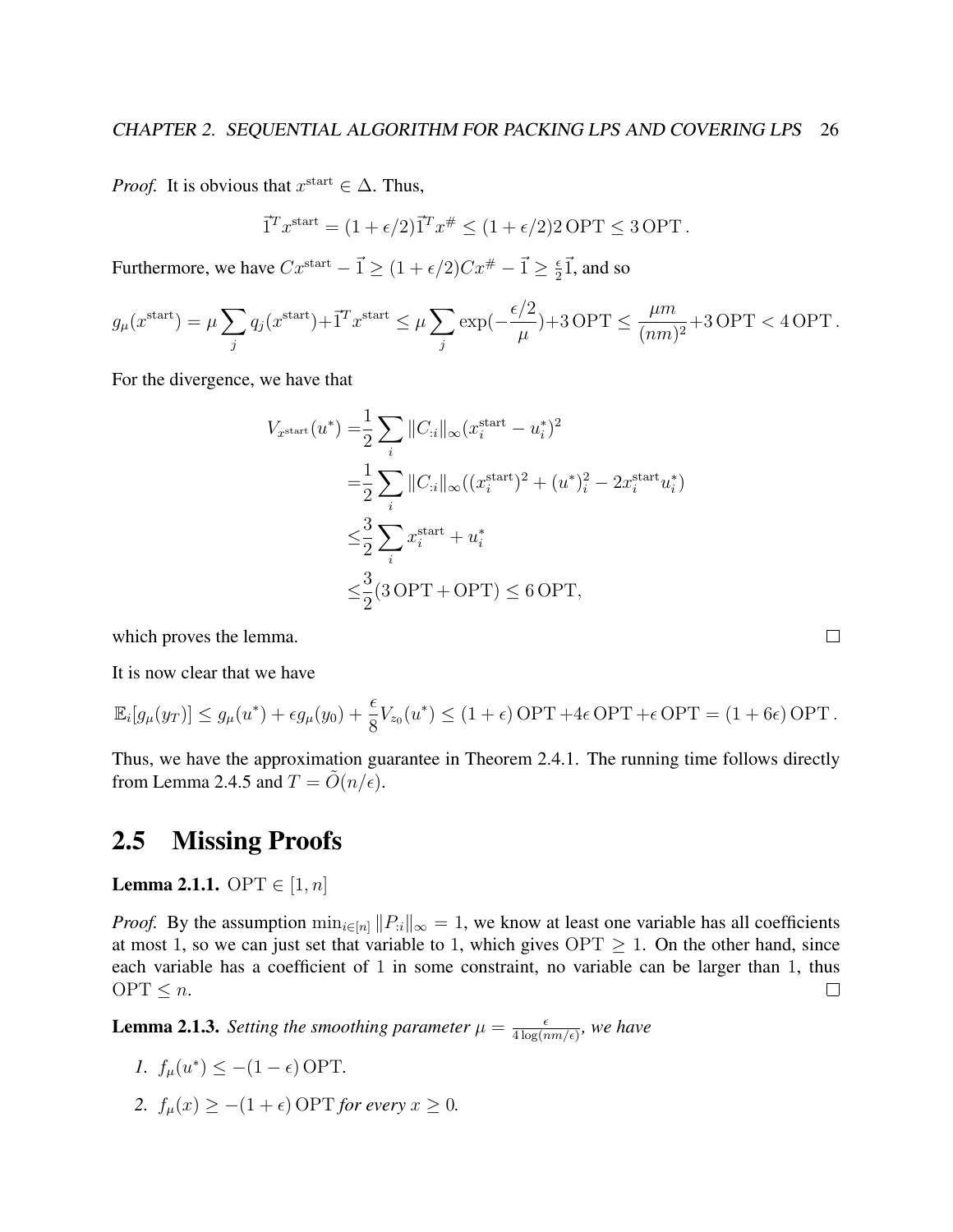- 3. Letting  $x_0 \geq 0$  be such that  $x_0[i] = \frac{1-\epsilon/2}{n||P_{ii}||_{\infty}}$  for each  $i \in [n]$ , we have  $f_{\mu}(x_0) \leq -\frac{1-\epsilon}{n}$ .
- 4. For any  $x \ge 0$  satisfying  $f_{\mu}(x) \le 0$ , we must have  $Px \le (1 + \epsilon) \vec{1}$ , and thus  $\vec{1}^T x \le$  $(1 + \epsilon)$  OPT.
- *5. If*  $x \ge 0$  *satisfies*  $f_{\mu}(x) \le -(1 O(\epsilon))$  OPT, then  $\frac{1}{1+\epsilon}x$  is a  $(1 O(\epsilon))$ -approximation to *the packing LP.*
- 6. *The gradient of*  $f_{\mu}(x)$  *is*

$$
\nabla f_\mu(x) = -\vec{1} + P^T \overrightarrow{p(x)} \quad \textit{where} \quad p_j(x) \stackrel{\text{def}}{=} \exp(\frac{1}{\mu}((Px)_j - 1),
$$

*and*  $\nabla_i f_\mu(x) = -1 + \sum_j P_{ji} p_j(x) \in [-1, \infty]$ *.* 

- *Proof.* 1. Since  $Px^* \leq \vec{1}$ , and  $u^* = (1 \epsilon/2)x^*$ , we have  $(Pu^*)_j 1 \leq -\epsilon/2$  for all j. Then  $p_j(u^*) \leq \exp(-\frac{1}{u})$  $\mu$  $\epsilon$  $\frac{1}{2}$  =  $(\frac{\epsilon}{mn})^2$ , and  $f_{\mu}(u^*) = -\vec{1}^T u^* + \mu \sum_{j=1}^m p_j(u^*) \leq -(1-\epsilon)$  $\epsilon/2$ ) OPT + $\mu m(\frac{\epsilon}{m})$  $\frac{\epsilon}{mn}$ )<sup>2</sup>  $\leq$  -(1 –  $\epsilon$ ) OPT.
	- 2. By contradiction, suppose  $f_{\mu}(x) < -(1 + \epsilon)$  OPT, since  $f_{\mu}(x) > -\vec{1}^{T}x$ , we must have  $\vec{T}^T x > (1 + \epsilon)$  OPT. Suppose  $\vec{T}^T x = (1 + v)$  OPT for some  $v > \epsilon$ . There must exits a j, such that  $(Px)_j > 1 + v$ . Then we have  $p_j(x) > \exp(v/\mu) = \left(\frac{(mn}{\epsilon})^4\right)^{v/\epsilon}$ , which implies

$$
f_{\mu}(x) \ge -(1+v)\text{OPT} + \mu p_j(x) \ge \frac{\epsilon}{4\log(mn/\epsilon)} \left(\left(\frac{mn}{\epsilon}\right)^4\right)^{v/\epsilon} - \left(1+v\right)\text{OPT} > 0
$$

since OPT  $\leq n$ , and  $v > \epsilon$ . This gives a contradiction.

3. The  $x_0$  we use satisfies  $Px_0 - \vec{1} \le -\epsilon/2 - \vec{1}$ , thus

$$
f_{\mu}(x_0) = \mu \sum_j p_j(x_0) - \vec{1}^T x_0 \le \frac{\mu m}{(nm)^2} - \frac{1 - \epsilon/2}{n} \le -\frac{1 - \epsilon}{n}
$$

4. By contradiction, suppose there is some j such that  $(Px)_j - 1 \ge \epsilon$ . Let  $v > \epsilon$  be the smallest v such that  $Px \leq (1 + v)$  OPT, and denote j the constraint that has  $(Px)_i - 1 = v$ . We must have  $\vec{1}^T x \le (1 + v)$  OPT by definition of OPT. Then

$$
f_{\mu}(x) \ge \mu p_j(x) - (1+v) \text{ OPT} \ge \frac{\epsilon}{4 \log(mn/\epsilon)} \left( \left( \frac{mn}{\epsilon} \right)^4 \right)^{v/\epsilon} - (1+v) \text{ OPT} > 0,
$$

which gives a contradiction.

5. By the above part,  $f_{\mu}(x) \leq -(1 - O(\epsilon))$  OPT  $\leq 0$  suggests  $\frac{x}{1+\epsilon}$  is feasible. Furthermore,  $-\vec{1}^T x < f_\mu(x) \leq -(1 - O(\epsilon))$  OPT gives  $\vec{1}^T x \geq (1 - O(\epsilon))$  OPT, thus  $\vec{1}^T \frac{x}{1+\epsilon} \geq (1 - O(\epsilon))$  $O(\epsilon)$ ) OPT is approximately optimal.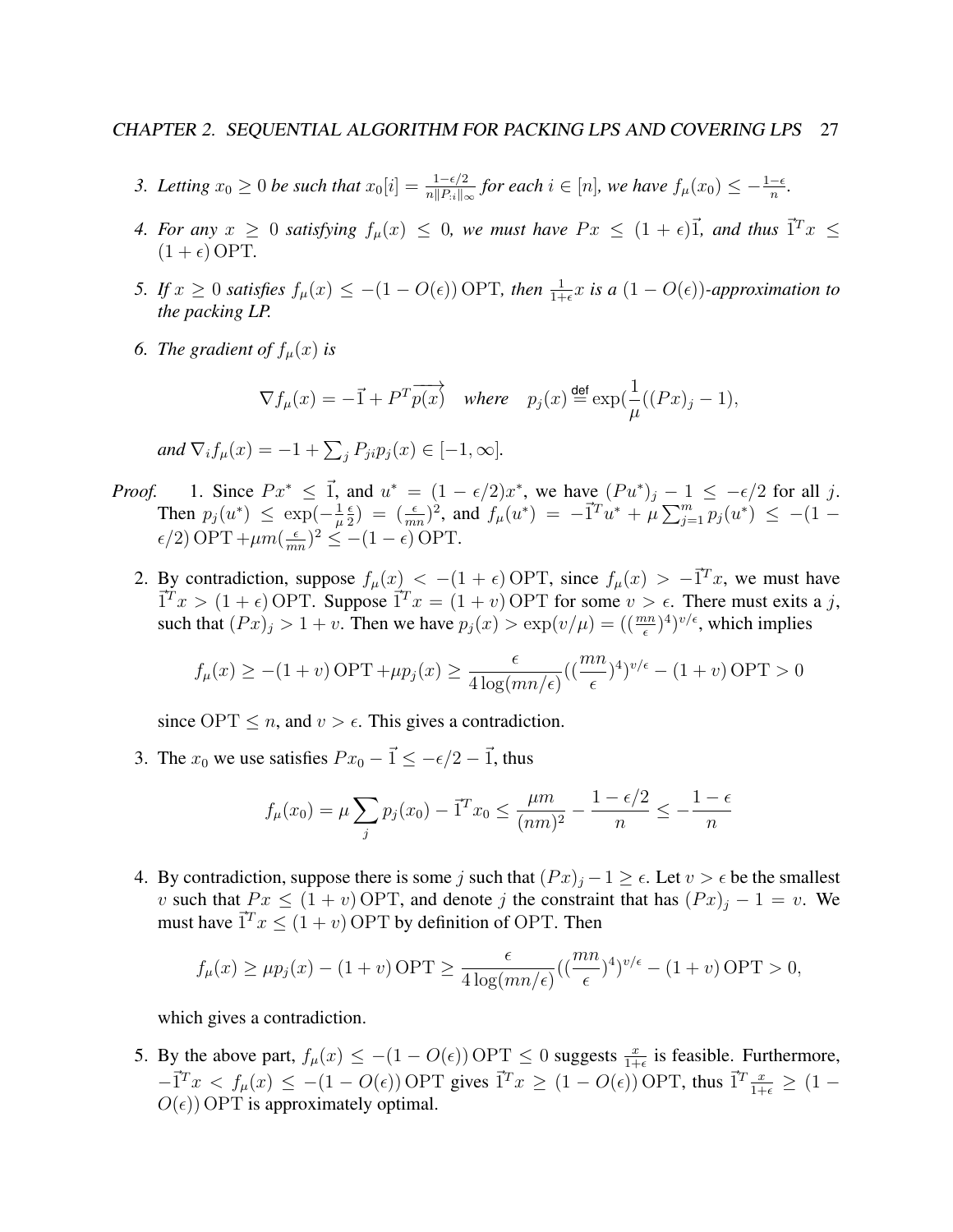6. This is by straightforward computation.

#### **Lemma 2.1.4.** OPT  $\in [1, m]$

*Proof.* By the assumption  $\min_{i \in [m]} ||C_i||_{\infty} = 1$ , we know at least one constraint has all coefficients at most 1, so to satisfy that constraint, we must have the sum of the variables to be at least 1. On the other hand, since each constraint has a variable with coefficient at least 1 in it,  $x = 1$ clearly satisfies all constraints, so  $\text{OPT} \leq m$ .  $\Box$ 

**Lemma 2.1.6.** *Setting the smoothing parameter*  $\mu = \frac{\epsilon}{4 \log(r)}$  $\frac{\epsilon}{4 \log(nm/\epsilon)}$ , we have

- *1.*  $g_{\mu}(u^*) \leq (1 + \epsilon) \text{OPT}$ .
- 2.  $g_u(x) \geq (1 \epsilon) \text{OPT}$  *for any*  $x \geq 0$ *.*
- *3. For any*  $x \geq 0$  *satisfying*  $g_{\mu}(x) \leq 2$  OPT, we must have  $Cx \geq (1 \epsilon)\overrightarrow{1}$ .
- *4. If*  $x \ge 0$  *satisfies*  $g_{\mu}(x) \le (1 + O(\epsilon))$  OPT, then  $\frac{1}{1-\epsilon}x$  is a  $(1 + O(\epsilon))$ -approximation to the *covering LP.*
- *5. The gradient of*  $g_u(x)$  *is*

$$
\nabla g_\mu(x) = \vec{1} - C^T \overrightarrow{q(x)} \quad \textit{where} \quad q_j(x) \stackrel{\text{def}}{=} \exp(\frac{1}{\mu}(1 - (Cx)_j),
$$

and  $\nabla_i g_\mu(x) = 1 - \sum_j C_{ji} q_j(x) \in [-\infty, 1]$ *.* 

*Proof.* 1. Since  $Cx^* \geq \vec{1}$ , and  $u^* = (1 + \epsilon/2)x^*$ , we have  $(Cu^*)_j - 1 \geq \epsilon/2$  for all j. Then  $q_j(u^*) \leq \exp(-\frac{1}{u})$  $\mu$  $\epsilon$  $(\frac{\epsilon}{2})=(\frac{\epsilon}{mn})^2$ , and

$$
g_{\mu}(u^*) = \vec{1}^T u^* + \mu \sum_{j=1}^m q_j(u^*) \le (1 + \epsilon/2) \text{ OPT} + \mu m \left(\frac{\epsilon}{mn}\right)^2 \le (1 + \epsilon) \text{ OPT}.
$$

- 2. By contradiction, suppose  $g_{\mu}(x) < (1 \epsilon)$  OPT, since  $g_{\mu}(x) <$  OPT  $\leq m$ , we must have  $q_j(x) < m/\mu$  for any j, which implies  $(Cx)_j \geq 1 - \epsilon$ . By definition of OPT, we have  $\vec{T}^T x \ge (1 - \epsilon)$  OPT, since  $Cx \ge (1 - \epsilon) \vec{1}$ . This gives a contradiction as  $g_{\mu}(x) > \vec{T}^T x \ge$  $(1 - \epsilon)$  OPT.
- 3. By contradiction, suppose there is some j such that  $(Cx)_j 1 \le -\epsilon$ , then as in the last part, we have  $\mu q_j(x) \geq \mu(\frac{mn}{e})$  $\frac{dm}{\epsilon}$ )<sup>4</sup> > 2 OPT, contradicting  $g_{\mu}(x) \le 2$  OPT.
- 4. For any x satisfying  $g_{\mu}(x) \le (1+O(\epsilon))$  OPT  $\le 2$  OPT, by last part we know  $Cx \ge (1-\epsilon)\vec{1}$ , so  $C(\frac{1}{1-})$  $\frac{1}{1-\epsilon}x$ ) ≥ 1<sup>7</sup>. We also have  $\vec{1}^T(\frac{1}{1-\epsilon})$  $\frac{1}{1-\epsilon}x$ ) =  $\frac{1}{1-\epsilon}\vec{\Gamma}^T x < \frac{1}{1-\epsilon}g_\mu(x) \leq (1+O(\epsilon))$  OPT.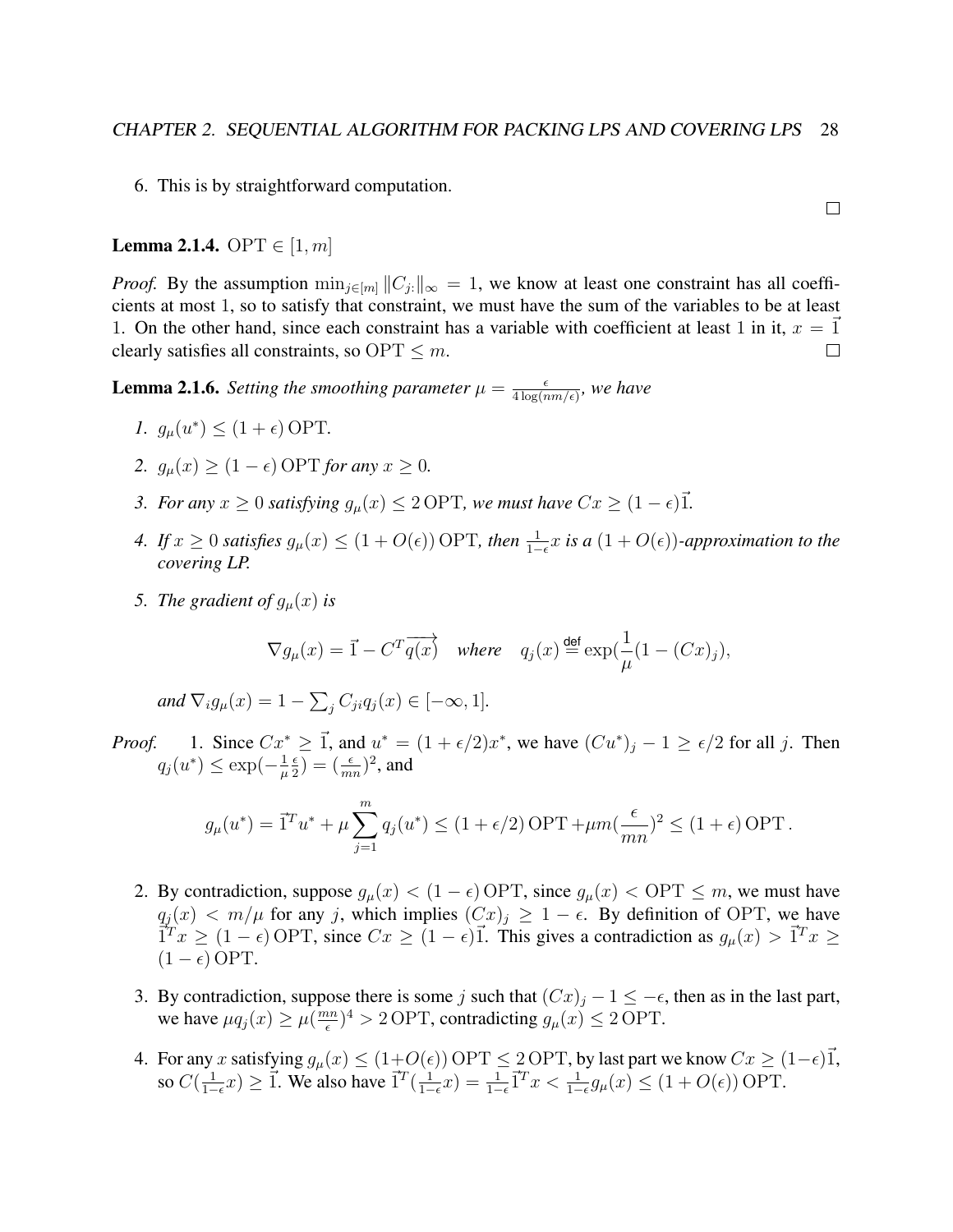#### 5. This is by straightforward computation.

**Lemma 2.4.4.** *We have*  $x_k, y_k, z_k \in \Delta$  *for all*  $k = 0, 1, ..., T$ .

*Proof.* At the start  $x_0 = y_0 = z_0 = x^{\text{start}} \in \Delta$  by assumption.  $z_k$  is always in  $\Delta$  as we take the projection in the mirror descent step. If we can further show  $y_k \in \Delta$  for all k, we are done, since  $x_k$  is a convex combination of  $y_{k-1}, z_{k-1}$ . To show  $y_k \in \Delta$ , we write  $y_k$  as a convex combination of  $z_0, \ldots, z_k, y_k = \sum_{l=0}^k c_k^l z_l$ . At  $k = 0$ , we have  $y_0 = z_0$ , and at  $k = 1, y_1 = x_1 + \frac{1}{n\alpha}$ .  $\frac{1}{n\alpha_1 L}(z_1 - z_0) =$ 1  $\frac{1}{n\alpha_1L}z_1+(1-\frac{1}{n\alpha_1}z_2)$  $\frac{1}{n\alpha_1 L}$ ) $z_0$ , as  $x_1 = y_0 = z_0$ . For  $k \ge 2$ , we can verify

$$
c_k^l = \begin{cases} (1 - \tau)c_{k-1}^l & l = 0, ..., k-2\\ \left(\frac{1}{n\alpha_{k-1}L} - \frac{1}{n\alpha_kL}\right) + \tau(1 - \frac{1}{n\alpha_{k-1}L}) & l = k-1\\ \frac{1}{n\alpha_kL} & l = k \end{cases}
$$

since

$$
y_k = x_k + \frac{1}{n\alpha_k L} (z_k - z_{k-1})
$$
  
=  $\tau z_{k-1} + (1 - \tau) y_{k-1} + \frac{1}{n\alpha_k L} (z_k - z_{k-1})$   
=  $\tau z_{k-1} + (1 - \tau) (\sum_{l=0}^{k-2} c_{k-1}^l z_l + \frac{1}{n\alpha_{k-1} L} z_{k-1}) + \frac{1}{n\alpha_k L} (z_k - z_{k-1})$   
=  $(\sum_{l=0}^{k-2} (1 - \tau) c_{k-1}^l z_l) + ((\frac{1}{n\alpha_{k-1} L} - \frac{1}{n\alpha_k L}) + \tau (1 - \frac{1}{n\alpha_{k-1} L}) ) z_{k-1} + \frac{1}{n\alpha_k L} z_k$ 

As  $\alpha_k \ge \alpha_{k-1}$ , and  $\alpha_0 = \frac{1}{nL}$ , we have  $c_k^l \ge 0$  for all l, k, and it is easy to check the coefficients sum to 1 for each  $k$ .  $\Box$ 

#### **Lemma 2.4.5.** *Each iteration can be implemented in expected*  $O(N/n)$  *time.*

*Proof.* We show how to implement a iteration conditioned on i in time  $O(||C_{i}|_{0})$ , where  $||C_{i}||_{0}$ is the number of non-zeros in column i, thus give a expected running time of  $O(N/n)$  for each iteration. We maintain the following quantities

$$
z_k \in \mathbb{R}_{\geq 0}^n, cz_k \in \mathbb{R}_{\geq 0}^m, y'_k \in \mathbb{R}^n, cy_k \in \mathbb{R}^m, B_{k,1}, B_{k,2} \in \mathbb{R}_+
$$

with the following invariants always satisfied throughout the algorithm

$$
Cz_k = cz_k \tag{2.8}
$$

$$
y_k = B_{k,1}z_k + B_{k,2}y'_k, \quad Cy_k = B_{k,1}cz_k + B_{k,2}cy_k
$$
\n(2.9)

When  $k = 0$ , we let  $cz_k = Cz_0$ ,  $y'_k = y_0$ ,  $cy_k = Cy_0$ ,  $B_{k,1} = 0$ ,  $B_{k,2} = 1$ , and it is clear all the invariants are satisfied. For  $k = 1, 2, \ldots, T$ :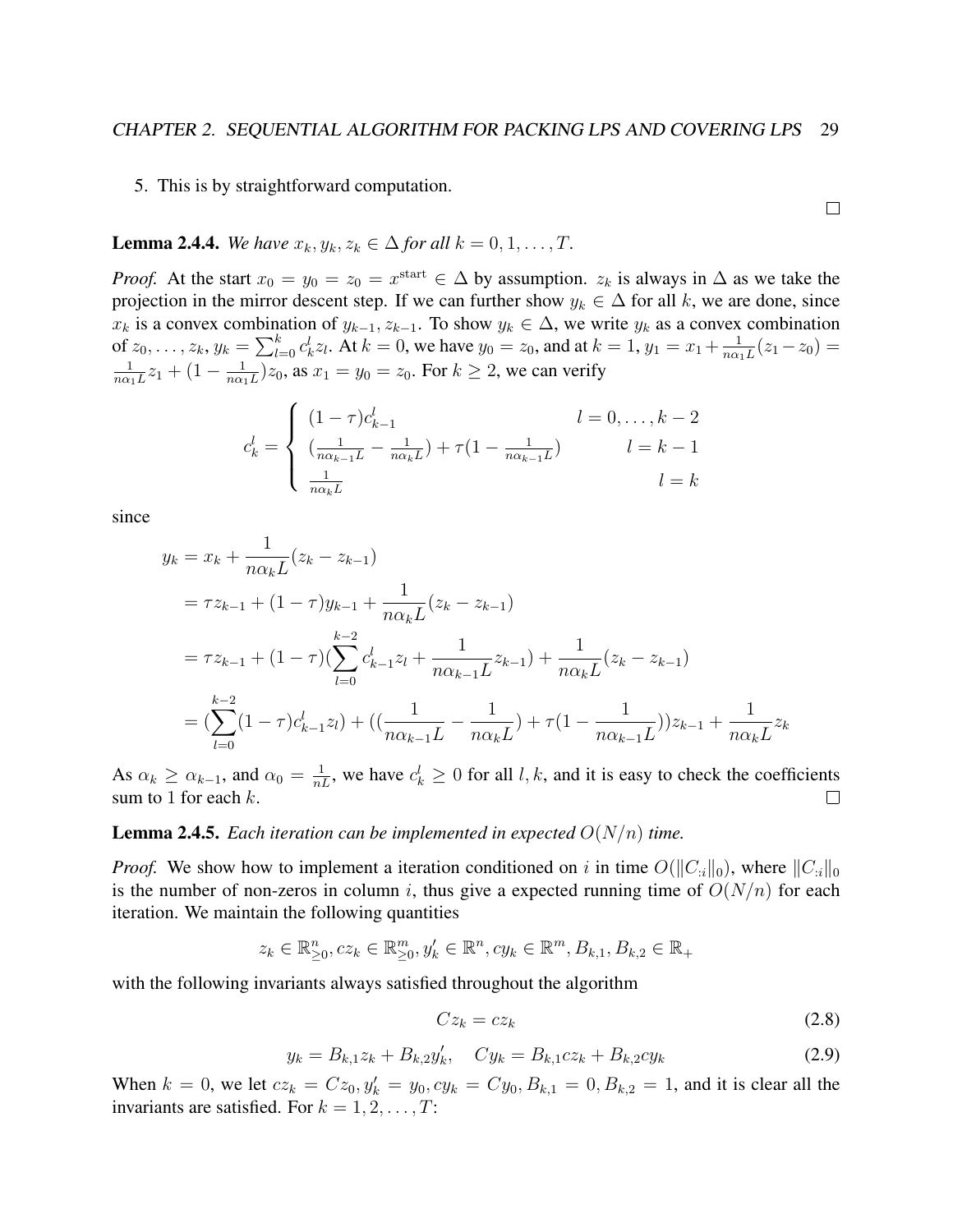- The step  $x_k = \tau z_{k-1} + (1 \tau) y_{k-1}$  does not need to be implemented.
- Computation of  $\nabla_i f(x_k)$  requires the value of  $q_j(x_k) = \exp(\frac{1}{\mu}(1 (Cx_k)_j))$  for each j such that  $C_{ji} \neq 0$ , and we can get the value

$$
(Cx_k)_j = \tau(Cz_{k-1})_j + (1-\tau)(Cy_{k-1})_j = (\tau + (1-\tau)B_{k-1,1})(cz_{k-1})_j + (1-\tau)B_{k-1,2}cy_{k-1,j}
$$

for each such j. This can be computed in  $O(1)$  time for each j, and  $O(||C_{i}||_{0})$  time in total.

• The mirror descent step  $z_k^{(i)}$  $\lambda_k^{(i)} \stackrel{\text{def}}{=} \operatorname{argmin}_{z \in \Delta} \{ V_{z_{k-1}}(z) + \langle z, n \alpha_k \xi_k^{(i)} \rangle \}$  $\{e_k^{(i)}\}$  is simply  $z_k = z_k + \delta e_i$ where  $\delta \in \mathbb{R}$  can be computed in  $O(1)$  time.  $z_k = z_{k-1} + \delta e_i$  yields  $y_k = \tau z_{k-1} + \delta e_i$  $(1-\tau)y_{k-1}+\frac{\delta}{n\alpha}$  $\frac{\partial}{\partial n \alpha_k L}$  e<sub>i</sub> by the gradient descent step. Therefore, we can update the values accordingly

$$
z_k \leftarrow z_{k-1} + \delta \mathbf{e}_i, \quad cz_k \leftarrow cz_{k-1} + \delta C_{i}
$$

and

$$
B_{k,1} \leftarrow \tau + (1 - \tau)B_{k-1,1} \qquad B_{k,2} \leftarrow (1 - \tau)B_{k-1,2}
$$
  

$$
y'_{k} \leftarrow y'_{k-1} + \delta\left(-\frac{B_{k,1}}{B_{k,2}} + \frac{1}{n\alpha_k L} \frac{1}{B_{k,2}}\right) e_i \quad cy_k \leftarrow cy_{k-1} + \delta\left(-\frac{B_{k,1}}{B_{k,2}} + \frac{1}{n\alpha_k L} \frac{1}{B_{k,2}}\right) C_{:i}
$$

We can verify that after the updates, the invariants still hold

$$
y_k = B_{k,1}z_k + B_{k,2}y'_k = B_{k,1}(z_{k-1} + \delta e_i) + B_{k,2}(y'_{k-1} + \delta(-\frac{B_{k,1}}{B_{k,2}} + \frac{1}{n\alpha_k L}\frac{1}{B_{k,2}})e_i)
$$
  
\n
$$
= B_{k,1}z_{k-1} + B_{k,2}(y'_{k-1} + \delta(\frac{1}{n\alpha_k L}\frac{1}{B_{k,2}})e_i)
$$
  
\n
$$
= B_{k,1}z_{k-1} + B_{k,2}y'_{k-1} + \frac{\delta}{n\alpha_k L}e_i
$$
  
\n
$$
= (\tau + (1-\tau)B_{k-1,1})z_{k-1} + ((1-\tau)B_{k-1,2})y'_{k-1} + \frac{\delta}{n\alpha_k L}e_i
$$
  
\n
$$
= \tau z_{k-1} + (1-\tau)y_{k-1} + \frac{\delta}{n\alpha_k L}e_i
$$

It is also straightforward to verify  $Cy_k = B_{k,1}cz_k + B_{k,2}cy_k$  equals  $Cy_k = \tau Cz_{k-1} + (1 - \tau)Z_k$  $\tau$ ) $Cy_{k-1} + \frac{\delta}{n\alpha_k L}C e_i$ . The updates are dominated by the updates on  $cz_k$  and  $cy_k$ , which take  $O(||C_{:i}||_0)$  time.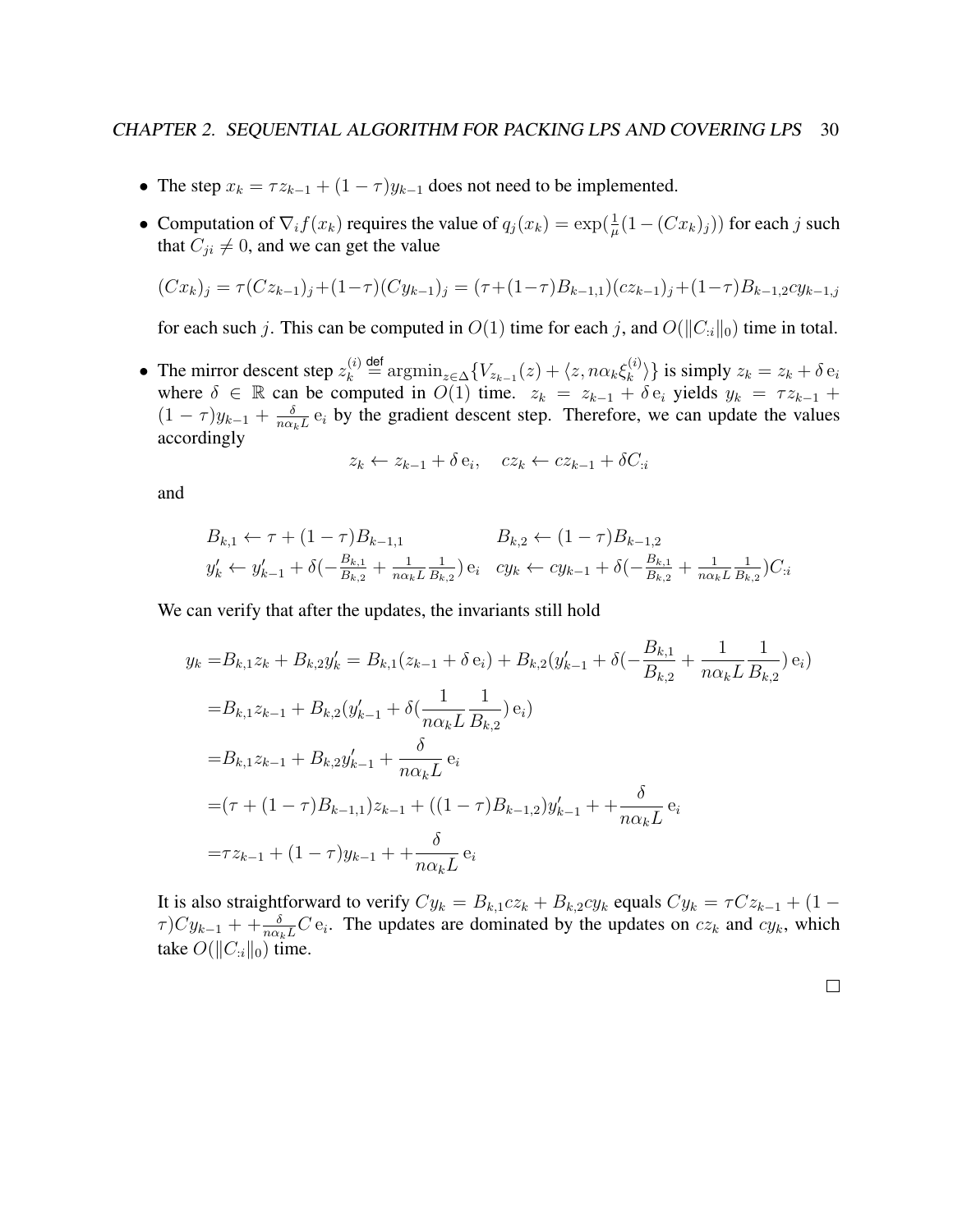# Chapter 3

# Parallel Algorithms for Packing LPs and Covering LPs

In this chapter we present the parallel algorithms for packing LPs and covering LPs. At a high level, we still use the optimization approach as our sequential solver from previous chapter, where we optimize the smooth function  $f_{\mu}(u)$  or  $g_{\mu}(u)$ . However, in our parallel algorithms, as we are updating multiple variables simultaneously, we face a different issue regarding the smoothness of the function.

## 3.1 Technical Overview

At the core of most gradient based optimization framework is the smoothness issue, where the update step is bounded by the local region where the gradients don't change too wildly. In parallel algorithms where we move all variables simultaneously, we have to take interference into consideration, where by interference we mean that variable *i*'s gradient will be affected by the update of other variables  $j \neq i$ . In particular, the bottleneck of the convergence in [AZO15b], as we see it, is that the step size of the update is too small due to interference. In a typical iteration, they aim to move all variables simultaneously proportional to the respective gradients, without changing the gradient of any variable by too much. A natural obstacle arises when the gradients of the variables are not on the same scale. In such case, even when variable  $i$  has a large gradient, we are constrained from moving  $i$  by a large step to harness the improvement, due to the interference of  $i$ with some other variable  $j$ , which has a tiny gradient.

We tackle this bottleneck by reducing interference with dynamically-bucketed selective coordinate descent (DB-SCD). In particular, as specified in Section 3.2, in each iteration, we group all the variables according to the magnitudes of their gradients such that variables in the same group all have approximately the same magnitudes up to some constant factor. If we only update variables of one randomly chosen group, we don't suffer from the ratio of the largest gradients and the smallest gradients of the variables we move. We further show that we only need  $\log \frac{1}{\epsilon}$  groups, so each iteration we update a large fraction of the variables on expectation.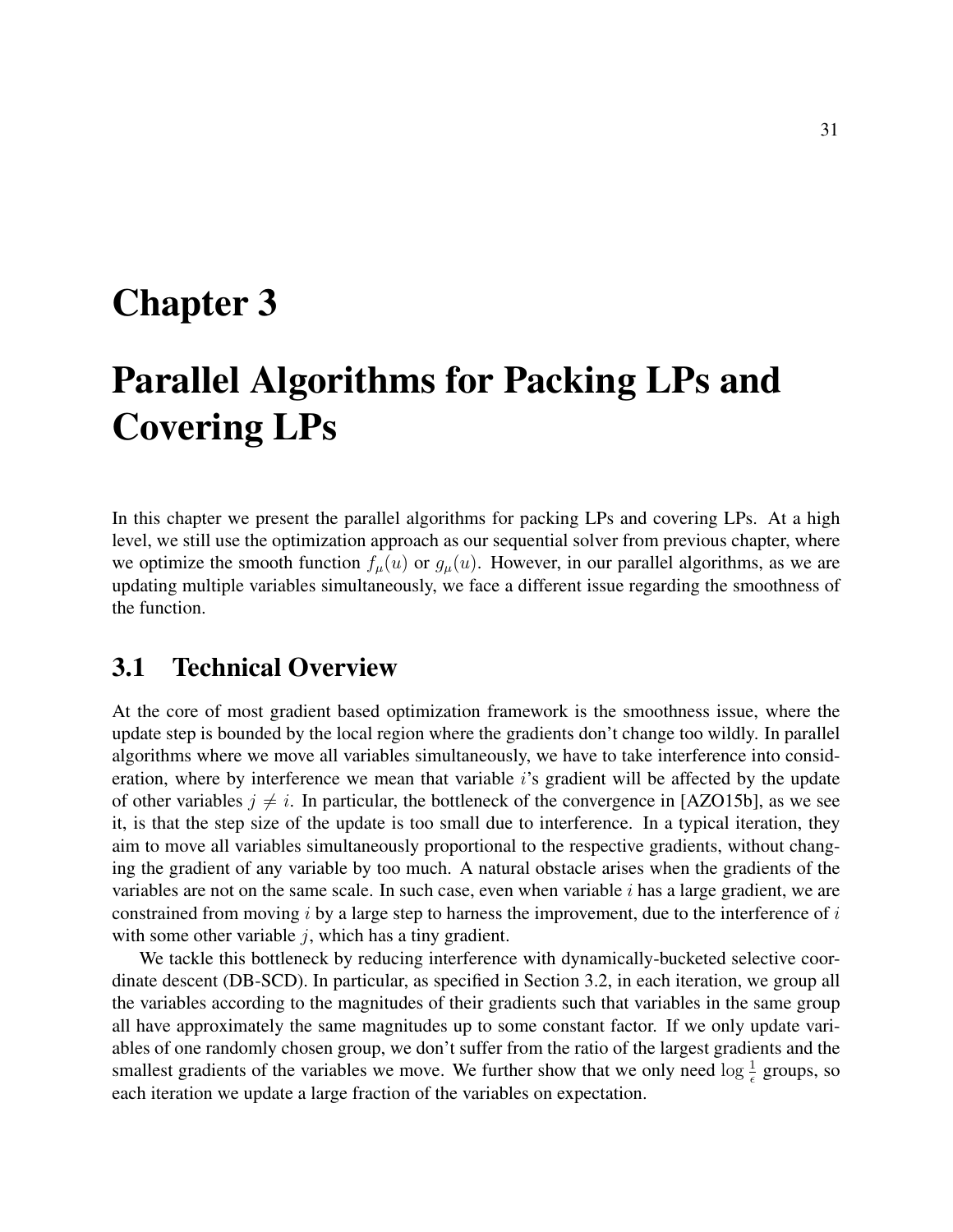For the  $\tilde{O}(\frac{1}{\epsilon^2})$  $\frac{1}{e^2}$ ) time algorithm, we use a setup that multiplicative update the variables (comparing to the addictive updates in the sequential solver), and get a explicit algorithm for packing LPs. The algorithm for covering LPs is a bit different, as it first construct its dual packing LP, run the algorithm on the packing LP, and construct a solution for the original covering LP using the gradients from all the iterations.

For the accelerated  $\tilde{O}(\frac{d}{\epsilon})$  $\frac{d}{\epsilon}$ ) time algorithm, we use the same additive update setup as in our sequential solver (including discrete lifting for covering LPs), and the techniques in DB-SCD. We lose a factor of d (i.e., the max number of non-zeros per row in A) in the running time bound, since to stay in local smooth region, we need to bound our update's impact on the gradient, which depends on the exponential penalties of the constraints. As we are updating variables additively, we need to scale back the step size by  $\frac{1}{d}$  since a constraint may have d variables involved in the update.

### **3.2**  $\tilde{O}(\frac{1}{\epsilon^2})$  $\frac{1}{\epsilon^2}$ ) Parallel Solver for Packing LPs

In this section we present the randomized  $\tilde{O}(1/\epsilon^2)$  time parallel algorithm for packing and covering. We will start with our packing algorithm and main results, followed by the analysis and proofs. Then we show the algorithm and analysis for the dual covering problem, using largely the primal packing solver.

### Algorithm and Main Theorems of Packing Solver

Our algorithm to approximately solve packing LPs is specified in Algorithm 2. Recall to find a  $(1 - \epsilon)$ -approximation of a packing LP, we will approximately minimize the following convex function over the region  $x \geq 0$ 

$$
f_{\mu}(x) = -\vec{1}^{T}x + \mu \sum_{j=1}^{m} \exp(\frac{1}{\mu}((Px)_{j} - 1)),
$$

In each iteration k, for each variable  $x_k[i]$ , we break the gradients  $\nabla_i f_\mu(x_k)$  into small, medium, and large components, let

$$
\zeta_k[i] = \begin{cases}\n\nabla_i f_\mu(x_k) & \nabla_i f_\mu(x_k) \in [-\epsilon, \epsilon] \\
0 & \text{otherwise}\n\end{cases}
$$
\n
$$
\xi_k[i] = \begin{cases}\n0 & \nabla_i f_\mu(x_k) \in [-\epsilon, \epsilon] \\
\nabla_i f_\mu(x_k) & \nabla_i f_\mu(x_k) \in [-1, 1] \setminus [-\epsilon, \epsilon] \\
1 & \nabla_i f_\mu(x_k) > 1 \\
0 & \text{otherwise}\n\end{cases}
$$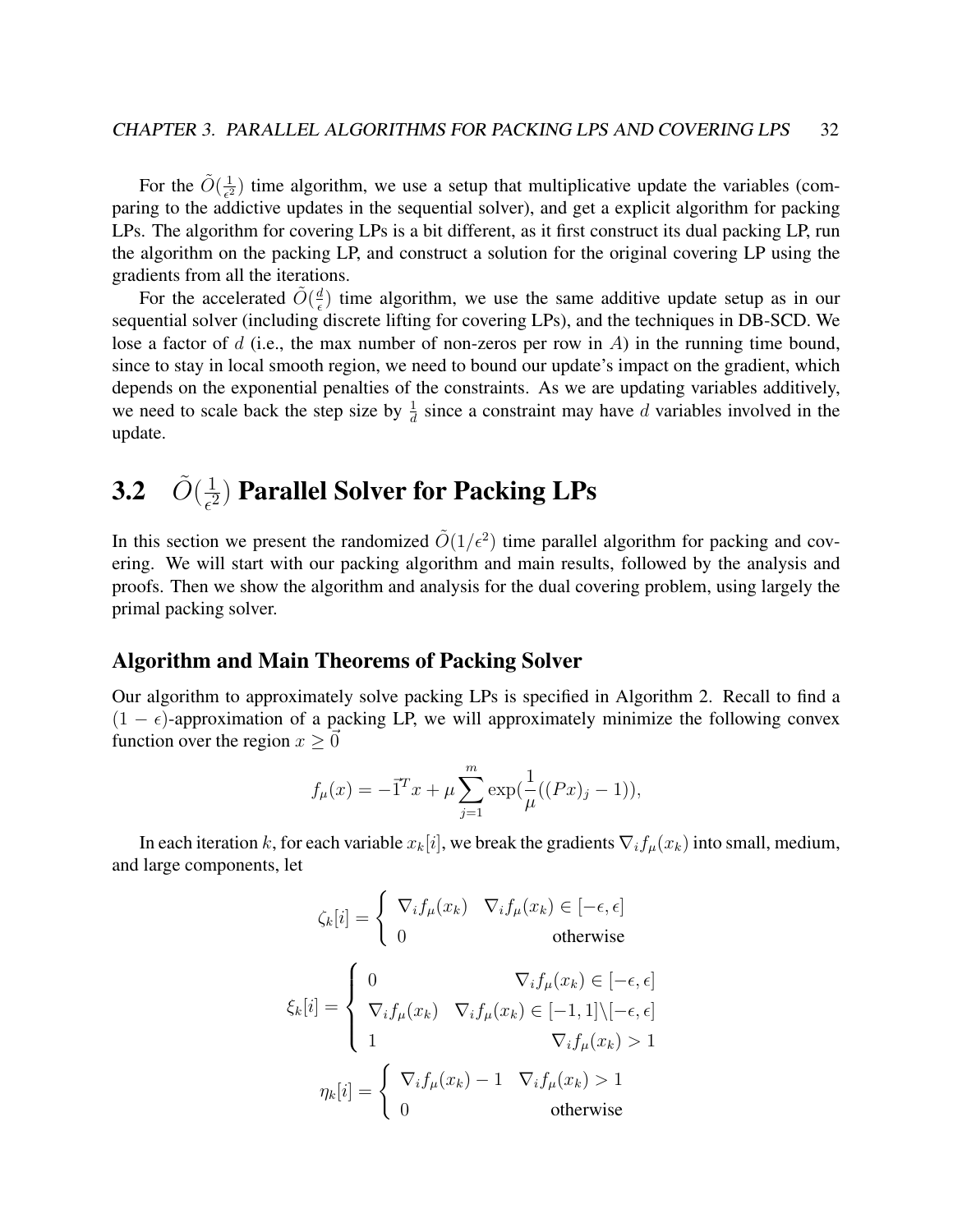Algorithm 2  $\tilde{O}(\frac{1}{\epsilon^2})$  $\frac{1}{\epsilon^2}$ ) time parallel packing LP solver

**Input:**  $P \in \mathbb{R}_{\geq 0}^{m \times n}$  $\sum_{i=0}^{m \times n} f(x_i, \epsilon) \in (0, 1/2]$  Output:  $x \in \mathbb{R}_{\geq 0}^n$ 1:  $\mu \leftarrow \frac{\epsilon}{4 \log(n m / \epsilon)}, \alpha \leftarrow \frac{\mu}{20}$ 2:  $T \leftarrow \frac{\lceil 10 \log(1/\epsilon) \log(2n) \rceil}{\alpha \epsilon} = \tilde{O}(\frac{1}{\epsilon^2})$  $(\frac{1}{\epsilon^2}), w \leftarrow \lceil \log(\frac{1}{\epsilon}) \rceil$ 3:  $x_0 \leftarrow \frac{1-\epsilon/2}{n||P_{\cdot i}||_{\infty}}$ <br>4: **for**  $k = 0$  to  $T - 1$  **do** 5: Select  $t \in \{0, \ldots, w-1\}$  uniformly at random 6: **for**  $i = 1$  to n **do**  $\triangleright$  Gradient truncation: 7: Compute  $\nabla_i f_\mu(x_k)$ , and get  $\xi_k^{(t)}$  $\binom{t}{k}[i]$  as defined in (3.2)  $\triangleright$  Update step: 8:  $x_{k+1}[i] \leftarrow x_{k+1}^{(t)}[i] \stackrel{\text{def}}{=} x_k[i] \exp(-\alpha \xi_k^{(t)}[i])$ 9: end for 10: end for 11: **return**  $x_T$ .

We have

$$
\nabla f_{\mu}(x_k) = \zeta_k + \xi_k + \eta_k \tag{3.1}
$$

As we will see in Lemma 3.2.3, if the gradients are all within a factor of 2 from each other, we can take a multiplicative step with step size  $\alpha = \Theta(\mu) = \tilde{O}(\epsilon)$ . To exploit that, we will further partition the variables into groups, such that for variables in the same group, the absolute values of their truncated gradients will be within a factor 2 of each other. For  $t \in \{0, \ldots, \lceil \log(\frac{1}{\epsilon}) - 1 \rceil\}$ , let

$$
\xi_k^{(t)}[i] = \begin{cases} \xi_k[i] & \xi_k[i] \in (\epsilon 2^t, \epsilon 2^{t+1}] \\ & \cup [-\epsilon 2^{t+1}, -\epsilon 2^t) \\ 0 & \text{otherwise} \end{cases} \quad \eta_k^{(t)}[i] = \begin{cases} \eta_k[i] & t = \lceil \log(\frac{1}{\epsilon}) \rceil - 1 \\ 0 & \text{otherwise} \end{cases} \tag{3.2}
$$

In each iteration, we will pick a group t uniformly at random, and update all variables using  $\xi_k^{(t)}$  $\frac{1}{k}$ .

Our main result is summarized in the following theorems.

**Theorem 3.2.1.** *Algorithm 2 outputs*  $x_T$  *satisfying*  $\mathbb{E}[f_\mu(x_T)] \le -(1-5\epsilon)$  OPT, and the algorithm *can be implemented with*  $\tilde{O}(\frac{1}{\epsilon^2})$  $\frac{1}{\epsilon^2}$ ) iterations with total work  $\tilde{O}(N/\epsilon^2)$ , where N is the total number *of non-zeros in* P*.*

Given Theorem 3.2.1, a standard application of Markov bound, together with Lemma 2.1.3(5), gives the following corollary.

**Corollary 3.2.2.** *There is an algorithm that, with probability at least*  $9/10$ *, computes a*  $(1 O(\epsilon)$ )-approximation to the fractional packing problem and has  $\tilde{O}(N/\epsilon^2)$  expected total work, and implementable in  $\tilde{O}(1/\epsilon^2)$  distributed iterations.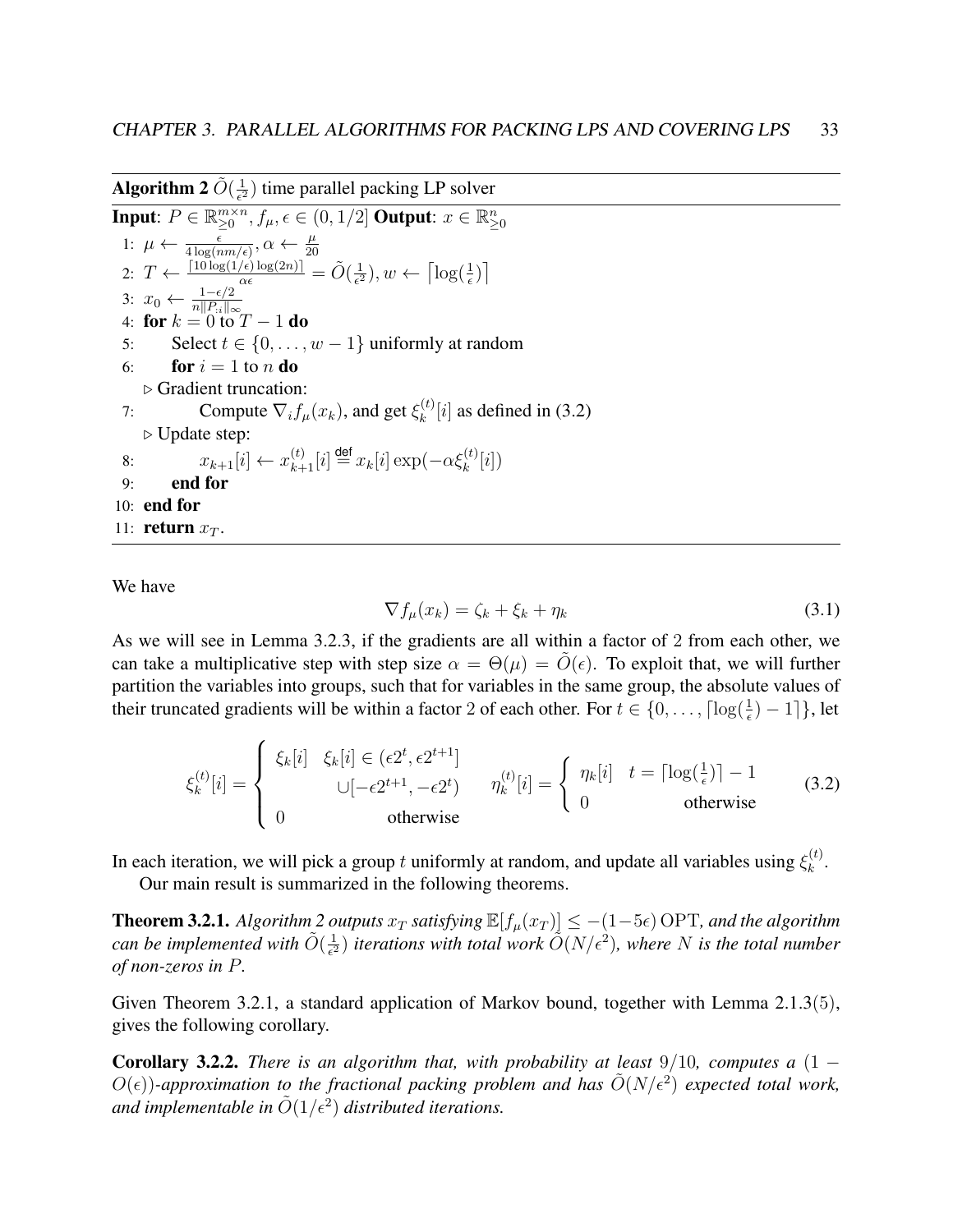## Analysis of Algorithm 2 for Packing LPs

For preliminaries, see Section 2.1, especially Lemma 2.1.3.

Same as in [AZO15b], we interpret our update step  $x_{k+1}[i] \leftarrow x_{k+1}^{(t)}[i] \stackrel{\text{def}}{=} x_k[i] \exp(-\alpha \xi_k^{(t)}[i])$ in Algorithm 2 as both a mirror descent step, as well as a gradient descent step. We proceed with respective analysis for the two interpretations.

## Gradient Descent Step

We will first analyze the update step in Algorithm 2 as a gradient descent step. As in most gradient descent analysis, we need to bound our step's impact on the gradients. We show  $f_u(x)$  is *locally multiplicative Lipschitz continuous*, in a sense quantified by the following lemma. Note the result is a stronger version of Proposition 3.6 in [AZO15b], in the sense that the step size  $\alpha$  is  $1/\epsilon$  larger. This improvement is achieved due to the reduced interference from our selective updating.

**Lemma 3.2.3.** *Let*  $x_{k+1}^{(t)}[i] = x_k[i] \exp(-\alpha \xi_k^{(t)}[i])$  *for any*  $t = 0, ..., w - 1$  *as in Algorithm 2. Let*  $B_t = \{i | \xi_k^{(t)}\}$  $\{f_k^{(t)}[i] > 0\}$  *be the set of variables we update. If*  $Px_k \leq (1 + \epsilon)\vec{1}$ *, then for any*  $x = \tau x_k + (1 - \tau) x_{k+1}^{(t)}$  where  $\tau \in [0, 1]$ , we have  $\forall i \in B_t$ ,  $\nabla_i f_\mu(x)$  is between  $\frac{1}{2} \nabla_i f_\mu(x_k)$  and  $\frac{3}{2}\nabla_i f_\mu(x_k)$ .

*Proof.* Because for all  $i \in B_t$ ,  $\xi_k^{(t)}$  $\mathbf{z}_{k}^{(t)}[i] \in (\epsilon 2^{t}, \epsilon 2^{t+1}] \cup [-\epsilon 2^{t+1}, -\epsilon 2^{t}),$  each variable changes multiplicatively by at most  $\exp(\pm \alpha \epsilon 2^{t+1})$ , and since  $\alpha \epsilon 2^{t+1} \le 1/4$ , we must have for all i,

$$
x[i] \in x_k[i] \cdot [1 - \frac{8}{3}\alpha \epsilon 2^t, 1 + \frac{8}{3}\alpha \epsilon 2^t]
$$
\n
$$
(3.3)
$$

Now we look at the impact of the step on the exponential penalties

$$
p_j(x) = \exp(\frac{1}{\mu}((Px)_j - 1))
$$

Due to (3.3), and  $(Px_k)_j \leq (1 + \epsilon)$  for any j, we have

$$
|(Px)_j - (Px_k)_j| \le \frac{8}{3}\alpha \epsilon 2^t (Px_k)_j \le \frac{10}{3}\alpha \epsilon 2^t
$$

Then by our choice of  $\alpha$ , we have

$$
p_j(x) \ge p_j(x_k) \exp(-\frac{10\alpha \epsilon 2^t}{3\mu}) = p_j(x_k) \exp(-\frac{\epsilon 2^t}{6})
$$

Since  $\epsilon 2^t \leq 1$ , we have  $\exp(-\frac{\epsilon 2^t}{6})$  $\frac{2^t}{6}) \geq (1 - \frac{\epsilon 2^t}{4})$  $\frac{2^2}{4}$ ). By a similar calculation for the upper bound, we have

$$
p_j(x) \in p_j(x_k) \cdot [1 - \frac{\epsilon 2^t}{4}, 1 + \frac{\epsilon 2^t}{4}]
$$
\n(3.4)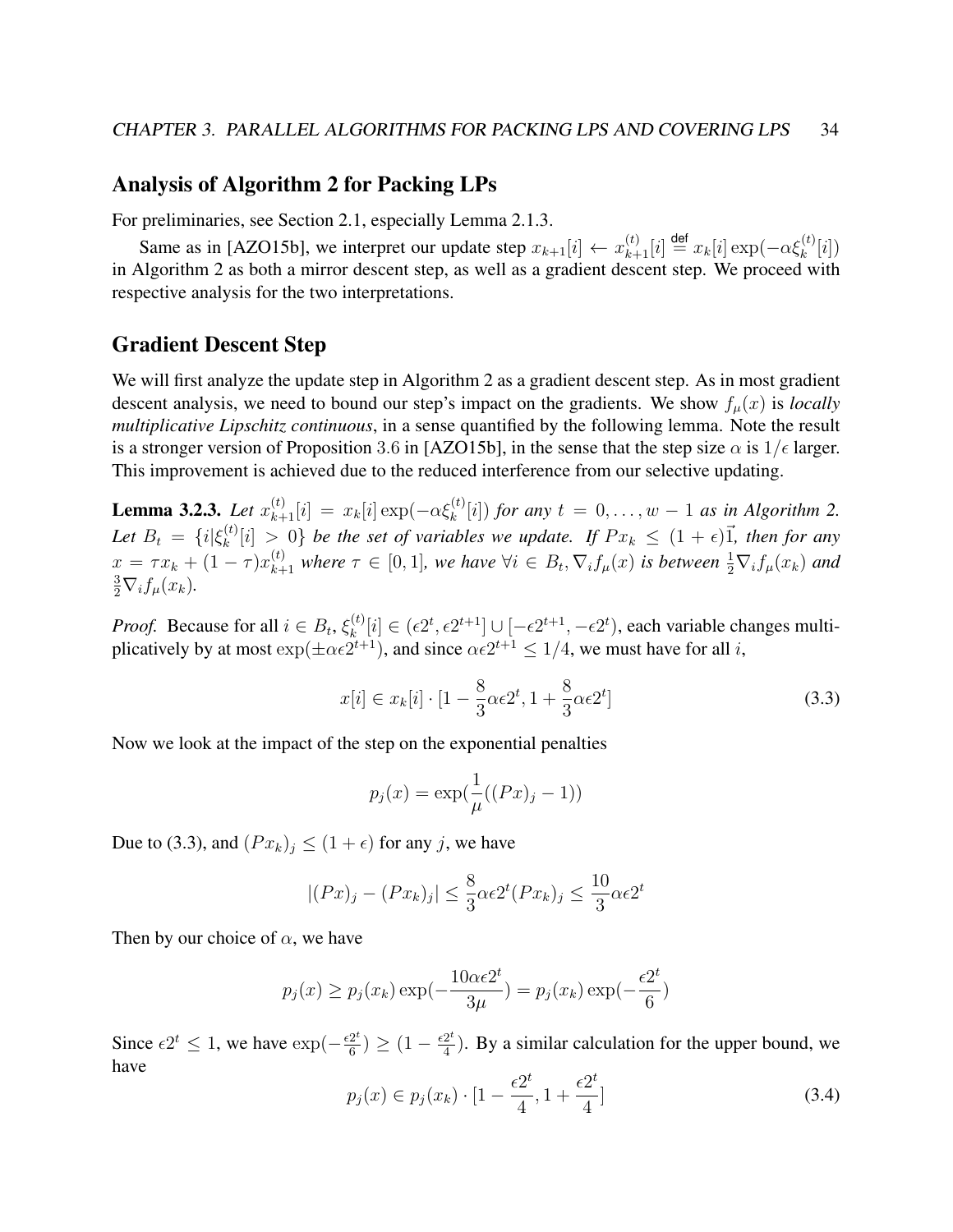For any  $i \in B_t$ , if  $\xi_k^{(t)}$  $\mathbf{z}_{k}^{(t)}[i] \in (e^{2t}, e^{2t+1}],$  we have

$$
\nabla_i f_\mu(x) = (P^T p(x))_i - 1
$$
  
> 
$$
(P^T p(x_k))(1 - \frac{\epsilon 2^t}{4}) - 1
$$
  
= 
$$
(\nabla_i f_\mu(x_k) + 1)(1 - \frac{\epsilon 2^t}{4}) - 1
$$
  

$$
\ge \frac{\nabla_i f_\mu(x_k)}{2}
$$

where the last step is due to  $\epsilon 2^t \leq 1$  and  $\nabla_i f_\mu(x_k) \geq \xi_k^{(t)}$  $\kappa_k^{(t)}[i] > \epsilon 2^t$ . By similar calculation, we get  $\nabla_i f_\mu(x) \leq \frac{3}{2} \nabla_i f_\mu(x_k)$ . The same holds for the case  $\xi_k^{(t)}$  $\mathbf{E}_{k}^{(t)}[i] \in [-\epsilon 2^{t+1}, -\epsilon 2^{t}).$ 

We will see in Claim 3.2.5, the condition of  $Px_k \leq (1 + \epsilon) \vec{1}$  holds for all  $k = 0, ..., T$ . Once we established smoothness of the gradients within the range of our update step, we can lower bound the improvement we make. In particular, the term  $\langle \alpha \eta_k^{(t)} \rangle$  $\binom{k}{k}$ ,  $x_k - u$  is the loss incurred from the truncation, as our update step doesn't act on the truncated part, but it shows up when we use convexity to bound the gap to optimality.

**Lemma 3.2.4.** *For all*  $t = 0, ..., w - 1$ *, any*  $u \ge 0$ 

$$
\langle \alpha \eta_k^{(t)}, x_k - u \rangle \le 4(f_\mu(x_k) - f_\mu(x_{k+1}^{(t)}))
$$

*Proof.*

$$
f_{\mu}(x_k) - f_{\mu}(x_{k+1}^{(t)}) = \int_0^1 \langle \nabla f_{\mu}(x_{k+1}^{(t)} + \tau(x_k - x_{k+1}^{(t)})), x_k - x_{k+1}^{(t)} \rangle d\tau
$$
  
= 
$$
\sum_{i \in B_t} \int_0^1 \nabla_i f_{\mu}(x_{k+1}^{(t)} + \tau(x_k - x_{k+1}^{(t)})) d\tau \times (x_k[i] - x_{k+1}^{(t)}[i])
$$

where the last equality is because  $x_k[i] - x_{k+1}^{(t)}[i] = 0$  for  $i \notin B_t$ . By Lemma 3.2.3, we have  $\nabla_i f_\mu(x_{k+1}^{(t)} + \tau(x_k - x_{k+1}^{(t)}))$  has the same sign as  $\nabla_i f_\mu(x_k)$  for all  $\tau \in [0, 1]$ . Furthermore, by our update rule,  $x_k[i] - x_{k+1}^{(t)}[i]$  also has the same sign as  $\nabla_i f_\mu(x_k)$ , so we have  $f_\mu(x_k) - f_\mu(x_{k+1}^{(t)}) \ge 0$ for all t. If  $t < w - 1$ , we know  $\eta_k^{(t)} = \vec{0}$ , thus

$$
\langle \alpha \eta_k^{(t)}, x_k - u \rangle = 0 \le 4(f_\mu(x_k) - f_\mu(x_{k+1}^{(t)}))
$$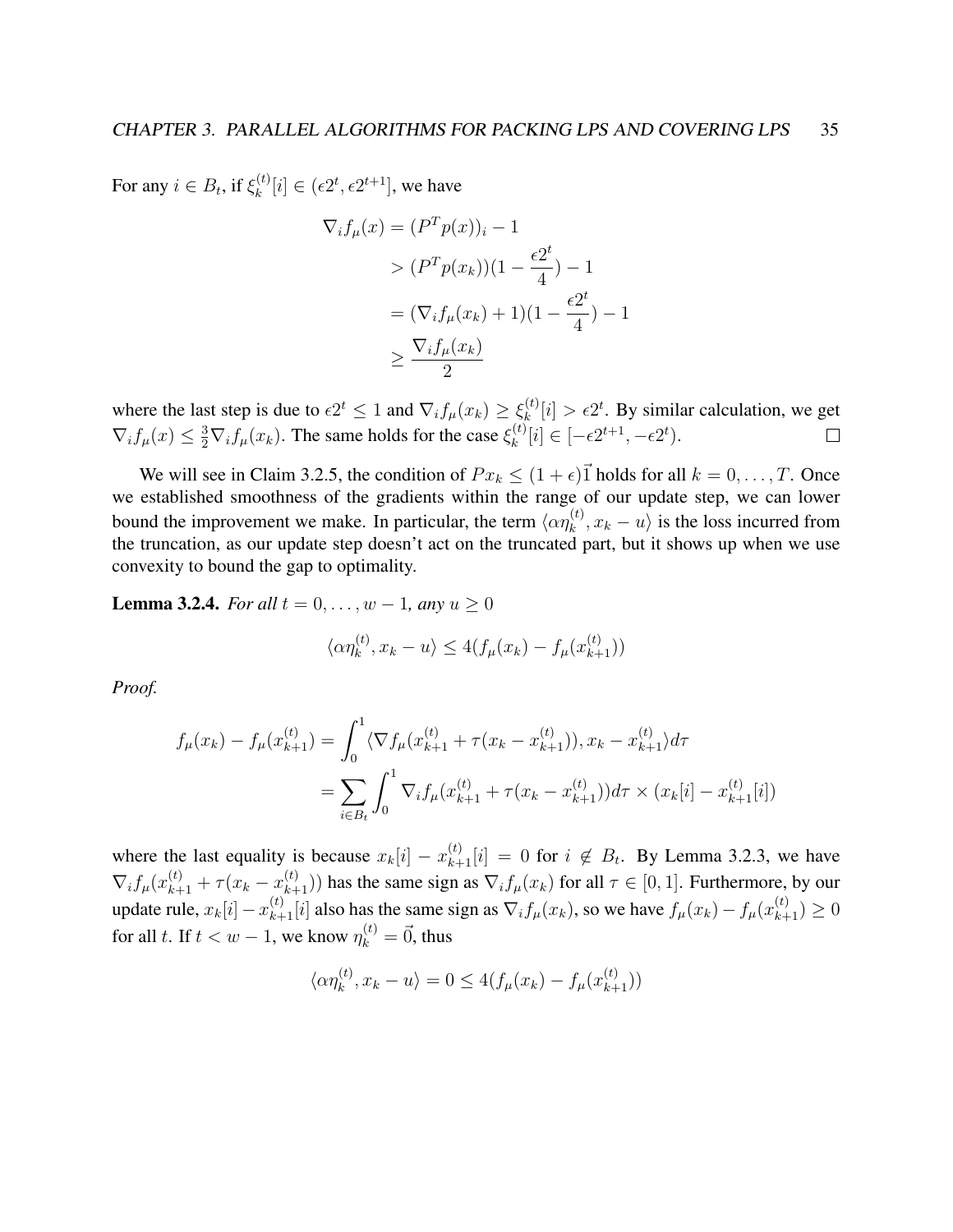When  $t = w - 1$ , let  $B = \{i | \nabla_i f_\mu(x_k) > 1\} \supseteq B_t$  be the set of variables with nonzero  $\eta_k^{(t)}$  $k^{(t)}[i]$ , we know for  $i \in B, \xi_k^{(t)}$  $\kappa_k^{(t)}[i] = 1$ , so  $x_{k+1}^{(t)}[i] = x_k[i] \exp(-\alpha)$ , and

$$
f_{\mu}(x_k) - f_{\mu}(x_{k+1}^{(t)}) = \sum_{i \in B_t} \int_0^1 \nabla_i f_{\mu}(x_{k+1}^{(t)} + \tau(x_k - x_{k+1}^{(t)})) d\tau \times (x_k[i] - x_{k+1}^{(t)}[i])
$$
  
\n
$$
\geq \sum_{i \in B} \int_0^1 \nabla_i f_{\mu}(x_{k+1}^{(t)} + \tau(x_k - x_{k+1}^{(t)})) d\tau \times (x_k[i] - x_{k+1}^{(t)}[i])
$$
  
\n
$$
\geq \sum_{i \in B} \frac{1}{2} \nabla_i f_{\mu}(x_k) \times x_k[i](1 - \exp(-\alpha))
$$
  
\n
$$
\geq \sum_{i \in B} \frac{\alpha}{4} \nabla_i f_{\mu}(x_k) x_k[i]
$$

The first inequality is due to  $B_t \subseteq B$ , and every i has non-negative contribution to the sum. The second inequality is from Lemma 3.2.3, and the last inequality is because  $(1 - \exp(-\alpha)) > \alpha/2$ when  $\alpha$  < 1/10. Then we have

$$
\langle \alpha \eta_k^{(t)}, x_k - u \rangle \le \sum_{i \in B} \alpha \nabla_i f_\mu(x_k) x_k[i] \le 4(f_\mu(x_k) - f_\mu(x_{k+1}^{(t)}))
$$

 $\Box$ 

where the first inequality is because  $\nabla_i f_\mu(x_k) > \eta_k^{(t)} \ge 0$  in this case, and  $u \ge 0$ .

We see 
$$
f_{\mu}(x_k) - f_{\mu}(x_{k+1}^{(t)}) \ge 0
$$
 for any  $t = 0, ..., w - 1$ , we have

**Claim 3.2.5.**  $f_\mu(x_k)$  *is non-increasing with k. By part* (3), (4) *of Lemma 2.1.3,*  $Px_k \leq (1+\epsilon)\vec{1}$ ,  $and \vec{T}^T x_k \leq (1+\epsilon) \text{ OPT}$  *for all k.* 

## Mirror Descent Step

We now interpret the update step as a mirror desent step. We use the same proximal setup as in [AZO15b]. The distance generating function will be the generalized entropy function, where

$$
w(x) \stackrel{\text{def}}{=} \sum_{i \in [n]} x[i] \log(x[i]) - x[i]
$$

and the corresponding Bregman divergence function will be

$$
V_x(y) = \sum_{i \in [n]} (y[i] \log \frac{y[i]}{x[i]} + x[i] - y[i])
$$

This is the standard proximal setup when one works with  $L_1$ -norm with the simplex as the feasible region. In our case, since the feasible region is  $x \geq 0$ , we don't have the standard strongly convexity of the Bregman divergence, but one can verify

$$
V_x(y) = \sum_{i \in [n]} (y[i] \log \frac{y[i]}{x[i]} + x[i] - y[i]) \ge \sum_{i \in [n]} \frac{(x[i] - y[i])^2}{2 \max\{x[i], y[i]\}}
$$
(3.5)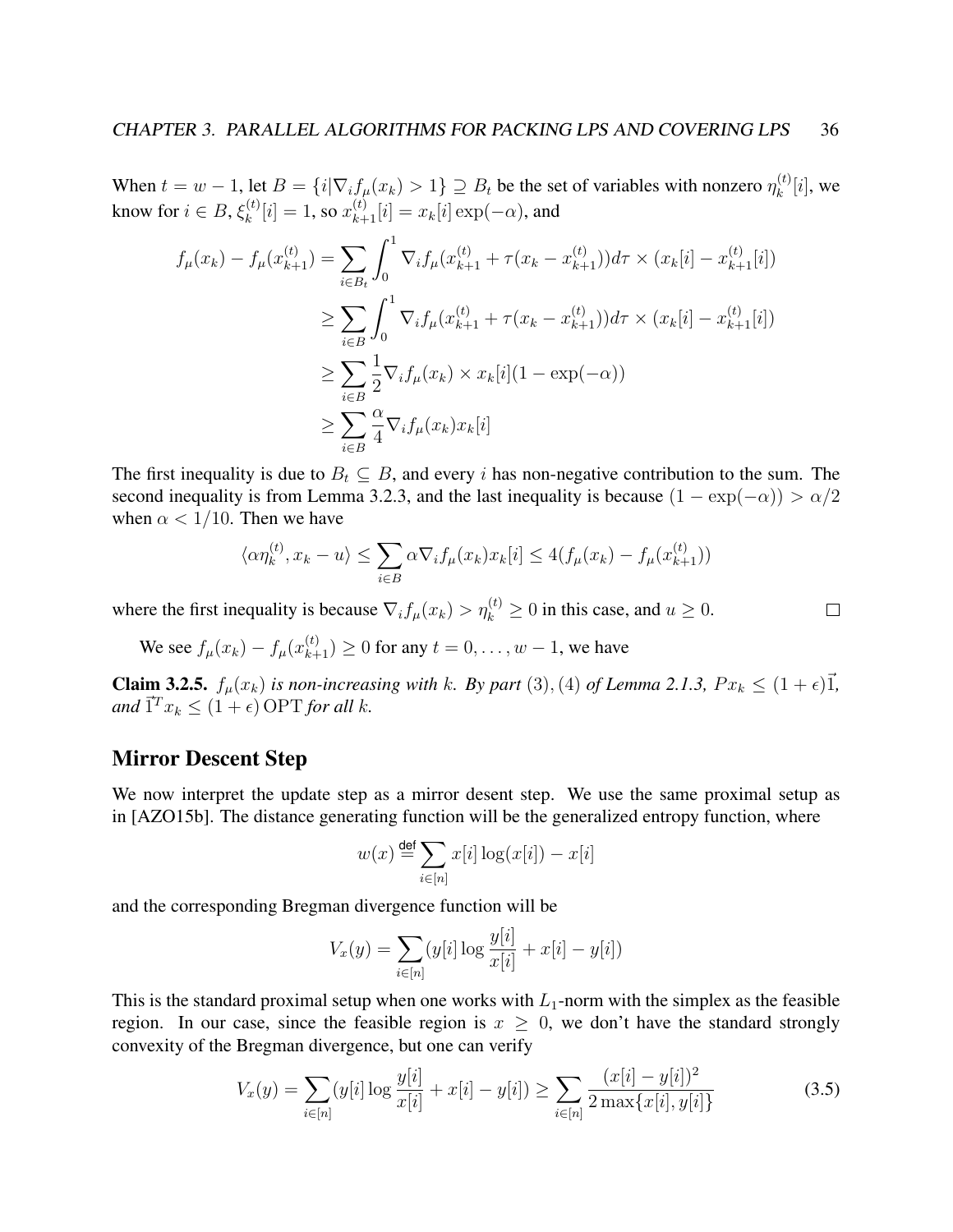To interpret the update step as a mirror descent step. The following claim is the same as Claim 3.7 in [AZO15b] applied to different vectors.

**Claim 3.2.6.** *For all*  $t = 0, ..., w - 1$ *, we have* 

$$
x_{k+1}^{(t)} = \underset{z \ge 0}{\text{argmin}} \{ V_{x_k}(z) + \langle z - x_k, \alpha \xi_k^{(t)} \rangle \}
$$

*Proof.* Since the function  $V_{x^{(k)}}(z)$ , the dot product and the constraint  $z \ge 0$  are all coordinate-wise separable, we look at each coordinate independently. Thus we only need to check

$$
x_{k+1}^{(t)}[i] = \underset{z[i] \ge 0}{\text{argmin}} \{ (z[i] \log \frac{z[i]}{x_k[i]} + x_k[i] - z[i]) + \alpha \xi_k^{(t)}[i](z[i] - x_k[i]) \}
$$

This univariate function being optimized is convex and has a unique minimizer. We find it by taking the derivative to get

$$
\log \frac{z[i]}{x_k[i]} + \alpha \xi_k^{(t)}[i] = 0
$$

, which gives  $x_{k+1}^{(t)}[i] \stackrel{\text{def}}{=} z[i] = x_k[i] \exp(-\alpha \xi_k^{(t)}[i]).$ 

Once we see the update step is indeed a mirror descent step, we can derive the following result from the textbook mirror descent analysis (or, e.g., Lemma 3.3 in [AZO15b]).

 $\Box$ 

**Lemma 3.2.7.** *For all*  $t = 0, \ldots, w - 1$ *, we have for any*  $u \ge 0$ 

$$
\langle \alpha \xi_k^{(t)}, x_k - u \rangle \leq \alpha^2 \text{OPT} + V_{x_k}(u) - V_{x_{k+1}^{(t)}}(u)
$$

*Proof.* The lemma follows from the following chain of equalities and inequalities.

$$
\langle \alpha \xi_k^{(t)}, x_k - u \rangle = \langle \alpha \xi_k^{(t)}, x_k - x_{k+1}^{(t)} \rangle + \langle \alpha \xi_k^{(t)}, x_{k+1}^{(t)} - u \rangle
$$
  
\n
$$
\leq \langle \alpha \xi_k^{(t)}, x_k - x_{k+1}^{(t)} \rangle + \langle -\nabla V_{x_k}(x_{k+1}^{(t)}), x_{k+1}^{(t)} - u \rangle
$$
  
\n
$$
\leq \langle \alpha \xi_k^{(t)}, x_k - x_{k+1}^{(t)} \rangle + V_{x_k}(u) - V_{x_{k+1}^{(t)}}(u) - V_{x_k}(x_{k+1}^{(t)})
$$
  
\n
$$
\leq \sum_{i \in [n]} \left( \alpha \xi_k^{(t)}[i](x_k[i] - x_{k+1}^{(t)}[i]) - \frac{(x_k[i] - x_{k+1}^{(t)}[i])^2}{2 \max\{x_k[i], x_{k+1}^{(t)}[i]\}} \right) + V_{x_k}(u) - V_{x_{k+1}^{(t)}}(u)
$$
  
\n
$$
\leq \sum_{i \in [n]} \frac{(\alpha \xi_k^{(t)}[i])^2 \max\{x_k[i], x_{k+1}^{(t)}[i]\}}{2} + V_{x_k}(u) - V_{x_{k+1}^{(t)}}(u)
$$
  
\n
$$
\leq \frac{2}{3} \alpha^2 \vec{1}^T x_k + V_{x_k}(u) - V_{x_{k+1}^{(t)}}(u)
$$
  
\n
$$
\leq \alpha^2 \text{OPT} + V_{x_k}(u) - V_{x_{k+1}^{(t)}}(u)
$$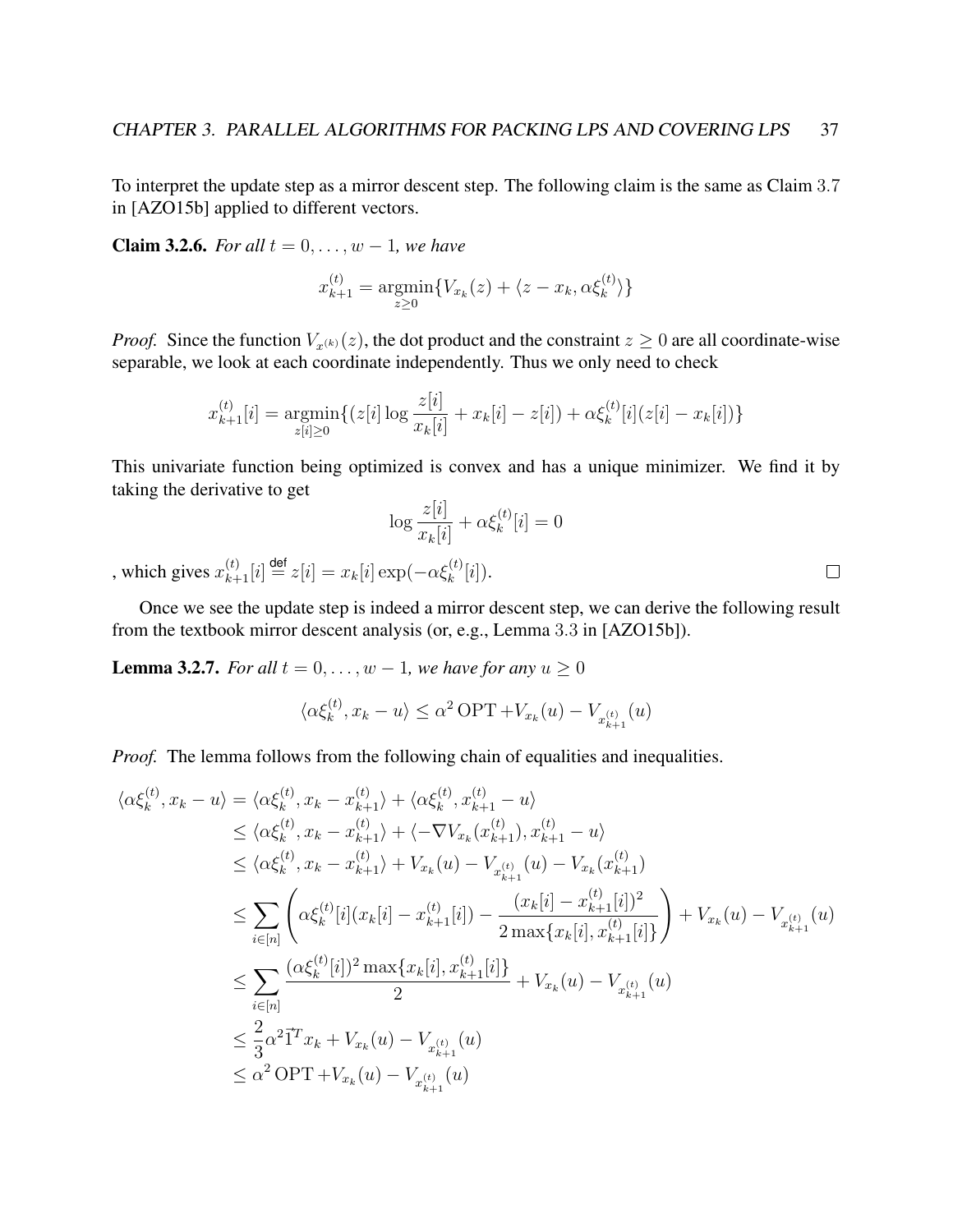The first equality follows by adding and subtracting  $x_{k+1}^{(t)}$ . The first inequality is due to the the minimality of  $x_{k+1}^{(t)}$ , which gives

$$
\langle \nabla V_{x_k}(x_{k+1}^{(t)}) + \alpha \xi_k^{(t)}, u - x_{k+1}^{(t)} \rangle \ge 0 \quad \forall u \ge 0,
$$

the second inequality is due to the standard three point property of Bregman divergence, that is  $\forall x, y \geq 0$ 

$$
\langle -\nabla V_x(y), y - u \rangle = V_x(u) - V_y(u) - V_x(y),
$$

the third inequality is from (3.5), the fourth inequality follows from  $2ab - a^2 \leq b^2$ , the next inequality is due to  $x_{k+1}^{(t)}[i] \leq x_k[i](1+\epsilon)$ , and  $\xi_k^{(t)}$  $\binom{[t]}{k}[i] \leq 1$ . The last inequality is by Claim 3.2.5,  $\vec{1}^T x_k \leq (1+\epsilon)$  OPT.  $\Box$ 

### Coupling of Gradient and Mirror Descent

In this section we show convergence using the results we derived by analyzing the update step as both a gradient descent step and a mirror descent step. This section will give a proof of Theorem 3.2.1.

Recall we break the gradients into small, medium and large components. The proof follows a similar approach as Lemma 3.4 of [AZO15b], where we bound the three components respectively, and telescope along all iterations. Furthermore, we divide the medium and large components into  $w = \log(\left[\frac{1}{\epsilon}\right])$  $\frac{1}{\epsilon}$ ]) groups.

$$
\nabla f_{\mu}(x_k) = \zeta_k + \xi_k + \eta_k
$$

and

$$
\xi_k = w \mathbb{E}_t[\xi_k^{(t)}], \eta_k = w \mathbb{E}_t[\eta_k^{(t)}]
$$

We bound the gap to optimality at iteration  $k$ :

$$
\alpha(f_{\mu}(x_k) - f_{\mu}(u^*)) \leq \langle \alpha \nabla f_{\mu}(x_k), x_k - u^* \rangle
$$
  
=  $\alpha \langle \zeta_k, x_k - u^* \rangle + \alpha \langle \xi_k, x_k - u^* \rangle + \alpha \langle \eta_k, x_k - u^* \rangle$   
=  $\alpha \langle \zeta_k, x_k - u^* \rangle + w \mathbb{E}_t[\langle \alpha \xi_k^{(t)}, x_k - u^* \rangle] + w \mathbb{E}_t[\langle \alpha \eta_k^{(t)}, x_k - u^* \rangle]$ 

The first line is due to convexity. The next two lines just break and regroup the terms. Now we upperbound each of the three terms

**Lemma 3.2.8.** *1.*  $\langle \zeta_k, x_k - u^* \rangle \leq 3\epsilon$  OPT.

\n- 2. 
$$
\forall t, \langle \alpha \xi_k^{(t)}, x_k - u^* \rangle \leq \alpha^2 \text{OPT} + V_{x_k}(u^*) - V_{x_{k+1}^{(t)}}(u^*).
$$
\n- 3.  $\forall t, \langle \alpha \eta_k^{(t)}, x_k - u^* \rangle \leq 4(f_\mu(x_k) - f_\mu(x_{k+1}^{(t)})).$
\n

*Proof.* 1. We know  $|\zeta_k[i]| \leq \epsilon$  for all  $i, \vec{1}^T x_k \leq (1 + \epsilon)$  OPT from Claim 3.2.5, and  $\vec{1}^T u^* \leq$ OPT, thus

$$
\langle \zeta_k, x_k - u^* \rangle \le \epsilon (\vec{1}^T x_k + \vec{1}^T u^*) \le 3\epsilon \text{ OPT}
$$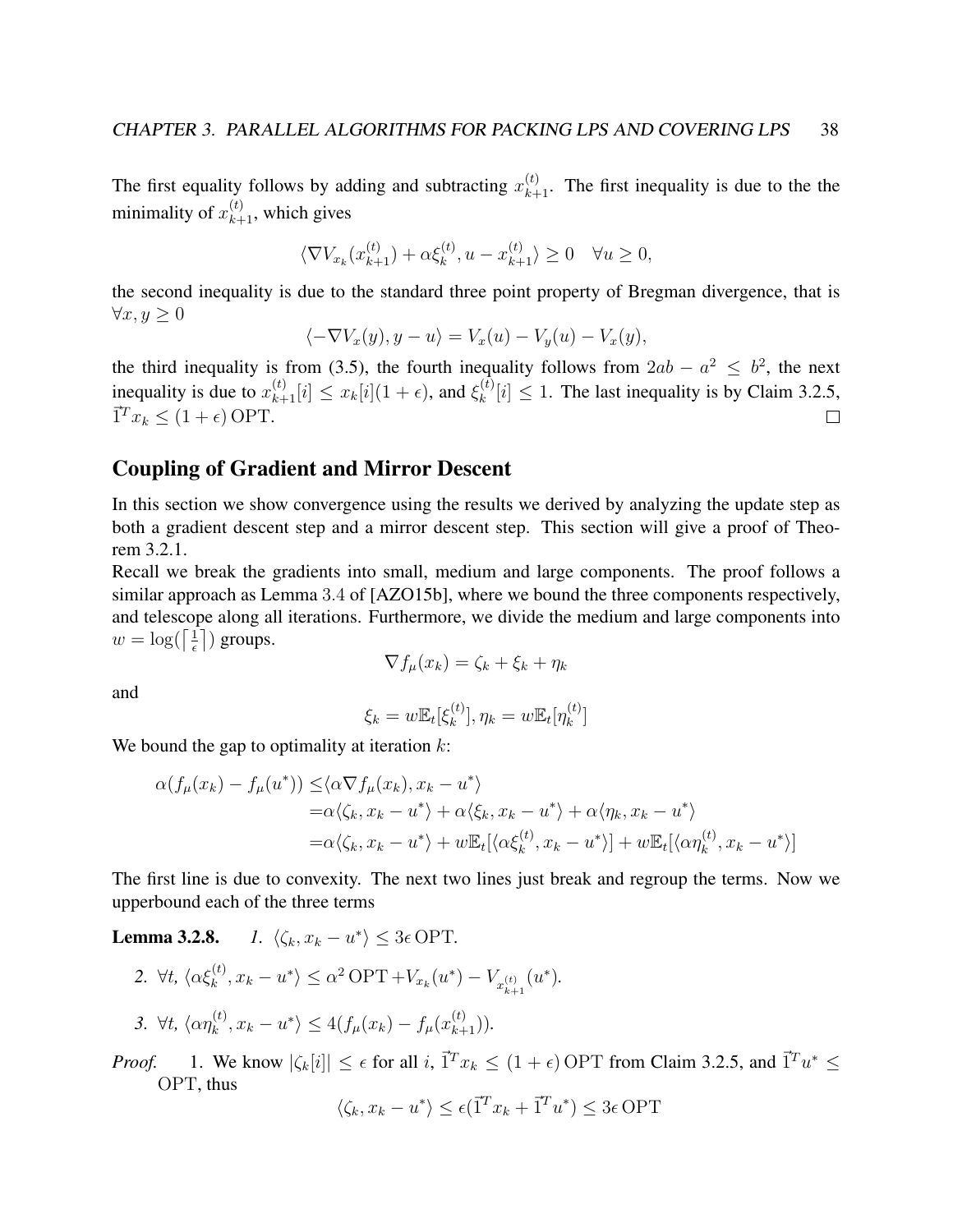$\Box$ 

- 2. This is just Lemma 3.2.7 applied to  $u = u^*$ .
- 3. This is just Lemma 3.2.4 applied to  $u = u^*$ .

Then we have

$$
\alpha(f_{\mu}(x_{k}) - f_{\mu}(u^{*})) \leq \alpha \langle \zeta_{k}, x_{k} - u^{*} \rangle + w \mathbb{E}_{t} [\langle \alpha \xi_{k}^{(t)}, x_{k} - u^{*} \rangle] + w \mathbb{E}_{t} [\langle \alpha \eta_{k}^{(t)}, x_{k} - u^{*} \rangle] \leq 3\alpha \epsilon \text{OPT} + w \mathbb{E}_{t} [\alpha^{2} \text{OPT} + V_{x_{k}}(u^{*}) - V_{x_{k+1}^{(t)}}(u^{*})] + 4wf_{\mu}(x_{k}) - 4w \mathbb{E}_{t} [f_{\mu}(x_{k+1}^{(t)})]
$$

The above inequality holds for  $x_k$  following any sequence of random choices (i.e. t's in the first  $k - 1$  iterations). Let  $I_k$  denote the random choices over the first k iterations, we take expectation of the above inequality to get

$$
\alpha(\mathbb{E}_{I_k}[f_{\mu}(x_k)] - f_{\mu}(u^*)) \leq 3\alpha\epsilon \text{OPT} + \alpha^2 w \text{ OPT} + w\mathbb{E}_{I_k}[V_{x_k}(u^*)] - w\mathbb{E}_{I_{k+1}}[V_{x_{k+1}}(u^*)] + 4w\mathbb{E}_{I_k}[f_{\mu}(x_k)] - 4w\mathbb{E}_{I_{k+1}}[f_{\mu}(x_{k+1}^{(t)})]
$$
(3.6)

Telescoping (3.6) for  $k = 0, \ldots, T - 1$ , we get

$$
\alpha \sum_{k=0}^{T-1} (\mathbb{E}_{I_k}[f_\mu(x_k)] - f_\mu(u^*))
$$
  
\n
$$
\leq 3T\alpha\epsilon \text{ OPT} + wT\alpha^2 \text{ OPT} + wV_{x_0}(u^*) + 4wf_\mu(x_0) - 4w\mathbb{E}_{I_T}[f_\mu(x_T^{(t)})]
$$
  
\n
$$
\leq 3T\alpha\epsilon \text{ OPT} + wT\alpha^2 \text{ OPT} + 2w\log 2n \text{ OPT} - 4w\mathbb{E}_{I_T}[f_\mu(x_T^{(t)})]
$$
\n(3.7)

where the last inequality is due to  $f_{\mu}(x_0) < 0$ , and

**Claim 3.2.9.**  $V_{x_0}(u^*) \leq 2 \log 2n$  OPT

*Proof.*

$$
V_{x_0}(u^*) = \sum_{i} u^*[i] \log \frac{u^*[i]}{x_0[i]} + x_0[i] - u^*[i] \le \sum_{i} u^*[i] \log \frac{u^*[i]}{x_0[i]} + x_0[i]
$$
  

$$
\le \sum_{i} u^*[i] \log \frac{1/||P_{:i}||_{\infty}}{(1 - \epsilon/2)/(n||P_{:i}||_{\infty})} + \frac{1 - \epsilon/2}{n||P_{:i}||_{\infty}}
$$
  

$$
\le \overline{1}^T u^* \log(2n) + 1 \le 2 \log(2n) \text{ OPT}
$$

 $\frac{1}{\|P_{i\cdot}\|_{\infty}}$  in the second line, since  $Pu^* \leq \vec{1}$ . The third line is due to where we have used  $u_i^* \leq \frac{1}{\|P_i\|}$  $\overline{1}^T u^* \leq \text{OPT}$ , and  $\text{OPT} \geq 1$ .  $\Box$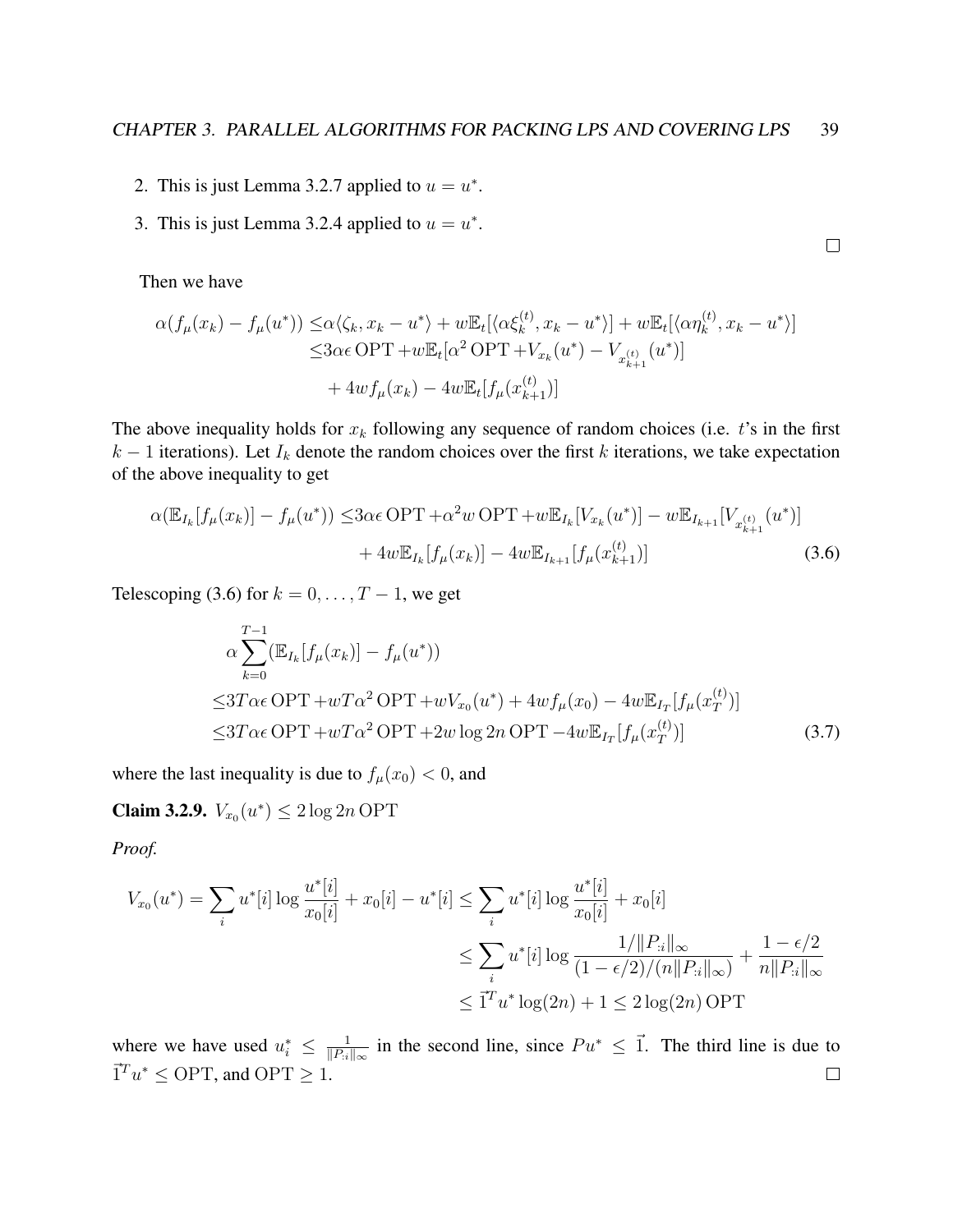We prove that  $E_{I_T}[f_\mu(x_T^{(t)})]$  $\begin{bmatrix} \sigma(t) \\ T \end{bmatrix}$   $\leq - (1 - 5\epsilon) \text{ OPT}$  (i.e. Theorem 3.2.1) by contradiction. If  $E_{I_T}[f_{\mu}(x_{T}^{(t)})]$  $\binom{f(t)}{T}$  > -(1 - 5 $\epsilon$ ) OPT, we have  $-4wE_{I_T}[f_\mu(x_T^{(t)})]$  $\left( \begin{array}{c} \n\text{(t)} \\ \n\text{(t)} \n\end{array} \right)$   $\leq 4w$  OPT. Divide both sides of (3.7) by  $\alpha T$ , we have

$$
\frac{1}{T\alpha} \sum_{k=0}^{T-1} \alpha (\mathbb{E}_{I_k}[f_{\mu}(x_k)] - f_{\mu}(u^*))
$$
\n
$$
\leq \frac{1}{T\alpha} (3T\alpha \epsilon \text{OPT} + wT\alpha^2 \text{OPT} + 2w \log 2n \text{OPT} - 4w \mathbb{E}_{I_T}[f_{\mu}(x_T^{(t)})])
$$
\n
$$
\leq 3\epsilon \text{OPT} + w\alpha \text{OPT} + \frac{2w \log 2n}{T\alpha} \text{OPT} + \frac{4w}{T\alpha} \text{OPT}
$$

Recall  $\alpha = \mu/20 = \frac{\epsilon}{20 \log \frac{m n}{\epsilon}}$ , we have  $w\alpha \leq \epsilon/20$ . By our choice of  $T = \frac{10w \log 2n}{\alpha \epsilon}$  $rac{\log 2n}{\alpha \epsilon}$ , we have  $\frac{2w\log 2n}{T\alpha}<\epsilon$ , and  $\frac{4w}{T\alpha}<\epsilon$ . Thus

$$
\frac{1}{T} \sum_{k=0}^{T-1} (\mathbb{E}_{I_k}[f_\mu(x_k)] - f_\mu(u^*)) \le 4\epsilon \text{ OPT}
$$

From part (1) of Lemma 2.1.3, we know  $f_{\mu}(u^*) \leq -(1-\epsilon)$  OPT, which suggests there exists a  $x_k$ , such that  $f_{\mu}(x_k) \le -1(1-5\epsilon)$  OPT. This gives a contradiction of  $E_{I_T}[f_{\mu}(x_T^{(t)})]$  $\binom{t}{T}$ ) > -(1-5 $\epsilon$ ) OPT by Claim 3.2.5, as  $f_{\mu}(x_k)$  is non-increasing, so is  $\mathbb{E}_{I_k}[f_{\mu}(x_k)]$ .

### **3.3**  $\tilde{O}(\frac{1}{\epsilon^2})$  $\frac{1}{\epsilon^2}$ ) Parallel Solver for Covering LPs

A benefit of actually computing all the gradients in each iteration is that we can exploit the same primal-dual structure as in [AZO15b] to get a covering LP solver. Given a covering LP instance in the form of (2.2), we can construct its dual, which is a packing LP with  $P = C<sup>T</sup>$ . If we run Algorithm 2 on the packing instance for T iterations, the average of the exponential penalties used in the computation of gradients

$$
\bar{y} = \frac{1}{T} \sum_{k=0}^{T-1} \overrightarrow{p(x_k)} \ge 0
$$
\n(3.8)

will be with constant probability a  $(1+\epsilon)$ -approximation of the covering problem after some simple fixing step. Here  $\frac{\mu}{\rightarrow}$  $p(x_k)$  is the vector with the exponential penalties of the packing constraints at iteration k.

The primal-dual property we will exploit is that the slackness of the  $i$ -th covering constraint with  $\bar{y}$  is the average gradient of the *i*-th variable in the primal packing LP.

$$
(C\bar{y})_i - 1 = \frac{1}{T} \sum_{k=0}^{T-1} (P^T \overrightarrow{p(x_k)})_i - 1 = \frac{1}{T} \sum_{k=0}^{T-1} \nabla_i f_\mu(x_k)
$$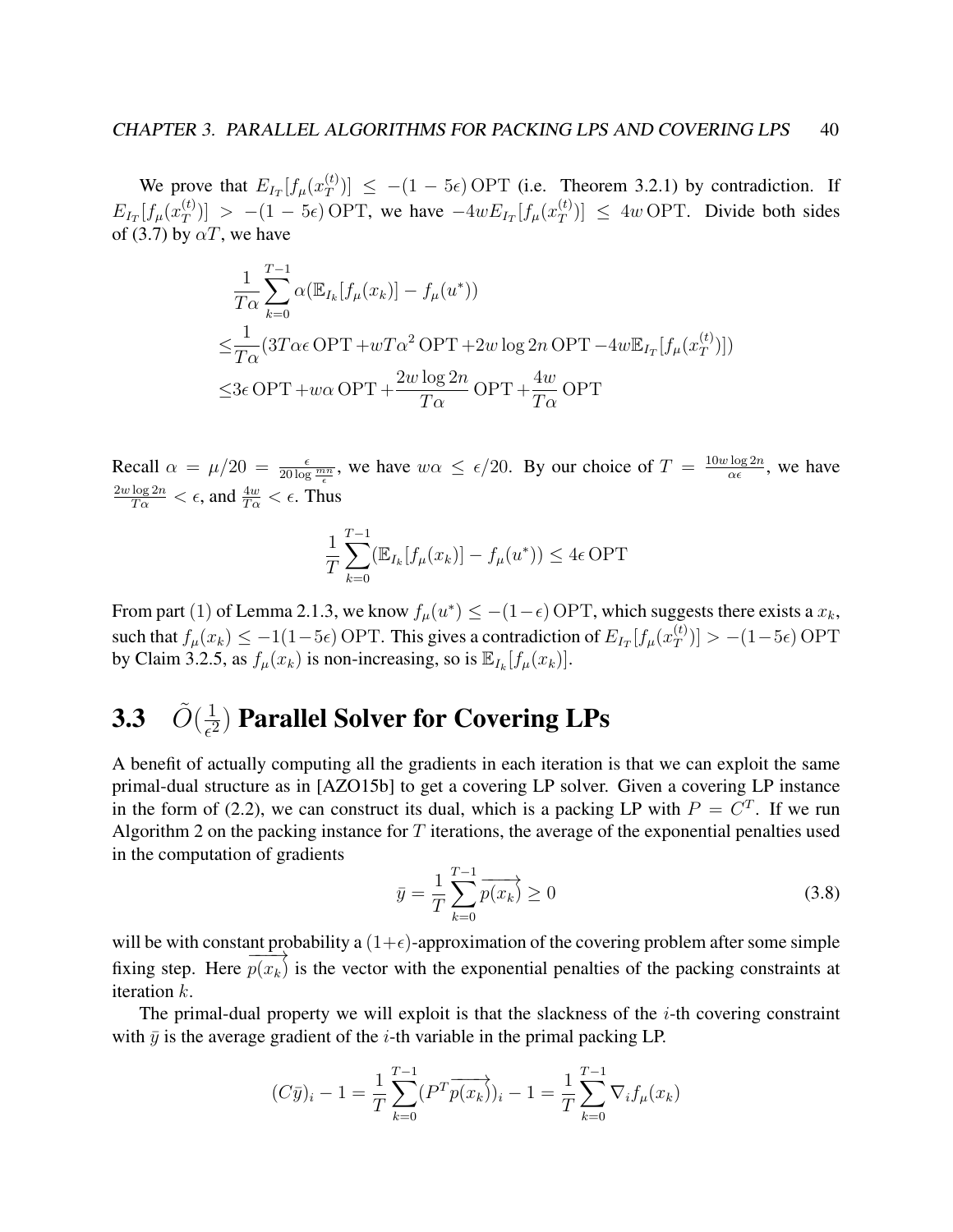We use a similar approch as in [AZO15b; ZLO15]. We specify the fixing procedure in Algorithm 3 from [AZO15b], which explicitly makes all the dual constraints satisfied. We will run Algorithm 2

Algorithm 3 Fixing procedure for covering LPs **Input:**  $P^T = C \in \mathbb{R}_{\geq 0}^{m \times n}$  $w_{\geq 0}^{m \times n}, \epsilon \in (0, 1/10], \bar{y} \in R_{\geq 0}^m$  **Output**:  $y \in \mathbb{R}_{\geq 0}^m$  such that  $Cy \geq \vec{1}$ . 1:  $\bar{y}' \leftarrow \bar{y}$ 2: for all i such that  $\lambda_i \stackrel{\text{def}}{=} (P^T \bar{y})_i - 1 + \epsilon \leq -2\epsilon$  do 3: Let  $j = \argmax_j P_{i,j'}$ , i.e.  $P_{i,j} = ||P_{ii}||_{\infty}$ . 4:  $\bar{y}'_j \leftarrow \bar{y}'_j + \frac{-\lambda_i}{P_{i,j}}$  $\frac{-\lambda_i}{P_{i,j}}.$ 5: end for 6: **return**  $\frac{\bar{y}'}{1-\bar{y}}$  $rac{y'}{1-3\epsilon}$ .

for T iterations, with  $T \ge \max\{\frac{6w}{\alpha^2}\}$  $\frac{6w}{\alpha \epsilon}, \frac{2w^2 \log \frac{n}{\epsilon}}{\epsilon^2}$ , and fix the  $\bar{y}$  as in (3.8) with Algorithm 3. Let y be the output of Algorithm 3, y is feasible by construction, i.e.  $y \ge 0$ ,  $Cy = P^{T}y \ge \vec{1}$ . Furthermore, we can show

**Theorem 3.3.1.**  $\mathbb{E}[{\vec{1}}^T y] \le (1 + 10\epsilon)$  OPT, and  $y \ge 0$ ,  $Cy = P^T y \ge \vec{1}$ .

Apply Markov's inequality, we get

**Corollary 3.3.2.** *There is a algorithm that, with probability at least* 9/10*, computes a*  $(1 + O(\epsilon))$ approximation to the fractional covering problem and has  $\tilde{O}(N/\epsilon^2)$  expected total work, and im*plementable in*  $\tilde{O}(1/\epsilon^2)$  *distributed iterations.* 

### Analysis of Algorithm 2 for Covering LPs

We first show  $\vec{1}^T \bar{y}$  is close to OPT on expectation.

**Lemma 3.3.3.** *For any*  $T \geq \frac{6w}{\alpha \epsilon}$  $\frac{6w}{\alpha \epsilon}$ , we have  $\mathbb{E}[\bar{1}^T \bar{y}] \leq (1+5\epsilon) \text{ OPT}$ 

The proof follows directly from Lemma D.1 of [AZO15b], only with the additional  $w =$  $\log(\lceil \frac{1}{\epsilon} \rceil)$  $\frac{1}{\epsilon}$ ) due to our dynamic grouping, and the expectation. The expectation holds since all the inequalities used in the proof hold universally (i.e. in any outcome of the random choices). We omit the proof here, and encourage interested readers to look at [AZO15b].

Now we look at the *i*-th constraint of the covering LP, which corresponds to the variable  $x[i]$  in the dual packing instance. Let  $Z_k^{(i)}$  $k<sup>(i)</sup>$  be the indicator random variable of whether  $x[i]$  is in the group being updated in iteration  $k$  of Algorithm 2, and

$$
S_i = w \sum_{k=0}^{T-1} Z_k^{(i)}(\min{\nabla_i f_\mu(x_k), 1} + \epsilon)
$$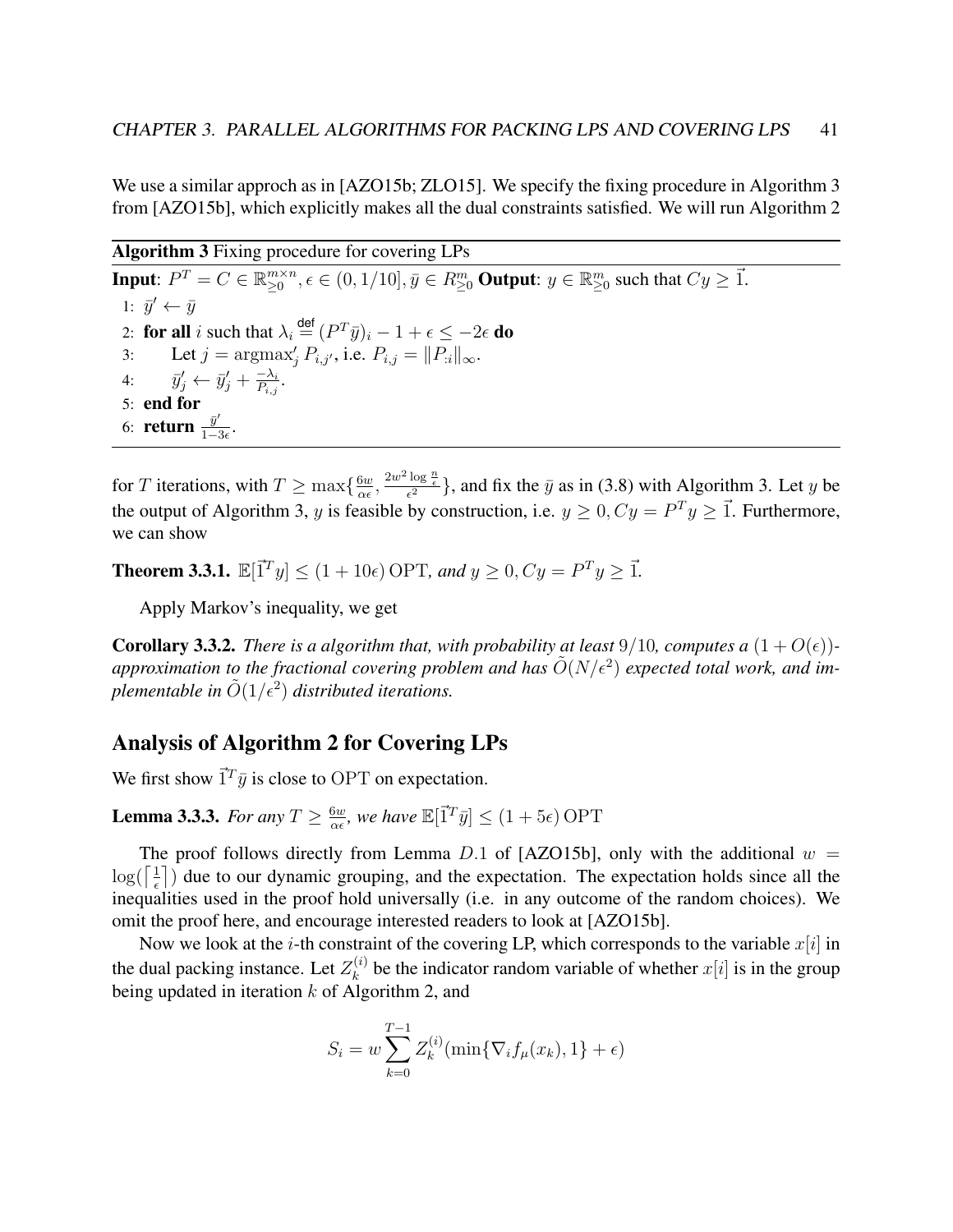Using the notations of Algorithm 2, we have for all  $i$ ,  $\frac{S_i}{w} \ge \sum_{k=0}^{T-1} \xi_k^{(t)}$  $\binom{[t]}{k}[i]$ . We know the cumulative update on variable  $x[i]$  must be bounded, due to Claim 3.2.5,  $x_k[i] \leq \frac{1+\epsilon}{||P_{k,i}||}$  $\frac{1+\epsilon}{\|P_{:i}\|_{\infty}}$  for all k, and in particular

$$
\frac{1+\epsilon}{\|P_{:i}\|_{\infty}} \ge x_T[i] = x_0[i] \exp(-\alpha \sum_{k=0}^{T-1} \xi_k^{(t)}[i]) \ge x_0[i] \exp(-\alpha \frac{S_i}{w}) = \frac{1-\epsilon/2}{n\|P_{:i}\|_{\infty}} \exp(-\alpha \frac{S_i}{w})
$$

which gives the lower bound on the random variable  $S_i$ 

$$
S_i \ge -\frac{w \log 2n}{\alpha} \tag{3.9}
$$

Notice that the slackness of the *i*-th covering constraint with the solution  $\bar{y}$  is

$$
(PT \bar{y})_i - 1 + \epsilon = \frac{1}{T} \sum_{k=0}^{T-1} (PT \bar{p}(x_k))_i - 1 + \epsilon
$$

$$
= \frac{1}{T} \sum_{k=0}^{T-1} \nabla_i f_\mu(x_k) + \epsilon
$$

$$
\geq \frac{1}{T} \sum_{k=0}^{T-1} \min \{ \nabla_i f_\mu(x_k), 1 \} + \epsilon
$$

$$
\stackrel{\text{def}}{=} \frac{1}{T} U_i
$$

with the definition of the random variable  $U_i = \sum_{k=0}^{T-1} \min\{\nabla_i f_\mu(x_k), 1\} + \epsilon$ . If the *i*-th variable is updated in all iterations, i.e.  $Z_k^{(i)} = 1$  for all k, we have  $U_i = S_i$  in that case, and when  $T \ge \frac{6w \log 2n}{\alpha \epsilon}$  $\alpha\epsilon$ 

$$
(P^T \bar{y})_i - 1 + \epsilon \ge \frac{1}{T} S_i \ge -\frac{w \log 2n}{\alpha T} \ge -\epsilon
$$

so we know  $(P^T \bar{y})_i \geq 1 - 2\epsilon$  for all i, which means all covering constraints are approximately feasible. However, we don't always update variable  $i$  in all iterations of Algorithm 2, so we need to bound the difference  $S_i - U_i$ .

**Lemma 3.3.4.** For any  $T \ge \frac{2w^2\log{\frac{n}{\epsilon}}}{\epsilon^2}$ , we have  $\Pr[S_i - U_i \ge \epsilon T] \le \frac{\epsilon}{n}$ n

*Proof.* The randomness of  $U_i$  and  $S_i$  comes from the random choice of which group to update in each iteration of Algorithm 2. Let

$$
D_k^{(i)} = w \sum_{k' \le k} Z_{k'}^{(i)}(\min\{\nabla_i f_\mu(x_k), 1\} + \epsilon) - \sum_{k' \le k} \min\{\nabla_i f_\mu(x_k), 1\} + \epsilon
$$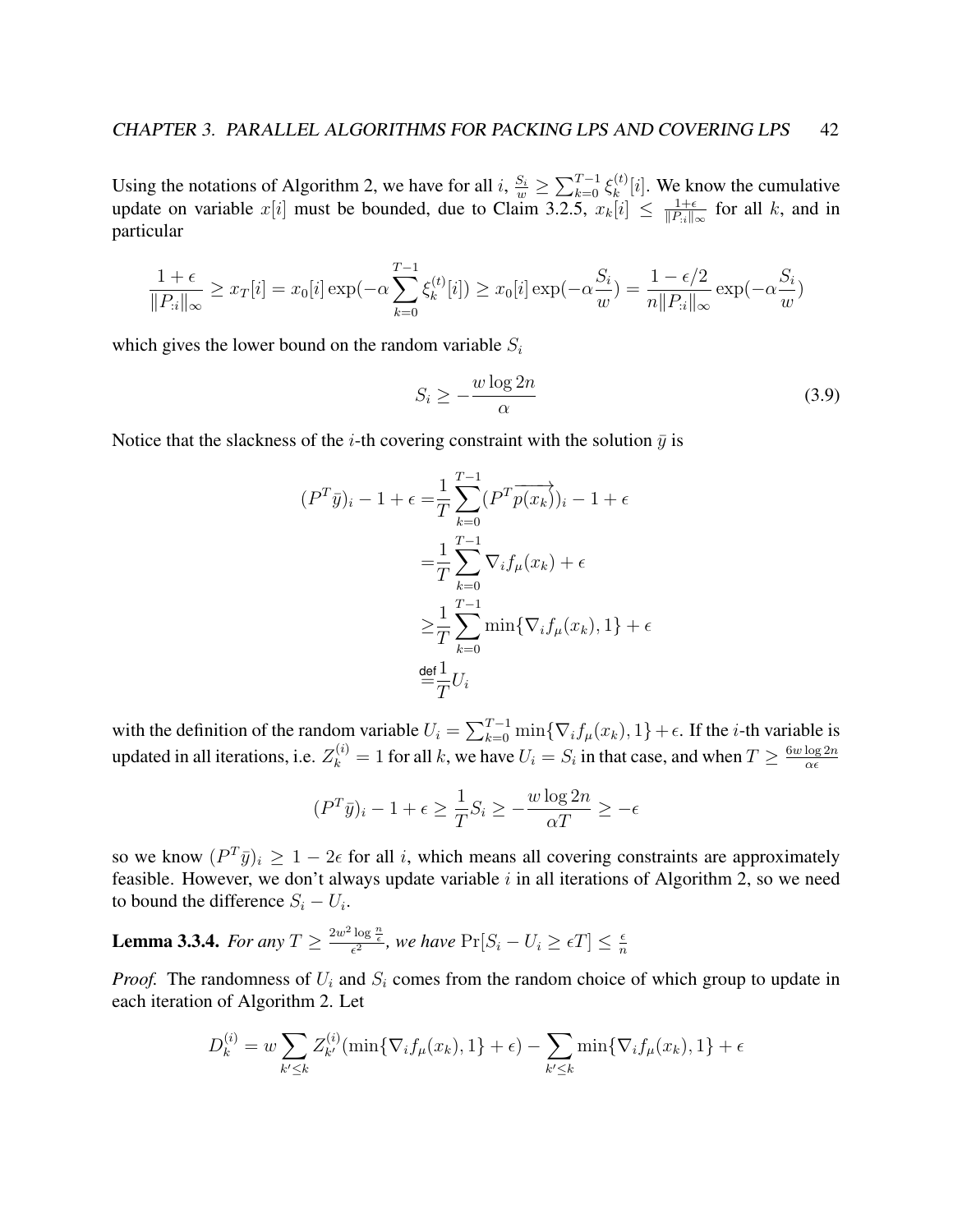Let  $G_k$  be the random choice (i.e. the group to update) made at k-th iteration of Algorithm 2. Since  $Z_k^{(i)}$  $\frac{f^{(i)}}{k}$  is an indicator random variables with probability of  $\frac{1}{w}$  being 1, and it is independent from  $G_0, \ldots, G_{k-1},$   $D_k^{(i)}$  $\binom{n}{k}$  is a martingale with respect to  $G_k$ , as

$$
E[D_k^{(i)}|G_0,\ldots,G_{k-1}] = D_{k-1}^{(i)} + \frac{1}{w}w(\min\{\nabla_i f_\mu(x_k),1\} + \epsilon) - (\min\{\nabla_i f_\mu(x_k),1\} + \epsilon) = D_{k-1}^{(i)}
$$

and we have

$$
D_0^{(i)} = E[S_i - U_i] = 0, \quad D_T^{(i)} = S_i - U_i
$$

Furthermore,  $|D_k^{(i)} - D_{k+1}^{(i)}| \leq w$  for all k, so we can apply Azuma's inequality, and get

$$
\Pr[S_i - U_i \ge \epsilon T] \le \exp(\frac{\epsilon^2 T^2}{2Tw^2}) \le \frac{\epsilon}{n}
$$

The above lemma shows that with high probability,  $\bar{y}$  satisfies the *i*-th covering constraint up to  $-3\epsilon$ . In the rare case it doesn't, we use Algorithm 3 to fix it, and get  $\bar{y}'$ . We show on expectation this step doesn't add too much to the total cost.

**Lemma 3.3.5.**  $\mathbb{E}[\vec{1}^T \bar{y'}] \leq (1 + 6\epsilon)$  OPT.

*Proof.* When  $S_i - U_i \leq \epsilon T$ , we have

$$
(P^T \bar{y})_i - 1 + \epsilon \ge \frac{1}{T}(S_i - \epsilon T) \ge -\frac{w \log 2n}{\alpha T} - \epsilon \ge -2\epsilon
$$

so we don't need to fix the *i*-th constraint. When that is not the case, since  $(P^T \bar{y})_i \geq 0$ , and  $||P_{i}||_{\infty} \geq 1$ , we need to add at most 1 to some variable  $\bar{y}'_j$  to fix the *i*-th covering constraint. For all the *n* covering constraints, we add on expectation at most  $n\frac{\epsilon}{n} \leq \epsilon \leq \epsilon$  OPT to  $\bar{y}$  to get  $\bar{y}'$ . Together with Lemma 3.3.3, we have  $\mathbb{E}[\vec{1}^T \vec{y}] \le (1 + 6\epsilon) \text{ OPT}$ .  $\Box$ 

We complete the proof of Theorem 3.3.1 by noticing  $(P^T \bar{y}')_i \geq 1 - 3\epsilon$  for all i, so the output of Algorithm 3,  $\frac{\bar{y}^{\prime}}{1-\bar{y}}$  $\frac{y}{1-3\epsilon}$  satisfies the properties in Theorem 3.3.1.

## 3.4  $\tilde{O}(\frac{d}{\epsilon})$  $\frac{d}{\epsilon}$ ) Parallel Accelerated Solver for (Packing and) Covering LPs

We show how to combine the idea of updating selective variables with similar gradients to parallelize Algorithm 4 to run in  $\tilde{O}(\frac{d}{\epsilon})$  $\frac{d}{\epsilon}$ ) time. The presentation is based on covering LPs, but it is straightforward to see it also works for packing LP. We use the same notations as in Chapter 2 and Section 2.4.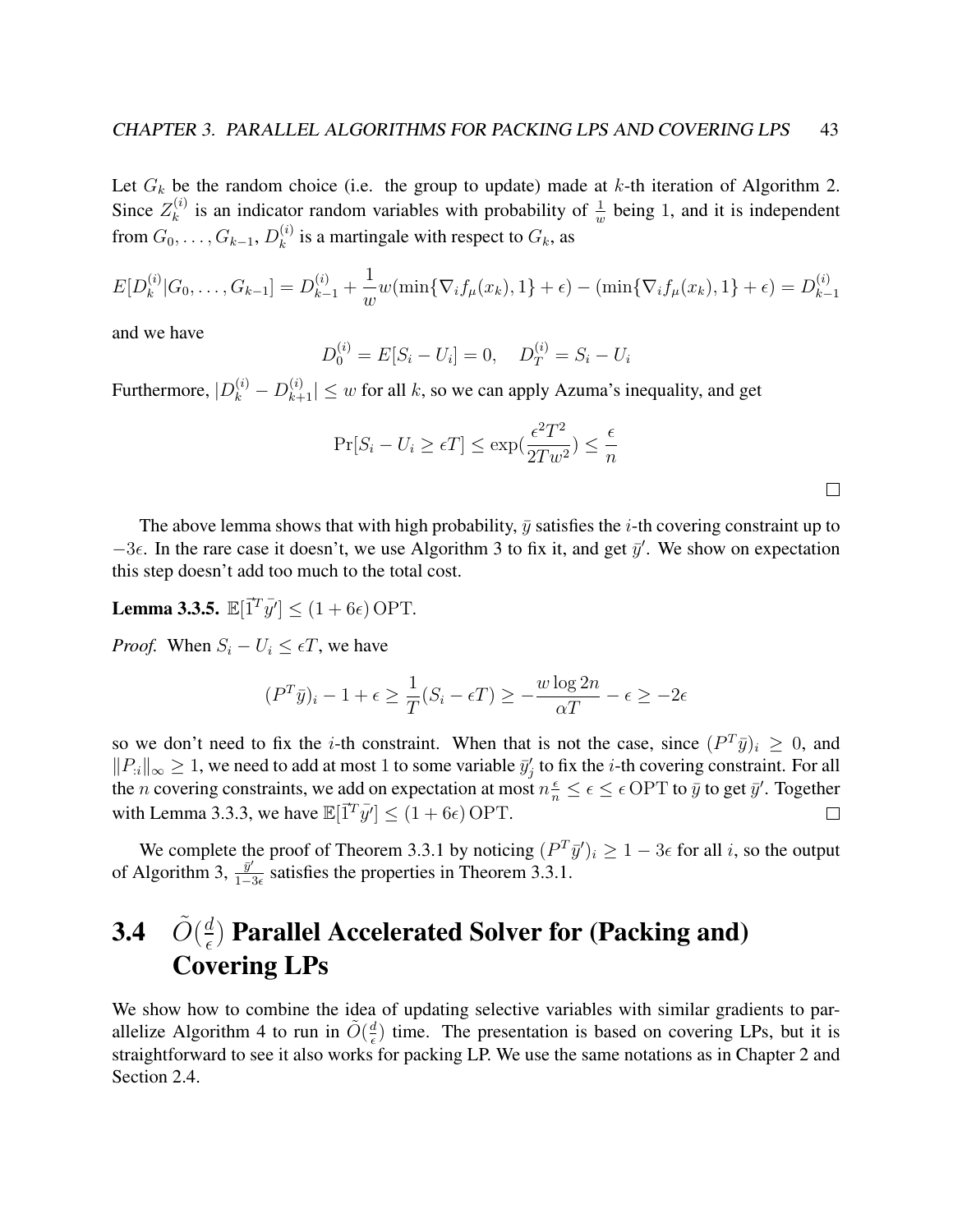We break the gradient into small, medium, and large components, let

$$
\zeta_k[i] = \begin{cases} \nabla_i g_\mu(x_k) & \nabla_i g_\mu(x_k) \in [-\epsilon/n, \epsilon/n] \\ 0 & \text{otherwise} \n\end{cases}
$$

$$
\xi_k[i] = \begin{cases}\n0 & \nabla_i g_\mu(x_k) \in [-\epsilon/n, \epsilon/n] \\
\nabla_i g_\mu(x_k) & \nabla_i g_\mu(x_k) \in [-1, 1] \setminus [-\epsilon/n, \epsilon/n] \\
-1 & \nabla_i g_\mu(x_k) < -1 \\
\eta_k[i] = \begin{cases}\n\nabla_i g_\mu(x_k) + 1 & \nabla_i g_\mu(x_k) < -1 \\
0 & \text{otherwise}\n\end{cases}\n\end{cases}
$$

We have

$$
\nabla g_{\mu}(x_k) = \zeta_k + \xi_k + \eta_k
$$

We will further partition the variables into groups, such that for variables in the same group, the absolute values of their truncated gradients will be within a factor 2 of each other. For  $t \in \{0, \ldots, \lceil \log(\frac{n}{\epsilon}) - 1 \rceil\},\text{let}$ 

$$
\xi_k^{(t)}[i] = \begin{cases}\n\xi_k[i] & \xi_k[i] \in (2^t \epsilon/n, 2^{t+1} \epsilon/n] \\
\cup [-\epsilon 2^{t+1}/n, -\epsilon 2^t/n) & \eta_k^{(t)}[i] = \begin{cases}\n\eta_k[i] & t = \lceil \log(\frac{n}{\epsilon}) \rceil - 1 \\
0 & \text{otherwise}\n\end{cases} (3.10)
$$

We have  $\xi_k = w \mathbb{E}_t[\xi_k^{(t)}]$  $\binom{t}{k}, \eta_k = w \mathbb{E}_t[\eta_k^{(t)}]$  ${k \choose k}$ , with  $w = \lceil \log(\frac{n}{\epsilon}) \rceil$  being the total number of groups.

**Theorem 3.4.1.** With  $x^{\text{start}}$  computable in total work  $\tilde{O}(N)$  and  $\tilde{O}(1)$  distributed iterations to be *specified later, Algorithm 4 outputs*  $y_T$  *satisfying*  $\mathbb{E}[g_\mu(y_T)] \leq (1+6\epsilon)$  OPT, and the total expected *work is*  $O(dN/\epsilon)$  *with*  $O(d/\epsilon)$  *expected iterations, where* d *is the maximum number of variables in any constraint.*

A standard application of Markov bound, together with part 5 of Lemma 2.1.6, gives

**Corollary 3.4.2.** *There is a algorithm such that with probability at least*  $9/10$ *, computes a*  $(1 +$  $O(\epsilon)$ *)*-approximation to the fractional covering problem. The expected total work is  $O(dN/\epsilon)$ , and *the expected number of iterations is*  $\hat{O}(d/\epsilon)$ *.* 

We will prove the smoothness property and gradient descent guarantee. The rest of the analysis follows trivially from the analysis of the accelerated stochastic coordinate descent algorithm in Section 2.4, with  $n$  replaced by  $dw$ , so we omit the proofs.

**Lemma 3.4.3.** *Let*  $x_{k+1}^{(t)} = x_k + \frac{z_k^{(t)} - z_{k-1}}{4dw\alpha_kL}$  $\frac{k^{2}-2k-1}{4dw\alpha_{k}L}$  for any  $t = 0, \ldots, w-1$  as in Algorithm 4. Let  $B_t = \{i | \xi_k^{(t)}\}$  $\kappa_k^{(t)}[i]>0\}$  be the set of variables we update, and  $\vec{\gamma}=x_{k+1}^{(t)}-x_k$ . For any  $x=x_k+\nu\vec{\gamma}$ where  $\nu \in [0,1]$ , we have  $\forall i \in B_t$ ,  $\nabla_i g_\mu(x)$  is between  $\frac{1}{2} \nabla_i g_\mu(x_k)$  and  $\frac{3}{2} \nabla_i g_\mu(x_k)$ .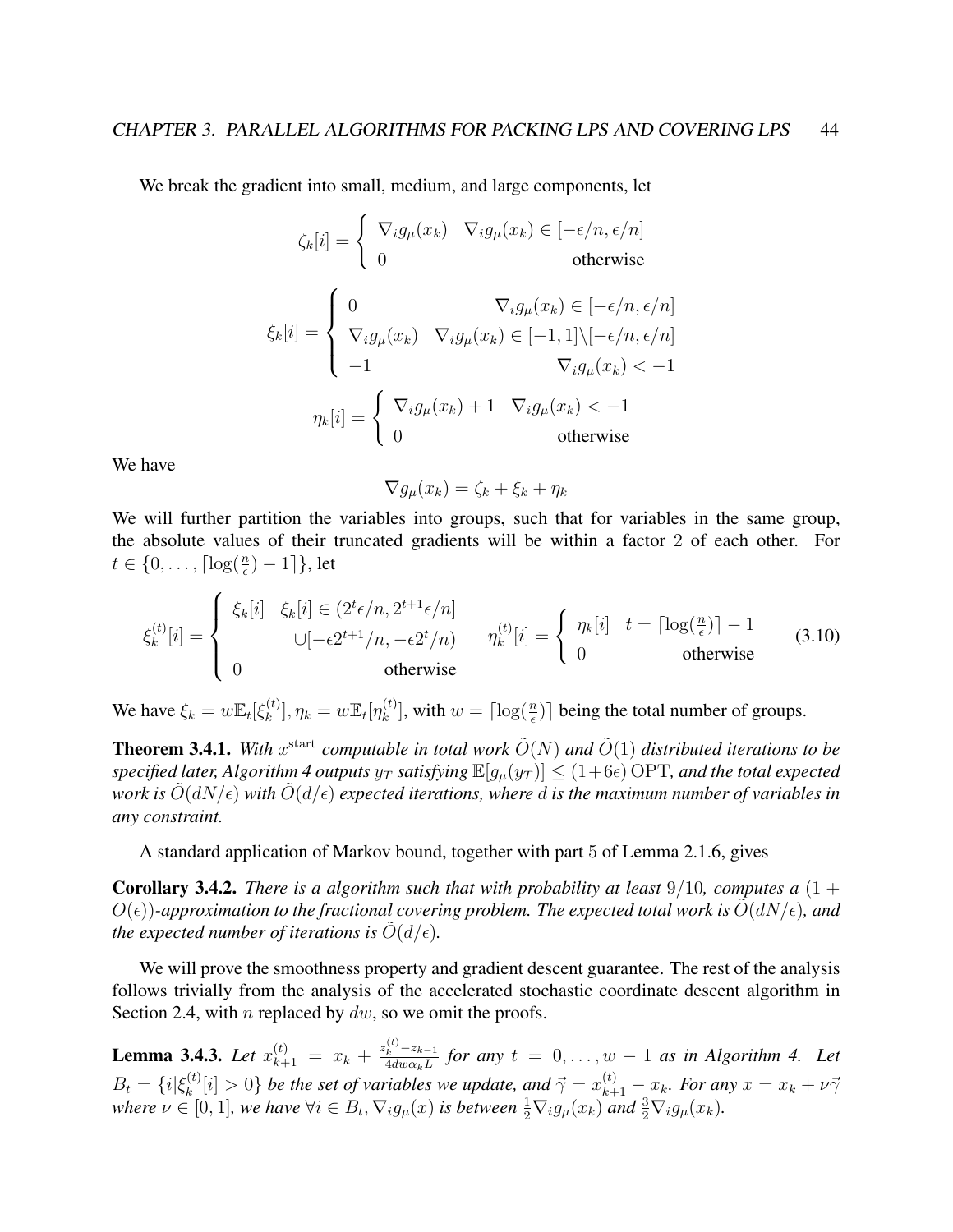**Algorithm 4** Accelerated  $\tilde{O}(\frac{d}{\epsilon})$  $\frac{d}{\epsilon}$ ) time parallel solver for both packing and covering

**Input:**  $C \in \mathbb{R}_{\geq 0}^{m \times n}$  $_{\geq0}^{m\times n},x^{\mathrm{start}}\in\Delta,g_{\mu},\epsilon$  Output:  $y_T\in\Delta$ 1:  $w \leftarrow \lceil \log(\frac{n}{\epsilon}) \rceil, d \leftarrow \max_j ||C_{j,:}||_0$ 2:  $\mu \leftarrow \frac{\epsilon}{4 \log (nm/\epsilon)}, L \leftarrow \frac{4}{\mu}, \tau \leftarrow \frac{1}{12dwL}$ 3:  $T \leftarrow \left[12dwL\log(1/\epsilon)\right] = \tilde{O}(\frac{d}{\epsilon})$  $\frac{d}{\epsilon}$ 4:  $x_0, y_0, z_0 \leftarrow x^{\text{start}}, \alpha_0 \leftarrow \frac{1}{dwL}$ 5: for  $k = 1$  to  $T$  do 6:  $\alpha_k \leftarrow \frac{1}{1-\tau} \alpha_{k-1}$ 7:  $x_k \leftarrow \tau z_{k-1} + (1 - \tau) y_{k-1}$ 8: Select  $t \in [w]$  uniformly at random. . Gradient truncation: 9: Let  $\xi_k^{(t)}$  $\binom{v}{k}$  be as specified in (3.10)  $\triangleright$  Mirror descent step: 10:  $z_k \leftarrow z_k^{(t)}$  $\lambda_k^{(t)} \stackrel{\text{def}}{=} \operatorname{argmin}_{z \in Δ} \{ V_{z_{k-1}}(z) + \langle z, w\alpha_k \xi_k^{(t)} \rangle \}$  $|k^{(U)}\rangle\}.$ . Gradient descent step: 11:  $y_k \leftarrow y_k^{(t)}$  $\frac{d}{dx}^{(t)} \stackrel{\text{def}}{=} x_k + \frac{1}{4dw\epsilon}$  $\frac{1}{4dw\alpha_kL}(z_k^{(t)}-z_{k-1})$ 12: end for 13: **return**  $y_T$ .

*Proof.* Because for all  $i \in B_t$ ,  $\xi_k^{(t)}$  $\kappa_k^{(t)}[i] \in (\epsilon 2^t/n, \epsilon 2^{t+1}/n] \cup [-\epsilon 2^{t+1}/n, -\epsilon 2^t/n)$ , we know the gradient step on each variable is bounded by  $|\vec{\gamma}_i| \leq \frac{\epsilon 2^{t+1}/n}{4dL ||C_t||}$  $\frac{e^{2e^{i}+1}/n}{4dL||C_{i}||_{\infty}}$ , we must have for all i,

$$
x[i] \in [x_k[i] - \frac{\epsilon 2^{t+1}/n}{4dL||C_{:i}||_{\infty}}, x[i] + \frac{\epsilon 2^{t+1}/n}{4dL||C_{:i}||_{\infty}}]
$$
\n(3.11)

Now we look at the impact of the step on the exponential penalties

$$
p_j(x) = \exp(\frac{1}{\mu}((Cx)_j - 1))
$$

Due to  $(3.11)$ , and d is the max degree of any constraint, we have

$$
|(Cx)_j - (Cx_k)_j| \le \frac{\epsilon 2^t/n}{2L}
$$

Then by our choice of  $L = \frac{4}{u}$  $\frac{4}{\mu}$ , we have

$$
p_j(x) \ge p_j(x_k) \exp(-\frac{\epsilon 2^t/n}{2L\mu}) = p_j(x_k) \exp(-\frac{\epsilon 2^t/n}{8})
$$

Since  $\epsilon 2^t/n \leq 1$ , we have  $\exp(-\frac{\epsilon 2^t/n}{8})$  $\frac{t/n}{8}$ )  $\geq (1 - \frac{\epsilon 2^t/n}{4})$  $\frac{\binom{1}{1}}{4}$ . By a similar calculation for the upper bound, we have

$$
p_j(x) \in p_j(x_k) \cdot [1 - \frac{\epsilon 2^t/n}{4}, 1 + \frac{\epsilon 2^t/n}{4}]
$$
\n(3.12)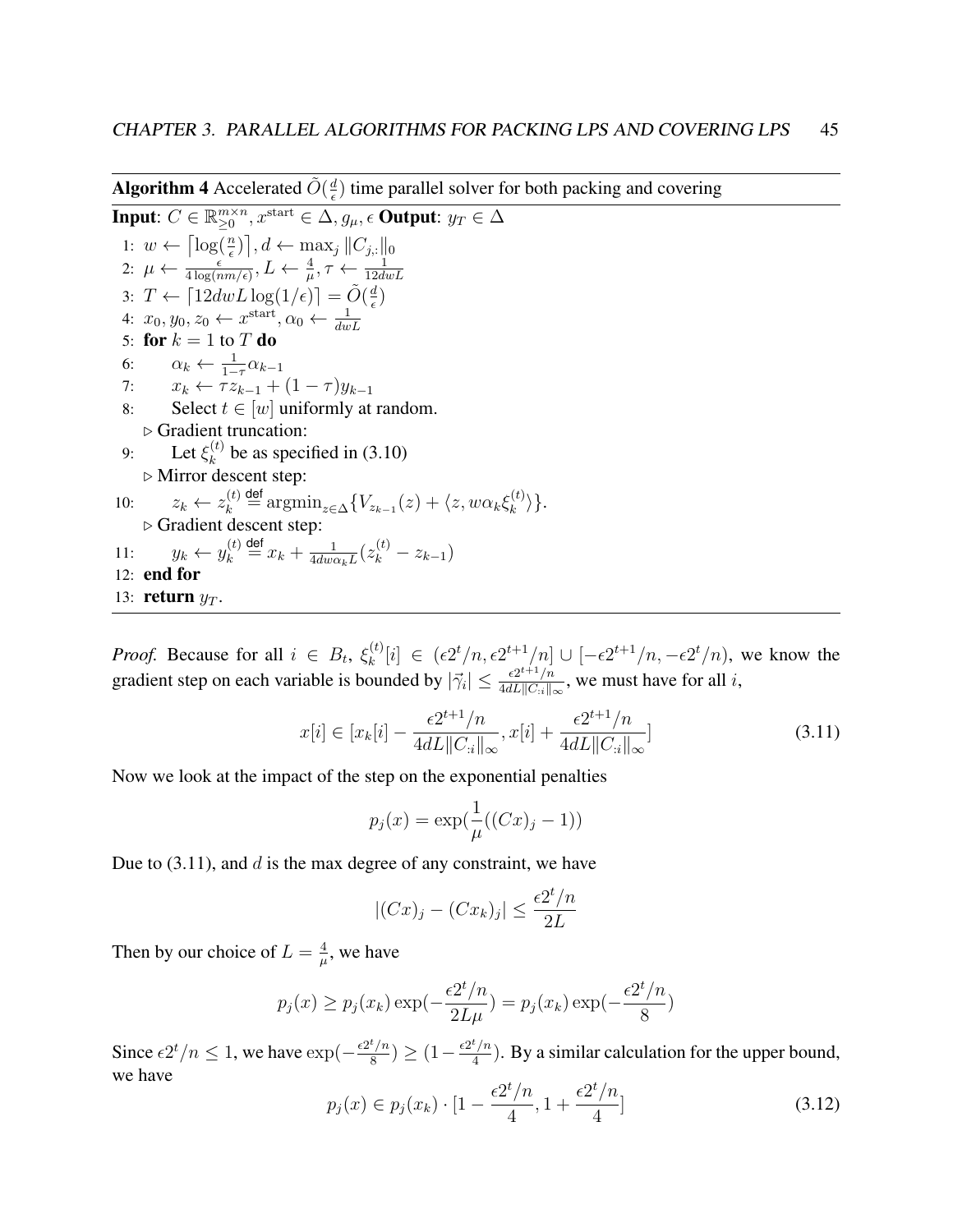For any  $i \in B_t$ , if  $\xi_k^{(t)} \in (\epsilon 2^t/n, \epsilon 2^{t+1}/n]$ , we have

$$
\nabla_i g_\mu(x) = 1 - (C^T p(x))_i
$$
  
> 1 - (C^T p(x\_k))(1 + \frac{\epsilon 2^t/n}{4})  
= 1 - (1 - \nabla\_i g\_\mu(x\_k))(1 + \frac{\epsilon 2^t/n}{4})  
\ge \frac{\nabla\_i g\_\mu(x\_k)}{2}

where the last step is due to  $\epsilon 2^t/n \leq 1$  and  $\nabla_i g_\mu(x_k) \geq \xi_k^{(t)}$  $\kappa_k^{(t)}[i] > \epsilon 2^t/n$ . By similar calculation, we get  $\nabla_i g_\mu(x) \leq \frac{3}{2} \nabla_i g_\mu(x_k)$ . The same holds for the case  $\xi_k^{(t)}$  $k^{(t)}[i] \in [-\epsilon 2^{t+1}/n, -\epsilon 2^t/n].$ 

We bound the improvement from the gradient descent step in the following lemma

Lemma 3.4.4.  $g_{\mu}(x_k) - g_{\mu}(y_k^{(t)})$  $\binom{t}{k} \geq \frac{1}{2}$  $\frac{1}{2} \langle \nabla g_\mu(x_k), x_k - y_k^{(t)} \rangle$  $\binom{[t]}{k}$ 

*Proof.* Let  $\vec{\gamma}$  be the step, i.e.  $\vec{\gamma}[i] = y_k^{(t)}$  $\binom{k}{k}[i] - x_k[i]$ , we have

$$
g_{\mu}(x_k) - g_{\mu}(y_k^{(t)}) = g_{\mu}(x_k) - g_{\mu}(x_k + \vec{\gamma}) = \int_0^1 -\langle \nabla g_{\mu}(x_k + \nu \vec{\gamma}), \vec{\gamma} \rangle d\nu
$$

Since  $\vec{\gamma}_i$ 's are non-zero only at coordinates i's, such that  $\epsilon 2^t/n \leq |\xi_k[i]| \leq \epsilon 2^{t+1}/n$ , denote the set of those variables  $B_t$ , we have

$$
g_{\mu}(x_k) - g_{\mu}(y_k^{(t)}) = \sum_{i \in G_t} -\vec{\gamma}[i] \int_0^1 \nabla_i g_{\mu}(x_k + \nu \vec{\gamma}) d\nu
$$

By Lemma 3.4.3,  $\nabla_i g_\mu(x_k + \nu \vec{\gamma}) \ge \frac{1}{2} \nabla_i g_\mu(x_k)$  when  $-\vec{\gamma}[i] > 0$ , and  $\nabla_i g_\mu(x_k + \nu \vec{\gamma}) \le \frac{1}{2} \nabla_i g_\mu(x_k)$ when  $-\vec{\gamma}[i] < 0$ , we have

$$
g_{\mu}(x_k) - g_{\mu}(y_k^{(t)}) \ge \sum_{i \in G_t} -\vec{\gamma}[i] \frac{1}{2} \nabla_i g_{\mu}(x_k) = \frac{1}{2} \langle \nabla g_{\mu}(x_k), x_k - y_k^{(t)} \rangle
$$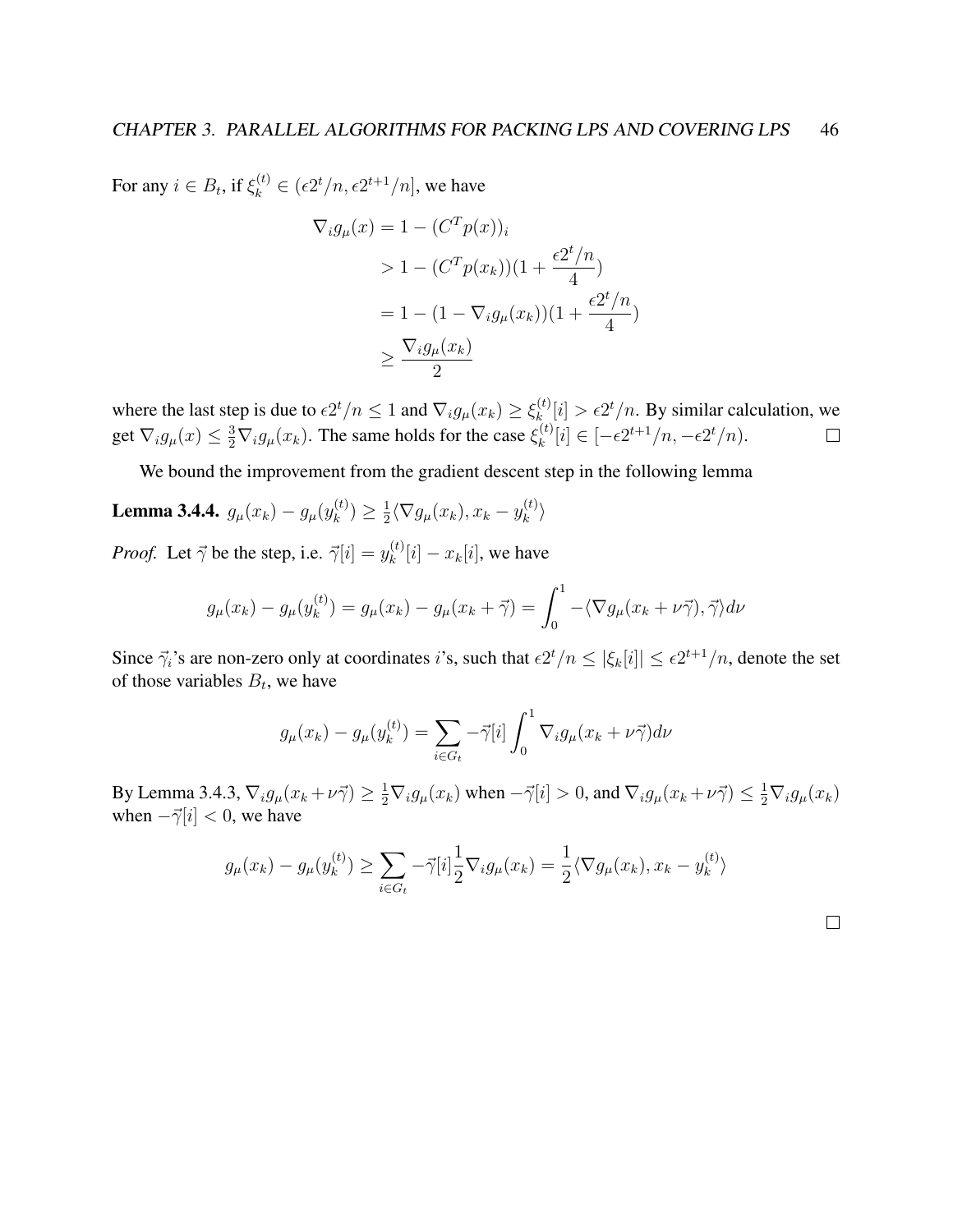# Chapter 4

# Parallel Algorithm for Positive LPs

In this chapter we describe our parallel algorithm for general positive LPs, i.e., LPs with both packing and covering constraints. Unlike the algorithms from previous chapters, we use the Lagrangianrelaxation framework for mixed packing and covering LPs.

Via standard reductions, we can use binary search on the optimal value of the positive LP, and rewrite the objective function as a packing constraint (for minimization problems) or a covering constraint (for maximization problems), thus turning the optimization problem into a feasibility problem. We present a parallel algorithm that, given a mixed packing and covering (feasibility) LP of size N, in  $\tilde{O}(\frac{1}{\epsilon^2})$  $\frac{1}{\epsilon^3}$ ) iterations computes a  $(1 + \epsilon)$ -approximate (feasible) solution, or correctly reports the original mixed packing and covering LP is infeasible. The algorithm is deterministic and width-independent.

The bottleneck of each iteration is a matrix-vector multiplication, and can be implemented in  $O(\log N)$  depth, in which case the running time of our algorithm is  $\tilde{O}(\frac{1}{\epsilon^2})$  $\frac{1}{e^3}$ ). The total work of the algorithm we present in the paper is  $\tilde{O}(\frac{N}{\epsilon^3})$  $\frac{N}{\epsilon^3}$ ). In particular, our result improves upon the current fastest parallel algorithm of mixed packing and covering LPs in [You01; You14], where the running time is  $\tilde{O}(\frac{1}{\epsilon^4})$  $\frac{1}{\epsilon^4}$ ). The work of the parallel algorithm in [You01; You14] is  $\tilde{O}(\frac{1}{\epsilon^2})$  $\frac{1}{e^2}$ ). We note that using a simple lazy update modification on the algorithm, which is the same technique used in [You01; You14], we can reduce the work of our algorithm to  $\tilde{O}(\frac{1}{\epsilon^2})$  $\frac{1}{\epsilon^2}$ ). Same as in [You01; You14], this comes at the cost of requiring a centralized step in the parallel algorithm. Since the iteration count is the more interesting side of this line of work, we will not incorporate the lazy update in our algorithm for simplicity.

Furthermore, in the case of pure packing problem or pure covering problem, our algorithm allows a similar but simplified analysis, and will converge in  $\tilde{O}(\frac{1}{\epsilon^2})$  $\frac{1}{\epsilon^2}$ ) iterations.

## 4.1 Technical overview

To compute  $(1 + \epsilon)$ -approximation of a mixed packing and covering LP in the form (1.1), via standard reduction and scaling (e.x. See [You01]), it suffices to solve a  $(1 + O(\epsilon))$ -feasibility problem as specified in (4.1) and (4.2).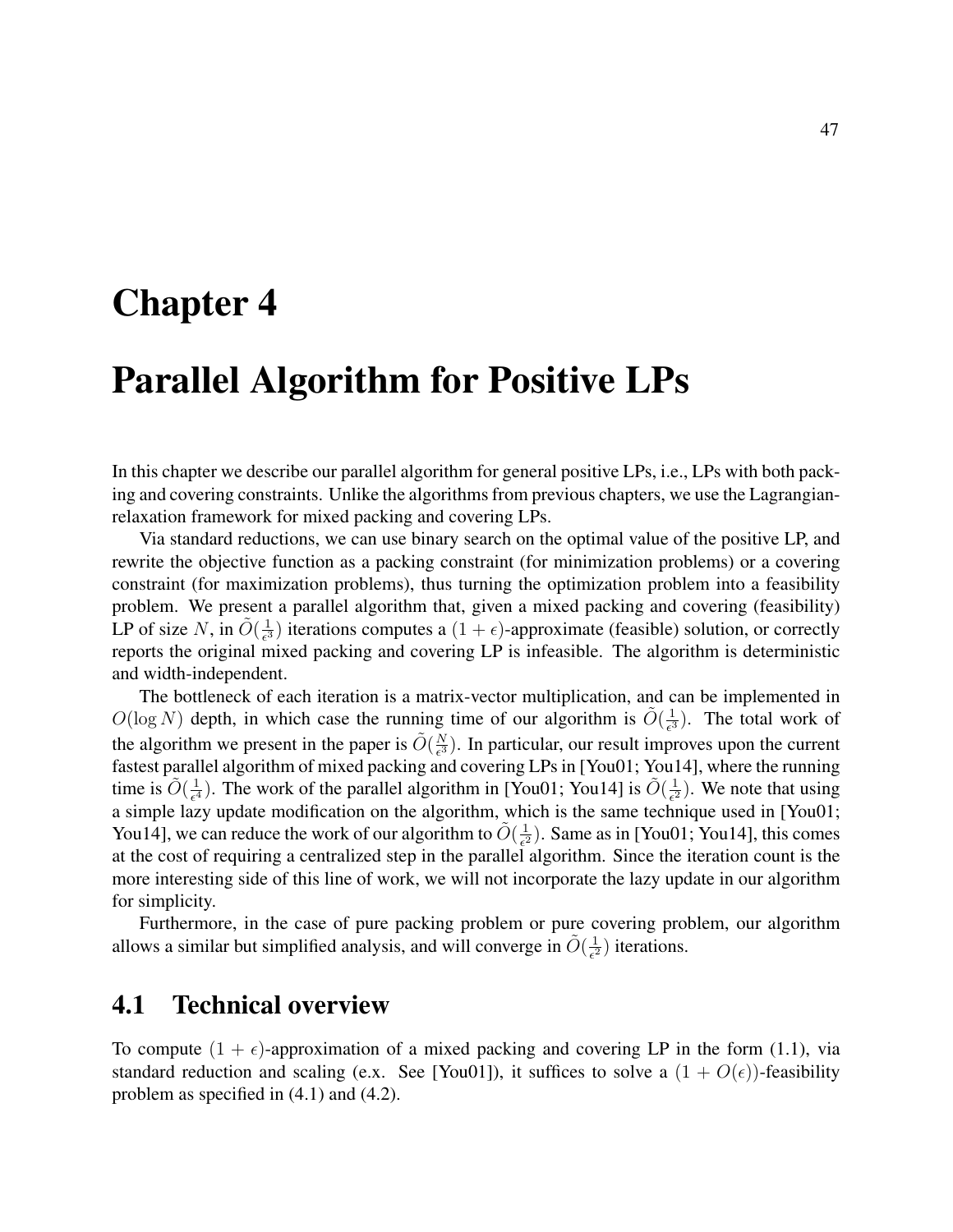At a high level, our work follows the Lagrangian-relaxation approach as in [You01; You14]. In particular, we replace the hard packing and covering constraints with a scalar-valued potential function, which is continuous and smooth. The potential function measures how far away the current solution is from satisfying all the captured constraints. We then start with a  $x$  of very small values, and iteratively increase x by a carefully chosen increment vector  $\Delta$ , which is guided by the gradients of the potential function. The increment vector  $\Delta$  will keep driving down the potential function, until the function gets small enough, at which point we terminate, and conclude we either have an approximate solution or the original LP is infeasible.

Same as in [You01; You14], each iteration a subset of the variables are picked based on the gradients of the potential function, and are increased within a local smooth region so we can bound the change of the potential function. However, unlike the parallel algorithm in [You01; You14] that multiplicatively updates all variables in the subset with a uniform step size, we further incorporate the gradients into step sizes of individual variables' updates. This discriminative multiplicative step size allows more aggressive updates on average, and is directly motivated by the line of works using gradient based optimization methods [AZO15b; AZO15a; Wan+15]. However, we move away from the optimization oriented view of these update steps in favor of more localized and adhoc analyses, which was developed to analyze direct adaptations of Young's algorithm for purelypacking SDPs [PT12], leading to bounds similar to the optimization based approaches [ZLO15].

In particular, for each variable there will be a packing gradient capturing the packing part of the potential function, and there will be a covering gradient for the covering part of the potential function. The packing gradient captures the overall impact of a variable on the packing constraints, so a large packing gradient suggests the variable should not be increased. The covering gradient, on the other hand, gauges the impact of the variable on the covering constraints, and when large, it will be advantageous to increase the variable. To decide whether or not to increase a variable, we look at both gradients, and update only when the covering gradient is larger. Furthermore, to determine a variable's update step size, we use the ratio of its two gradients.

Similar to Young's algorithm [You01], the overall progress of the algorithm is captured by how large the constraints become, which in turn depend on how large the variables are. A sufficient condition for the algorithm to terminate is when a variable is increased by more than a certain amount. To bound the number of iterations before any variable gets too large, we combine the notion of phases from [You01] with the more refined analysis of gradient updates from more recent works [Wan+15]. This is owing to the clearer combinatorial structure of our interpretation of discriminative multiplicative steps

On a high level, the algorithm demonstrates the behavior that it will update a subset of variables for a while, until certain global progress is made, before shifting to other variables. The phases are created to capture these local windows, such that within a phase the algorithm only makes limited global progress. Since the update only increases variables, thus only increasing the values of the constraints, this translate to certain monotonicity-like property on the gradients within the interactions captured by a single phase. In [You01], the phases are defined so that any variable being increased at the last iteration of a phase must have been increased in every iteration of the phase, which, coupled with a lower bound on each increase, gives a bound of the number of iterations in a phase. In our analysis, we significantly expand the phases to capture larger global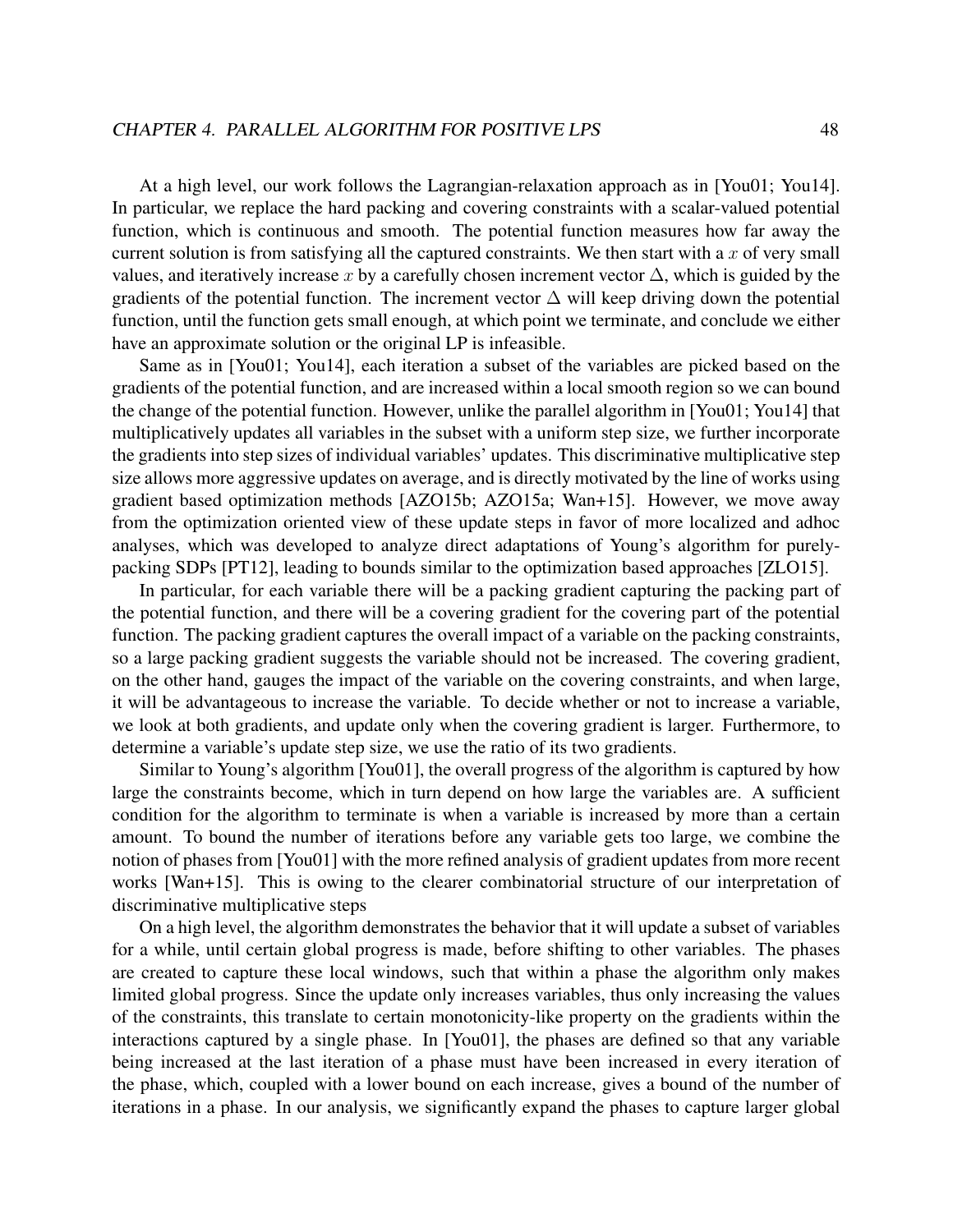progress, leading to a smaller number of phases.

The larger phases lead to a weaker monotonicity property on the gradients within a phase. To bound the number of iterations in our phase, we divide the iterations into two groups: some initial warm-up *bad* iterations followed by subsequent *good* iterations containing more interesting segments of the path to convergence (See Definition 4.2.1 for formal definitions). The bad iterations are ones where packing gradients are much smaller than covering gradients. Such steps create difficulties in the analysis, but an analysis identical to Young's algorithm [You01] shows that they must occur near the very start of a phase. In the subsequent good iterations, the packing gradients for all variables are relatively large comparing to their covering counterparts, so we only get weak signals as to which variables to move, and we can only move them by small steps. To bound the number of good iterations, we construct a dual solution from a suitable average of the packing and covering gradients over all the good iterations in a phase. Intuitively, if the primal LP is feasible, the dual solution certifies that there must be some key variable(s) we increase during the phase to achieve the fixed global progress. Particularly, we know that there is at least one variable that on average has smaller packing gradients than covering gradients. Moreover, since in the good iterations, the packing gradients are all at least on the same scale as the covering gradients, an argument in the spirit of Markov's inequality then implies that the corresponding variable was increased by a large amount, which in turn leads to a bound on the number of iterations of a phase.

### Remarks

We note that the phases in our result are virtual: we only need them in the analysis, but not in the actual execution of the algorithm. In particular, this modification to Young's algorithm [You01] removes the dependency of updates on the phase of the overall algorithm as well as the current gradient. We believe this direct removal of phases also apply to other variants of Young's algorithm [You14].

Furthermore, we believe that there is a more natural variant of the analysis that does not rely on phases, and treats all the iterations in a completely symmetric manner. Such an analysis is likely crucial for extending our results to the SDP setting, where the gradients exhibit much weaker monotonicity behaviors [ZLO15]. We are optimistic that it will lead to an  $\tilde{O}(\frac{1}{\epsilon^2})$  $\frac{1}{e^2}$ ) bound for the mixed packing-covering case, which we believe is the more likely asymptotic behaviors of phaseless, gradient update variants of Young's algorithm [You01; You14].

## 4.2 Parallel Algorithm for Mixed Packing and Covering LPs

## Preliminaries

To compute  $(1 + \epsilon)$ -approximation of a mixed packing and covering LP in the form (1.1), via standard reduction and scaling (e.x. See [You01]), it suffices to solve the following  $(1 + O(\epsilon))$ feasibility problem, that is, either find  $x \geq 0$  such that

$$
0 < \max P x \le (1 + \epsilon) \min C x \tag{4.1}
$$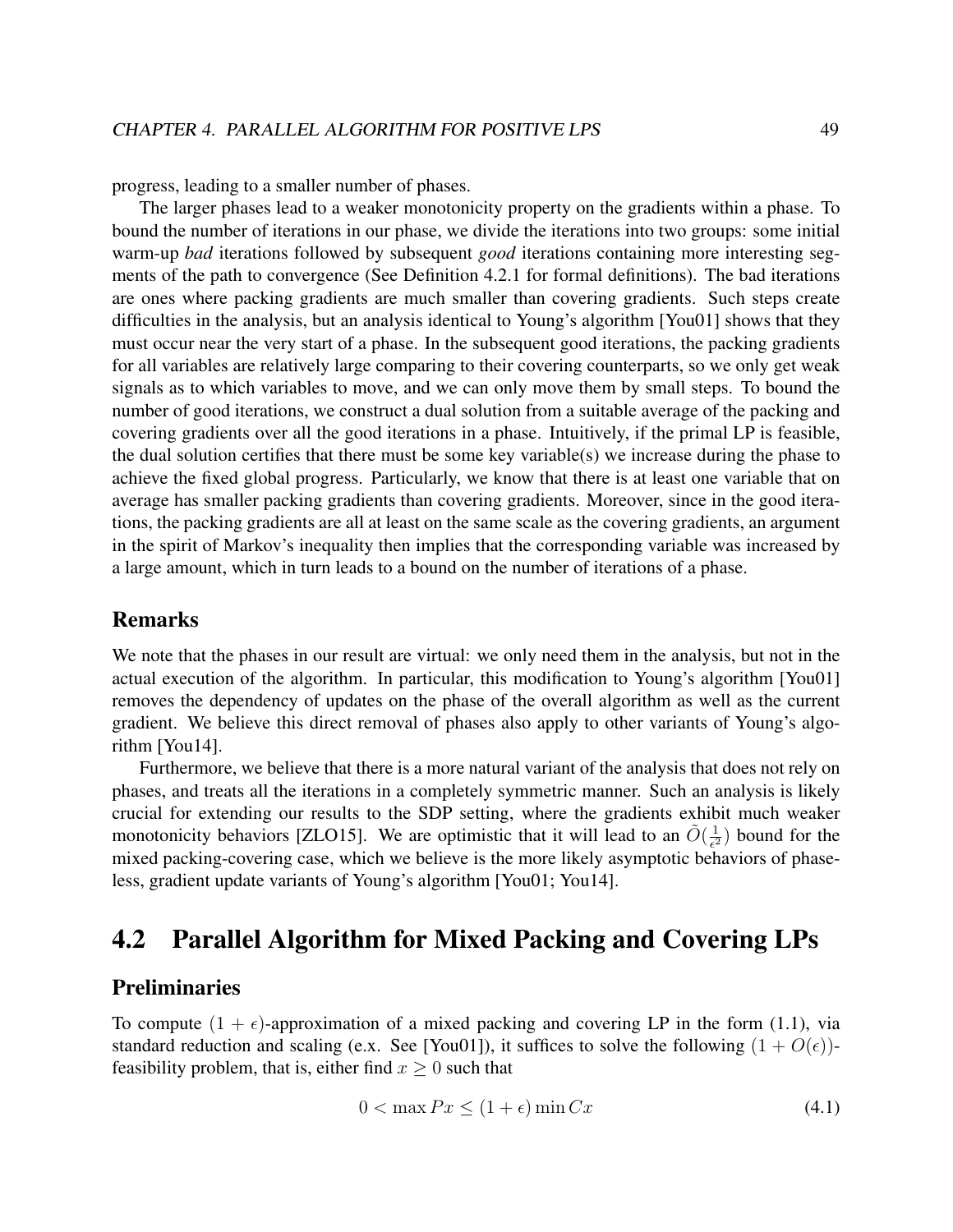or conclude the following LP is infeasible

$$
Cx \ge \vec{1}
$$
  
\n
$$
Px \le (1 - 10\epsilon)\vec{1}
$$
  
\n
$$
x \ge 0
$$
\n(4.2)

We present our parallel  $\tilde{O}(1/\epsilon^3)$  routine in Algorithm 5 for solving the  $(1 + O(\epsilon))$ -feasibility problem above, that is, either find  $x \ge 0$  satisfying (4.1), or certify the infeasibility of (4.2). The input contains a packing constraint matrix  $P \in \mathbb{R}_{\geq 0}^{n_P \times m}$ , a covering constraint matrix  $C \in \mathbb{R}_{\geq 0}^{n_C \times m}$ , and an error parameter  $0 < \epsilon$ . That is, there are m variables,  $n_P$  packing constraints, and  $n_C$ covering constraints. We also use  $n = n_P + n_C$  to denote the total number of constraints.

To certify that (4.2) is infeasible, we rely on the dual LP of (4.2).

**Lemma 4.2.1.** *By duality,* (4.2) *is infeasible if there exists*  $y, z \ge 0$  *s.t.* 

$$
(1 - 10\epsilon) \frac{C^T z}{\vec{1}^T z} < \frac{P^T y}{\vec{1}^T y}.\tag{4.3}
$$

*Proof.* Eqn. (4.3) is a direct reformulation of the dual LP of (4.2). Since we only need the sufficient condition, the result is by weak duality. If there exists any  $x \ge 0$  satisfying (4.2), we have

$$
(1-10\epsilon)\frac{x^TC^Tz}{\vec{1}^Tz} \geq (1-10\epsilon)\frac{\vec{1}^Tz}{\vec{1}^Tz} = 1-10\epsilon,
$$
  

$$
\frac{x^TP^Ty}{\vec{1}^Ty} \leq (1-10\epsilon)\frac{\vec{1}^Ty}{\vec{1}^Ty} = 1-10\epsilon.
$$

Together they give  $1 < 1$ , contradiction.

As in [You01], we use the soft-max  $\max(Px)$  and soft-min  $\min(Cx)$  in our potential function

$$
\operatorname{lmax}(Px) = \ln(\sum_j \exp(Px)_j) = \ln(\sum_j \exp(P_j^T x))
$$

and

$$
\lim_{j} (Cx) = -\ln(\sum_{j} \exp(-Cx)_j) = -\ln(\sum_{j} \exp(-C_j^T x)),
$$

where  $P_j^T$ ,  $C_j^T$  are the j-th row of P, C respectively. In particular, these functions give smooth approximation to max  $Px$  and min  $Cx$ :

$$
\max Px \le \max(Px) \le \max Px + \ln n
$$
  
\n
$$
\min Cx \ge \limi(Cx) \ge \min Cx - \ln n.
$$
\n(4.4)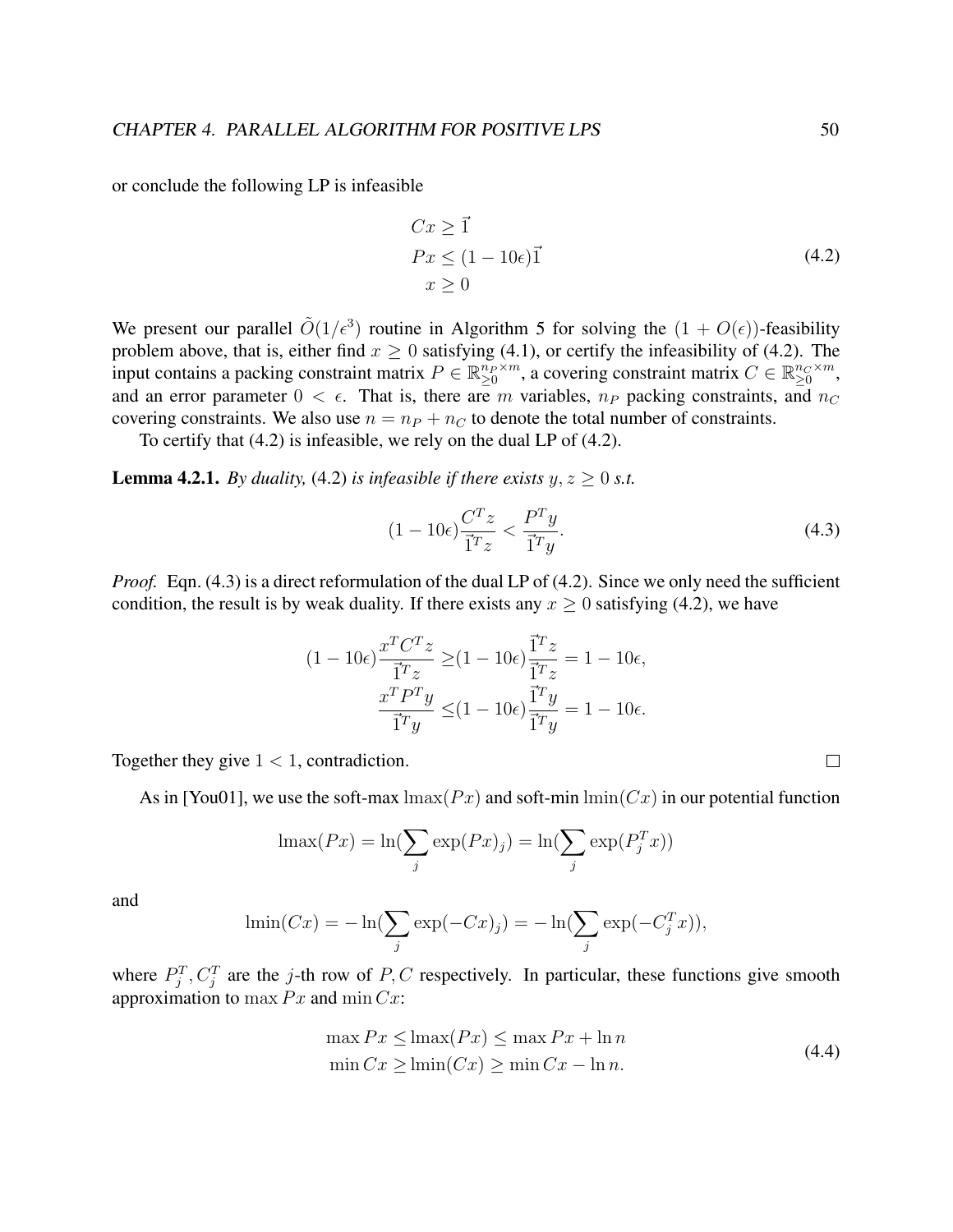## Algorithm

We start with small  $x_i^{(0)} = \frac{1}{m||P|}$  $\frac{1}{m||P_{:i}||_{\infty}}, \forall i \in [m]$ , and keep increasing x properly, until it reaches the terminate condition in line 5, that is,  $\max\{\max Px, \min Cx\} \geq K = \frac{10 \ln n}{\epsilon}$  $\frac{\ln n}{\epsilon}$ . The reason of the chosen K value is stated in Lemma 4.2.5. Roughly, when the difference of  $\min Cx$  and max Px becomes  $\epsilon$  factor smaller than max $\{\max Px, \min Cx\}$ , we know that max  $Px \leq (1 +$  $O(\epsilon)$ ) min Cx.

In each iteration of the while-loop, we first delete all covering constraints which has already reached K. Since  $x$  never decreases, we know that once a row is deleted, we no longer need to look at it. Note the covering matrix cannot be empty, since we enter the iteration with  $\min Cx < K$ . We compute the vectors  $y, z$ , which are exponentials of the values of the packing and covering constraints respectively. We then compute a and b, which can be considered as gradients of  $\text{Imax}(Px)$ and  $\text{lmin}(Cx)$  respectively, and use them to guide our update on x. In particular, we update  $x_i$  if  $a_i \leq (1 - \epsilon/50)b_i$  (i.e.  $i \in B$ ). Furthermore, we update  $x_i$  multiplicatively by a factor depends on the ratio of  $\frac{a_i}{b_i}$ , as specified in Eqn. (4.5) and line 13. Note that the smallest update in our algorithm is by a factor of  $(1 + \Omega(\frac{\epsilon^2}{\ln n}))$  $\frac{\epsilon^2}{\ln n}$ ), which is the same as the fixed update step size in [You14], and in general our updates take larger steps.

Note that in our analysis, we equivalently view z as the full  $n_C$ -dimensional vector, where the coordinates corresponding to deleted constraints are filled by 0's. In particular, the matrix-vector product of the original C with the  $n_C$ -dimensional z will be the same as the product of the reduced covering matrix  $C^{(t)}$  and reduced z.

### Proof of Correctness

In this section we will show Algorithm 5 will terminate, and output the correct answer.

Lemma 4.2.2 shows that empty  $B$  certifies the infeasibility of the input instance (4.2), which proves the correctness if we end up in the case of line 11.

Lemma 4.2.2. *If the problem instance* (4.2) *is feasible, then*

$$
\forall x \ge 0, B = \{i : a_i \le (1 - \frac{\epsilon}{50})b_i\} \ne \emptyset.
$$

*Proof.* Let  $x^*$  be a feasible solution of (4.2). Assume by contradiction,  $\exists x \geq 0, \forall i \in [m], a_i^{(t)} >$  $(1-\frac{\epsilon}{50})b_i^{(t)}$  $i^{(t)}_i$ . By definition of a, b, it is equivalent to  $\exists y, z \ge 0$  such that

$$
(1-\frac{\epsilon}{50})\frac{C^Tz}{\vec{1}^Tz} < \frac{P^Ty}{\vec{1}^T y}.
$$

Then the result follows directly from Lemma 4.2.1.

If Algorithm 5 doesn't terminate with line 11, it must increase at least one variable by at least a factor of  $(1 + \frac{\epsilon^2}{10 \text{ kg}})$  $\frac{\epsilon^2}{10 \ln n}$ ) each iteration, so the algorithm must reach the termination condition of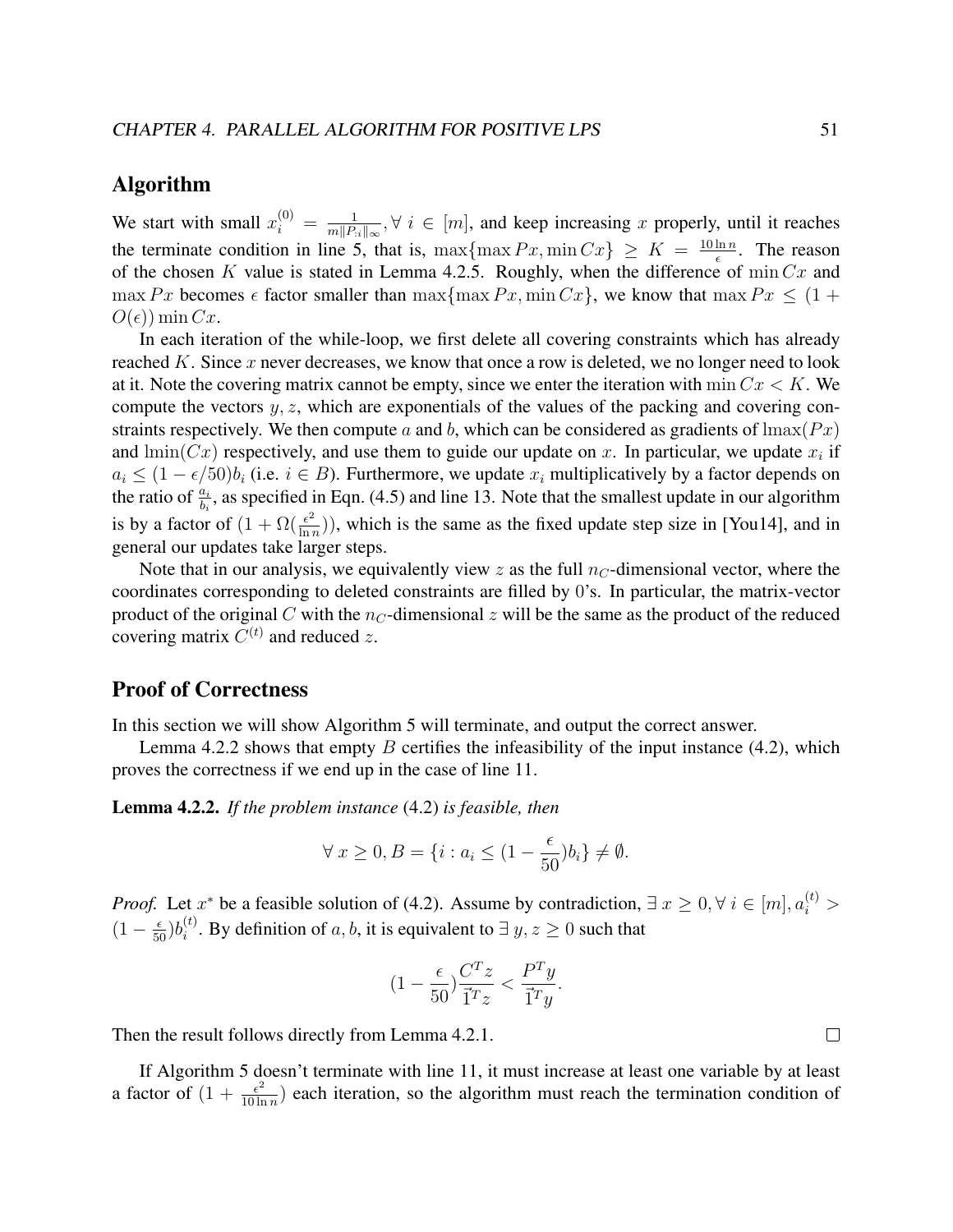Algorithm 5 Parallel algorithm for mixed packing and covering LPs

**Output:** "infeasible" or  $x \ge 0$  s.t.  $Px \le (1 + \epsilon)Cx$ 

**Input:**  $P, C, \epsilon$ 

1: Let  $K = \frac{10 \ln n}{\epsilon}$  $\frac{\ln n}{\epsilon},\,\alpha=\frac{1}{K}$  $\frac{1}{K}$ , where *n* is the number of constraints. 2: Initialize  $x_i^{(0)} = \frac{1}{m\|P\|}$  $\frac{1}{m||P_{:i}||_{\infty}}, \forall i \in [m]$ , where m is the number of variables. 3: 4: Let  $t = 0$ . 5: while  $\max Px < K$  and  $\min Cx < K$  do 6: Let  $C^{(t)}$  be C with rows j such that  $(Cx^{(t)})_j \ge K$  deleted. 7: Let  $y^{(t)} = \exp(Px^{(t)})$ ,  $z^{(t)} = \exp(-C^{(t)}x^{(t)})$ . 8: 9:  $a^{(t)} = \frac{P^{T} y^{(t)}}{\vec{1}^{T} y^{(t)}}$  $\frac{P^{T}y^{(t)}}{\vec{1}^{T}y^{(t)}},b^{(t)}=\frac{(C^{(t)})^{T}z^{(t)}}{\vec{1}^{T}z^{(t)}}$  $\frac{\overline{1}^T z^{(t)}}{\overline{1}^T z^{(t)}}$ 10: Define  $B^{(t)} = \{i : a_i^{(t)} \leq (1 - \frac{\epsilon}{50})b_i^{(t)}\}$  $i^{(t)}$ . 11: If  $B^{(t)} = \emptyset$ , then return "infeasible". 12: Let  $\Delta_i^{(t)}=$  $\sqrt{ }$  $\int$  $\overline{\mathcal{L}}$ 1  $\frac{1}{2}(1-\frac{a_i^{(t)}}{b_i^{(t)}}$  $\frac{a_i^{(t)}}{b_i^{(t)}}$ )  $\in [\epsilon/100, \frac{1}{2}]$  $\frac{1}{2}$  if  $i \in B^{(t)}$ 0 if  $i \notin B^{(t)}$ (4.5)  $13:$  $x_i^{(t+1)} \leftarrow x_i^{(t)}$  $i^{(t)}(1+\alpha\Delta_i^{(t)})$  $\binom{[t]}{i}$ . 14:  $t \leftarrow t + 1$ . 15: end while 16: **return**  $x = \frac{x^{(t)}}{K}$  $\frac{\zeta^{(t)}}{K}$ .

the while loop at some point, and we need to show the output x satisfies  $(4.1)$ . We consider the following potential function,

$$
f(x^{(t)}) = \lim_{t \to \infty} (Px^{(t)}) - \lim_{t \to \infty} (C^{(t)}x^{(t)}) = \ln(\vec{1}^T y^{(t)}) + \ln(\vec{1}^T z^{(t)}).
$$

We first quantify the changes of  $\text{Im}x$  and  $\text{Im}y$  when we update the variables. This type of smoothness analysis is standard in analyzing algorithms that make updates using gradient information. Similar results are derived in other works on packing and covering (See [AZO15b; You01]). The particular analysis we develop can deal with larger gradient steps. In particular, the approach of our analysis allows updates that may move the gradients of some variables out of their respective coordinate-wise smooth regions, as long as we can still bound the combined impact on the potential function from updates of all variables. This approach can extend straightforwardly to show larger updates also work in [AZO15b], and improve their pure packing algorithm to run in  $\tilde{O}(\frac{N}{\epsilon^2})$  $\frac{N}{\epsilon^2}$ iterations. Since the proof is technically tedious, we defer the proof to Section 4.3.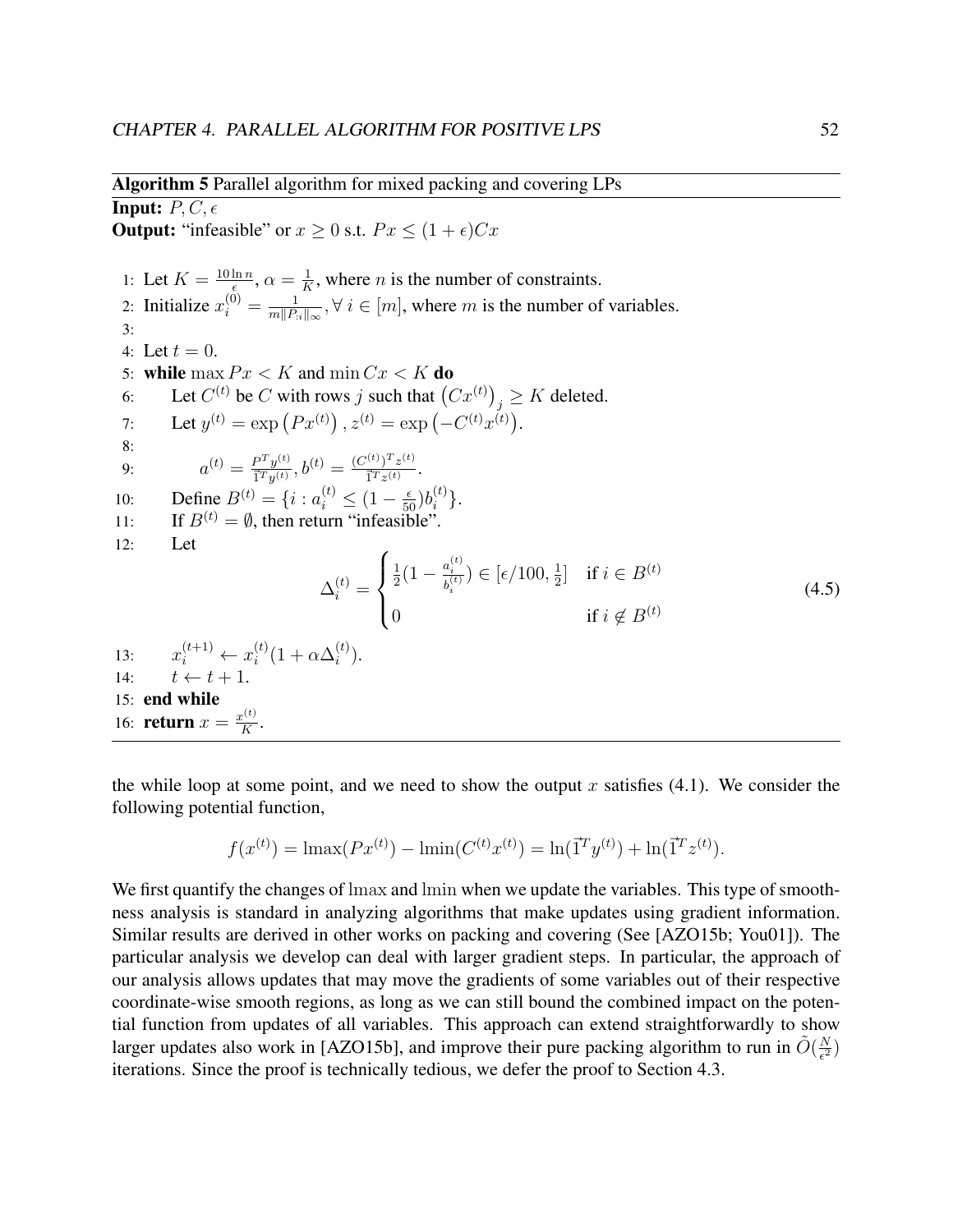Lemma 4.2.3. *At each iteration* t*,*

$$
\max(Px^{(t+1)}) \le \max(Px^{(t)}) + \alpha \langle a^{(t)}, (1 + \Delta^{(t)}) \cdot \Delta^{(t)} \cdot x^{(t)} \rangle
$$

*and*

$$
\lim_{t \to 0} (C^{(t+1)} x^{(t+1)}) \ge \lim_{t \to 0} (C^{(t)} x^{(t)}) + \alpha \langle b^{(t)}, (1 - \Delta^{(t)}) \cdot \Delta^{(t)} \cdot x^{(t)} \rangle,
$$

*where*  $\Delta \cdot x$  *is the entry-wise product vector, i.e.,*  $(\Delta \cdot x)_i = \Delta_i x_i$ *.* 

With the above bounds on the changes of the two components  $\max(P_x)$  and  $\min(C_x)$ , we can show how our updates move the potential function  $f(x)$ .

**Lemma 4.2.4.** *Given* max  $Px^{(t)} < \frac{10 \ln n}{6}$  $\frac{\ln n}{\epsilon}$  and  $\min C x^{(t)} < \frac{10 \ln n}{\epsilon}$  $\frac{\ln n}{\epsilon}$ , we always have  $f(x^{(t)}) \leq 2 \ln n$ *during the execution of Algorithm 5.*

*Proof.* Initially,  $x_i^{(0)} = \frac{1}{m||P|}$  $\frac{1}{m||P_{:i}||_{\infty}}$ , we have  $Px^{(0)} \leq \vec{1}$  and  $Cx \geq 0$ , thus  $f(x^{(0)}) \leq 2 \ln n$ . To show  $f(x) \le 2 \ln n$  for all iterations t before terminate, it suffices to show that  $f(x)$  is non-increasing during the process. From Lemma 4.2.3,

$$
f(x^{(t+1)}) - f(x^{(t)}) \le \alpha \langle a, (1 + \Delta) \cdot \Delta \cdot x^{(t)} \rangle - \alpha \langle b, (1 - \Delta) \cdot \Delta \cdot x^{(t)} \rangle
$$
  
= 
$$
\sum_{i} \alpha \Delta_i x_i (a_i (1 + \Delta_i) - b_i (1 - \Delta_i)).
$$

For each  $i \in [m]$ , by our update rule (4.5), either  $\Delta_i$ , or  $\Delta_i = \frac{1}{2}$  $\frac{1}{2}(1-\frac{a_i}{b_i}$  $\frac{a_i}{b_i}$ ), in which case

$$
a_i(1+\Delta_i) - b_i(1-\Delta_i) = \frac{3a_ib_i - a_i^2}{2b_i} - \frac{a_i + b_i}{2} = \frac{2a_ib_i - a_i^2 - b_i^2}{2b_i} \le 0,
$$

so all the summands are non-positive, thus  $f(x)$  is non-increasing.

The above lemma guarantees that the difference between  $\max(P_x)$  and  $\min(C_x)$  is bounded by  $2 \ln n$ , which by Eqn. (4.4) suggests  $\max Px \leq \min Cx + O(\ln n)$ . Then when the two terms are large at termination, we are approximately feasible as the difference is a factor of  $\epsilon$  smaller.

**Lemma 4.2.5.** *If Algorithm 5 terminates with line 16, then it returns an*  $x \geq 0$  *with*  $0 < \max P x \leq 1$  $(1 + \epsilon)$  min Cx.

*Proof.* Suppose the algorithm terminates at iteration T, that is,  $\max Px^{(T)} \geq \frac{10 \ln n}{\epsilon}$  $\frac{\ln n}{\epsilon}$  or  $\min C x^{(T)} \geq$  $10 \ln n$  $\frac{\ln n}{\epsilon}$ . Consider iteration  $T - 1$ , the covering matrix is not empty (otherwise, the algorithm terminates before iteration T). Since  $x^{(T)} = x^{(T-1)} \cdot (1 + \alpha \Delta^{(T-1)}) \leq (1 + \frac{5\epsilon}{\ln n}) x^{(T-1)}$ , we have  $\max Px^{(T-1)} \geq \frac{5\ln n}{\epsilon}$  $\frac{\ln n}{\epsilon}$  or  $\min C x^{(T-1)} \geq \frac{5 \ln n}{\epsilon}$  $\frac{\ln n}{\epsilon}$ .

By Lemma 4.2.4,

$$
\max Px^{(T-1)} \le \lim x(Px^{(T-1)}) \le \lim \left(C^{(T-1)}x^{(T-1)}\right) + 2\ln n \le \min Cx^{(T-1)} + 2\ln n.
$$

$$
\qquad \qquad \Box
$$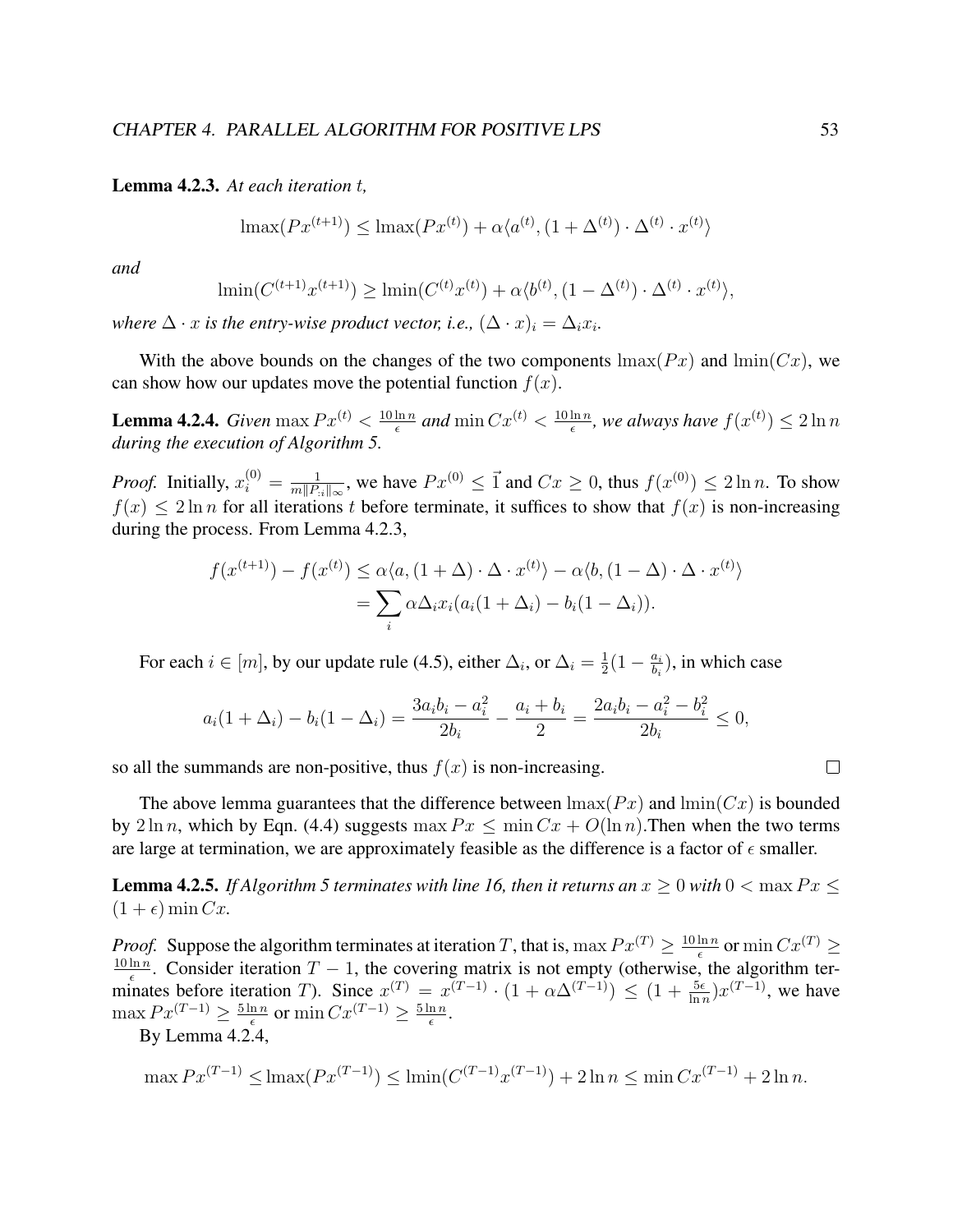Since  $2 \ln n \leq \epsilon \cdot \frac{5 \ln n}{\epsilon}$  $\frac{\ln n}{\epsilon}$ , we have

$$
\max Px^{(T-1)} \le (1+\epsilon) \min Cx^{(T-1)}.
$$

This also gives  $\max Px^{(T)} \le (1+\epsilon) \min Cx^{(T)}$ , since  $x^T$  is within in multiplicative factor  $1+\frac{\epsilon}{10\ln n}$ of  $x^{T-1}$ . Since we start with  $x > 0$ , and only increase x, we also have max  $Px > 0$ . So the x we return at the end satisfies (4.1).  $\Box$ 

### Analysis of Convergence

So far we have proved that Algorithm 5 will terminate, and will either output x satisfying  $(4.1)$ at the end, or terminate earlier and correctly certify (4.2) is infeasible. In this section we show that if (4.2) is feasible, Algorithm 5 must finish with the first case in  $\tilde{O}(\frac{1}{\epsilon^2})$  $\frac{1}{e^3}$ ) iterations, so if the algorithm takes more than  $\frac{1000 \ln n \ln(\frac{m}{\epsilon})}{\epsilon^3}$  $\frac{n \ln(n-1)}{\epsilon^3}$  iterations to complete, we can terminate it, and correctly output that (4.2) is infeasible.

We adapt the concept *phase* from Young's algorithm. Note phase is only used in our analysis, and our algorithm does not contain phase. Formally, phase  $s$  contains the iterations  $t$  such that

$$
\frac{n_P}{n_C} \cdot 2^s \le \frac{\vec{1}^T y^{(t)}}{\vec{1}^T z^{(t)}} < \frac{n_P}{n_C} \cdot 2^{s+1}
$$

where  $n_P$  is the number of packing constraints and  $n_C$  is the number of covering constraints.

Since we only increase x,  $\frac{\vec{I}^T y}{\vec{I}^T x}$  $\frac{1^2 y}{1^2 z}$  is monotonically increasing, so each phase covers a consecutive sequence of iterations. Furthermore, as  $\ln(\frac{\vec{r}^T y}{\vec{r}^T})$  $\frac{1^2y}{1^2z}$  = lmax $(Px)$  + lmin $(Cx)$  measures global progress towards termination, each phase captures a fixed amount of progress. From our definition of phases, and the termination condition, we have

**Lemma 4.2.6.** The total number of phases in Algorithm 5 is  $O(\frac{\log n}{\epsilon})$  $\frac{\mathrm{g}\,n}{\epsilon}$ ).

*Proof.* Since x is monotonically increasing,  $y = \exp(Px)$  and  $z = \exp(-Cx)$  are monotonically increasing and decreasing respectively, which implies that the quantity  $\frac{\vec{I}^T y}{\vec{I}^T x}$  $\frac{1+y}{1^Tz}$  is monotonically increasing. Initially  $Px^{(0)} \ge 0, Cx^{(0)} \ge 0$ , we know  $\frac{\vec{r}^T y^{(0)}}{\vec{r}^T x^{(0)}}$  $\frac{1^T y^{(0)}}{1^T z^{(0)}} \geq \frac{n_F}{n_C}$  $\frac{n_P}{n_C}$ . By the termination condition in Algorithm 5, the ratio never goes beyond  $n_P \exp(\frac{10 \log n}{\epsilon})$ . Therefore, the total number of phases is  $O(\frac{\log n}{\epsilon})$  $\frac{\mathrm{g}\,n}{\epsilon}).$  $\Box$ 

We now bound the number of iterations in a single phase. The iterations of a phase are divided into two groups, the bad iterations and the good iterations, formally defined as follows.

Definition 4.2.1. *If in an iteration* t*, we have for all* i

$$
\frac{a_i^{(t)}}{b_i^{(t)}} > \frac{1}{3},\tag{4.6}
$$

*then we call it a* good *iteration. Otherwise we call it a* bad *iteration.*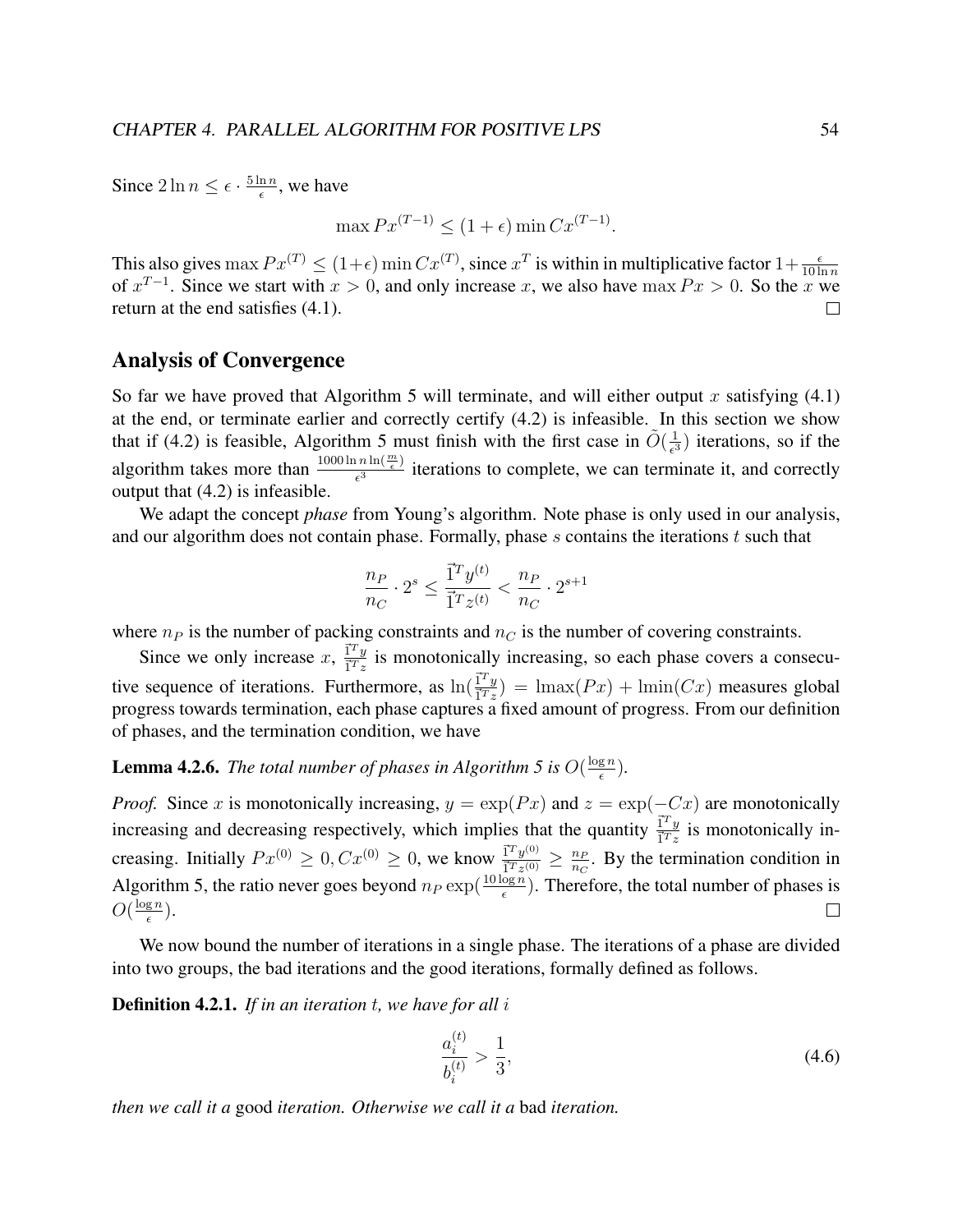Note a phase may contain only bad iterations or only good iterations. We bound the total number of iterations in the two groups separately.

As discussed earlier, the bad iterations capture the initial warm-up iterations of a phase, where in any bad iteration, we can identify some variable  $x_i$  with a strong signal (i.e.  $\frac{a_i}{b_i} \leq \frac{1}{3}$  $\frac{1}{3}$ ), so we can increase the variable by a lot. This restricts the warm-up sequence from getting too long, and we formalize the intuition in the following lemma.

## **Lemma 4.2.7.** In a single phase, the number of bad iterations is at most  $O(\ln n \ln(\frac{m}{\epsilon})/\epsilon)$ .

*Proof.* We will prove the result by showing that there cannot be any bad iteration after the initial  $100 \ln n \ln(\frac{m}{\epsilon})/\epsilon$  iterations of a phase. By contradiction, if for any variable *i*, after  $\Omega(\ln n \ln(\frac{m}{\epsilon})/\epsilon)$ iterations of a phase, we have at iteration  $t$  such that for some  $i$ ,

$$
\frac{a_i^{(t)}}{b_i^{(t)}} = \frac{(P^T y^{(t)})_i}{\vec{1}^T y^{(t)}} \frac{\vec{1}^T z^{(t)}}{(C^T z^{(t)})_i} \le \frac{1}{3},
$$

then this ratio is at most  $\frac{2}{3}$  in all previous iterations of this phase, since  $\frac{(P^Ty)_i}{(C^Tx)_i}$  is monotonically increasing, and  $2^s \leq \frac{\vec{1}^T y}{\vec{1}^T \cdot x}$  $\frac{1^2y}{1^2z}$  <  $2^{s+1}$  in this phase. Equivalently, this is saying  $a_i \leq \frac{2}{3}$  $\frac{2}{3}b_i$ , so  $i \in B$  in all previous  $\Omega(\ln n \ln(\frac{m}{\epsilon})/\epsilon)$  iterations of the phase, and  $\Delta_i \ge \frac{1}{6}$  $\frac{1}{6}$  in all those iterations.

Each iteration the multiplicative update on  $x_i$  is  $(1 + \alpha \Delta_i)$ , which is  $(1 + \Theta(\frac{\epsilon}{10 \ln n}))$  since  $\Delta_i \geq \frac{1}{6}$  $\frac{1}{6}$ . As  $x_i$  starts with  $\frac{1}{m||P_{i}||_{\infty}}$ , after  $100 \ln n \ln(\frac{m}{\epsilon})/\epsilon$  updates, we have  $x_i \gg \frac{10 \ln n}{\epsilon ||P_{i}||_{\infty}}$ , which gives max  $Px \gg \frac{10 \ln n}{\epsilon}$ , so the algorithm must have terminated.  $\Box$ 

The above lemma guarantees that all iterations after the first  $100 \ln n \ln(\frac{m}{\epsilon})/\epsilon$  must be good iterations, so we proceed to bound the number of these good iterations in a single phase. Without loss of generality, we index these good iterations in a phase as  $1, \ldots, T$  by shifting t.

We first identify one variable that must be updated extensively in these iterations.

**Claim 4.2.8.** Suppose the instance (4.2) is feasible, then There exists  $i \in [m]$  such that

$$
\sum_{t=1}^{T} b_i^{(t)} - a_i^{(t)} \ge 10\epsilon \sum_{t=1}^{T} b_i^{(t)}.
$$
\n(4.7)

.

*Proof.* Define  $\overline{y}$  and  $\overline{z}$  to be the sum of the normalized gradients of iterations  $1, \ldots, T$ , that is,

$$
\overline{y} = \sum_{t=1}^{T} \frac{y^{(t)}}{\overline{1}^T y^{(t)}}, \quad \overline{z} = \sum_{t=1}^{T} \frac{z^{(t)}}{\overline{1}^T z^{(t)}}
$$

Note  $\vec{1}^T \overline{y} = \vec{1}^T \overline{z} = T$ . Recall  $a_i^{(t)}$  $i$ <sub>i</sub> $i$  and  $b$ <sub>i</sub> $i$ <sup>(t)</sup>  $i^{(t)}$  are respectively  $\frac{(P^{T} y^{(t)})_i}{\vec{1}^{T} y^{(t)}}$  $\frac{P^{T}y^{(t)})_{i}}{\vec{1}^{T}y^{(t)}}$  and  $\frac{(C^{T}z^{(t)})_{i}}{\vec{1}^{T}z^{(t)}}$  $\frac{\sum \binom{z^{(t)}}{i}}{\prod \binom{r}{z^{(t)}}},$  then

$$
\sum_{t=1}^T a_i^{(t)} = \frac{T(P^T \overline{y})_i}{\overline{1}^T \overline{y}}, \quad \sum_{t=1}^T b_i^{(t)} = \frac{T(C^T \overline{z})_i}{\overline{1}^T \overline{z}}.
$$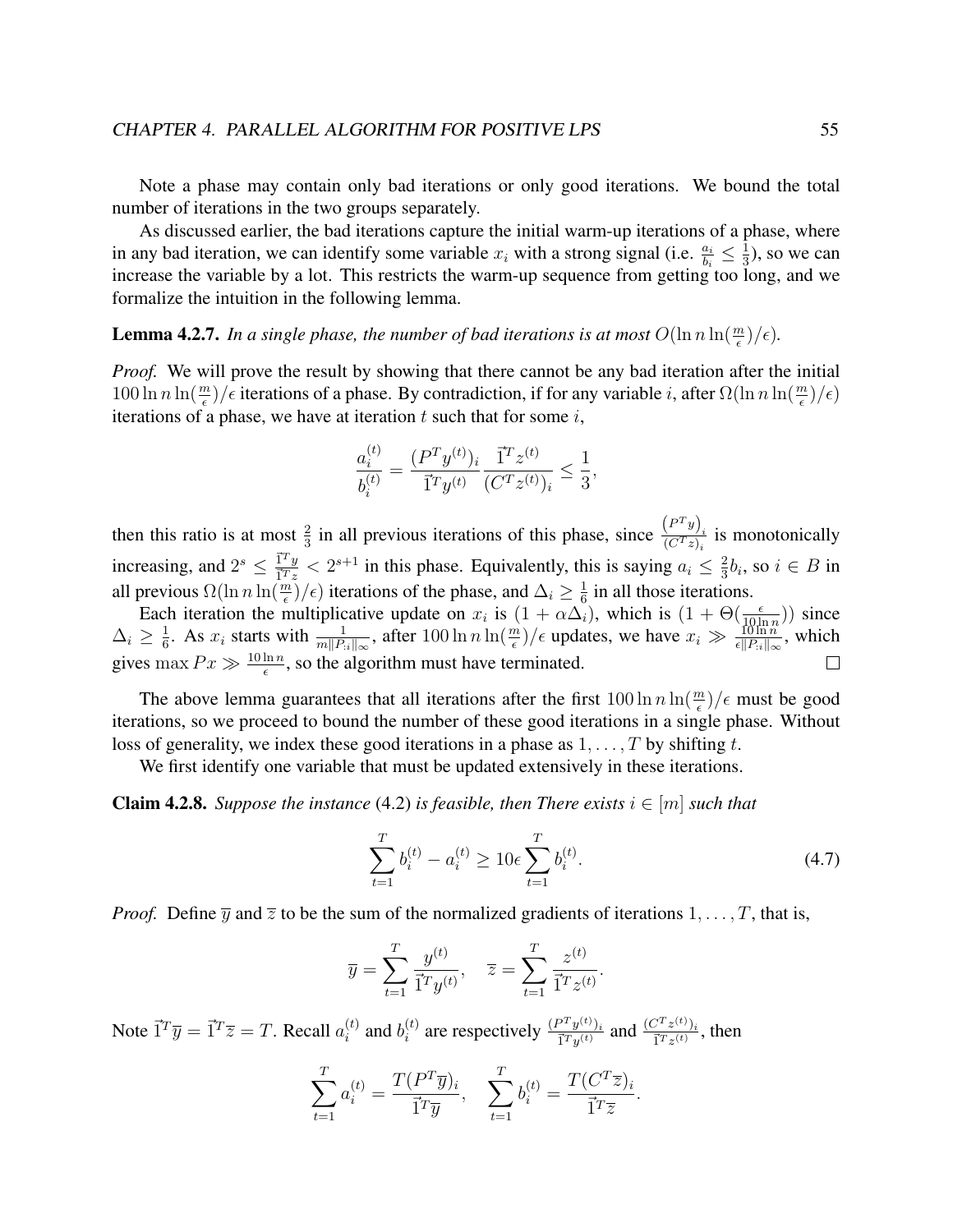Assume by contradiction,  $\forall i \in [m], \sum_{t=1}^{T} a_i^{(t)} > (1 - 10\epsilon) \sum_{t=1}^{T} b_i^{(t)}$  $i^{(t)}$ , that is,

$$
\frac{P^T \overline{y}}{\overline{1}^T \overline{y}} > (1 - 10\epsilon) \frac{C^T \overline{z}}{\overline{1}^T \overline{z}}.
$$

By Lemma 4.2.1,  $\overline{y}$ ,  $\overline{z}$  certify infeasibility of the instance (4.2), which contradicts the assumption. П.

The above claim gives us a variable that on average has smaller packing gradients than covering gradients in this iteration. Together with the property we have on the good iterations (4.6), we can bound the number of good iterations.

**Lemma 4.2.9.** In a single phase, the number of good iterations is at most  $O(\ln n \ln(\frac{m}{\epsilon})/\epsilon^2)$ .

*Proof.* Let  $x_i$  be a variable satisfying Eqn. (4.7). We want to turn Eqn. (4.7) into some lower bound on the total multiplicative update on  $x_i$  through these iterations. Intuitively, a bad case is that in some iteration t,  $a_i^{(t)}$  $i<sub>i</sub>$ ,  $b<sub>i</sub>$ <sup>(t)</sup>,  $b<sub>i</sub>$ <sup>(t)</sup>) are much larger than the values in other iterations, since they can dominate the terms from other iterations in Eqn.  $(4.7)$ , but not much to the total update of  $x_i$ , since their ratio is what matters to the update. However, since we are inside one single phase, and only looking at good iterations, we can show the bad scenario will not show up.

Formally, let  $l = a_i^{(1)}$  $i^{(1)}$  and  $u = b^{(1)}_i$  $i^{(1)}$ . Since  $(P<sup>T</sup>y)_i$  monotonically increases, and  $\vec{1}^T y$  will increase but not by more than a factor of 2 in a phase, we have

$$
a_i^{(t)} = \frac{(P^T y^{(t)})_i}{\vec{1}^T y^{(t)}} \ge l/2 \qquad \forall t = 1, ..., T
$$
 (4.8)

Similarly, we have

$$
b_i^{(t)} = \frac{(C^T z^{(t)})_i}{\vec{1}^T z^{(t)}} \le 2u \qquad \forall t = 1, ..., T
$$
 (4.9)

Furthermore, since we are looking at the good iterations, we have

$$
l \ge \frac{1}{3}u.\tag{4.10}
$$

The inequalities above allow us to turn the difference-based guarantee from Eqn. (4.7) into lower bounds on ratios we need.

By the update (4.5), we have

$$
\Delta_i^{(t)} \ge \frac{(1-\frac{\epsilon}{50}) b_i^{(t)} - a_i^{(t)}}{2 b_i^{(t)}}.
$$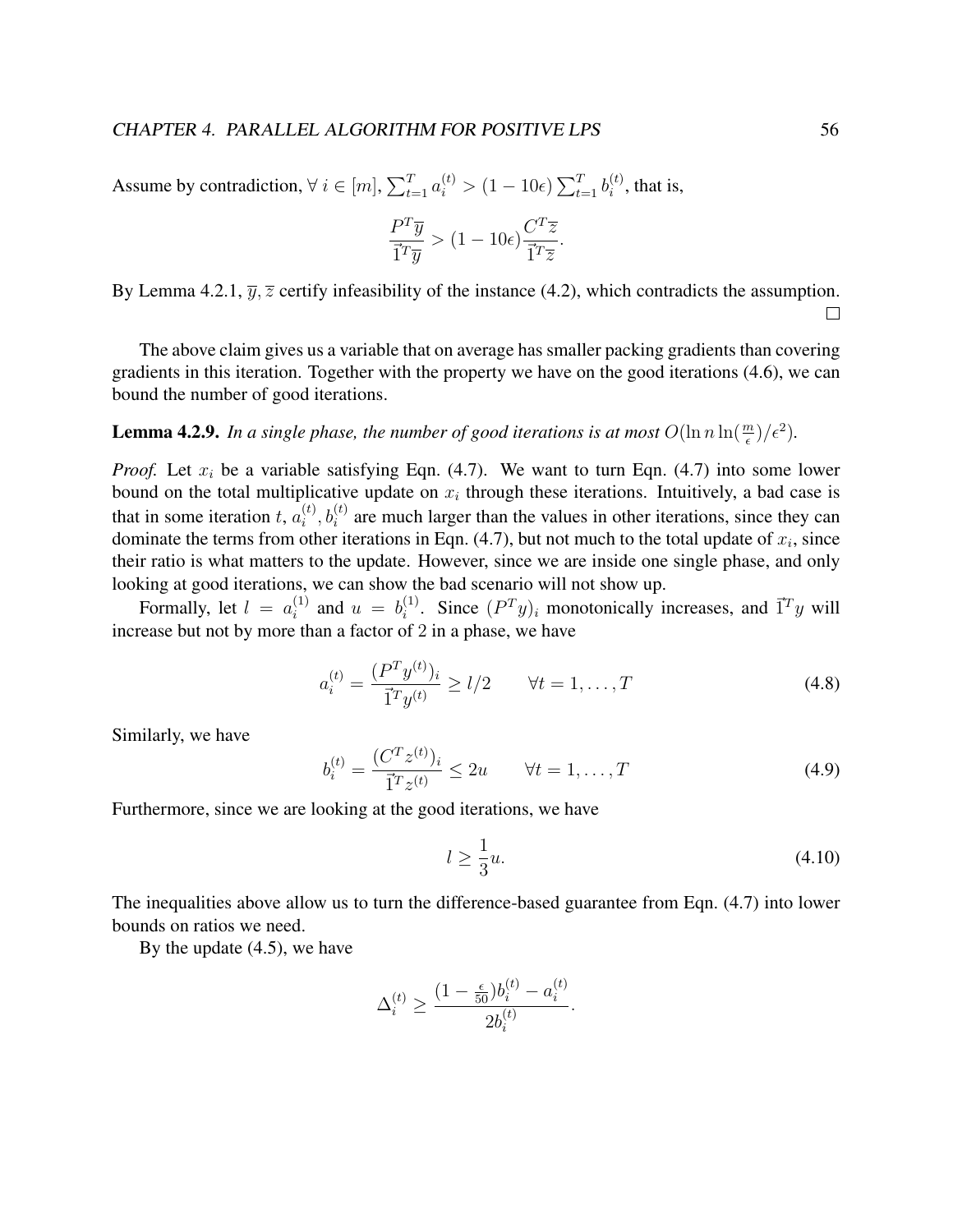So we can lower bound the total update on  $x_i$  as follows

$$
x_i^{(T)} \ge x_i^{(1)} \exp\left(\frac{\alpha \sum_t \Delta_i^{(t)}}{2}\right)
$$
  
= $x_i^{(1)} \exp\left(\frac{\alpha}{4} \sum_t \frac{(1 - \frac{\epsilon}{50})b_i^{(t)} - a_i^{(t)}}{b_i^{(t)}}\right)$   
 $\ge x_i^{(1)} \exp\left(\frac{\alpha}{4} \sum_t \left(\frac{b_i^{(t)} - a_i^{(t)}}{2u} - \frac{\epsilon}{50}\right)\right)$ 

where we used  $(4.9)$  in the last line.

From Eqn. (4.7), we have

$$
\sum_{t} b_i^{(t)} - a_i^{(t)} \ge 10\epsilon \sum_{i} b_i^{(t)}
$$

$$
\ge \frac{10\epsilon}{1 - 10\epsilon} \sum_{t} a_i^{(t)}
$$

$$
\ge \frac{\epsilon uT}{1 - 10\epsilon} \ge \epsilon uT.
$$

The first two lines both follow from Eqn. (4.7), the next line follows from  $a_i^{(t)} \ge l/2 \ge u/6$ . Thus

$$
x_i^{(T)} \ge x_i^{(1)} \exp\left(\frac{\epsilon \alpha T}{8} - \frac{\epsilon \alpha T}{200}\right) \ge \frac{1}{m \|P_{:i}\|_{\infty}} \exp\left(\frac{\epsilon \alpha T}{10}\right).
$$

If  $T \geq \frac{100 \ln n \ln \frac{m}{\epsilon}}{\epsilon^2} \geq \frac{100 \ln \frac{m}{\epsilon}}{\epsilon \alpha}$ , we have  $x_i^{(T)} \gg \frac{10 \ln n}{\epsilon \|P_{i\cdot}\|_{\infty}}$ . So the algorithm must have terminated since max  $Px \gg \frac{10 \ln n}{\epsilon}$ .

Lemma 4.2.7 and Lemma 4.2.9 bound the total number of iterations in a phase by  $\tilde{O}(\frac{1}{\epsilon^2})$  $\frac{1}{\epsilon^2}),$ together with the bound on the number of phases, which is  $\tilde{O}(\frac{1}{\epsilon})$  $\frac{1}{\epsilon}$ ), we guarantee the total number of iterations in Algorithm 5 is  $\tilde{O}(\frac{1}{\epsilon^3})$  $\frac{1}{\epsilon^3}$ ) if the LP in (4.2) is feasible.

**Theorem 4.2.10.** *Algorithm 5 solves the*  $(1 + \epsilon)$ -feasibility problem correctly. It runs in parallel time  $\tilde{O}(1/\epsilon^3)$  with the total work  $\tilde{O}(N/\epsilon^3)$ , where N is the number of non-zero entries in the *constraint matrix.*

*Proof.* The correctness and convergence follows from the lemmas in the prior sections. We only need to look at the running time and total work.

At each iteration, we compute all updated values in  $O(\log N)$  parallel time. Since the total number of iterations is  $\tilde{O}(\frac{1}{\epsilon^3})$  $\frac{1}{\epsilon^3}$ ), the algorithm terminates in parallel time  $\tilde{O}(\frac{1}{\epsilon^3})$  $\frac{1}{\epsilon^3}$ .

To see the total work, consider the following implementation. For each  $i \in [m]$ , we maintain  $P_{ji}x_i$  if  $P_{ij} \neq 0$ ; similarly we maintain  $C_{ji}x_i$  if  $C_{ij} \neq 0$ . Besides, we maintain the values of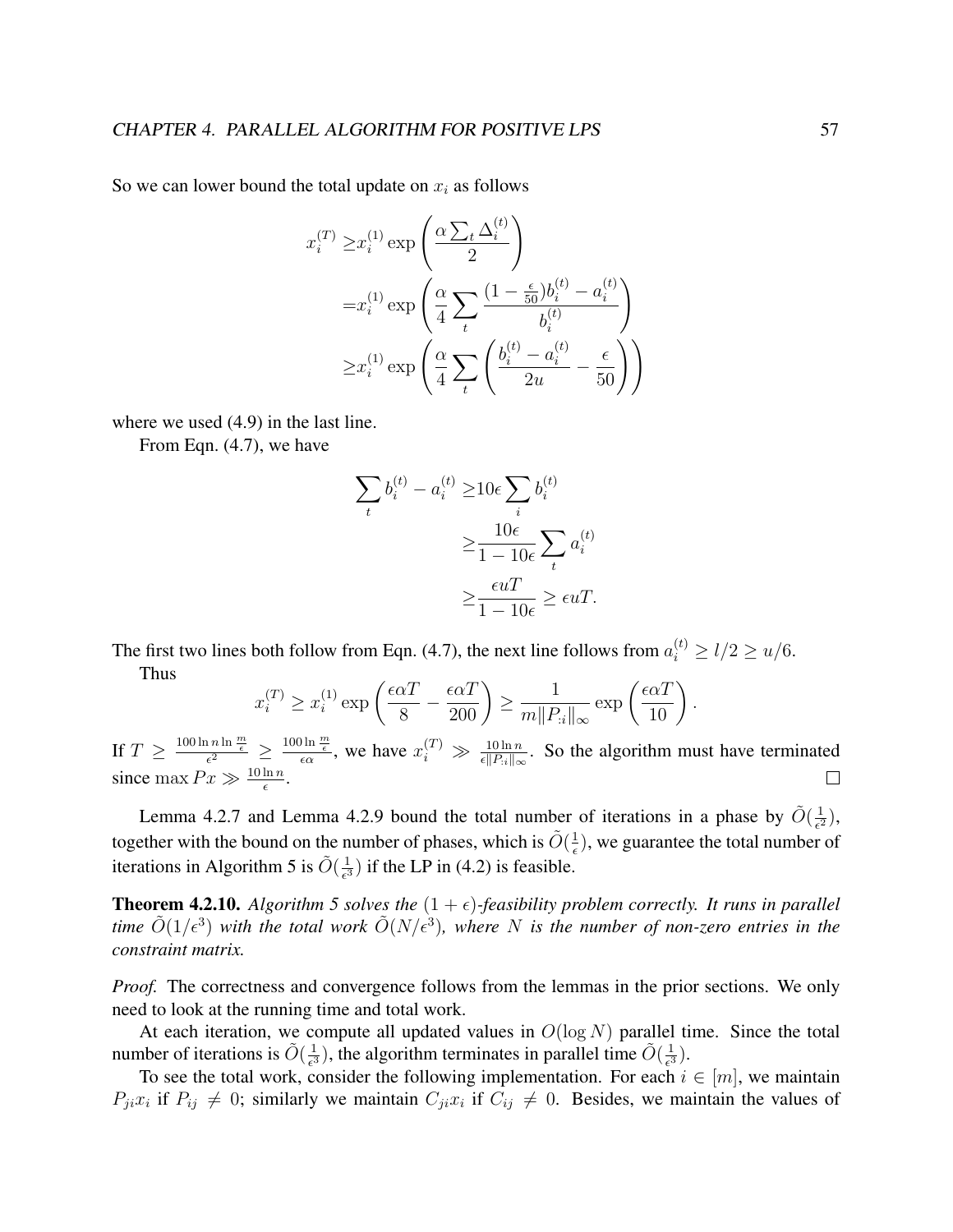$y, z, P^{T}y, C^{T}z, \vec{1}^{T}y$  and  $\vec{1}^{T}z$ . When we update  $x_i$ , we update these values accordingly, with work proportional to the number of non-zero entries in the ith column of the constraint matrix. For each fixed variable  $x_i$ , the total time of updates is at most  $\tilde{O}(\frac{1}{\epsilon^2})$  $\frac{1}{\epsilon^2}$ ). Thus, the work on this part is  $\tilde{O}(\frac{N}{\epsilon^2})$  $\frac{N}{\epsilon^2}).$ Additionally, we need to compute the  $a_i, b_i$  for all variables at the beginning of each iteration to determine which variables to update, this takes  $\tilde{O}(N)$  work each iteration, so the total work is  $\tilde{O}(\frac{N}{\epsilon^3})$  $\frac{N}{\epsilon^3}$ .

We see the majority of the work is actually on computing the gradients for the variables we may not update. We point out that we can implement the same lazy update as in [You14], which on a high level is just that if a variable has a large  $\frac{a_i}{b_i}$  in an iteration, and is not updated, we don't recompute its gradients, until  $\frac{\vec{I}^T y}{\vec{I}^T x}$  $\frac{1+y}{1^Tz}$  grows by more than a factor of  $1 + \epsilon$ . This can reduce the work to  $\tilde{O}(\frac{N}{\epsilon^2})$  $\frac{N}{\epsilon^2}$ ), but requires a centralized step to control the phases. We omit the details as it is a straightforward adaptation.  $\Box$ 

### Pure Packing and Pure Covering LPs

We point out that in the case of pure packing or pure covering LPs, Algorithm 5 converges in  $\tilde{O}(\frac{1}{\epsilon^2})$  $\frac{1}{\epsilon^2})$ iterations. This has the advantages over Algorithm 2, as Algorithm 5 is deterministic, and doesn't need centralized steps.

We will look at pure packing LPs, and the case for pure covering LPs will be symmetric.

Given packing LP in the optimization form

$$
\max_{x \ge 0} \{ \vec{1}^T x : Px \le \vec{1} \}
$$

via standard reduction and scaling, we need to solve a  $(1 + \epsilon)$ -feasibility problem the same as in the mixed packing and covering case specified in (4.1) and (4.2). In the case of pure packing, we will have  $C = c\vec{1}^T$  for some constant c.

The correctness proof follows from the mixed case, and we discuss how we get faster convergence for pure packing.

The special structure of  $C$  greatly simplifies the convergence analysis, as now  $z$  is a scalar, and  $b_i^{(t)} = c$  for all variables  $x_i$  across all iterations t. This allows us to aggregate the good iterations from all phases, and bound the total number of good phases by  $\tilde{O}(\frac{1}{\epsilon^2})$  $\frac{1}{\epsilon^2}$ ), which will lead to  $\tilde{O}(\frac{1}{\epsilon^2})$  $\frac{1}{\epsilon^2})$ total iterations.

In particular, now we look at all the good iterations across all phases together, and WLOG number them  $1, \ldots, T$ . Claim 4.2.8 still holds, as it doesn't rely on phases. Then we can prove a stronger version of Lemma 4.2.9

**Lemma 4.2.11.** *The total number of good iterations T is at most*  $O(\ln n \ln(\frac{m}{\epsilon})/\epsilon^2)$ *.* 

The proof is a straightforward adaptation of the proof of Lemma 4.2.9. The proof is simpler, since now  $b_i$  is a constant across all iterations, so the property (4.6) we have on the good iterations directly put all the values on the same scale, so we can lower bound the total update on  $x_i$  across all good iterations.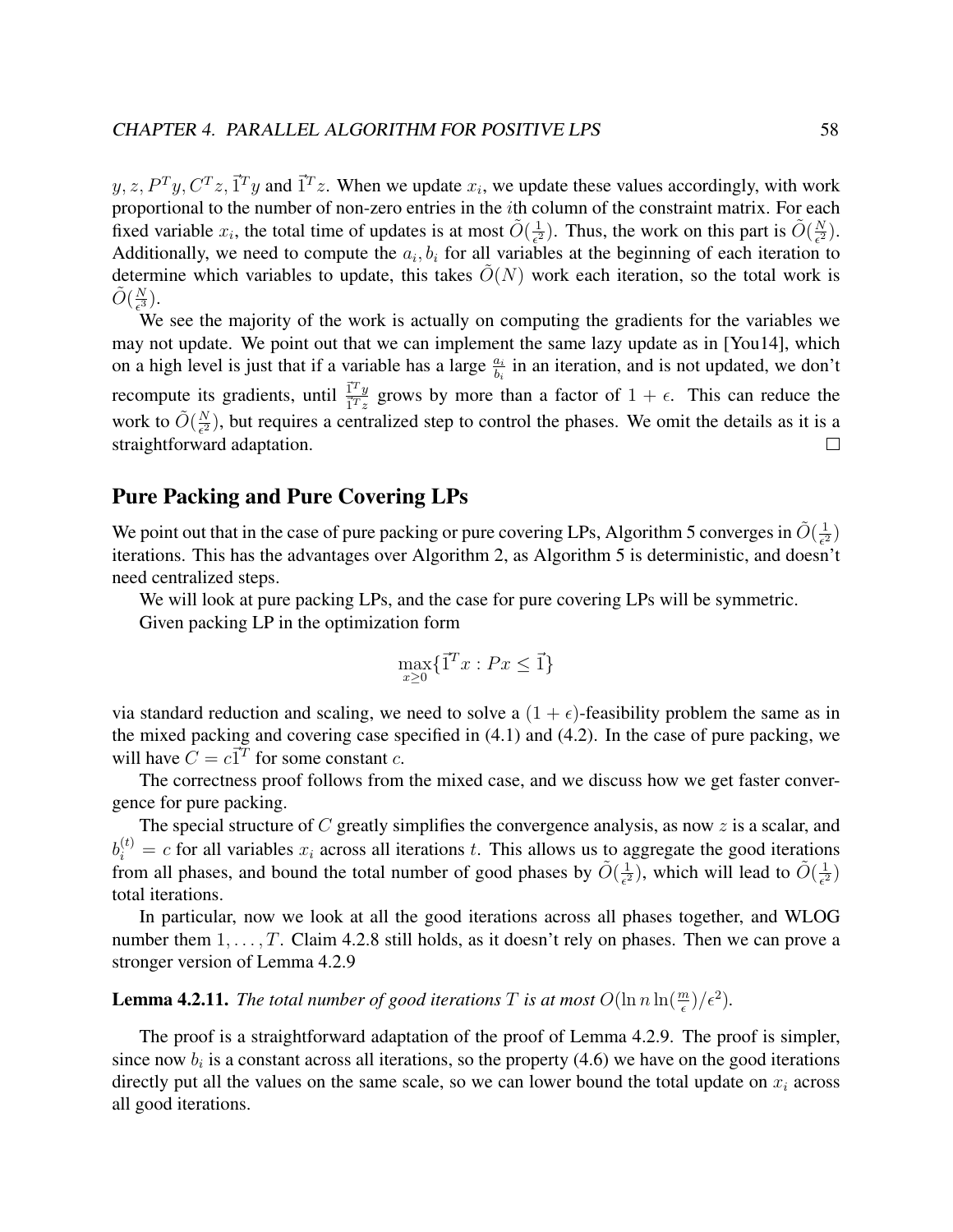## 4.3 Missing Proof

Lemma 4.2.3. *At each iteration* t*,*

$$
\max(Px^{(t+1)}) \le \max(Px^{(t)}) + \alpha \langle a^{(t)}, (1 + \Delta^{(t)}) \cdot \Delta^{(t)} \cdot x^{(t)} \rangle
$$

*and*

$$
\lim (C^{(t+1)}x^{(t+1)}) \ge \lim (C^{(t)}x^{(t)}) + \alpha \langle b^{(t)}, (1 - \Delta^{(t)}) \cdot \Delta^{(t)} \cdot x^{(t)} \rangle,
$$

*where*  $\Delta \cdot x$  *is the entry-wise product vector, i.e.,*  $(\Delta \cdot x)_i = \Delta_i x_i$ *.* 

*Proof.* To simplify, we omit superscript  $(t)$  in the proof.

$$
\begin{aligned} \operatorname{lmax}(Px^{(t+1)}) &= \ln \sum_{j} \exp(P_j^T(x + \alpha \Delta \cdot x)) \\ &= \ln \sum_{j} \exp(P_j^T x) \cdot \exp(\alpha P_j^T (\Delta \cdot x)) \\ &\leq \ln \sum_{j} \exp(P_j^T x) (1 + \alpha P_j^T (\Delta \cdot x) + \alpha^2 (P_j^T (\Delta \cdot x))^2). \end{aligned}
$$

Recall  $P_j^T$  is the j-th row of P (i.e. the j-th packing constraint). The last inequality is by Taylor expansion, with  $\epsilon \leq \Delta_i \leq \frac{1}{2}$  $\frac{1}{2}, \alpha = \epsilon/10\log n,$  and  $P_j^Tx \leq 10\log n/\epsilon$  for all  $j$ , so  $\alpha P_j^T(\Delta \cdot x) \leq \frac{1}{2}$  $\frac{1}{2}$ . We can control the second order term as follows

$$
\alpha^{2}(P_{j}^{T}(\Delta \cdot x))^{2} = \alpha^{2} \left(\sum_{i} P_{ji}(\Delta_{i} x_{i})\right)^{2}
$$
  
\n
$$
\leq \alpha^{2} \left(\sum_{i} \Delta_{i} P_{ji}(\Delta_{i} x_{i})\right) \left(\sum_{i} P_{ji} x_{i}\right)
$$
  
\n
$$
\leq \alpha^{2} \left(\sum_{i} \Delta_{i} P_{ji}(\Delta_{i} x_{i})\right) \frac{10 \ln n}{\epsilon}
$$
  
\n
$$
= \alpha \left(\sum_{i} \Delta_{i} P_{ji}(\Delta_{i} x_{i})\right) = \alpha P_{j}^{T}(\Delta \cdot \Delta \cdot x).
$$

The first inequality is by the Cauchy-Schwarz inequality

$$
\langle u, v \rangle^2 \le ||u||^2 ||v||^2
$$

, with  $u_i = \sqrt{\Delta_i P_{ji}(\Delta_i x_i)}$  and  $v_i = \sqrt{P_{ji}x_i}$ . The second inequality is due to  $P_j^T x \le \frac{10 \ln n}{\epsilon}$  $\frac{\ln n}{\epsilon}$  for all j. The last line is by our choice of  $\alpha = \frac{\epsilon}{10 \text{ h}}$  $\frac{\epsilon}{10 \ln n}$ .

So far we have bounded the impact of the updates on each individual constraint, and we have

$$
\operatorname{lmax}(Px^{(t+1)}) \le \ln \sum_j \exp(P_j^T x)(1 + \alpha P_j^T (\Delta \cdot x) + \alpha P_j^T (\Delta \cdot \Delta \cdot x)).
$$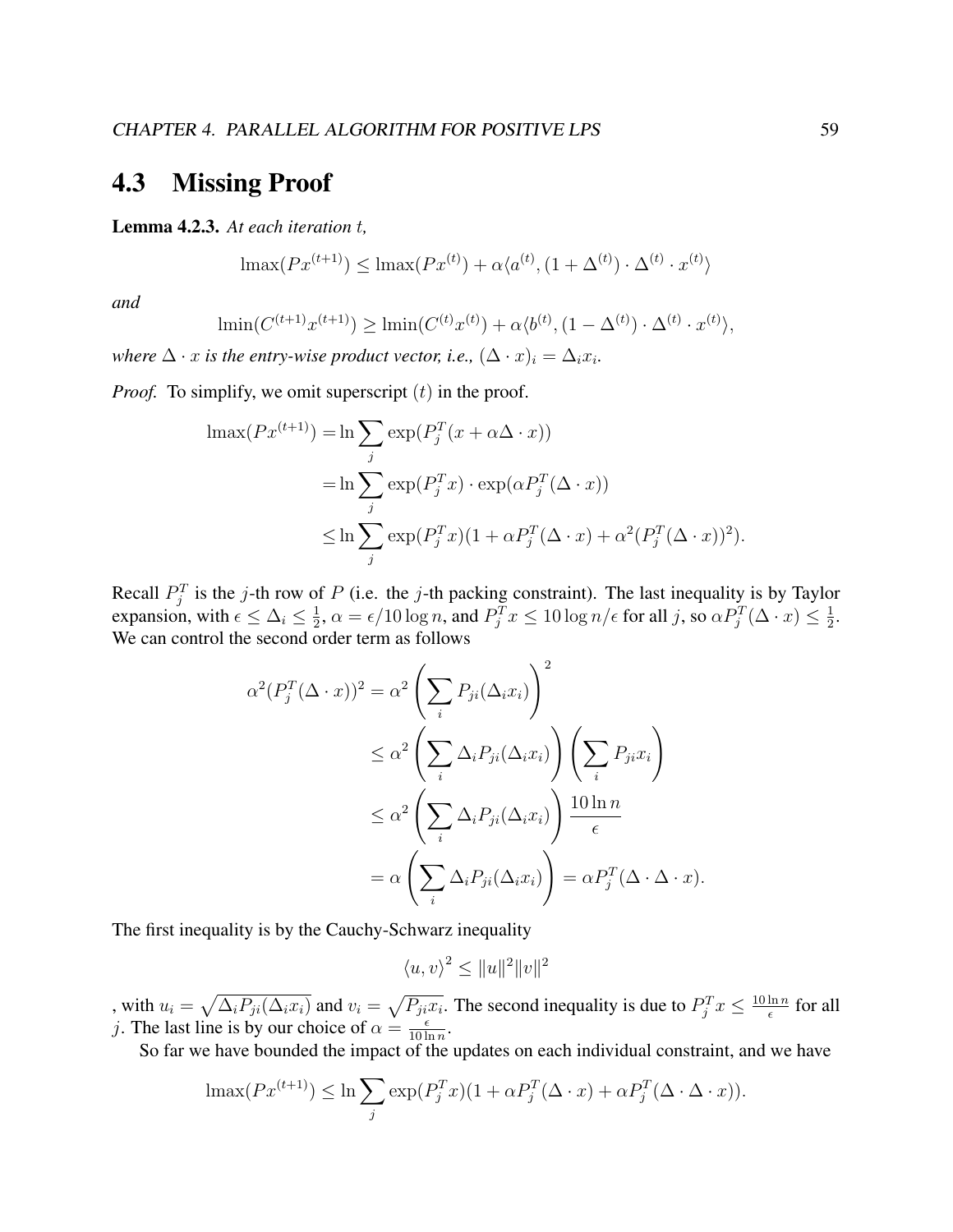We then translate the changes on each constraint to the combined change on  $\max(P_x)$ . Intuitively, the combined change is a convex combination on the changes of each constraint, weighted by their exponential values  $y_j = \exp(P_j^T x)$ .

$$
\ln \sum_{j} \exp(P_j^T x)(1 + \alpha P_j^T (\Delta \cdot x) + \alpha P_j^T (\Delta \cdot \Delta \cdot x))
$$
  
= 
$$
\ln \sum_{j} y_j (1 + \alpha P_j^T (\Delta \cdot x) + \alpha P_j^T (\Delta \cdot \Delta \cdot x))
$$
  
= 
$$
\ln \left( (\vec{1}^T y) \left( 1 + \sum_{j} \frac{y_j}{\vec{1}^T y} \left( \alpha P_j^T (\Delta \cdot x) + \alpha P_j^T (\Delta \cdot \Delta \cdot x) \right) \right) \right)
$$
  
= 
$$
\ln \left( (\vec{1}^T y) \left( 1 + \alpha \langle \frac{y}{\vec{1}^T y}, P((\vec{1} + \Delta) \cdot \Delta \cdot x) \rangle \right) \right).
$$

We can then write out the change of  $\text{Imax}(Px)$  explicitly as

$$
\begin{aligned} \operatorname{lmax}(Px^{(t+1)}) &\leq \ln\left(\left(\vec{1}^T y\right)\left(1+\alpha\langle\frac{y}{\vec{1}^T y}, P((\vec{1}+\Delta)\cdot\Delta\cdot x)\rangle\right)\right) \\ &= \ln\left(\left(\vec{1}^T y\right)\left(1+\alpha\langle\frac{P^T y}{\vec{1}^T y}, (\vec{1}+\Delta)\cdot\Delta\cdot x\rangle\right)\right) \\ &= \ln\left(\left(\vec{1}^T y\right)\left(1+\alpha\langle a, (\vec{1}+\Delta)\cdot\Delta\cdot x\rangle\right)\right) \\ &= \operatorname{lmax}(Px) + \ln\left(1+\alpha\langle a, (\vec{1}+\Delta)\cdot\Delta\cdot x\rangle\right) \\ &\leq \operatorname{lmax}(Px) + \alpha\langle a, (1+\Delta)\cdot\Delta\cdot x\rangle. \end{aligned}
$$

Recall  $a = \frac{P^T y}{\vec{r} T y}$  $\frac{P^2 y}{\Gamma^2 y}$  as defined in (9), and the last line is by  $\ln(1+x) \leq x$  for  $x \geq 0$ . For the  $\text{lmin}(C^{(t)}x)$  part, we follow the same approach.

$$
-\lim_{h \to 0} (C^{(t+1)}x^{(t+1)}) = \ln \sum_{k} \exp(-C^{(t+1)}x^{(t+1)})_k,
$$

since  $C^{(t+1)}$  can only have same or more rows dropped from  $C^{(t)}$  due to the overly satisfied constraints, we know  $\ln \sum_k \exp(-C^{(t+1)}x^{(t+1)})_k \leq \ln \sum_k \exp(-C^{(t)}x^{(t+1)})_k$ . Again omitting the superscript  $(t)$ , we have

$$
-\lim_{k} (C^{(t+1)}x^{(t+1)}) \leq \ln \sum_{k} \exp(-C(x + \alpha \Delta \cdot x))_{k}
$$
  

$$
= \ln \sum_{k} \exp(-Cx)_{k} \exp(-\alpha C(\Delta \cdot x))_{k}
$$
  

$$
\leq \ln \sum_{k} \exp(-Cx)_{k} (1 - \alpha C(\Delta \cdot x) + \alpha^{2} (C(\Delta \cdot x))^{2})_{k}.
$$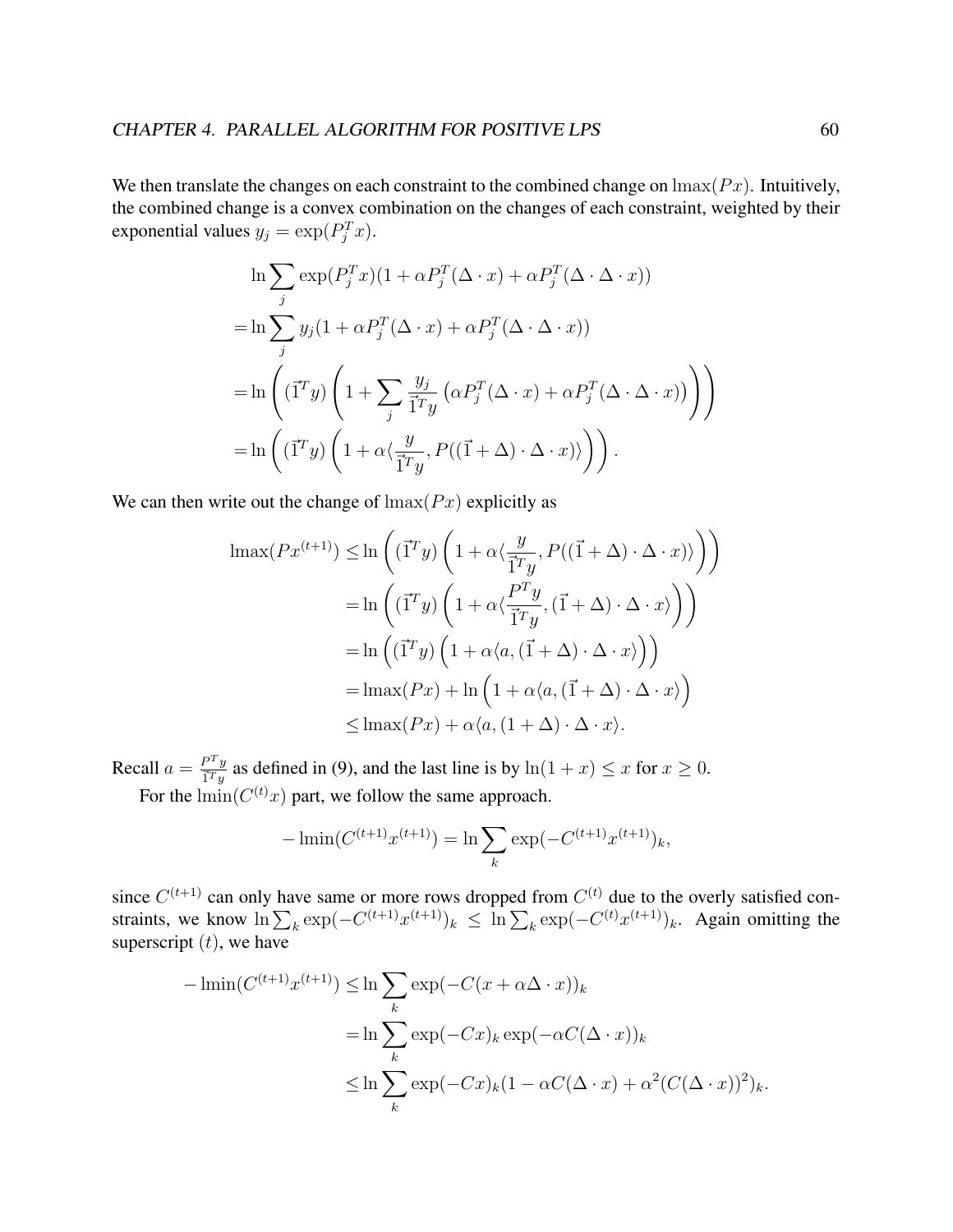The last inequality is due to  $(\alpha C(\Delta \cdot x))_k \leq \frac{1}{2}$  $\frac{1}{2}$  for all k, since in  $C^{(t)}$  we only keep those constraints that are not above  $\frac{10 \ln n}{\epsilon}$  yet, i.e.  $(Cx)_k \leq \frac{1}{\alpha}$  $\frac{1}{\alpha}$  for all k. Again using Cauchy-Schwarz inequality as before and derivations similar to the  $\max(Px)$  case, we get

$$
-\liminf (C^{(t+1)}x^{(t+1)}) \le -\liminf (C^{(t)}x^{(t)}) - \alpha \langle b, (1 - \Delta) \cdot \Delta \cdot x \rangle.
$$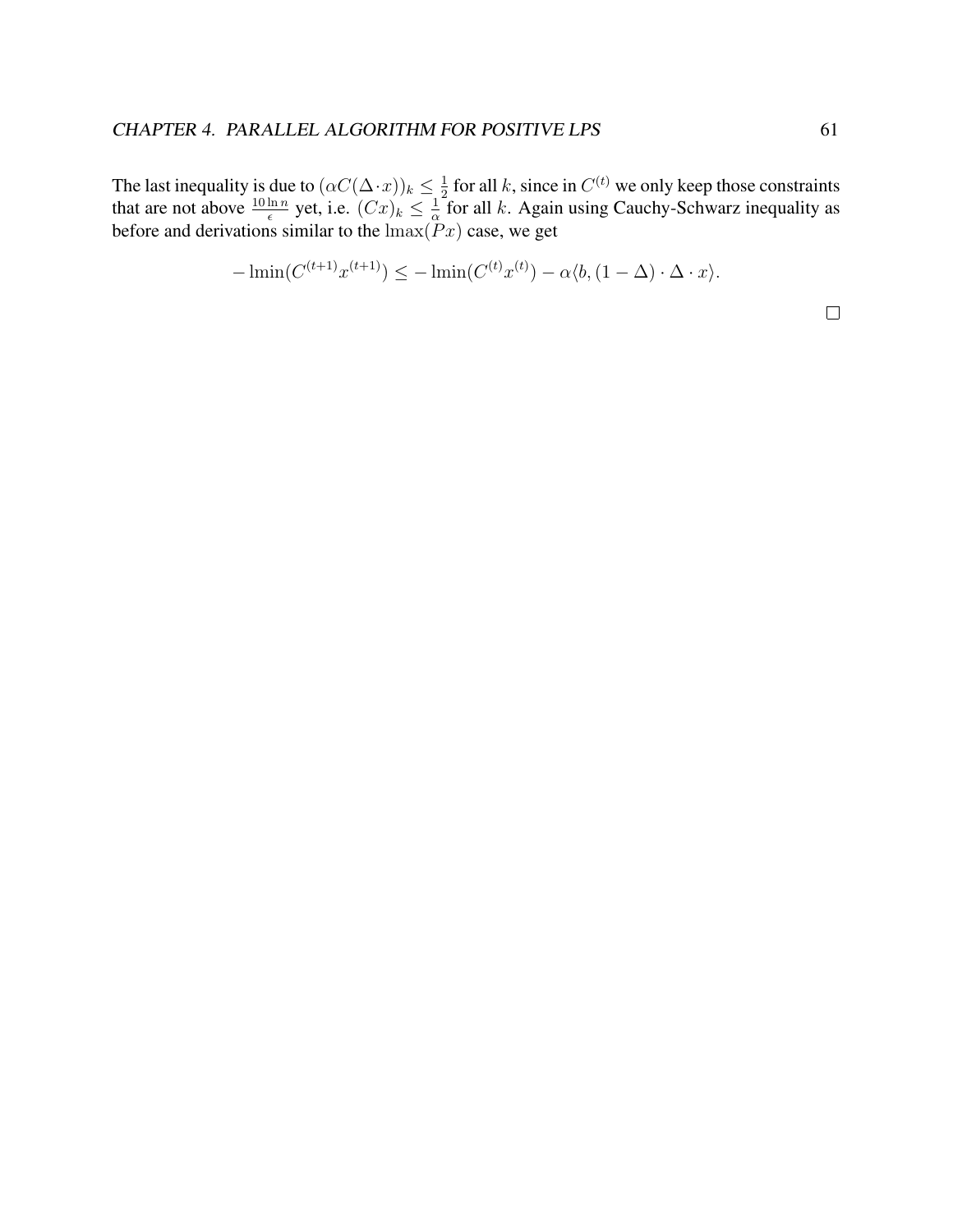# **Bibliography**

- [AHK12] Sanjeev Arora, Elad Hazan, and Satyen Kale. "The Multiplicative Weights Update Method: a Meta-Algorithm and Applications". In: *Theory of Computing* 8.6 (2012), pp. 121–164.
- [AM95] Pierluigi Amodio and Francesca Mazzia. "A Parallel Gauss-Seidel Method for Block Tridiagonal Linear Systems". In: *SIAM J. Sci. Comput.* 16.6 (Nov. 1995), pp. 1451– 1461.
- [AZO15a] Zeyuan Allen-Zhu and Lorenzo Orecchia. "Nearly-Linear Time Positive LP Solver with Faster Convergence Rate". In: *Proceedings of the Forty-Seventh Annual ACM on Symposium on Theory of Computing*. STOC '15. Newer version available at http: //arxiv.org/abs/1411.1124. 2015, pp. 229–236.
- [AZO15b] Zeyuan Allen-Zhu and Lorenzo Orecchia. "Using Optimization to Break the Epsilon Barrier: A Faster and Simpler Width-independent Algorithm for Solving Positive Linear Programs in Parallel". In: *Proceedings of the Twenty-Sixth Annual ACM-SIAM Symposium on Discrete Algorithms*. SODA '15. Full version with title "Using Optimization to Solve Positive LPs Faster in Parallel" available at http://arxiv. org/abs/1407.1925. 2015, pp. 1439–1456.
- [BBR04] Yair Bartal, John W. Byers, and Danny Raz. "Fast, Distributed Approximation Algorithms for Positive Linear Programming with Applications to Flow Control". In: *SIAM J. Comput.* 33.6 (2004), pp. 1261–1279.
- [BBR97] Yair Bartal, John W. Byers, and Danny Raz. "Global Optimization Using Local Information with Applications to Flow Control". In: *38th Annual Symposium on Foundations of Computer Science, FOCS '97, Miami Beach, Florida, USA, October 19-22, 1997*. 1997, pp. 303–312.
- [BI04] D. Bienstock and G. Iyengar. "Faster Approximation Algorithms for Packing and Covering Problems". In: (2004). Preliminary version appeared in the proceeding of STOC 04.
- [Bra+11] Joseph K. Bradley et al. "Parallel Coordinate Descent for L1-Regularized Loss Minimization". In: *Proceedings of the 28th International Conference on Machine Learning, ICML 2011, Bellevue, Washington, USA, June 28 - July 2, 2011*. 2011, pp. 321– 328.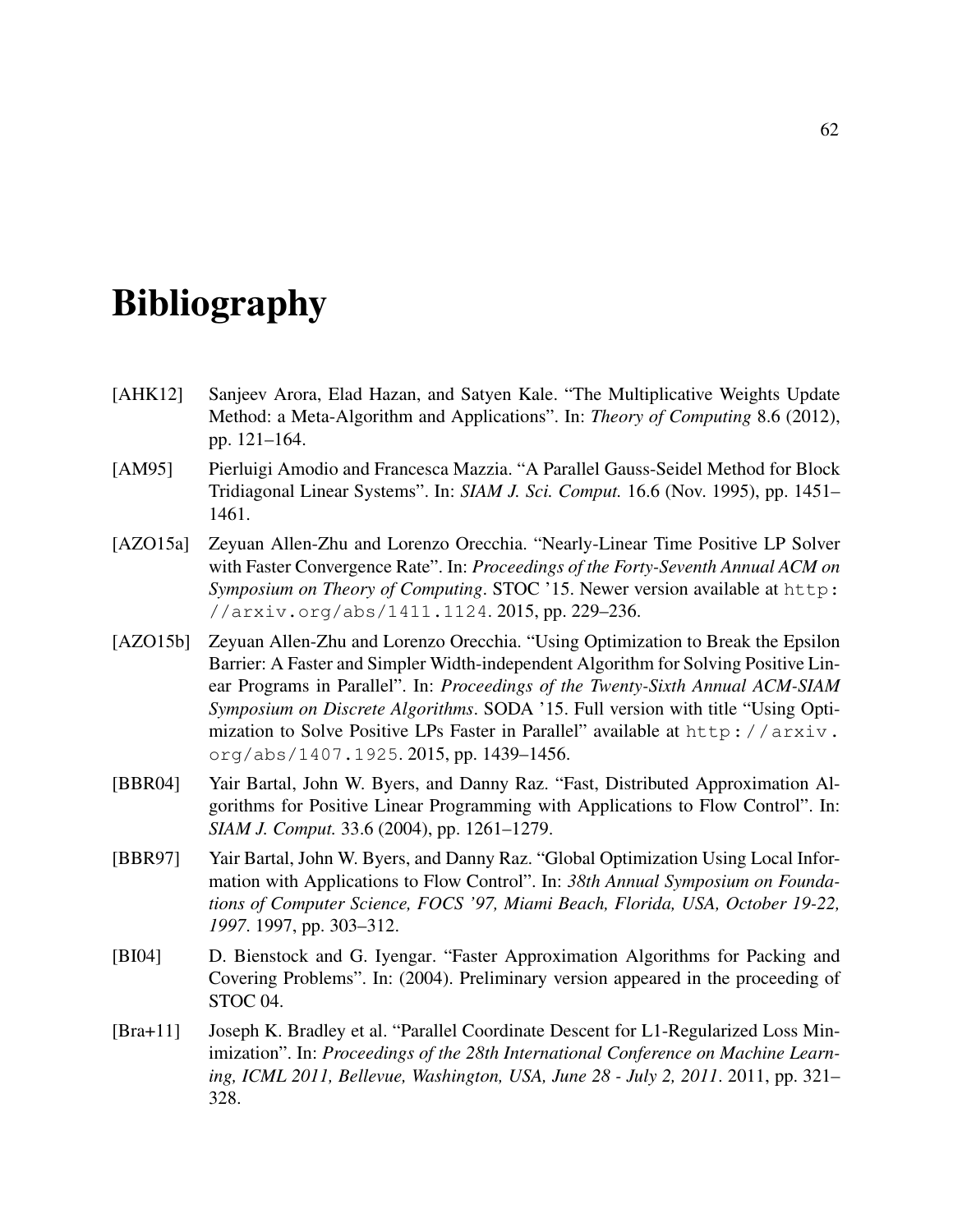## BIBLIOGRAPHY 63

- [BT91] Dimitri P. Bertsekas and John N. Tsitsiklis. "Some aspects of parallel and distributed iterative algorithms - A survey, ". In: *Automatica* 27.1 (1991), pp. 3–21.
- [FR13] Olivier Fercoq and Peter Richtárik. "Accelerated, Parallel and Proximal Coordinate Descent". In: *CoRR* abs/1312.5799 (2013).
- [KY14] Christos Koufogiannakis and Neal E. Young. "A Nearly Linear-Time PTAS for Explicit Fractional Packing and Covering Linear Programs". In: *Algorithmica* 70.4 (2014), pp. 648–674.
- [LN93] Michael Luby and Noam Nisan. "A parallel approximation algorithm for positive linear programming". In: *Proceedings of the Twenty-Fifth Annual ACM Symposium on Theory of Computing, May 16-18, 1993, San Diego, CA, USA*. 1993, pp. 448–457.
- [LS13] Yin Tat Lee and Aaron Sidford. "Efficient Accelerated Coordinate Descent Methods and Faster Algorithms for Solving Linear Systems". In: *54th Annual IEEE Symposium on Foundations of Computer Science, FOCS 2013, 26-29 October, 2013, Berkeley, CA, USA*. 2013, pp. 147–156.
- [Mah+16] Michael W. Mahoney et al. "Approximating the Solution to Mixed Packing and Covering LPs in Parallel  $\tilde{O}(\epsilon^{-3})$  Time". In: 43rd International Colloquium on Automata, *Languages, and Programming, ICALP 2016, July 11-15, 2016, Rome, Italy*. 2016, 52:1–52:14.
- [Nem04] Arkadi Nemirovski. "Prox-Method with Rate of Convergence  $O(1/t)$  for Variational Inequalities with Lipschitz Continuous Monotone Operators and Smooth Convex-Concave Saddle Point Problems". In: *SIAM Journal on Optimization* 15.1 (2004), pp. 229–251.
- [Nes05] Yurii Nesterov. "Smooth minimization of non-smooth functions". In: *Math. Program.* 103.1 (2005), pp. 127–152.
- [Nes12] Yurii Nesterov. "Efficiency of Coordinate Descent Methods on Huge-Scale Optimization Problems". In: *SIAM Journal on Optimization* 22.2 (2012), pp. 341–362.
- [PST91] Serge A. Plotkin, David B. Shmoys, and Éva Tardos. "Fast Approximation Algorithms for Fractional Packing and Covering Problems". In: *32nd Annual Symposium on Foundations of Computer Science, San Juan, Puerto Rico, 1-4 October 1991*. 1991, pp. 495–504.
- [PT12] Richard Peng and Kanat Tangwongsan. "Faster and simpler width-independent parallel algorithms for positive semidefinite programming". In: *Proceedinbgs of the 24th ACM symposium on Parallelism in algorithms and architectures*. SPAA '12. Available at http://arxiv.org/abs/1201.5135. Pittsburgh, Pennsylvania, USA, 2012, pp. 101–108.
- [RT12] Peter Richtárik and Martin Takác. "Parallel Coordinate Descent Methods for Big Data Optimization". In: *CoRR* abs/1212.0873 (2012).